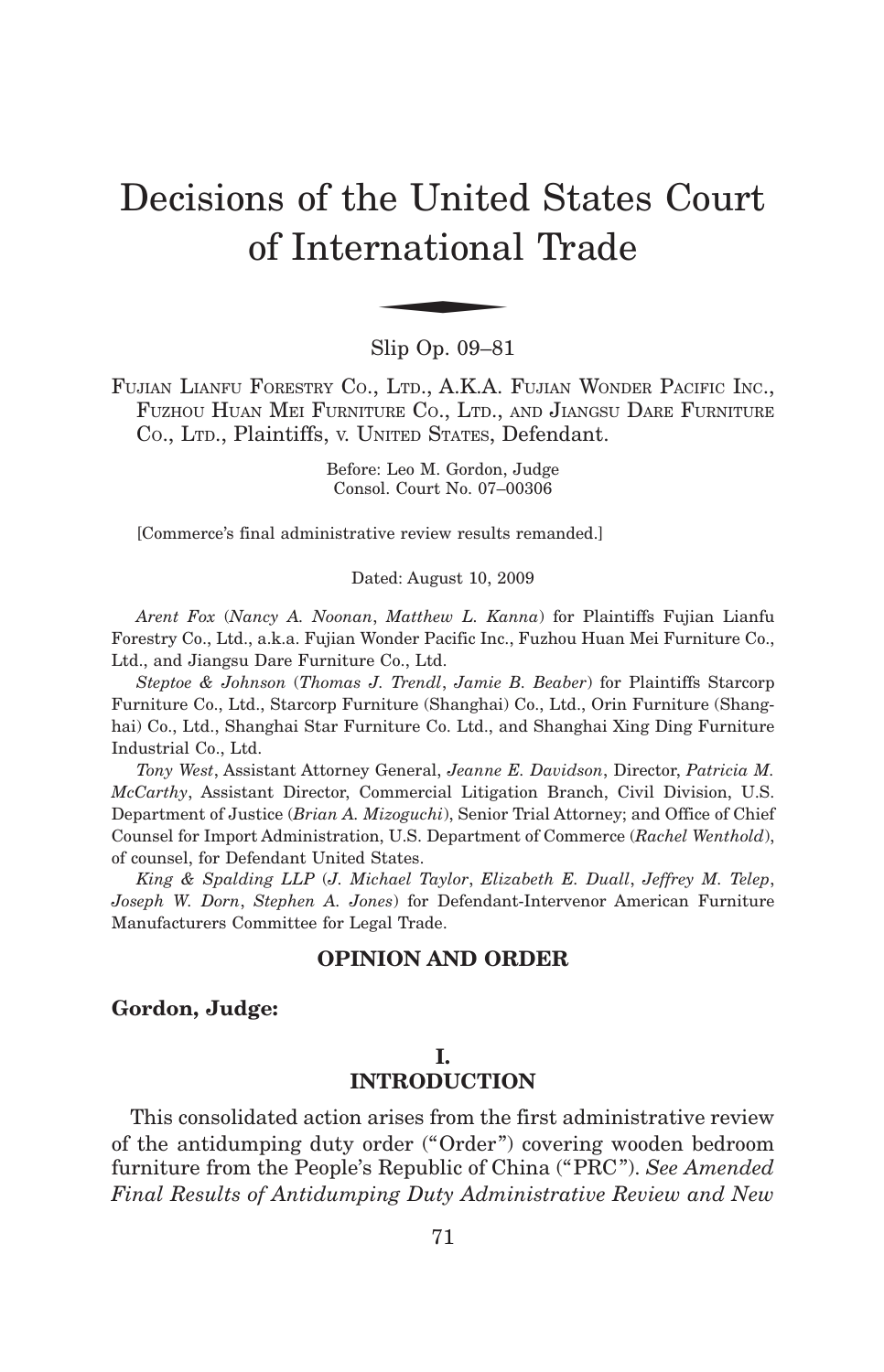*Shipper Reviews: Wooden Bedroom Furniture From the People's Republic of China*, 72 Fed. Reg. 46,957 (Dep't Commerce Aug. 22, 2007), *as amended*, 72 Fed. Reg. 62,834 (Dep't Commerce Nov. 7, 2007) (amended final results admin. review) ("*Final Results*"); *see also* Issues and Decision Memorandum for the 2004–2005 Administrative Review of Wooden Bedroom Furniture from the People's Republic of China, A–570–890 (Aug. 8, 2007), *available at* http://ia.ita.doc.gov/ frn/summary/prc/E7-16584-1.pdf (last visited Aug. 10, 2009) ("Issues and Dec. Mem. "); Memorandum from Wendy J. Frankel, Director, AD/CVD Enforcement, Office 8, to Stephen J. Claeys, Deputy Assistant Secretary for Import Administration (Aug. 8, 2007) (Application of Adverse Facts Available to Starcorp) ("Starcorp AFA Mem. ").

Respondents, (1) Fujian Lianfu Forestry Co., Ltd., a.k.a. Fujian Wonder Pacific Inc., Fuzhou Huan Mei Furniture Co., Ltd., and Jiangsu Dare Furniture Co., Ltd., ("Dare Group "); and (2) Starcorp Furniture Co., Ltd., Starcorp Furniture (Shanghai) Co., Ltd., Orin Furniture (Shanghai) Co., Ltd., Shanghai Star Furniture Co., Ltd., and Shanghai Xing Ding Furniture Industrial Co., Ltd., ("Starcorp "); and Petitioners, American Furniture Manufacturers Committee For Legal Trade ("AFMC "), each move for judgment on the agency record pursuant to USCIT Rule 56.2, challenging the *Final Results*. The court has jurisdiction pursuant to Section  $516A(a)(2)(B)(iii)$  of the Tariff Act of 1930, as amended, 19 U.S.C. § 1516a(a)(2)(B)(iii) (2006),<sup>1</sup> and 28 U.S.C. § 1581(c) (2000). For the reasons set forth below, the court remands this action to Commerce to reconsider (1) its decision regarding combination rates, and (2) its selection of a total adverse facts available rate of 216.01 percent for Starcorp. The court sustains Commerce's determinations regarding all other issues in this action.

# **II.**

## **Standard of Review**

When reviewing the U.S. Department of Commerce's ("Commerce ") final results of an antidumping duty administrative review under 19 U.S.C. § 1516a(a)(2)(B)(iii) and 28 U.S.C. § 1581(c), the U.S. Court of International Trade sustains Commerce's "determinations, findings, or conclusions" unless they are "unsupported by substantial evidence on the record, or otherwise not in accordance with law. " 19 U.S.C. § 1516a(b)(1)(B)(i).

"Substantial evidence " is a word formula that connotes reasonableness review. When reviewing a party's substantial evidence challenge, the court assesses whether the agency "determination, finding, or conclusion " is reasonable given the record as a whole. *See Nippon Steel Corp. v. United States*, 458 F.3d 1345, 1350–51 (Fed. Cir. 2006);

<sup>1</sup> Further citations to the Tariff Act of 1930 are to the relevant provisions of Title 19 of the U.S. Code, 2006 edition.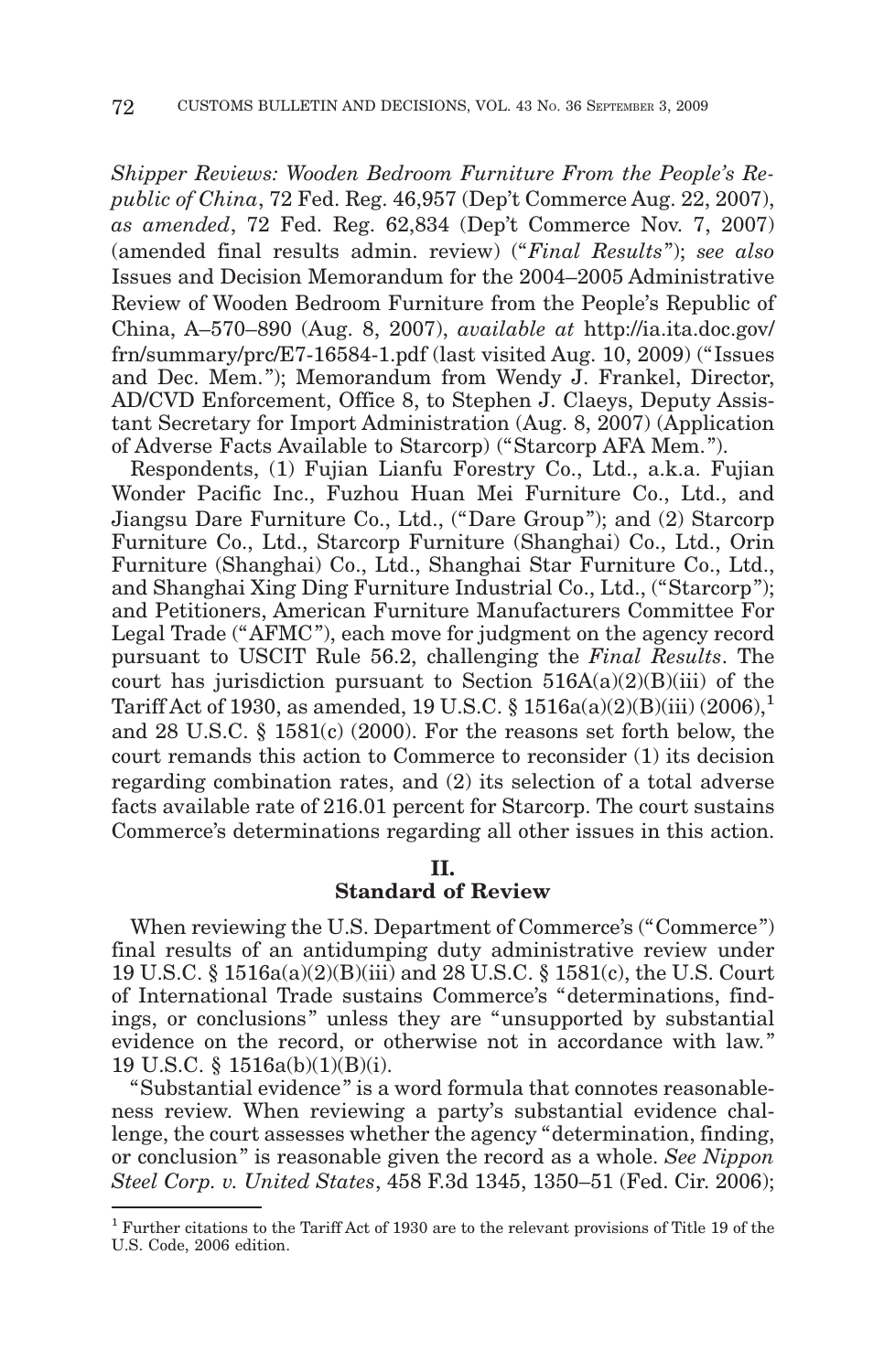3 Charles H. Koch, Jr., *Administrative Law and Practice*§ 10.3[1] (2d ed. 2008). When reviewing substantial evidence issues from nonmarket economy proceedings involving Commerce's selection of the "best available" pricing and cost data taken from "surrogate" economies/companies, 19 U.S.C. § 1677b(c), the court's role ." is not to evaluate whether the information Commerce used was the best available, but rather whether a reasonable mind could conclude that Commerce chose the best available information. " *Goldlink Indus. Co. v. United States*, 30 CIT 616, 619, 431 F. Supp. 2d 1323, 1327 (2006) ("*Goldlink*"); *see also Dorbest Ltd. v. United States*, 30 CIT 1671, 1675–76, 462 F. Supp. 2d 1262, 1269–70 (2006) ("*Dorbest*") (providing comprehensive explanation of substantial evidence standard of review in non-market economy context).

Separately, the two-step framework provided in *Chevron, U.S.A., Inc. v. Natural Res. Def. Council, Inc.*, 467 U.S. 837, 842–45 (1984), governs judicial review of Commerce's interpretation of the antidumping statute. *Dupont Teijin Films USA, LP v. United States*, 407 F.3d 1211, 1215 (Fed. Cir. 2005). " [S]tatutory interpretations articulated by Commerce during its antidumping proceedings are entitled to judicial deference under Chevron. " *Pesquera Mares Australes Ltda. v. United States*, 266 F.3d 1372, 1382 (Fed. Cir. 2001).

#### **III.**

# **Discussion**

#### **A.**

# **Combination Rates**

AFMC challenges Commerce's decision not to assign combination rates<sup>2</sup> to exporters pursuant to 19 C.F.R. § 351.107(b)  $(2004)$ .<sup>3</sup> Commerce concedes that it did not explain its decision regarding combination rates. Commerce therefore requests a remand to reexamine the record, provide a reasoned explanation, and take any appropriate action consistent with the remand analysis. Accordingly, the court will grant the remand request. *See SKF USA Inc. v. United States*, 254 F.3d 1022, 1029 (Fed. Cir. 2001).

<sup>&</sup>lt;sup>2</sup> When merchandise is exported to the United States by a company that is not a producer of the merchandise, Commerce may establish a " combination rate " for each combination of the exporter and its supplying producer(s). 19 C.F.R. § 351.107(b).

 $3$  Further citations to the C.F.R. are to the 2004 edition.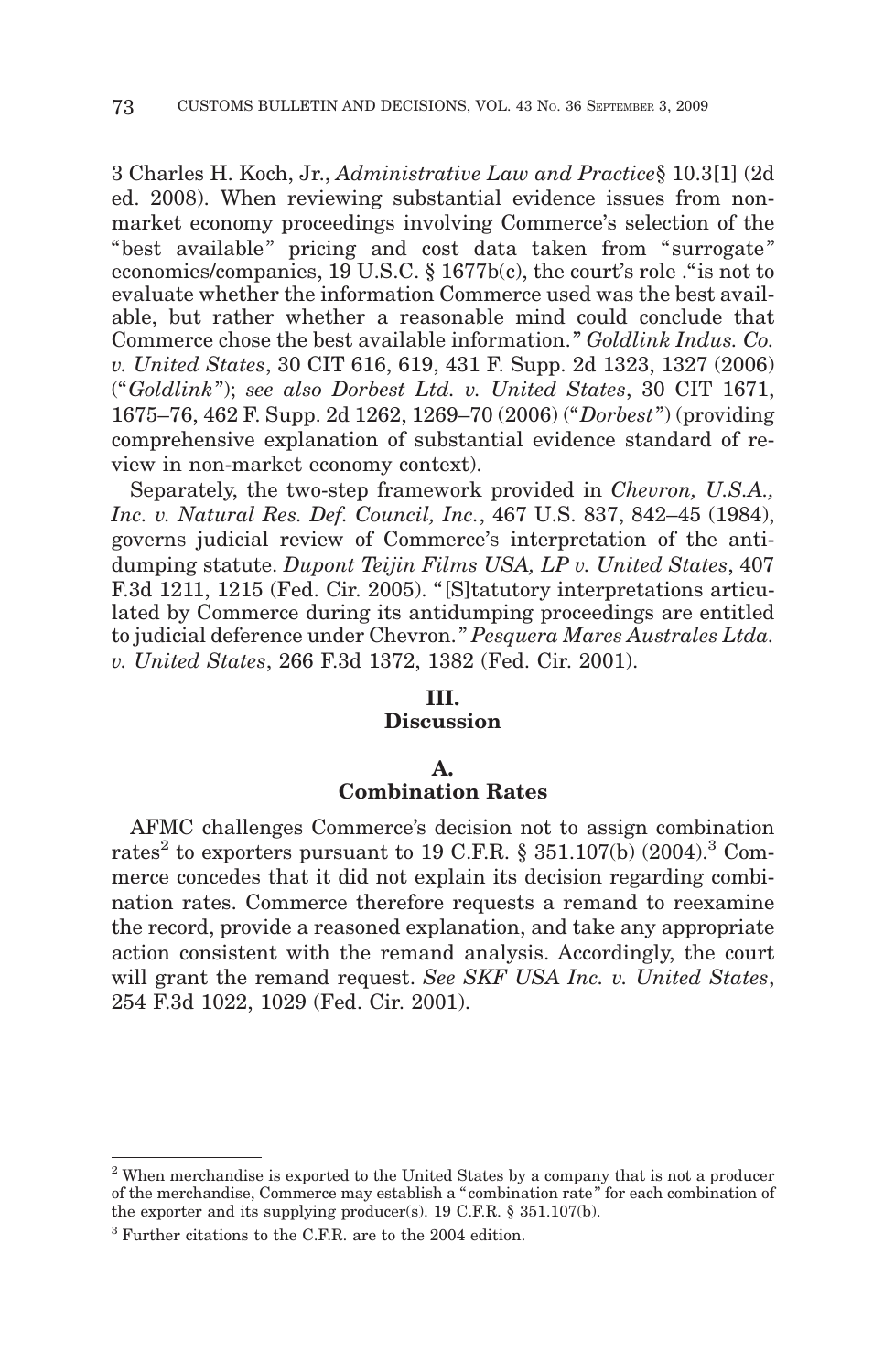## **Selection of Total Adverse Facts Available Rate for Starcorp4**

In the *Final Results*, after concluding that Starcorp had not cooperated to the best of its ability (an issue the court addresses in Section C), Commerce assigned a total adverse facts available ("AFA ") rate of 216.01 percent to Starcorp. *See* Issues and Dec. Mem., Pub. Doc. 1185 fr. 222.<sup>5</sup> In a total AFA scenario, Commerce is unable to calculate an antidumping rate for an uncooperative respondent because the information required for such a calculation (the respondent's sales and cost information for the subject merchandise during the period of review) is found to be unreliable. As a substitute, Commerce relies on the petition, the final determination from the investigation, prior administrative reviews, or other information placed on the record, 19 U.S.C. § 1677e(b), to select a proxy that should be a "reasonably accurate estimate of the respondent's actual rate, albeit with some built-in increase intended as a deterrent to noncompliance. " *F.LLI De Cecco Di Filippo Fara S. Martino S.p.A. v. United States*, 216 F.3d 1027, 1032 (Fed. Cir. 2000) ("*De Cecco*").

When applying a total AFA rate, Commerce shall, "to the extent practicable," corroborate that rate "from independent sources that are reasonably at [its] disposal." 19 U.S.C.  $\S$  1677e(c). The statute does not prescribe any methodology for corroborating a total facts available rate, but the regulations state that corroborate "means that the Secretary will examine whether the secondary information to be used has probative value. " 19 C.F.R. § 351.308(d) (parroting Uruguay Round Agreements Act Statement of Administrative Action, H.R. Rep. No. 103–316, vol. 1 at 870 (1994), *reprinted in* 1994 U.S.C.C.A.N. 3773, 4199). A total facts available proxy rate should therefore have probative value of a "reasonably accurate estimate of the respondent's actual rate, albeit with some built-in increase intended as a deterrent to noncompliance. " *De Cecco*, 216 F.3d at 1032. As a general matter, Commerce assesses the probative value of secondary information by examining its reliability and relevance. *See Ball Bearings and Parts Thereof from France, Germany, Italy, Japan, Singapore,*

<sup>4</sup> Defendant argues that Starcorp failed to contest the lawfulness of the total AFA rate at the administrative level. According to Defendant, the 216.01 percent rate was applied in the *Preliminary Results* to certain of Starcorp's sales, and was applied to other respondents, as adverse facts available, requiring Starcorp to contest the rate in its case brief. The court does not agree. Had Commerce applied the total AFA 216.01 percent rate to Starcorp in the *Preliminary Results*, then Starcorp would have had to have contested the rate at the administrative level. Commerce though did not apply the 216.01 percent rate as a total AFA rate until the *Final Results*. Also, Starcorp did respond to the propriety of the 216.01 percent rate as a total AFA proxy in its rebuttal brief to petitioners' case brief.

 $5$  Documents in the administrative record are identified as either "Pub. Doc." (for a public document) or " Confid. Doc. " (for a confidential document), followed by the document and CD-ROM frame numbers.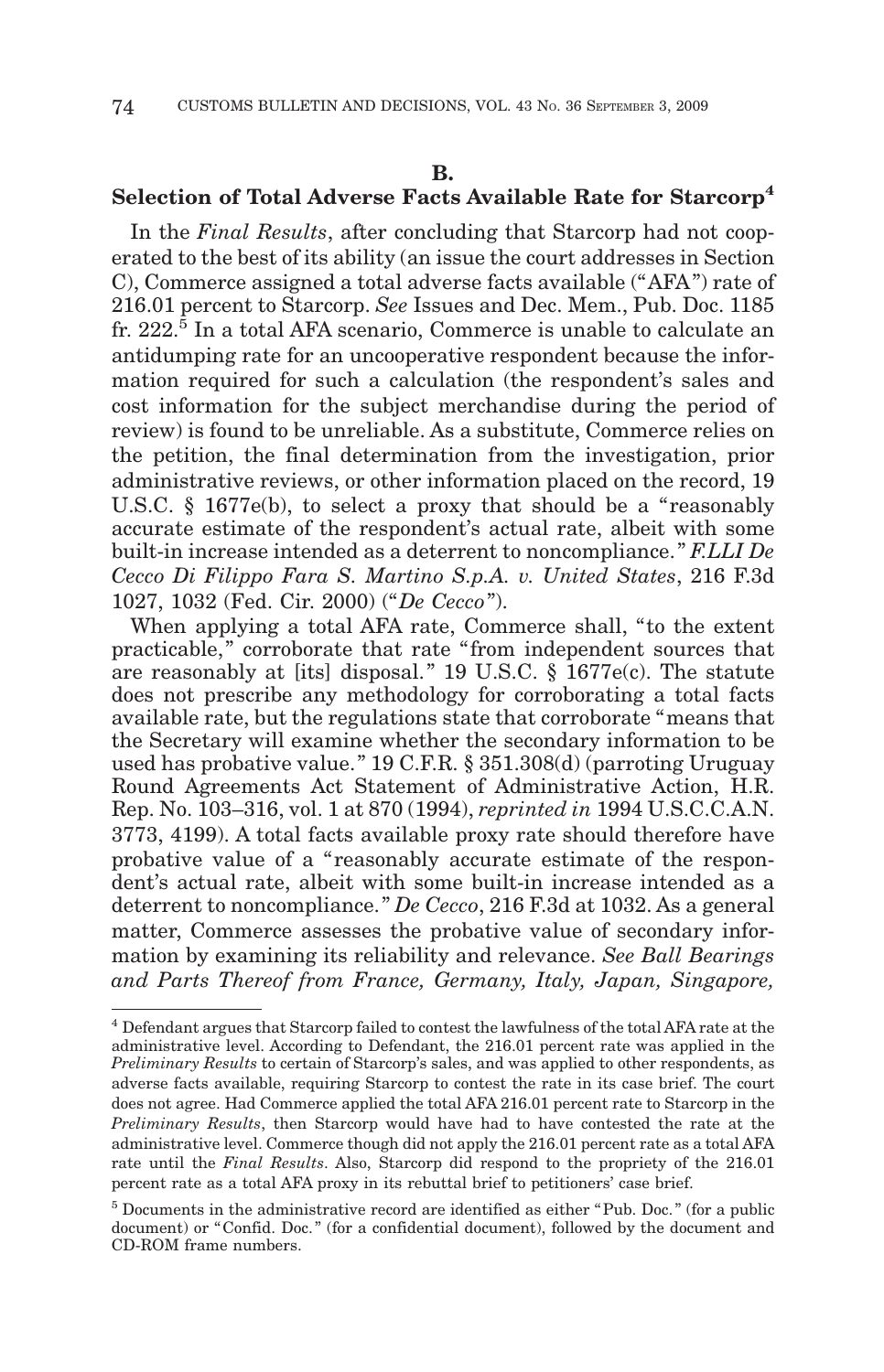*and the United Kingdom*, 70 Fed. Reg. 54,711, 54,712–13 (Sept. 16, 2005) (final results). For specific secondary information like a total facts available proxy, the corroboration analysis therefore depends on whether the proxy is a reliable and relevant indicator that satisfies the *De Cecco* standard.

What this means is that the total AFA rate should bear a "rational relationship to the respondent, not just the industry on the whole. " *Tianjin Mach. Imp. & Exp. Corp. v. United States, 31 CIT*  $\_\_\_\_\_\_\_\_$ *.* Slip Op. 07–131 at 35 (Aug. 28, 2007) (citing *Shandong Huarong Gen. Group Corp.*, 31 CIT \_\_\_, \_\_\_, Slip Op. 07–04 at 7 (Jan. 9, 2007) (" [T]he law 'requires that an assigned rate relate to the company to which it is assigned.") (internal citation omitted)). Courts "have affirmed Commerce's selection of adverse facts available margins where Commerce corroborated the margin with respect to a respondent's own transaction specific margins, either from the period of review at issue, . . . , or a previous period of review. " *PAM, S.p.A. v. United States*, 31 CIT \_\_\_, \_\_\_ 495 F. Supp. 2d 1360, 1372 (2007) ("*PAM*") (citing *Ta Chen Stainless Steel Pipe, Inc. v. United States*, 298 F.3d 1330, 1339–40 (Fed. Cir. 2002) and *Mittal Steel Galati S.A. v. United States*, 31 CIT \_\_\_, \_\_\_, 491 F. Supp. 2d 1273, 1276 (2007)). Similarly, this Court has found that "Commerce adequately corroborated where it compared the adverse facts available margin selected to the highest previously calculated margin for that respondent. " *PAM*, 31 CIT at \_\_\_, 495 F. Supp. 2d at 1372 (citations omitted). Conversely, " the courts have remanded for lack of corroboration of adverse facts available rates where Commerce did not establish a link between the respondent and the rate selected. " *Id.* at \_\_\_, 495 F. Supp. 2d at 1372 (citing, *e.g.*, *De Cecco*, 216 F.3d at 1032; *Gerber Food (Yunnan) Co. v. United States*, 31 CIT\_\_\_, \_\_\_, 491 F. Supp. 2d 1326, 1352 (2007) ("*Gerber Food*"); *World Finer Foods, Inc. v. United States*, 24 CIT 541, 547–48 (2000); *Ferro Union, Inc. v. United States*, 23 CIT 178, 44 F. Supp. 2d 1310 (1999)).

During the administrative review Commerce provided the following rationale for its selection and attempted corroboration of the 216.01 percent rate:

Generally, it is the Department's practice to select, as AFA, the highest rate in any segment of the proceeding. *See, e.g.*, *Certain Cased Pencils from the People's Republic of China*; Notice of Preliminary Results of Antidumping Duty Administrative Review and Intent to Rescind in Part, 70 FR 76,755, 76,761 (December 28, 2005).

The Court of International Trade ("CIT") and the Court of Appeals for the Federal Circuit ("Fed. Cir. ") have consistently upheld the Department's practice. *See Rhone Poulenc, Inc. v.*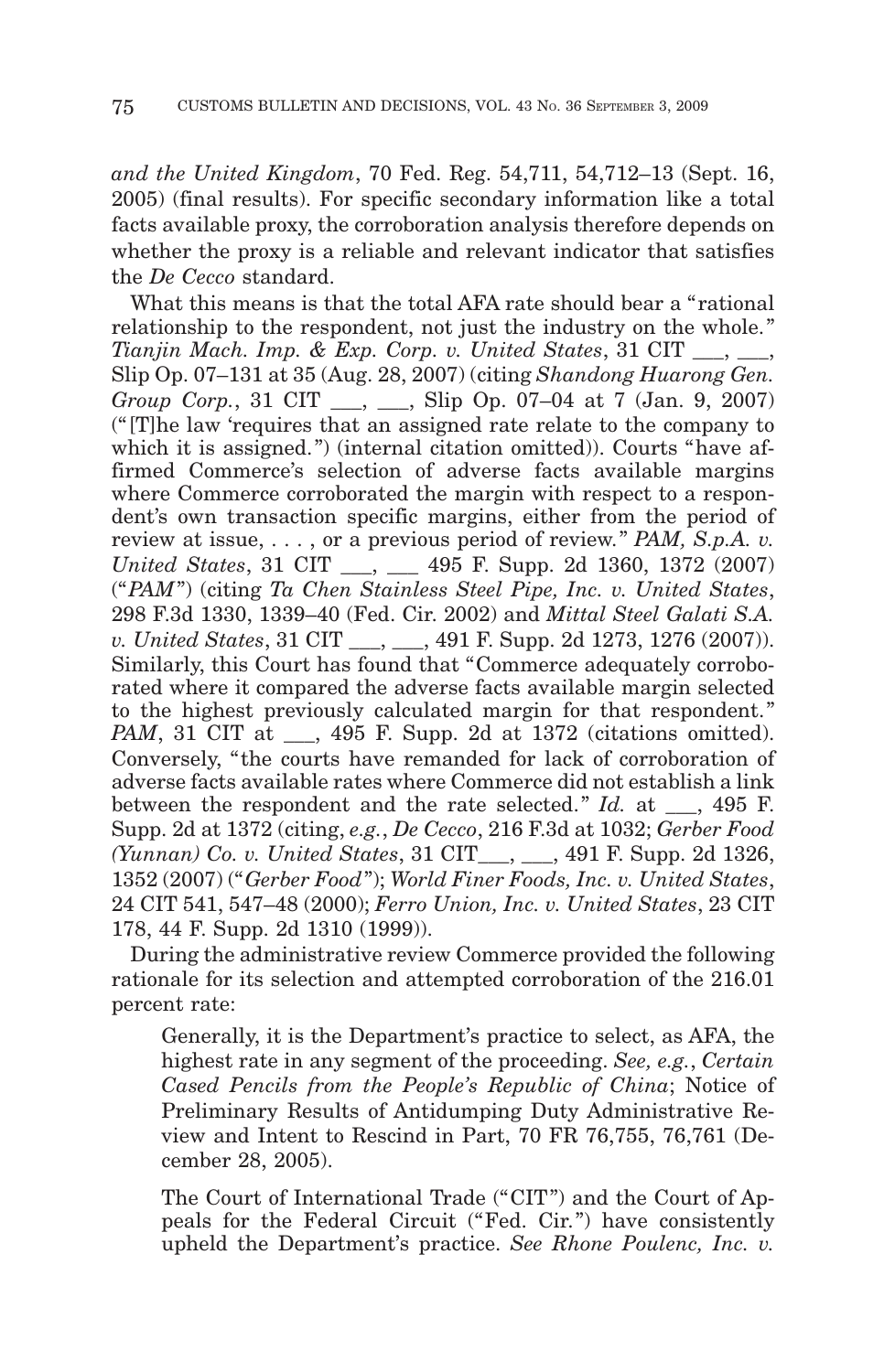*United States*, 899 F. 2d 1185, 1190 (Fed. Cir. 1990) ("Rhone Poulenc") (upholding the Department's presumption that the highest margin was the best information of current margins); . ...

Corroboration

...

The AFA rate that [Commerce] is now using was determined in the recently published new shipper review. See Final New Shipper Review 71 FR 70741. In the new shipper review, [Commerce] calculated a company-specific rate, which was above the PRCwide rate established in the LTFV investigation. Because this new rate is a company-specific calculated rate, we have determined this rate to be reliable.

To assess the relevancy of the new rate used, [Commerce] examined the highest rate from the recently completed new shipper review. We find that the highest rate from the new shipper proceeding of 216.01 percent is relevant to this proceeding because: (1) it is a company-specific calculated rate; and (2) the new shipper review period overlaps this administrative review period by twelve months (i.e., June 24, 2004, through June 30, 2005). Therefore, we have determined the 216.01 percent rate to be relevant for use in this administrative review.

As the adverse margin is both reliable and relevant, we determine that it has probative value. Accordingly, we determine that this rate, meets the corroboration criteria established in section 776(c) that secondary information have probative value. As a result, [Commerce] determines that the margin is corroborated for the purposes of this administrative review and may reasonably be applied to First Wood, Huanghouse, Starcorp, and the PRC-wide entity as AFA.

*Preliminary Results*, 72 Fed. Reg. at 6213–17; *see also Final Results*, 72 Fed. Reg. at 62,834.

The court cannot sustain this determination because Commerce's attempted corroboration never explains whether the selected proxy is a reliable and relevant indicator of a "reasonably accurate estimate of [Starcorp's] actual rate, albeit with some built-in increase intended as a deterrent to noncompliance. " *De Cecco*, 216 F.3d at 1032. In short Commerce never ties the rate to Starcorp. In making its selection, Commerce relied on *Rhone Poulenc*, 899 F.2d at 1190, and chose the highest calculated rate from any segment of the proceeding. *Rhone Poulenc* involved Commerce's interpretation and application of the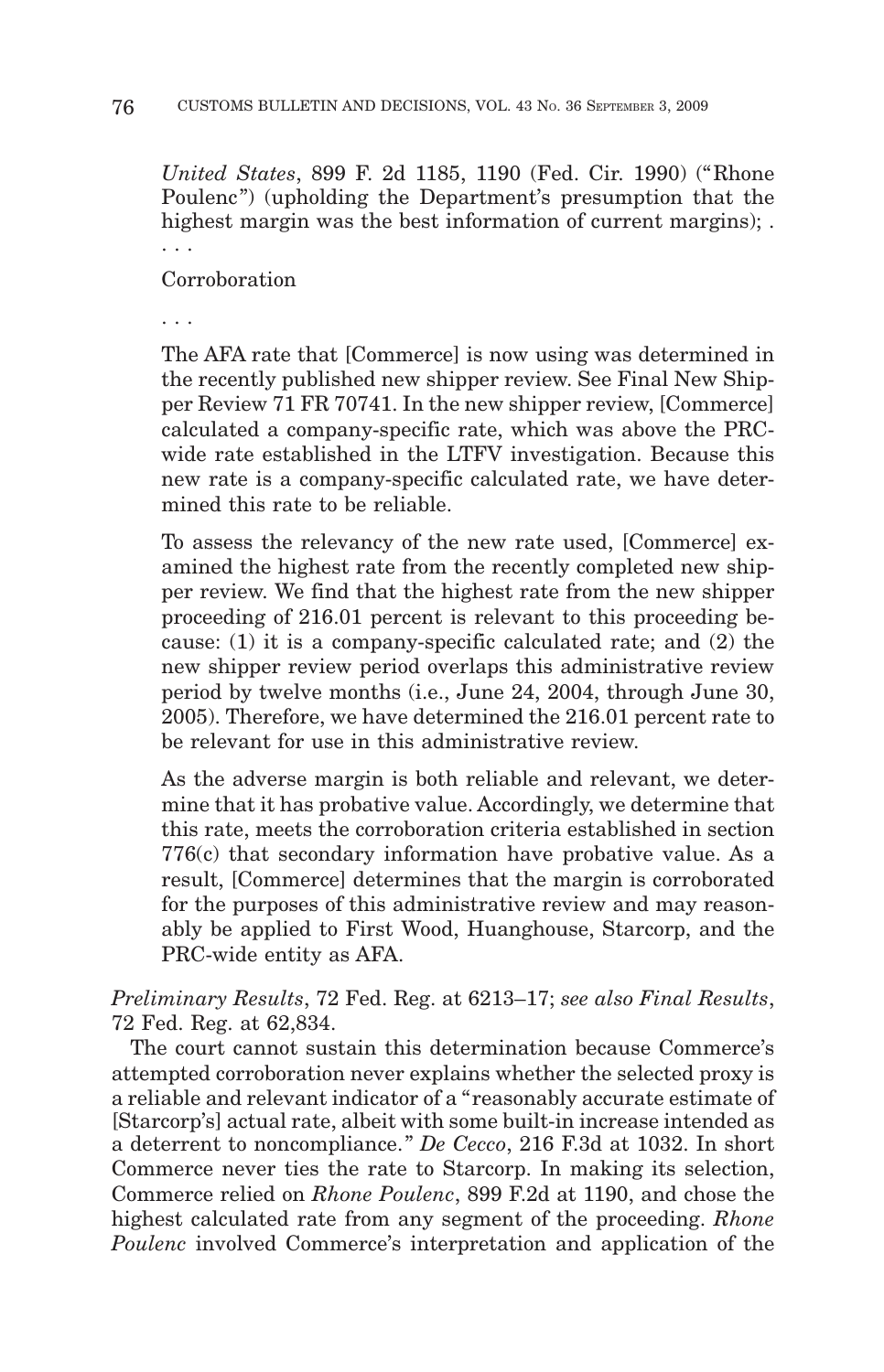antidumping law's "best information available" or "BIA" provision that was replaced in 1994 by the " facts available " provision at issue here. Under the old law, when Commerce applied total BIA to a respondent, Commerce applied the highest rate in any segment of the proceeding, presuming that " the highest prior margin is the most probative evidence of current margins because, if it were not so, the importer, knowing of the rule, would have produced current information showing the margin to be less. " *Id.* at 1190 (emphasis in original). The old law, however, did not have a corroboration requirement, a difference that the Court of Appeals for the Federal Circuit explained in *De Cecco*:

It is clear from Congress's imposition of the corroboration requirement in 19 U.S.C. § 1677e(c) that it intended for an adverse facts available rate to be a reasonably accurate estimate of the respondent's actual rate, albeit with some built-in increase intended as a deterrent to non-compliance. Congress could not have intended for Commerce's discretion to include the ability to select unreasonably high rates with no relationship to the respondent's actual dumping margin. Obviously a higher adverse margin creates a stronger deterrent, but Congress tempered deterrent value with the corroboration requirement. It could only have done so to prevent the petition rate (or other adverse inference rate), when unreasonable, from prevailing and to block any temptation by Commerce to overreach reality in seeking to maximize deterrence.

*De Cecco*, 216 F.3d at 1032. Commerce may, of course, begin its total AFA selection process by defaulting to the highest rate in any segment of the proceeding, but that selection must then be corroborated, to the extent practicable. To corroborate, Commerce needs to demonstrate how the selected proxy satisfies the *De Cecco* standard.

Commerce's corroboration attempt here did not explain how the selected total AFA rate bears a rational relationship to Starcorp. Commerce's conclusion that the total AFA rate is reliable because it is "a company-specific calculated rate, " does not tie the rate to Starcorp. *Preliminary Results*, 72 Fed. Reg. at 6217. Commerce's other conclusion, that the total AFA rate is relevant because it was calculated during a new shipper review that overlapped with the administrative review, is similarly unhelpful in indentifying how the selected rate relates to Starcorp. *Id.* Commerce never ties its selected total AFA rate to Starcorp, and the court never learns whether the proxy meets the *De Cecco* standard.

Starcorp received a calculated rate of 15.78 percent in the investigation. *See Wooden Bedroom Furniture From the People's Republic of China*, 70 Fed. Reg. 329 (Dep't Commerce Jan. 4, 2005) (final deter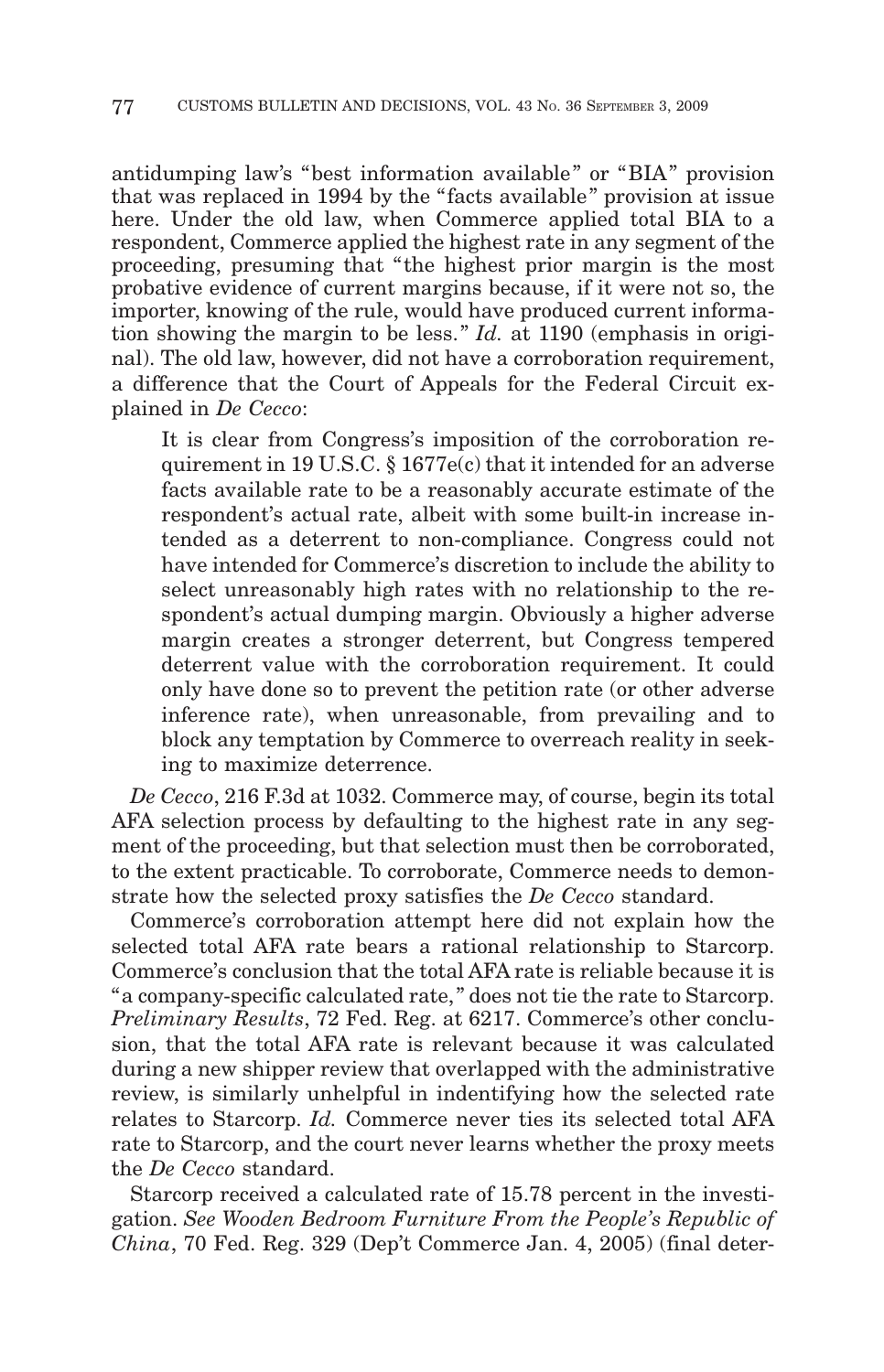mination). Commerce's assignment of a 216.01 percent rate as a total AFA rate, based on some other respondent having received that same rate in a contemporaneous new shipper review, appears to be a potentially "unreasonably high rate[] with no relationship to the respondent's actual dumping margin. " *De Cecco*, 216 F.3d at 1032. Therefore, the court must remand this issue to Commerce to reconsider its selection of a total AFA rate for Starcorp. Commerce needs to address the corroboration standards articulated by the Court of Appeals for the Federal Circuit in *De Cecco*. If it is not "practicable " under 19 U.S.C. § 1677e(c) to tie a total AFA proxy to Starcorp, then Commerce needs to explain why. The court is not rejecting the notion that the 216.01 percent rate may be an appropriate total AFA proxy for Starcorp, but to sustain such a rate the court needs a reasonable explanation from Commerce as to why that rate represents a "reasonably accurate estimate of the respondent's actual rate, albeit with some built-in increase intended as a deterrent to noncompliance. " *De Cecco*, 216 F.3d at 1032.

#### **C.**

# **Application of Adverse Inference to Starcorp**

If Commerce finds that a respondent's information is unreliable because the respondent has withheld information that Commerce requests, failed to provide requested information in a timely manner or in the form or manner requested, or significantly impeded the progress of the proceeding, Commerce is required to calculate that respondent's margin using the facts otherwise available. 19 U.S.C. § 1677e(a)(2). Commerce may draw an adverse inference against a respondent in selecting from among the facts otherwise available when it finds that a respondent "has failed to cooperate by not acting to the best of its ability." 19 U.S.C. § 1677e(b).

Prior to applying an adverse inference Commerce examines a respondent's actions and assesses the extent of the "respondent's abilities, efforts, and cooperation in responding to Commerce's information requests. " *Nippon Steel Corp. v. United States*, 337 F.3d 1373, 1382 (Fed. Cir. 2003). "Acting to the best of its ability " requires that a respondent do the maximum that it is able to do. *Id.* Although the standard does not require perfection and recognizes that mistakes occur, it does not condone inattentiveness, carelessness, or inadequate record-keeping. *Id.* Rather, it is the responsibility of a respondent to comply with Commerce's information requests.

Whether a respondent has done the maximum it was able to do to comply with Commerce's requests involves both objective and subjective inquiries. First, Commerce must make "an objective showing that a reasonable and responsible importer would have known that the requested information was required to be kept and maintained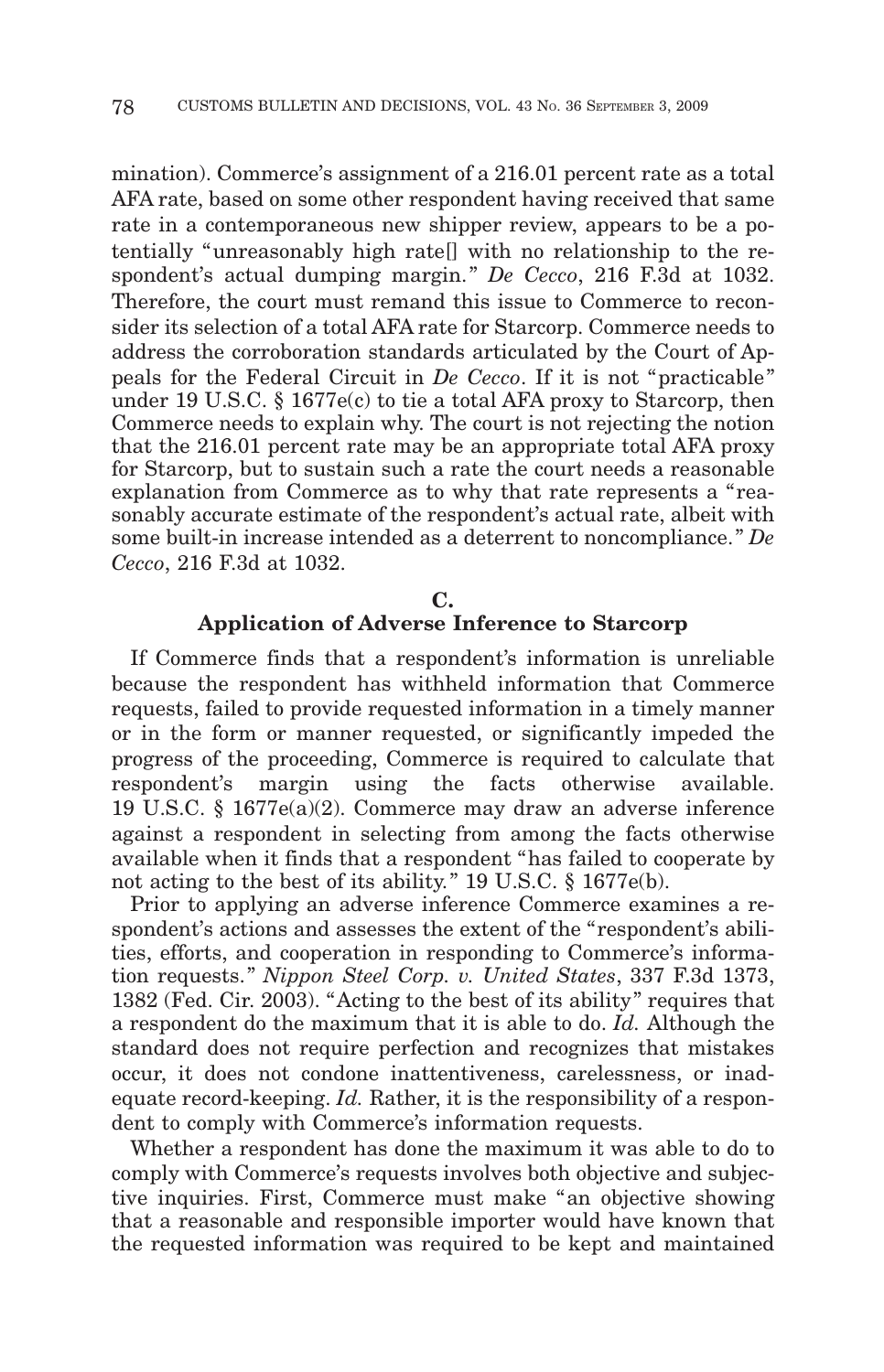under the applicable statutes, rules, and regulations. " *Id.* at 1382–83. Second, Commerce must make a subjective showing that the respondent not only has failed to promptly produce the requested information, "but further that the failure to fully respond is the result of the respondent's lack of cooperation in either: (a) failing to keep and maintain all required records, or (b) failing to put forth its maximum efforts to investigate and obtain the requested information from its records. " *Id.*

Commerce found that because Starcorp withheld and failed repeatedly to timely produce requested data, in the form and manner requested, the record lacked sufficient reliable data with which to analyze and calculate an antidumping duty for Starcorp. Specifically, Commerce determined, in accordance with  $\S 1677e(a)(2)$ , that the use of facts otherwise available was warranted because Starcorp: (1) misreported and withheld information regarding 56 percent of its U.S. sales; (2) failed to provide its factors of production databases in the form and manner requested and within Commerce's established deadlines; (3) withheld reliable financial statements; and (4) provided data that contained numerous other unexplained discrepancies.

Having determined that Starcorp's information was unreliable, Commerce then found that Starcorp failed to cooperate to the best of its ability. Specifically, Commerce found that Starcorp had not acted as a reasonable respondent because its repeated failure to comply with requests for information was unnecessary. In addition, Commerce found that Starcorp concealed its true reporting methodology and selectively reported information by "providing only that information that [Starcorp] deemed relevant and appropriate . . . and withholding, or providing in an untimely and confusing manner, information specifically requested by [Commerce]. " Starcorp AFA Mem., Pub. Doc. 1184 fr. 43. As a result, pursuant to 19 U.S.C.  $\S$  1677e(b), Commerce concluded that, when selecting from the facts otherwise available for the calculation of Starcorp's margin, an adverse inference was warranted.

Starcorp challenges Commerce's application of an adverse inference to the facts otherwise available in the calculation of Starcorp's dumping margin. Starcorp argues that it went to "extraordinary lengths, " and did "everything possible, " or " the maximum it was able to do " to cooperate with Commerce, *i.e.*, to meet Commerce's requests for information. Starcorp Mem. in Support of Mot. J. Agency R. 17, 16, 20 ("Starcorp Br. "). Starcorp further contends that Commerce caused any gaps in the record because it demanded information in a form and manner not consistent with how Starcorp keeps its books and records, so that an adverse inference should not apply. Starcorp is not challenging Commerce's reliability determination – that the use of facts otherwise available was warranted pursuant to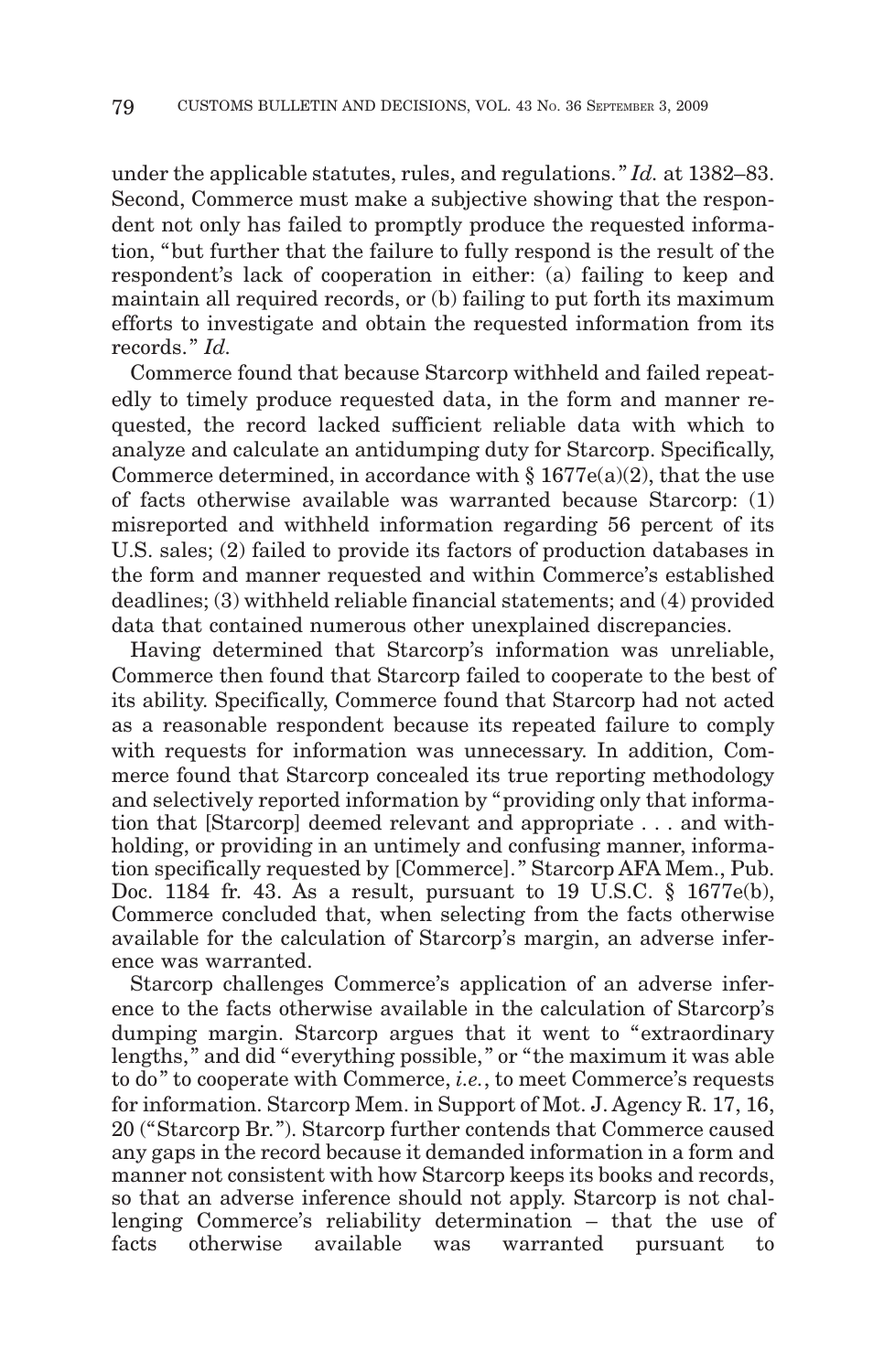19 U.S.C.  $\S$  1677e(a)(2)(A), (B), and (C). However, to the extent that any findings under  $\S$  1677e(a)(2)(A), (B), and (C) also support Commerce's determination to apply an adverse inference, those findings are part of Starcorp's challenge. Starcorp requests a remand to Commerce to apply facts otherwise available without the application of an adverse inference. Starcorp Br. 16, 50.

As is evident from the record leading to Commerce's decision to apply facts otherwise available, Starcorp did not make timely or maximum efforts to comply with Commerce's requests for information, failed to disclose available facts and information, and was not cooperative. Accordingly, Commerce's finding that an adverse inference was warranted in the calculation of Starcorp's dumping margin, because Starcorp did not cooperate to the best of its ability, is supported by the record as a whole and is thus reasonable.

#### **1. Starcorp's Failures as to its U.S. Sales Data**

Commerce determined that Starcorp's failure to report sold but not produced merchandise and its failure to disclose its reporting methodology with respect to such merchandise, until very late in the proceeding, significantly impeded Commerce's ability to comprehend and analyze Starcorp's reported data within the statutory time frame. As a result of this failure, Commerce lacked reliable information from which to calculate a margin, pursuant to 19 U.S.C. § 1677e(a)(2)(A), (B), and (C), for a sizable portion of Starcorp's U.S. sales. Starcorp AFA Mem. at 4–15; Issues and Dec. Mem. at 219–20. Starcorp's failure, in turn, lead Commerce to conclude that Starcorp did not act to the best of its ability to provide Commerce with the requested information. Starcorp AFA Mem. at 8.

Starcorp disagrees with Commerce's conclusions and version of the facts. Starcorp Br. 17. Starcorp maintains that it made its maximum effort to comply with Commerce's requests for data on its U.S. sales.

Commerce's initial questionnaire, issued in July 2006, inquired whether Starcorp had sold but not produced merchandise and instructed respondents to contact Commerce prior to preparing their response if they had such products. Starcorp AFA Mem. at 5. Starcorp responded that it had "produced *all* merchandise under consideration that it sold. " Starcorp Section D Resp. at D–3 (Oct. 2, 2006), Pub. Doc. 553 fr. 10 (emphasis added). That statement was not true. After a later inquiry by Commerce about two items that had been described as "unfinished" — Starcorp acknowledged that those two items were sold but not produced during the period. Starcorp Supplemental Section C Questionnaire Resp. at 10 (Dec. 12, 2006), Confid. Doc. 283 fr. 17. This sold but not produced merchandise accounted for 56 percent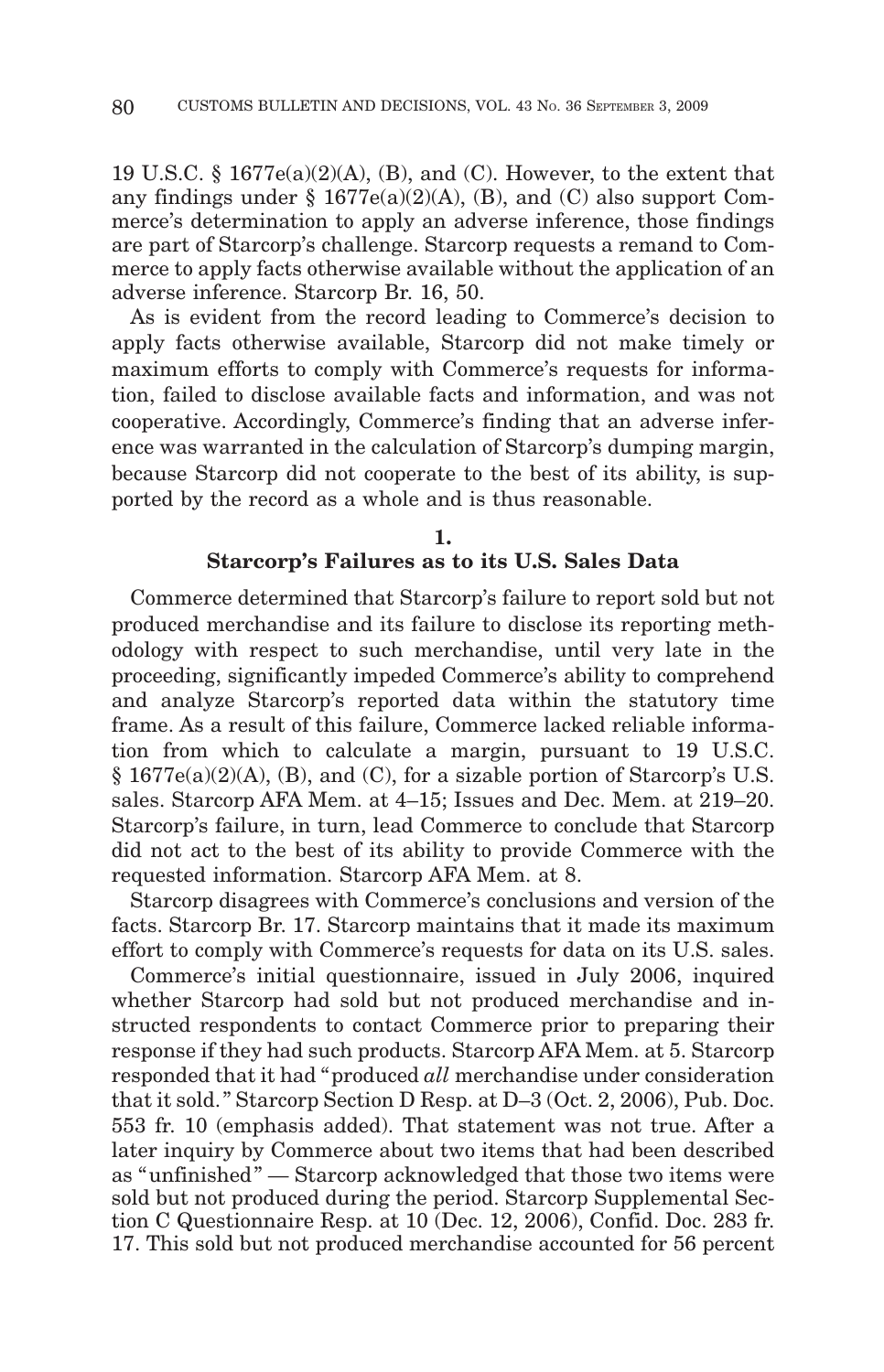of Starcorp's U.S. sales. At that point, however, Starcorp still failed to disclose the full extent to which its reporting was affected by sold but not produced merchandise, including in particular its use of proxy data rather than actual data for the factors of production ("FOPs ") for the sold merchandise. Starcorp AFA Mem. at 4, 14–15.

Starcorp thus reported sales quantities rather than actual production quantities, *id.* at 4–8, and devised a method of approximating production data for the items that it did not produce, *id.* at 8–13. It was only through follow-up questionnaires that Commerce discovered that Starcorp had devised its own reporting methodology to substitute proxy data for actual production data, without prior disclosure to or approval by Commerce. *See id.* at 4–13; *see also* Issues and Dec. Mem. at 186–87, 219–20.

Without first informing Commerce, in contravention of Commerce's instructions, Starcorp failed to disclose several other deviations from reporting actual production data. Starcorp AFA Mem. at 5 (listing additional failures to disclose). To illustrate, Starcorp assigned to its sold but not produced merchandise FOPs that were not actual production data. *Id.* Specifically, Starcorp assigned FOPs to that merchandise based upon products that Starcorp had deemed most resembled the items that it had not produced. *Id.*

Commerce concluded that Starcorp had "misled " the agency "by 1) stating that it had reported *production* quantities for all products when in fact it had not, and 2) by not providing any indication that it had merchandise that it had sold and not produced for which it was not reporting actual FOPs. " *Id.* at 6 (emphasis in original).

Commerce reasoned that "if Starcorp's failure to disclose sold but not produced merchandise in its first questionnaire had been an oversight...[Commerce's] supplemental questionnaire... should have alerted Starcorp to the problem . . ." Id. at 8. Commerce concluded that Starcorp was "at best, careless or inattentive in preparing its questionnaire responses, and therefore, did not act to the best of its ability to comply with [Commerce's] requests. " *Id.*

By withholding and not timely disclosing its sold but not produced items, or its reporting methodology for these items, Commerce found that Starcorp had deprived it of the opportunity to conduct a meaningful analysis of Starcorp's methodology and further precluded any opportunity for Commerce to consider what might have been the most appropriate method for calculating Starcorp's factors of production for merchandise for which actual production data was unavailable. *See* Issues and Dec. Mem. at 219–220.

Given that Starcorp, not Commerce, was the party in control of Starcorp's information, it was incumbent upon Starcorp to fully and clearly disclose to Commerce, on a timely basis, the merchandise that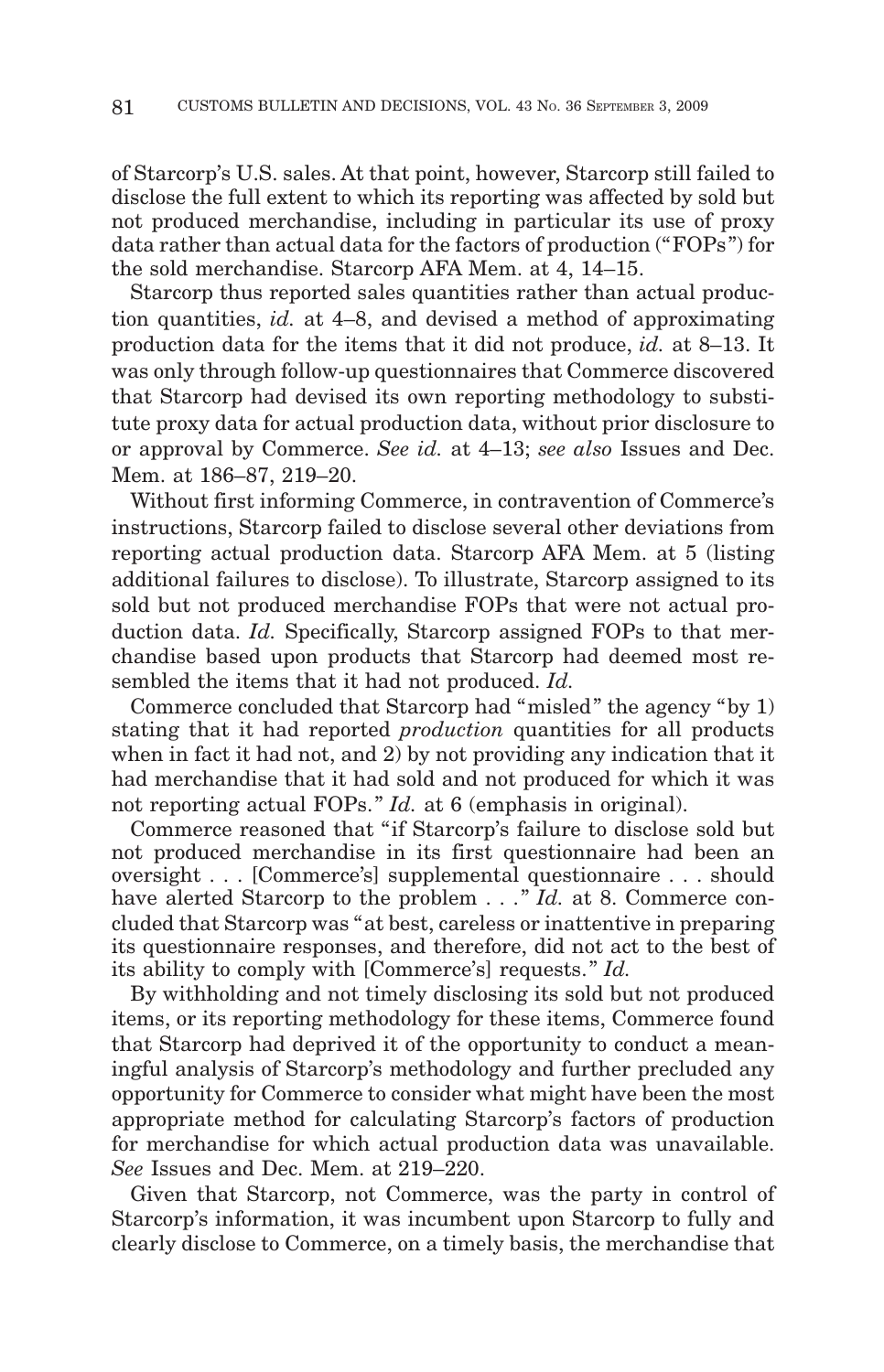it had not produced, and its reporting of proxy rather than actual production data. This is especially true given the large percentage of Starcorp's U.S. sales affected by the non-disclosure.

A respondent has "a statutory obligation to prepare an accurate and complete record in response to questions plainly asked by Commerce. " *Tung Mung Dev. Co. v. United States*, 25 CIT 752, 758 (2001). A respondent also is obligated to fully disclose all requested information, and cannot select which facts, from the range of information requested, it will report to Commerce. *See NTN Corp. v. United States*, 28 CIT 108, 117, 120, 306 F. Supp. 2d 1319, 1329, 1332 (2004). Here Commerce's initial and subsequent questionnaires were clear. Moreover, Commerce complied with its obligations under § 1677m(d) by requesting that Starcorp report all its factors of production, including those for merchandise it did not produce, and by continuing to request more detailed information in not just one, but several supplemental questionnaires. 19 U.S.C. § 1677m(d).

As detailed in its 44-page memorandum, Commerce expended considerable time and resources attempting to extract information from Starcorp through the issuance of numerous questionnaires. Starcorp was uncooperative and failed to timely comply with Commerce's requests. *See* Starcorp AFA Mem. at 43; Issues and Dec. Mem. at 180–83, 185–89, 219–21. Specifically, Commerce found that Starcorp failed to disclose the existence of sold but not produced merchandise and did not explain its true reporting methodology (*e.g.*, use of proxy FOP data and sales quantities instead of production quantities) until late in the proceeding, thereby withholding and selectively reporting information that specifically had been requested by Commerce. *See* Starcorp AFA Mem. at 41; Issues and Dec. Mem. at 173–190, 204–222; *Final Results*, 72 Fed. Reg. at 46, 962–63. Ultimately, Commerce concluded that the facts demonstrated that Starcorp had not acted as a reasonable respondent. Starcorp AFA Mem. at 15.

Commerce's determination that Starcorp failed to make maximum efforts necessary to provide Commerce with the requested information is therefore reasonable given the record as a whole. *See Tianjin Mach. Imp. & Exp. Corp.*, 31 CIT at \_\_\_, Slip Op. 07–131 (respondent's misrepresentation of true nature of agency relationship warranted application of adverse facts available); *see also Gerber Food*, 31 CIT at \_\_\_, 491 F. Supp. 2d at 1334–54 (misrepresenting the nature of 24 transactions warranted the application of adverse facts available).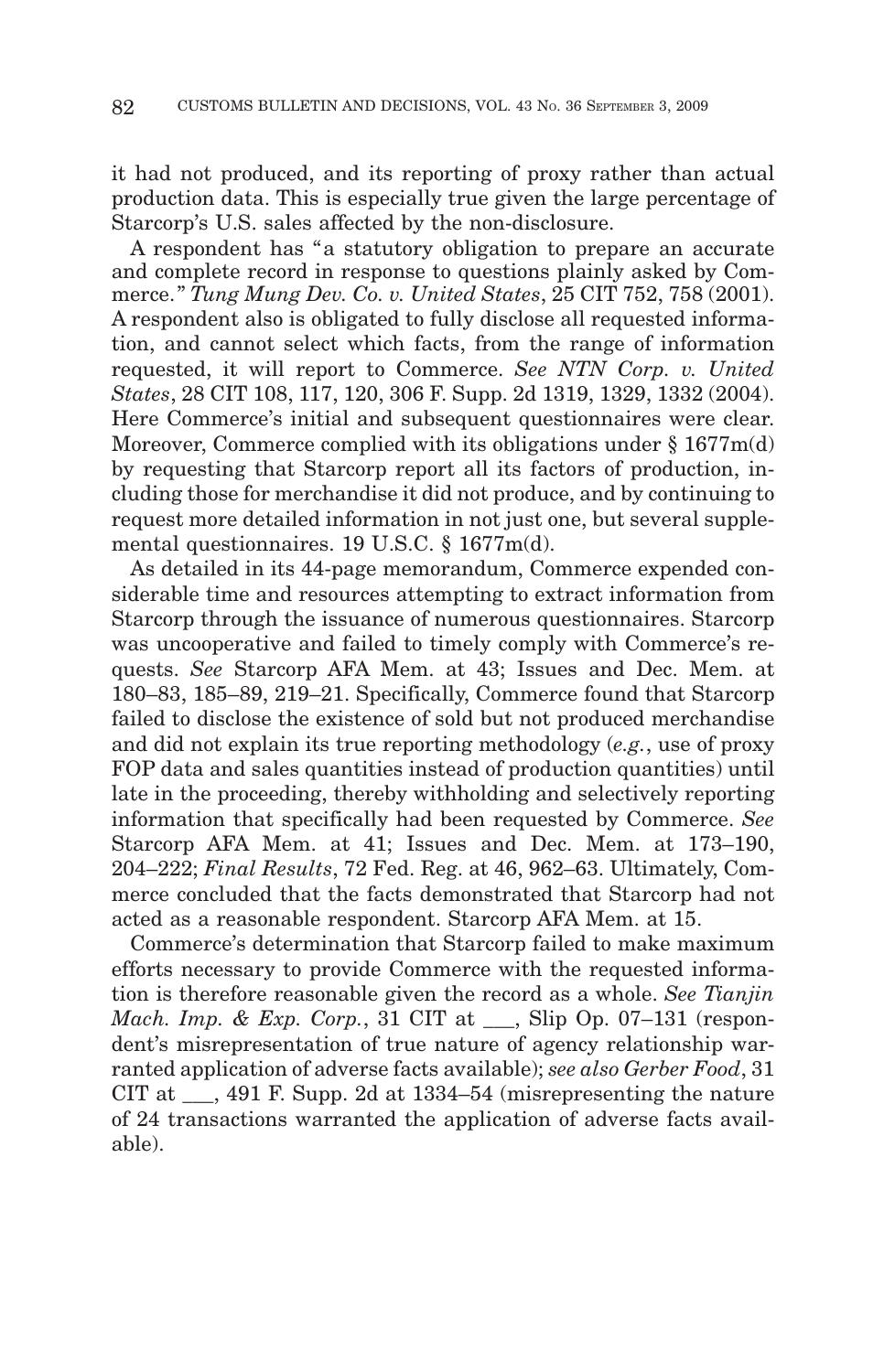#### **2.**

## **Starcorp's Failures as to its Factors of Production Databases**

Commerce also found that Starcorp failed to cooperate to the best of its ability because it failed to submit reliable factors of production databases. *See* Starcorp AFA Mem. at 15–30; Issues and Dec. Mem. at 178–222. Starcorp appears to suggest that Commerce's finding that Starcorp had failed to timely disclose the actual facts regarding 56 percent of Starcorp's U.S. sales resulted "because Commerce chose to use the very FOP files which Starcorp informed Commerce were inconsistent with how it operated and kept its books and records in the normal course of business, and thus were of limited accuracy. " Starcorp Br. 16. Starcorp also suggests that Commerce is to blame for Starcorp's reporting failures because Commerce insisted upon plantspecific data. Starcorp did not provide plant-specific information until near the end of the review process.

Starcorp argues that because it does not keep plant-specific information in the normal course, Commerce should not have required it to submit its data on a plant-specific basis, and that Commerce failed " to take into account [that] Starcorp went to extraordinary lengths to provide Commerce with the requested information. . . . " Starcorp Br. 17. The record, however, supports Commerce's conclusion that Starcorp repeatedly failed to comply with Commerce's requests for plant-specific information, and did not provide Commerce with an adequate explanation as to why Starcorp's combined database, which it claimed to use in the normal course of business, would provide more accurate factor usage information. The record does not support Starcorp's contention that supplying plant-specific databases for factors of production was unduly burdensome for Starcorp.

Commerce's difficulties in obtaining plant-specific FOP databases from Starcorp, and Starcorp's ability to provide such information, were recorded in detail by Commerce. *See* Starcorp AFA Mem. at 15-30; Issues and Dec. Mem. at 178–82. In short, Commerce explained to Starcorp that, in accordance with standard practice, to adequately capture its factor usage information, Commerce needed Starcorp to report its production data from each of its four operating plants. Commerce requested that Starcorp disclose factors of production on a plant-specific basis because plant-specific reporting more accurately captures the differences in production efficiencies at each plant. *See* Issues and Dec. Mem. at 178. Commerce twice sought this information from Starcorp.

Starcorp requested two extensions of time, which were granted in part, but Commerce found Starcorp did not produce the requested plant-specific data. Instead, Starcorp urged acceptance of combined FOP data and a combined financial statement. Starcorp Supplemen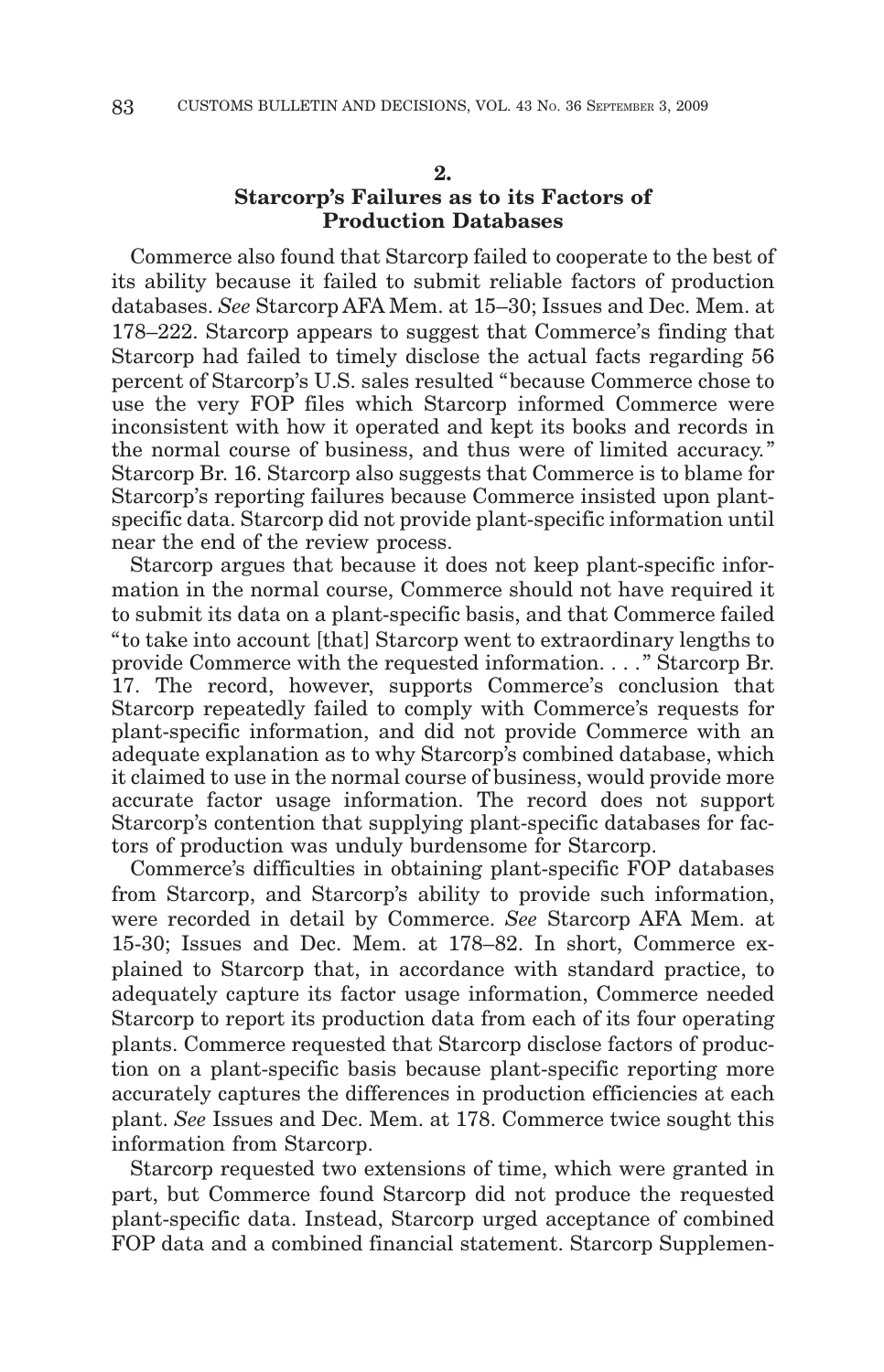tal Section D Resp. (Nov. 29, 2006), Confid. Doc. 255 fr. 10. On January 8, 2007, several months after Commerce's initial request, and just 23 days before Commerce's statutory deadline for issuance of Commerce's preliminary results, Starcorp finally produced plantspecific databases. *See* Starcorp AFA Mem. at 19-20; Starcorp Supplemental Section D Questionnaire Resp. at 3–4 (Jan. 8, 2007), Confid. Doc. 347 frs. 11–12. However, the plant-specific databases that Starcorp finally produced contained several unreconciled discrepancies, and were submitted without adequate explanation that would permit Commerce to determine their reliability. *See* Starcorp AFA Mem. at 21–22; Issues and Dec. Mem. at 182, 220. Commerce found that Starcorp's delay in providing plant-specific information deprived Commerce of the opportunity to resolve the evident discrepancies in Starcorp's information. *See* Starcorp AFA Mem. at 21.6

Commerce's inability to solicit and consider additional information much past the issuance of its *Preliminary Results* was explained on the record, when Commerce similarly responded to another party's late requests for Commerce to consider new factual information. Issues and Dec. Mem. at 135.7

Because Starcorp's plant-specific data were submitted so late in the proceeding, Commerce was never able to attain a complete understanding of Starcorp's submitted information or its reporting meth-

 $6$  " [H]ad Starcorp submitted and described these databases in October 2006, as originally requested by [Commerce], or even in November 2006, as subsequently requested ..., there would have been an opportunity to analyze them and issue supplemental questionnaires soliciting information to clarify or rectify, as appropriate, these inconsistencies.... [Because Starcorp]...withheld these data until just before the *Preliminary Results*, [Commerce] was again deprived of the opportunity to seek . . . clarification or corrections....." Starcorp AFA Mem. at 21; *see also* Issues and Dec. Mem. at 182 ("Had Starcorp been more forthcoming in its earlier questionnaire responses and had it responded to [Commerce]'s requests for data in a timely fashion (*i.e.*, in response to the questionnaires soliciting that data), [Commerce] may have had the opportunity to review the information in detail prior to the verification and may have been able to resolve with Starcorp which database represented the most accurate reflection of its factor consumption ratios for its U.S. sales. ").

 $7$  " [Commerce] must set a date certain to close the administrative record in order to meet its obligations for completing any segment of a proceeding. Such deadlines are established to allow [Commerce] sufficient time to analyze the information and facilitate [Commerce's] ability to administer the antidumping law. . . . Upon return from verification, the team had to write verification reports. Following the release of the verification reports, the team had literally hundreds of pages of case and rebuttal briefs to analyze and which to respond. Additionally, based on positions adopted by [Commerce] in response to the arguments in the briefs, the team had to make changes to its margin programs, research new surrogate value information, draft a final factors-of-production memorandum, company-specific analysis memorandums {sic} and the Final Results *Federal Register* notice, and accomplish many other tasks normally associated with finalizing an antidumping case. The ability to set a date certain to close the record is crucial to allow [Commerce] to perform these tasks. To allow respondents to provide any factual information they please at any time would make the administration of the case within the statutory deadlines literally impossible. " Issues and Dec. Mem. at 135.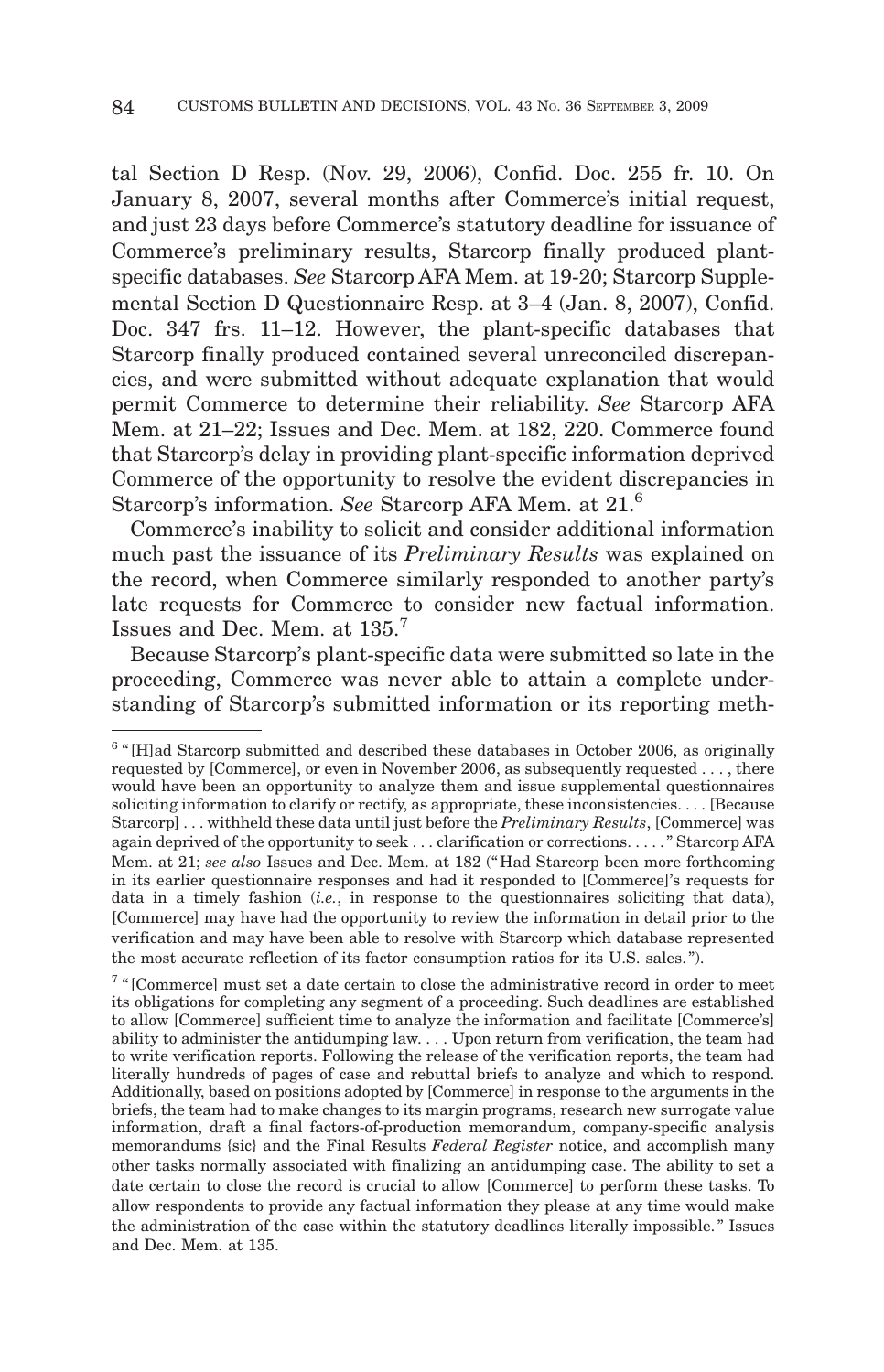odologies. Commerce was, therefore, unable to determine based on the record evidence which if any of the databases Starcorp submitted were suitable for use in calculating Starcorp's margin. *See* Issues and Dec. Mem. at 182. On the one hand, Commerce found Starcorp's combined database not to be reliable because it does "not capture varying plant-specific production efficiencies . . . ." *Id.* at 181. Commerce also found that Starcorp's contention that its combined database was more accurate because Starcorp purportedly operates as a single facility, Starcorp Br. 18, was not supported by record evidence. Issues and Dec. Mem. at 180 (" [W]e have determined that Starcorp's contentions that the company-wide combined FOP data are necessarily more accurate than the plant-specific FOP data are not supported by record evidence. For example, there appears to be no direct correlation between which legal entity purchases the raw material and which factory actually consumes it, as Starcorp alleges. It is further unclear how this fact would impact the accuracy of the plant-specific but not the combined FOP databases. "). On the other hand, with respect to Starcorp's plant-specific databases Commerce found that it was "not able to assess how accurately the variances are captured because Starcorp did not adequately reconcile its combined FOP database to its plant-specific FOP databases. " Issues and Dec. Mem. at 182.

Starcorp does not appear to dispute Commerce's finding that there were discrepancies in Starcorp's plant-specific data, but instead blames their existence upon Commerce's requirement that Starcorp report information on a plant-specific basis. Starcorp Br. 19 ("This is particularly true where those consequences (*i.e.*, the potential for inaccuracies or inadvertent omissions in the data) eventually came to pass, at least in part. "). Starcorp also reiterates its contentions before Commerce that reporting on a plant-specific basis was unduly burdensome and that Starcorp acted to the best of its ability to report factors of production data. Starcorp Br. 18–20.

Commerce examined below the arguments that Starcorp advances here in its brief, and found that the record did not support Starcorp's contentions. *See* Starcorp AFA Mem. at 23–28; Issues and Dec. Mem. at 180–81. To illustrate, Commerce found that, because Starcorp maintained its production and inventory data in Excel files that track data by plant, Starcorp simply needed to aggregate the data by plant, rather than company-wide and complete the calculations already completed for its combined FOP database on the plant-specific bases. Issues and Dec. Mem. at 181.<sup>8</sup> Commerce further considered that

<sup>&</sup>lt;sup>8</sup> "First, with respect to the items that Starcorp already tracks on a model-specific basis, the reporting methodology should be the same regardless of whether Starcorp is reporting on a combined- or plant-specific basis. Second, with respect to the allocations involving net consumption, Starcorp itself stated that the total model-specific production quantities and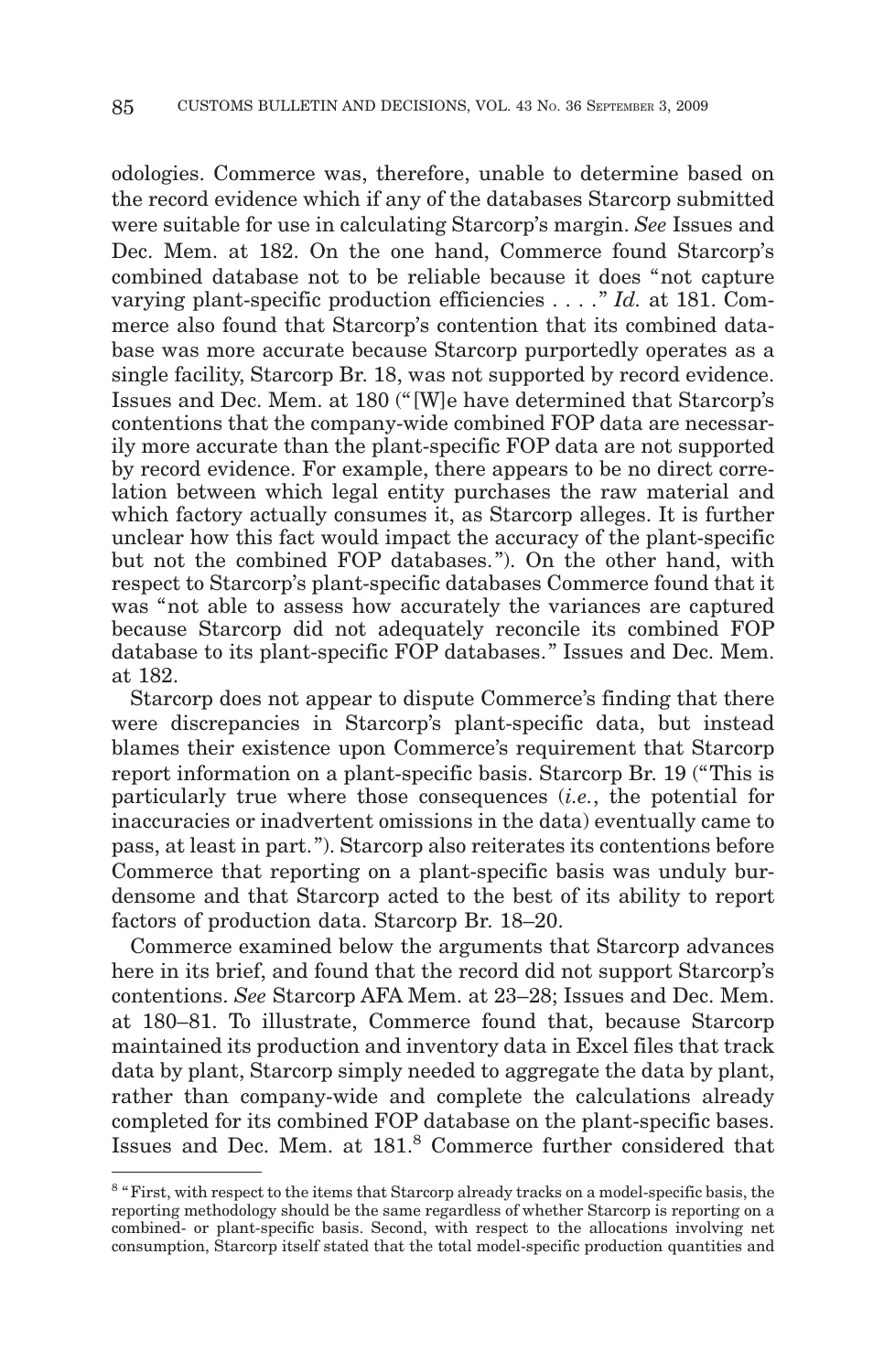Starcorp's verification revealed that Starcorp had the ability to report FOP data on a plant-specific basis because it collected gross raw material consumption data on a plant-specific basis. *Id.* Commerce concluded, based upon these and other observations, including its examination of Starcorp's books and records, and discussions with Starcorp personnel, that Starcorp could have timely complied with Commerce's request for plant-specific data because, among other things, Starcorp recorded such data in the ordinary course of business. *Id.* (citing Starcorp Verification Report at 16); *see* Starcorp AFA Mem. at 27–28.

It was Starcorp's repeated and multiple failures to disclose, not Commerce's preference for plant-specific information, that caused Commerce only belatedly to discover Starcorp's use of other than actual production data for these sales. Commerce also found Starcorp similarly uncooperative with respect to other requests for information. With respect to its requests for plant-specific FOP data, Commerce found that Starcorp's data, when ultimately produced, was plagued by discrepancies and distortions. Starcorp AFA Mem. at 28-30. Commerce also found that Starcorp failed to cooperate to the best of its ability because it " failed to provide forthcoming responses in a timely manner, despite [Commerce's] numerous direct requests to do so, and this failure significantly impeded [Commerce's] ability to comprehend and analyze Starcorp's data adequately within the statutory timeframe." *Id.* at 29. When Starcorp eventually did provide some of the requested plant-specific FOP data, " it did so without adequate explanation," such that Commerce could not sufficiently comprehend that data submitted. Issues and Dec. Mem. at 220.

If a respondent requests a review, it should possess complete and accurate records of its factors of production. *See Tianjin Mach. Imp. & Exp. Corp. v. United States*, 28 CIT 1635, 1637, 353 F. Supp. 2d 1294, 1299 (2004). In this case, Starcorp requested that it be reviewed, and had participated in the previous segment (the underlying investigation). Starcorp does not have a credible basis to suggest that it was

the respective BOMs {bill of materials} for each product served as the basis for this calculation. This was, in fact, how it derived the net BOM consumption values for total production. Starcorp also explained at verification that it maintained a production report identifying each piece of merchandise produced, by production plant. From these data, Starcorp compiled the quantities produced for purposes of its combined FOPs on a corporate-wide basis. However, since the production and inventory data are maintained in Excel files that track the data by plant, all Starcorp would have had to {have} done differently was to aggregate the data by plant, rather than company wide and complete the calculations already completed for its combined FOP database on the plant-specific bases. Especially since, as Starcorp stated, regardless of which plant produces the product, the BOM is the same. This does not appear to be so extraordinarily difficult given that the data is maintained in an Excel file, as is Starcorp [sic] own data. ". Issues and Dec. Mem. at 181.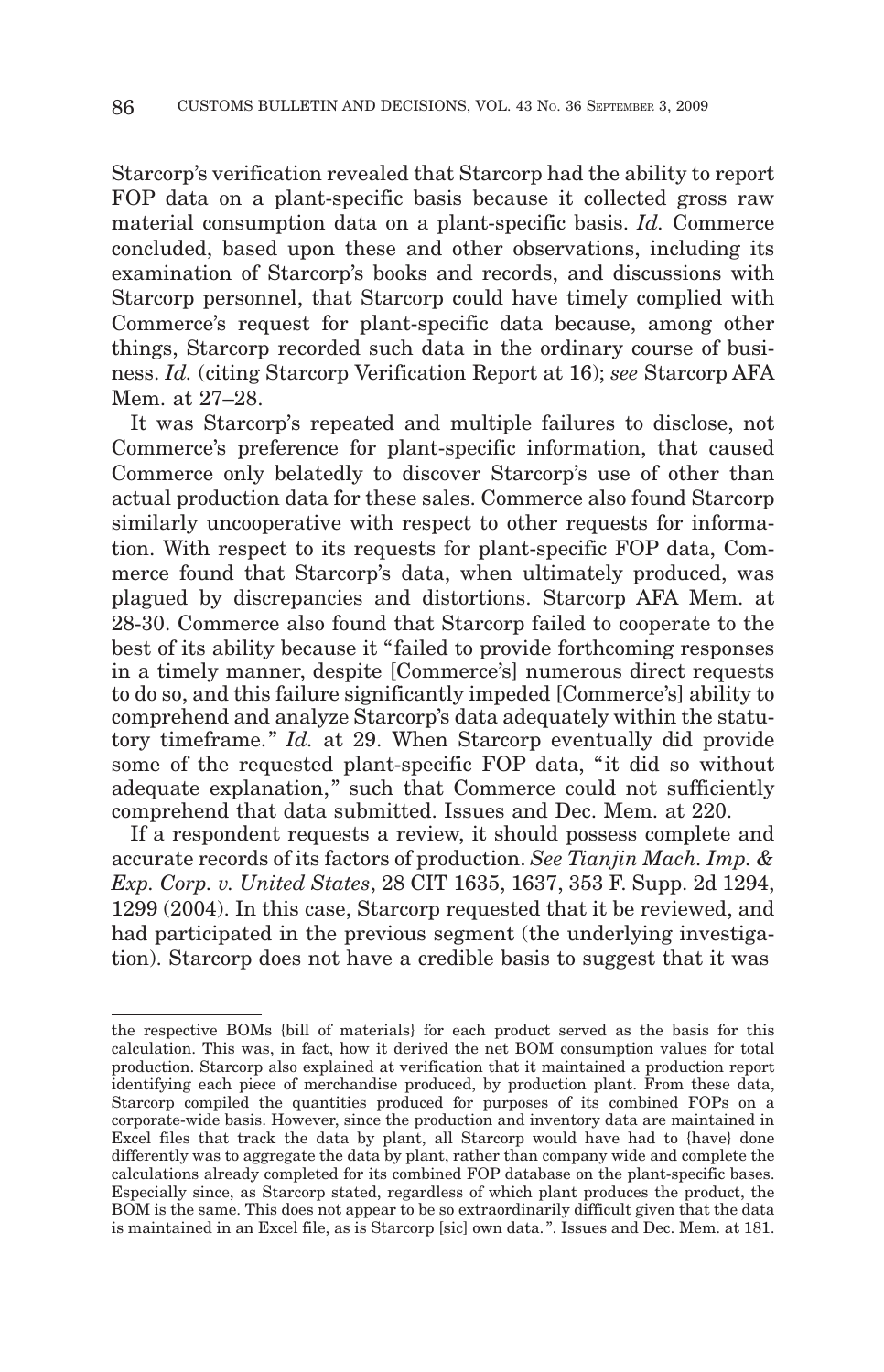surprised by Commerce's requests for factors of production data. Commerce thus reasonably concluded that "because it is apparent from the facts on the record that Starcorp's failure to be responsive was unnecessary, we find that with respect to its reporting of these data, Starcorp failed to cooperate by not acting to the best of its ability. "Starcorp AFA Mem. at 30.

# **3. Starcorp's Failure as to its Financial Statements**

In antidumping proceedings Commerce's ability to confirm the accuracy and completeness of a respondent's submitted data largely rests on the existence of reliable financial statements and record keeping systems that accurately reflect the experience of the entity under review. Starcorp AFA Mem. at 36. Commerce's methodology for calculating normal value in a non-market economy focuses upon the quantity of inputs consumed in the production process, and, thus, Commerce must be able to confirm such consumption rates from the company's financial statements or recording system that accurately reflects the activity under review. *Id.* If Commerce is able to so confirm consumption rates, it will then be able to gain confidence in the overall integrity and reliability of a respondent's data. *Id.* Conversely, a financial system that lacks integrity cannot serve as the basis for confirming the accuracy of a respondent's submitted information. *Id.*

Starcorp did not submit reliable financial statements, providing another basis for Commerce's decision that Starcorp failed to cooperate to the best of its ability and that an adverse inference was warranted in the calculation of Starcorp's dumping margin. *See* Starcorp AFA Mem. at 30–37; Issues and Dec. Mem. at 190, 221. Starcorp ultimately submitted some financial statements. Starcorp AFA Mem. at 30.

Starcorp argues that Commerce should have relied on its combined financial statement because, among other things, its individual statements were constructed solely for tax purposes, whereas the combined statement purportedly "reflect[s] the reality of how Starcorp operates. " Starcorp Br. 20–21. Starcorp also argues that because its financial statements were audited, Commerce should have considered them to be in accordance with Chinese GAAP. Starcorp Br. 22–23.

Commerce considered and set forth in detail the record bases for its determination that, contrary to Starcorp's contentions, it had failed to submit reliable financial statements. *See* Starcorp AFA Mem. at 30–37. Commerce found that because Starcorp's submitted informa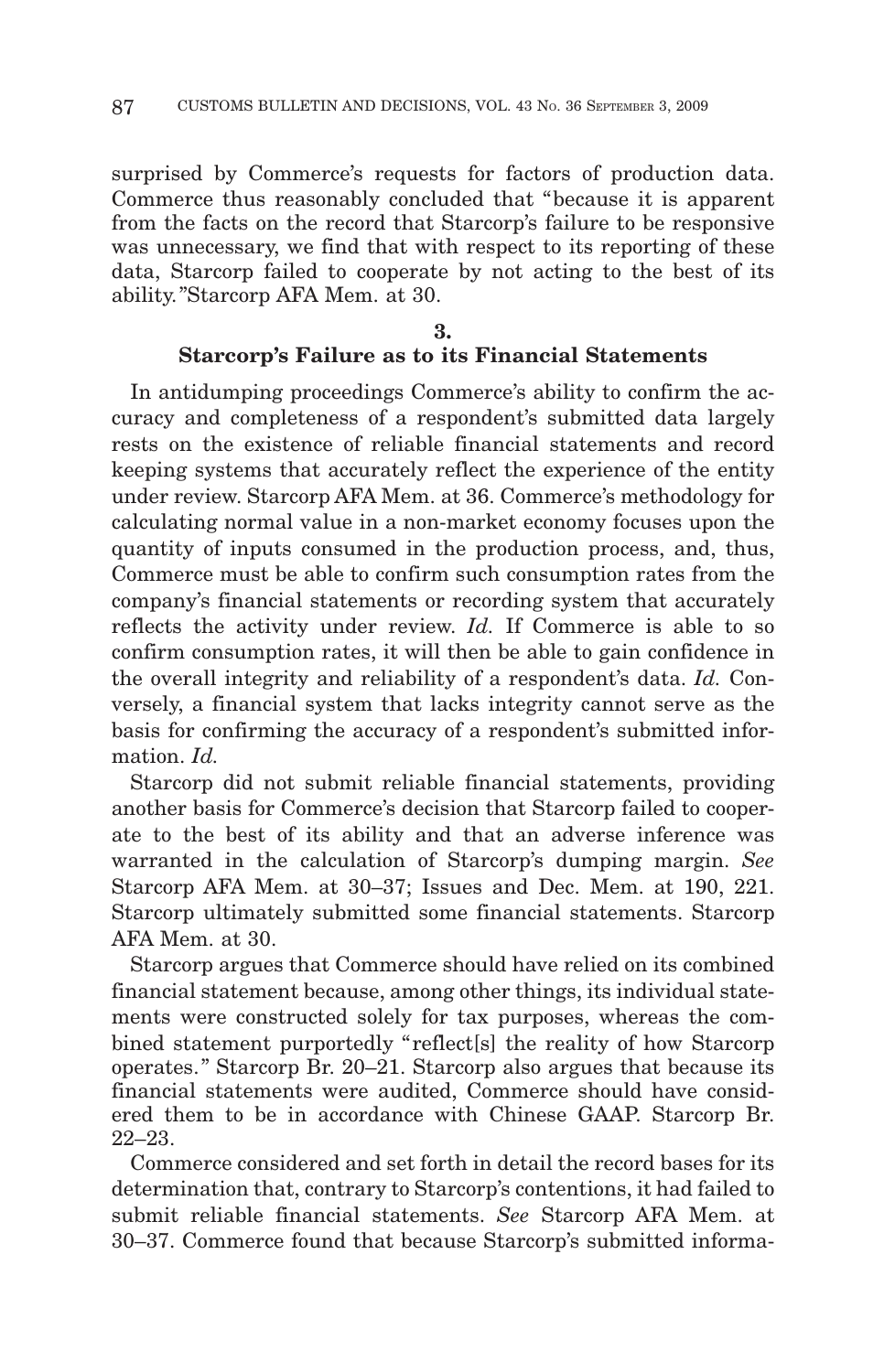tion could not be tied to any reliable financial statements or a reliable record-keeping system, the data submitted by Starcorp was not reliable. *Id.* at 37.

Commerce also found that Starcorp's combined statement lacked the integrity normally acquired through an independent audit, and thus was not a reliable representation of Starcorp's normal operations. Starcorp AFA Mem. at 31. Commerce found, however, that the fact that the combined statement is only generated on an annual basis, not monthly or even quarterly, undercut any claim that it was of any use in daily operations. Starcorp AFA Mem. at 30–31 & n.70; *see* Starcorp Supplemental Section A Resp. at 30 (Oct. 27, 2006), Confid. Doc. 216 frs. 36–37. Finally, although the combined statement was audited, Commerce was troubled by other factors involving the reliability of the financial statements. Starcorp AFA Mem. at 31.<sup>9</sup>

Commerce had additional reasons to question the reliability of Starcorp's submitted financial statements. *See id.* at 33. Commerce found the inventory values reported in the combined financial statement to be suspect. *Id.*; *see* Starcorp Verification Report (June 11, 2007), Confid. Doc. 408 fr. 16. Commerce was anticipating Starcorp would demonstrate actual inventory values as required by Article 28 of Chinese GAAP. *Id.* Commerce, however, found Starcorp's financial statements to be inconsistent with these standards. *See* Starcorp AFA Mem. at 33 (Item II. Major accounting policies, assumptions and the methodology of preparing the combined financial statements, Sub item 4. Accounting Principles and Basis, states: "Valuation is based on the actual acquiring cost. ").

Starcorp argues that Commerce erroneously interpreted Chinese GAAP, and that because Commerce is not an expert in Chinese GAAP, its findings should be discounted. Starcorp Br. 22–23. During verification, Commerce requested that Starcorp provide the relevant provisions of Chinese GAAP to demonstrate its compliance. Starcorp provided a translation of Article 28 of the Chinese GAAP to support its claim. *See* Starcorp Verification Report at 16. Commerce, however, found nothing in the text of GAAP Article 28 that would approve valuation other than "based on the actual acquiring cost " as specified by Article 28, Item II of the Chinese GAAP. *See* Starcorp AFA Mem. at 33.

 $9$  The combined statement is "not required to meet any reporting requirements . . . and it does not represent the activities of Starcorp in any public domain as a consolidated financial statement. Furthermore, in this case, where the financial statement is only used for internal management purposes, as Starcorp claims, it is likely that it will not undergo any government oversight or scrutiny. As a result, [Commerce] finds that the combined financial statement lacks the integrity normally acquired through approval of an independent third party subject to jurisdictional oversight. " Starcorp AFA Mem. at 31.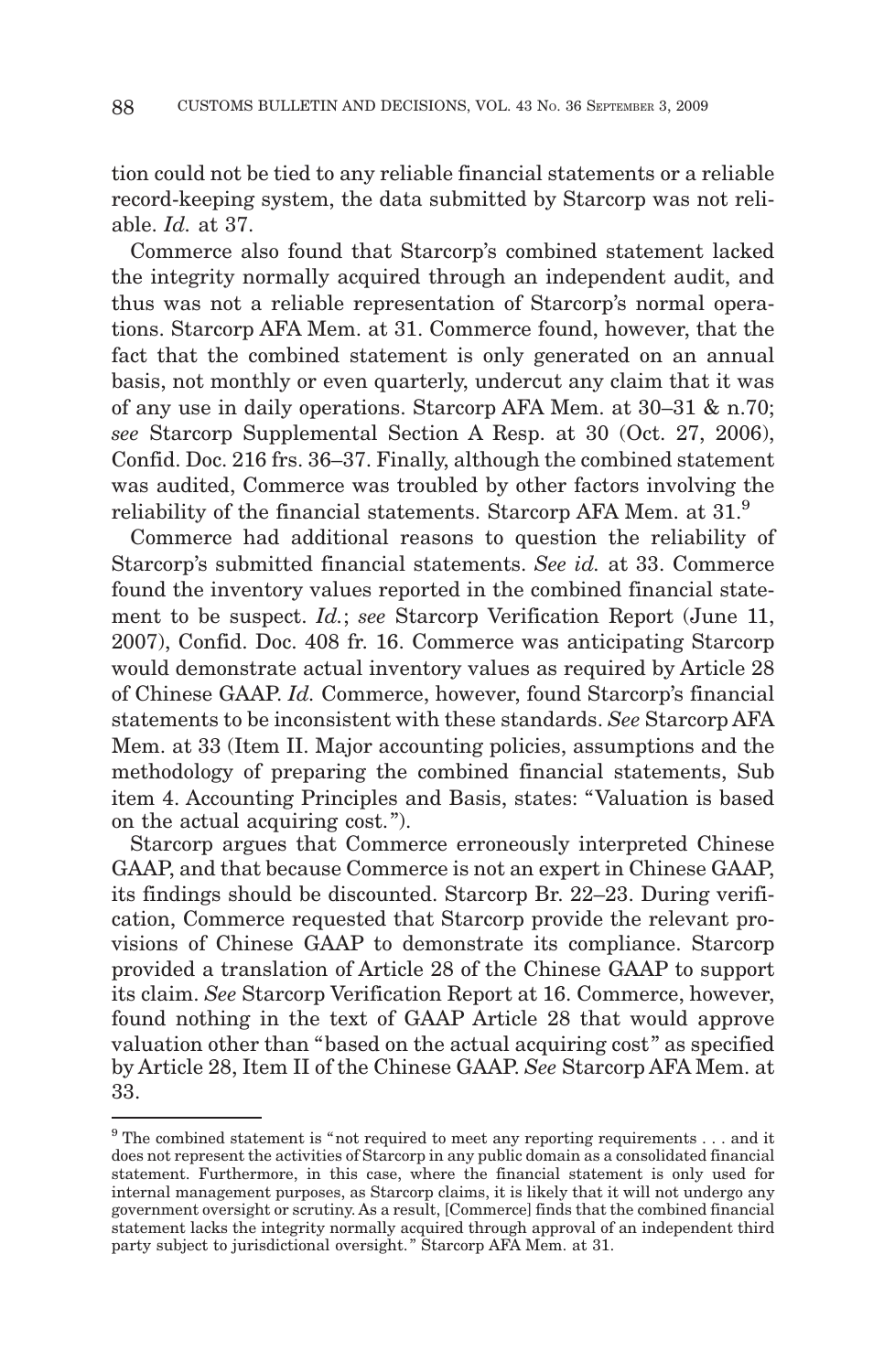Although Starcorp does not appear to maintain that its individual financial statements should be accepted, Commerce, nevertheless, examined those statements and found that they too were unreliable because, among other things, they did not comply with Chinese GAAP. *See* Starcorp AFA Mem. at 34–36.

Under the circumstances, Commerce's finding that Starcorp failed to cooperate to the best of its ability because its financial statements lacked reliability is reasonable given the record as a whole.

#### **4. Other Failures in Starcorp's Submissions**

In addition to the other enumerated deficiencies, Commerce found significant discrepancies between the actual data Starcorp submitted, and the narrative descriptions Starcorp provided to explain its data. *Final Results*, 72 Fed. Reg. at 46,962; Starcorp AFA Mem. at 38–39. For example, although Starcorp stated repeatedly that it does not produce merchandise in sets, it reported quantities for sets. Starcorp AFA Mem. at 39. Starcorp also included the same products in the FOP buildups for more than one CONNUM, when the products included in each CONNUM's FOP buildup should be distinct. *Id.* at 38; *see Final Results*, 72 Fed. Reg. at 46,962. Finally, Commerce found inconsistencies in which products were reported using proxy data. *Id.* Commerce determined that these additional, unexplained incongruities further called the reliability of Starcorp's reported information into question, and supported Commerce's belief that Starcorp had not provided forthcoming and accurate responses to repeated requests for information, nor made a maximum effort to provide Commerce with the information that it had requested.

The record does not support Starcorp's claims that it was unable to produce information and that the discrepancies in information it belatedly produced are excusable because it did not keep such information in the ordinary course but made "extraordinary" efforts to comply with Commerce's requests. Starcorp Br. 17–20.

As noted above and in Commerce's memorandum detailing its reasons for applying an adverse inference, Commerce found Starcorp's claims that reporting information in the manner requested would have been outside the normal course or unduly burdensome to be unsubstantiated and at times contradicted by Starcorp's actions. *See* Starcorp AFA Mem. at 27–28.<sup>10</sup> Commerce found that Starcorp's

<sup>&</sup>lt;sup>10</sup> "At verification, [Commerce] learned that Starcorp tracks its labor hours by production/function line, at each plant on a daily basis. *See*Starcorp's November 29, 2006 response at page 14 where it states that 'Starcorp does not track standard or actual labor hours required to manufacture each product, but tracks, actual labor hours incurred everyday.' While Starcorp tracks the hours manually, it had to compile these hours regard-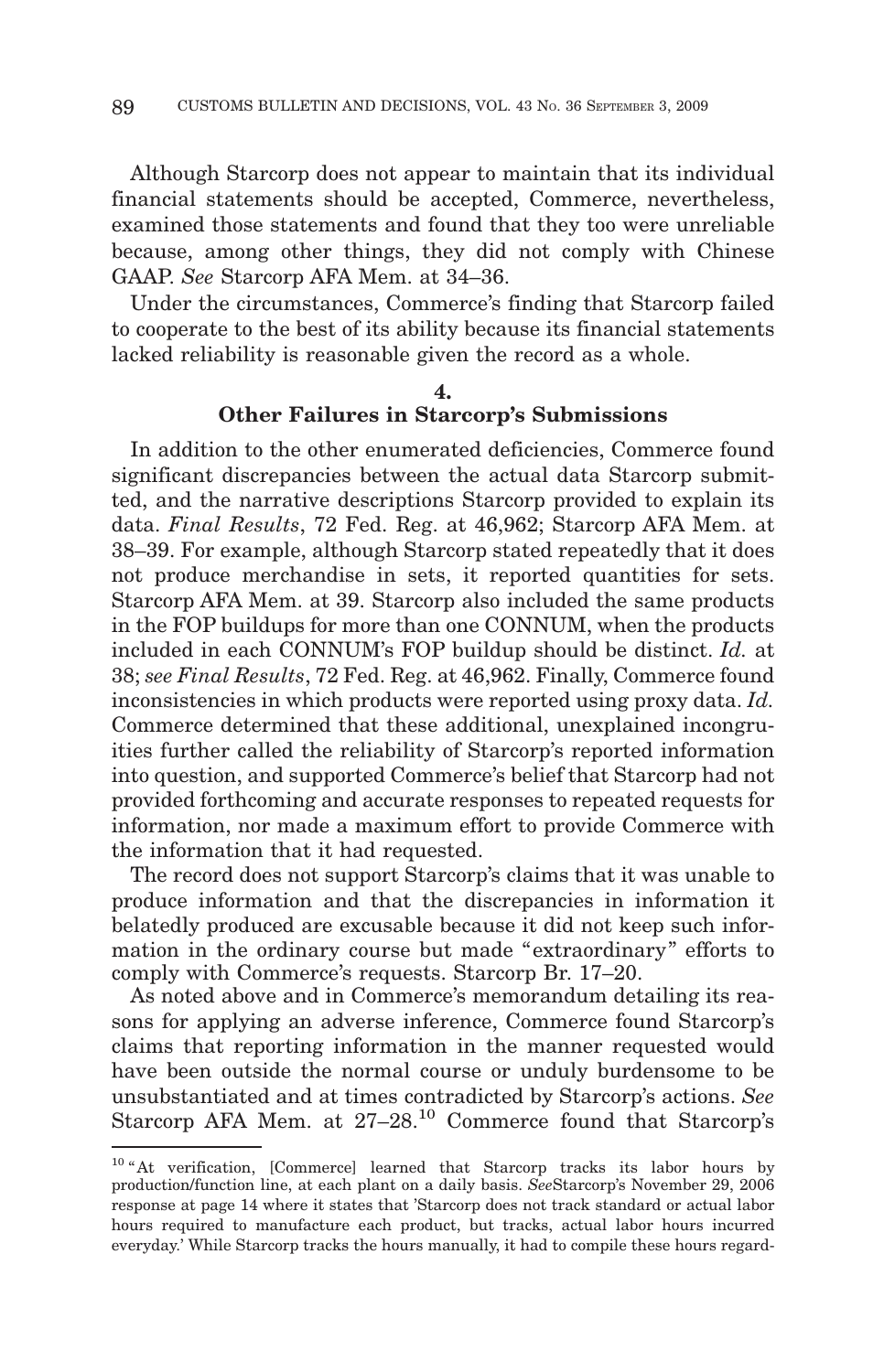claims also were at odds with its submission of data in a prior proceeding, and its requests for two time extensions for the very purpose of providing such information (after which it still insisted upon submitting combined data). *Id.*at 17-18. Consequently, Commerce concluded that Starcorp's misstatements constituted the basis for Starcorp's failure to be forthcoming, and thus Commerce's finding that Starcorp did not cooperate to the best of its ability. Starcorp AFA Mem. at 40.

In sum, Commerce determined that Starcorp misreported and withheld information regarding a sizable portion of its U.S. sales that would have served as the basis for Commerce's analysis and impacted Commerce's ability to calculate Starcorp's dumping margin. Further, Commerce found that Starcorp failed to provide plant-specific information as Commerce requested, leading to a lack of reliable information regarding factor of production usage from Starcorp. Commerce also determined that Starcorp's information could not be tied to reliable financial statements or reliable record-keeping system, and that the data manifested other significant discrepancies. Based on these findings, Commerce concluded, objectively and subjectively, that Starcorp failed to cooperate by not acting to the best of its ability to comply with Commerce's requests for information. Consequently, Commerce's decision to apply an adverse inference in calculating Starcorp's dumping margin was supported by the record evidence and is therefore reasonable.

#### **D.**

## **Selection of India as the Primary Surrogate Country**

During the review Commerce selected India as the primary surrogate country. Dare Group asserts a substantial evidence challenge to Commerce's selection of India, arguing it was unreasonable because the difference in per capita Gross National Income ("GNI ") between India and China purportedly shows that India is not economically comparable to China. Dare Group Mem. in Support of Mot. J. Agency R. 4–19 ("Dare Group Br. "). They also raise a substantial evidence challenge to the reliability of Indian data, arguing that Commerce's choice of India as the primary surrogate country is unreasonable because the data from India are not reliable, Dare Group Br. 14–18, and that better data are available from the Philippines, Dare Group Br. 19–21.

less of whether it was doing so on a company-wide or plant-specific basis. Moreover, since it tracks the labor hours by production line at each plant, in compiling the combined data, it arguably would have had to first compile it by plant. "*See* Starcorp AFA Mem. at 27–28.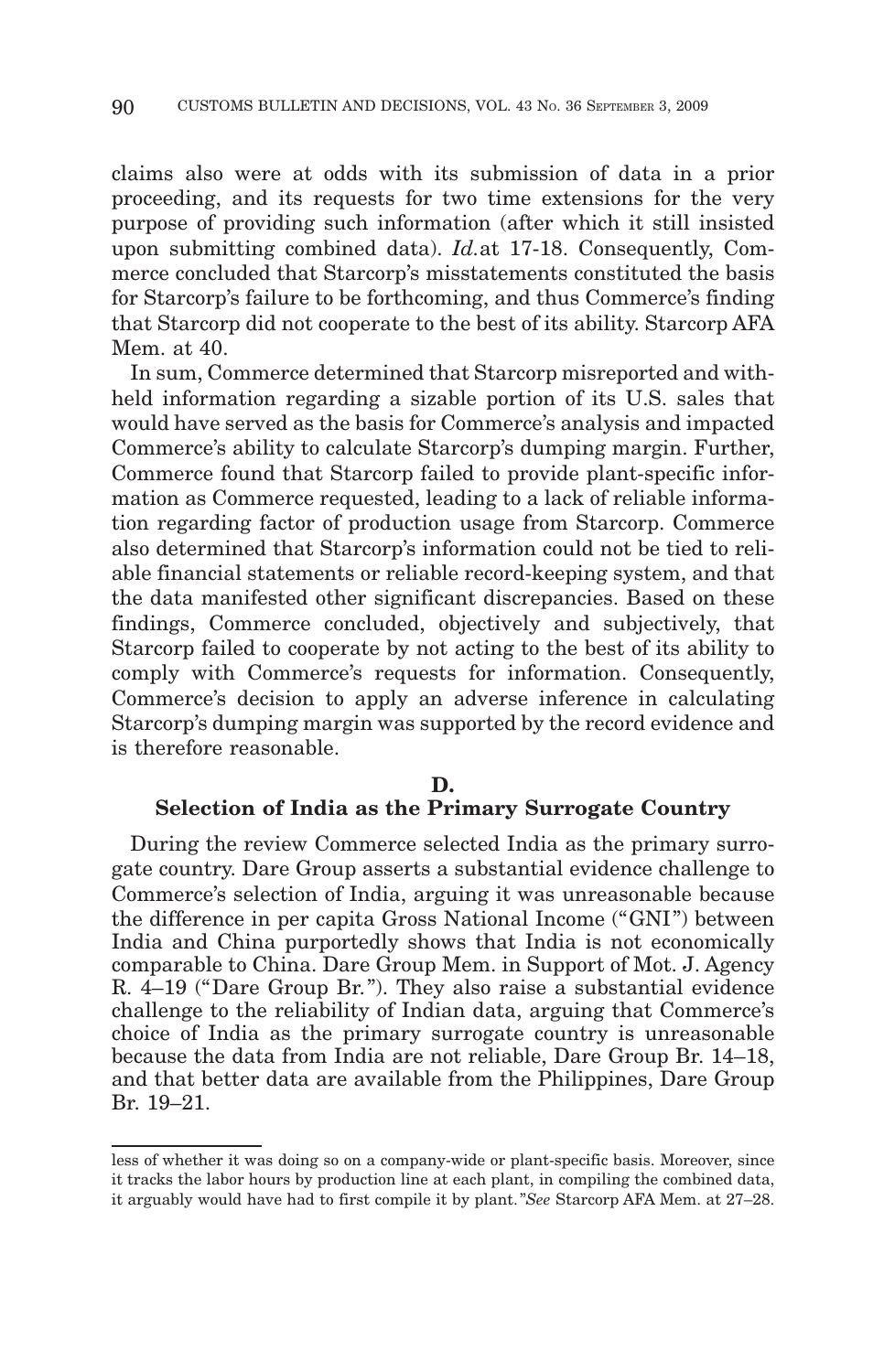In a non-market economy proceeding Commerce values the factors of production "based on the best available information regarding the values of such factors in a market economy country or countries considered to be appropriate." 19 U.S.C.  $\S 1677b(c)(1)$ . An "appropriate" market economy country is one " $(A)$  at a level of economic development comparable to that of the nonmarket economy country, and (B) [a] significant producer[] of comparable merchandise." 19 U.S.C. § 1677b(c)(4). Commerce employs a four-step process to select the primary surrogate country. First, Commerce compiles a list of countries that are at a level of economic development comparable to the country being investigated. *Department of Commerce, Import Administration Policy Bulletin 04.1: Non-Market Economy Surrogate Country Selection Process*at 2 (Mar. 1, 2004), *available at* http:// ia.ita.doc.gov/policy/bull04-1.html. (last visited Aug. 10, 2009) ("*Policy Bulletin*"). Commerce then ascertains which, if any, of those cited countries produce comparable merchandise. *Id.* Next, from the resulting list of countries, Commerce determines, which, if any, of the countries are significant producers of comparable merchandise. Finally, Commerce evaluates the quality, *e.g.*, the reliability and availability, of the data from those countries. *Id.* at 3. "Upon review of these criteria, Commerce chooses the country most appropriate for use as a surrogate for the [review]. " *Dorbest*, 30 CIT at 1678-79, 462 F. Supp. 2d at 1270–71.

#### **1.**

# **Economic Comparability**

Early in the review Commerce selected what it believed to be five economically comparable countries for consideration as the surrogate country. *See* Surrogate Country Selection Mem. (Jan. 22, 2007), Pub. Doc. 983 frs. 1–11 (citing *Policy Bulletin*). To determine which countries were at comparable levels of economic development to China, Commerce evaluated per capita GNI pursuant to 19 C.F.R. § 351.408(b). Rather than simply selecting countries closest to China in GNI, however, Commerce also considered which countries were likely to offer adequate data sources for valuing the factors of production (anticipating the subsequent steps in its selection process):

When selecting the list of comparable countries in this case, [Commerce] first ranked the per capita 2004 GNI figures as reported in the World Bank's World Development Report 2006 (the latest version available at that point in the proceeding), disregarding countries designated as NMEs .. . and noncountries since neither would constitute appropriate surrogate countries. From among the remaining group with similar levels of economic development to the PRC, [Commerce] selected five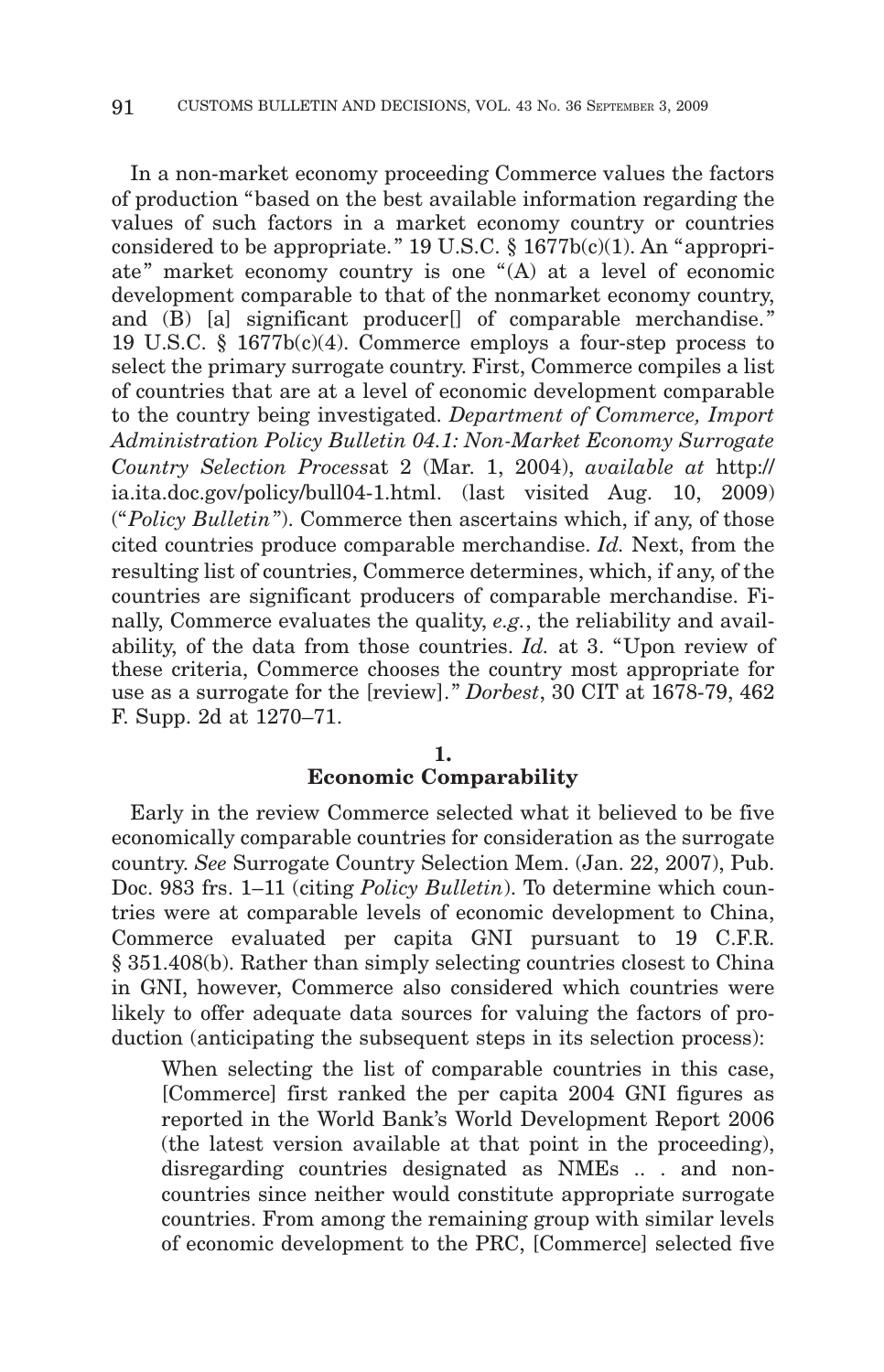countries that have offered, in [Commerce]'s experience, the statistical sources and breadth of information that might make them suitable surrogate countries in the present proceeding. It is these countries that [Commerce] first examined to see if any produced comparable merchandise in significant quantities and offered adequate data upon which to base the review.

## Surrogate Country Selection Mem. at 8.

Commerce determined that India, Sri Lanka, Indonesia, Philippines, and Egypt were economically comparable to China. *See* Memorandum from Ron Lorentzen, Director, Office of Policy, to Robert Bolling, Program Manager, AD/CVD Enforcement, Office 8 (Aug. 7, 2006) (listing Surrogate Countries), Pub. Doc. 501 fr. 2. In responding to parties' arguments that India's GNI (USD 620) was too disparate from China's (USD 1290) for India to be considered "economically comparable," Commerce explained:

While the Department's regulations at 19 CFR 351.408 instruct the Department to consider per capita income when determining economic comparability, neither the statute nor the Department's regulations define the term "economic comparability. " As such, the Department does not have a set range within which a country's GNI per capita could be considered economically comparable. In the context of the World Development Report, which contains approximately 180 countries and territories, the difference in GNI per capita between India and the PRC is minimal. As previously stated in the Surrogate Country Selection Memo, "while the difference between the PRC's USD1290 per capita GNI and India's USD620 per capita GNI in 2004 seems large in nominal terms, seen in the context of the spectrum of economic development across the world, the two countries are at a fairly similar stage of development." For example, in the World Development Report the four countries immediately higher than China in per capita GNI were Egypt (which was on the list of potential surrogate countries), Morocco, Columbia [sic], and Bosnia. Their per capita GNIs were higher than China's by USD20, USD230, USD710, and USD750, respectively. India's GNI per capita was only USD670 lower than China's. Therefore, the Department disagrees with the contention that India is no longer economically comparable to the PRC.

Using this understanding of economic comparability, the Department currently formulates a nonexhaustive list in each proceeding of about five countries economically comparable to the NME country that, in the Department's experience, are most likely to offer data necessary to conduct the proceeding. In selecting the list of potential surrogate countries, the Department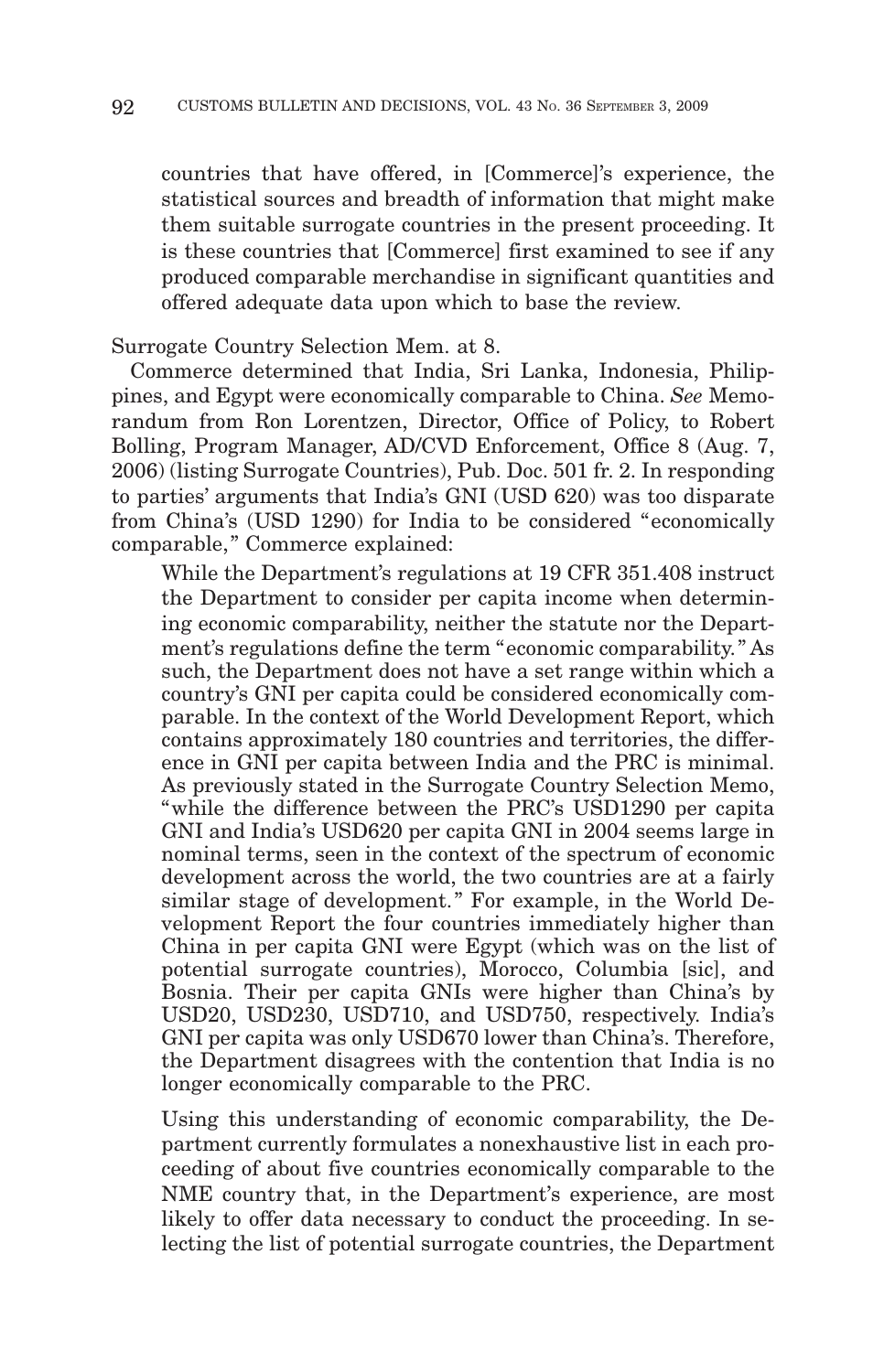does not consider NMEs and non-state territories such as "West Bank/Gaza. " The Department also did not include on its list ten countries which the Department believes would not have as much available and reliable data as India (i.e., Syria, Angola, Ivory Coast). Nevertheless, if parties suggest the consideration of another economically comparable country that did not appear on this initial list, the Department will also consider the appropriateness of using that country in its analysis. In this case, the country argued for by Respondents, the Philippines, was already included on the list and was considered equally with the other countries on the list including Indonesia, Sri Lanka, Egypt, and the chosen surrogate country, India.

Issues and Dec. Mem. at 23–29. Although Commerce places primary emphasis on GNI when compiling its list of potential surrogate countries, it apparently does not set a fixed range into which a potential surrogate's per capita GNI must fall. *See id.* at 27. Commerce explained that GNI is a broad indicator spanning over 180 countries and territories, and that " [a]n excessive focus on the exact ranking of each country on the list would only provide an illusion of precision and distort the appropriate purpose of using per capita GNI as the primary indicator, which is to give a general sense of the level of economic development of the country in question. " Surrogate Country Selection Mem. at 8.

Dare Group's substantial evidence challenge might be compelling if the standard for economic comparability (either by statute, regulation, administrative policy, or practice) depended on some fixed range of nominal GNI data, but as noted, it apparently does not. Reviewed against the more flexible GNI standard actually applied by Commerce, Commerce's finding (and its accompanying explanation) that India is economically comparable to China is reasonable, and therefore supported by substantial evidence.

One final note about Dare Group's challenge to Commerce's finding of economic comparability. During the administrative review Dare Group sought to utilize updated GNI information from a 2007 World Development Report that became available after Commerce had begun its surrogate country selection process, but before Commerce made its selection. Commerce opted not to consider that information, concluding that it was issued too late for consideration in the surrogate country selection process. In its briefs in this action, Dare Group again relies upon information contained in the 2007 World Development Report in arguing that Commerce's economic comparability findings were unreasonable. Dare Group makes a bare assertion (without citation to any applicable statutory or regulatory provisions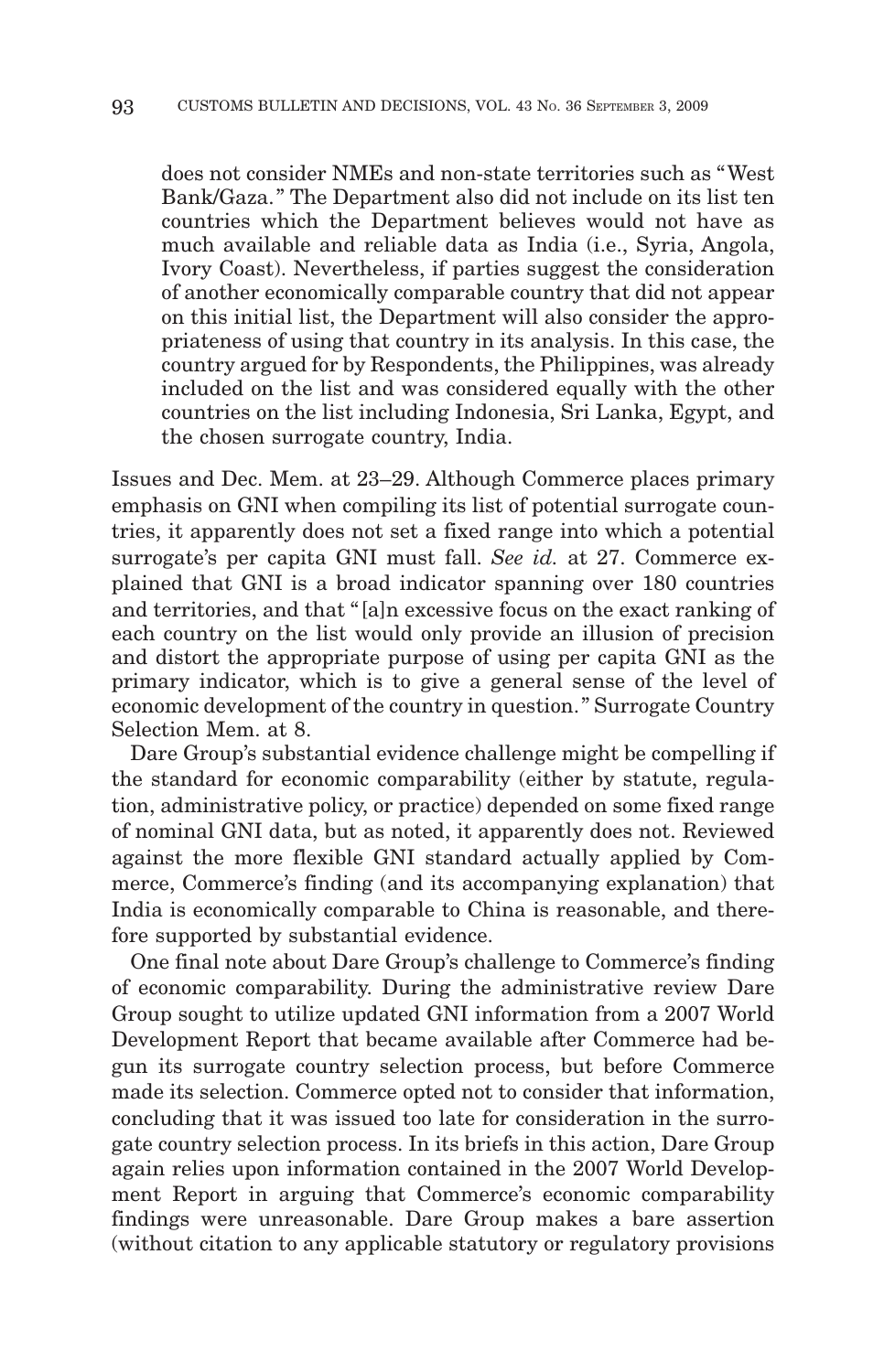governing Commerce's treatment of record information) that: " the timing of the release of the World Development Report 2007 should not have been an issue . . . ," Dare Group Br. 11–12, and Commerce therefore should have considered that information.

Dare Group is asking the court to consider this information in its analysis of the issue when Commerce expressly declined to do so. Dare Group misunderstands the standard of review. When applying the substantial evidence standard of review, the court does not analyze or weigh evidence in the first instance; those actions reside within the agency's primary jurisdiction. Commerce specifically excluded the 2007 World Development Report from its economic comparability analysis. Given the current posture of the litigation, the court may, at most, review the more limited question of whether Commerce's refusal to consider the 2007 World Development Report data was reasonable (supported by substantial evidence) or in accordance with law. If not, then the appropriate remedy would be a remand to the agency to reconsider its comparability analysis with the benefit of the updated GNI data.

Dare Group, however, other than its bare assertion that Commerce had plenty of time to consider the 2007 World Development Report, makes no effort at identifying the standards governing Commerce's consideration of record information (e.g., statute, regulation, precedent, etc.) against which the court could review the reasonableness of Commerce's action. Dare Group did not therefore provide any developed argumentation why Commerce should have considered the 2007 World Development Report. Thus, the court is not in a position to discuss this issue further. *Cf. United States v. Zannino*, 895 F.2d 1, 17 (1st Cir. 1990) (" [I]ssues adverted to in a perfunctory manner, unaccompanied by some effort at developed argumentation, are deemed waived. It is not enough merely to mention a possible argument in the most skeletal way, leaving the court to do counsel's work, create the ossature for the argument, and put flesh on its bones. ") (internal citations omitted).

## **2. Commerce's Selection of Indian, Rather Than Philippine, Data Sources**

Commerce selected India over the Philippines as the primary surrogate country for this review because Commerce determined that India provided the best available data valuing the respondent's factors of production. Issues and Dec. Mem. at 34–37. Dare Group does not appear to contest Commerce's finding that Indian data provide greater coverage than Philippine data for valuing inputs specific to the production of wooden bedroom furniture. Instead, Dare Group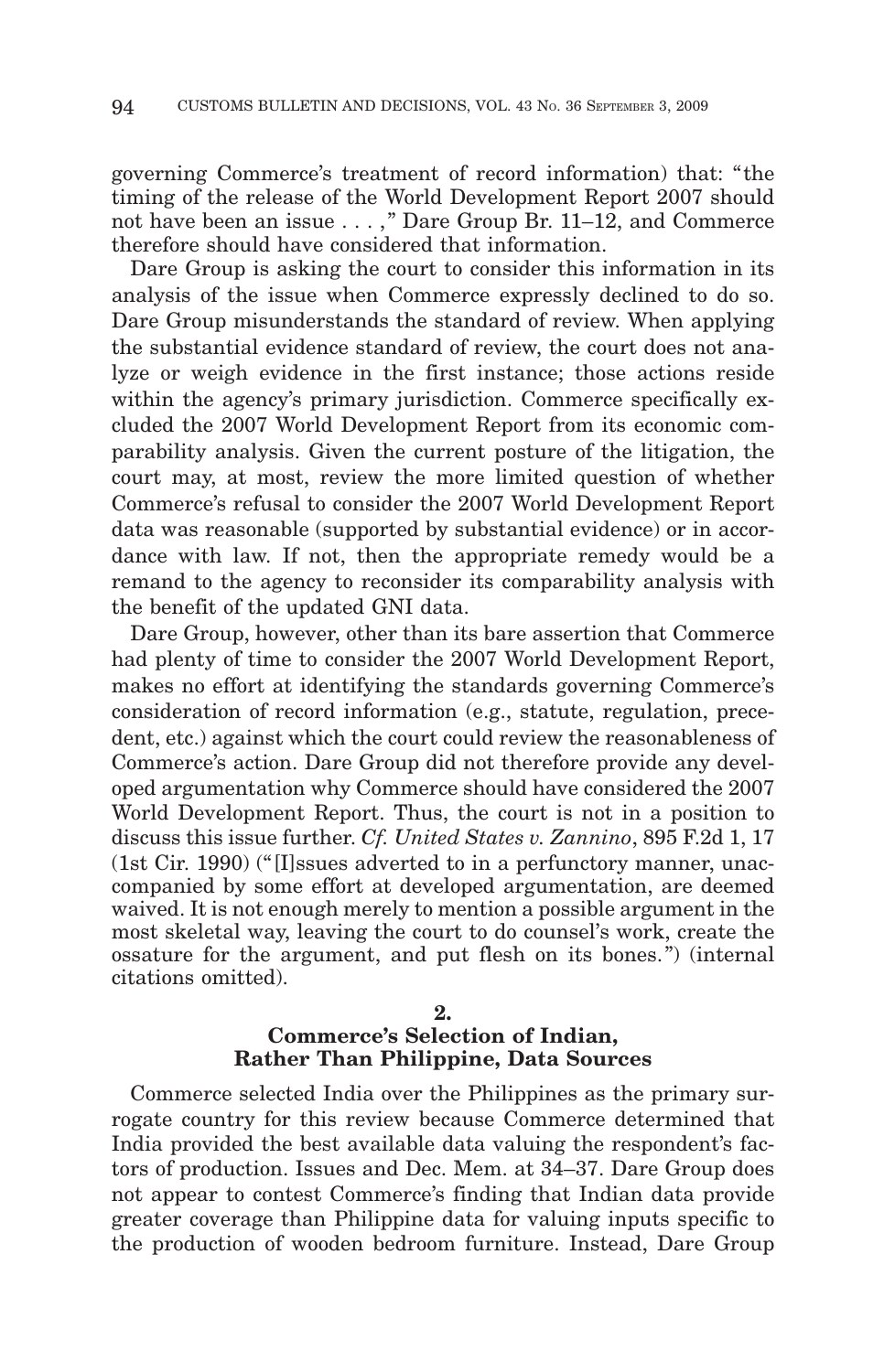argues that Indian data are unreliable, citing reports alleging errors in the classifications and valuation of data from India. Dare Group Br. 14–18.

Data considerations may be a determining factor for surrogate country selection. *See Dorbest*, 30 CIT at 1683–84, 462 F. Supp. 2d at 1274–75. Commerce has relied upon country-wide, publicly-available Indian data in numerous reviews and investigations. *E.g.*, *id.*; *Goldlink*, 30 CIT at 618, 431 F. Supp. 2d at 1326. In this review, because both India and the Philippines proved to be economically comparable to China and significant producers of comparable merchandise, Commerce found data availability and reliability to be the determining factor in its surrogate country selection. *See* Surrogate Country Selection Mem. at 10.

Commerce needed to find factor values for several hundred inputs used in the production of wooden bedroom furniture. Issues and Dec. Mem. at 32 (for Dare Group, 161 factors were valued using India), 36 (" {n}ot including Starcorp, {Commerce} has valued approximately 400 FOPs for the remaining four respondents. "). According to Commerce, Indian data provided more comprehensive coverage of, and were more specific to, the inputs used in the production of wooden bedroom furniture. See Surrogate Country Selection Mem. at 11.<sup>11</sup> Because more input-specific data were available from India, and because Philippine data were lacking for several inputs, such as electricity and truck freight, Commerce concluded that India provided the best public data for calculating an accurate normal value in this review. Issues and Dec. Mem. at 37. In sum, after comparing the data available from India and the Philippines, Commerce found that India should be selected because the public data available for India provided a greater number of values for inputs specific to the wooden bedroom furniture factors of production that it needed to value in this review. *See* Surrogate Country Selection Mem. at 11; Issues and Dec. Mem. at 34–37.

Dare Group does not contest Commerce's finding that Indian data provided more specific input values, but rather cite several studies in

<sup>&</sup>lt;sup>11</sup> Commerce found that Indian data provided twice as many categories from which it could value lumber inputs (which would be among the most significant inputs in a review of wooden furniture), provided a contemporaneous HS data specific to mahogany whereas no contemporaneous data was available from the Philippines, and covered " significant FOPs such as birch lumber and pine lumber" that " are not available in the Philippine HS data." Surrogate Country Selection Mem. at 10–11; Issues and Decision Mem. at 36 (.The HTS {Harmonized Tariff Schedule} numbers that Dare Group submitted {from the Philippines} were . . . general basket categories, not specific to the inputs at all: 4407.10.00 ('coniferous wood'), for pine, and 4407.99.00 ('other woods') for birch . . . of the five Philippine HTS categories for lumber that may be applicable to this review, three of them are broad basket categories. . . {where} there are five Indian HTS categories specific to a particular type of wood . . . {applicable} to this review . . . .).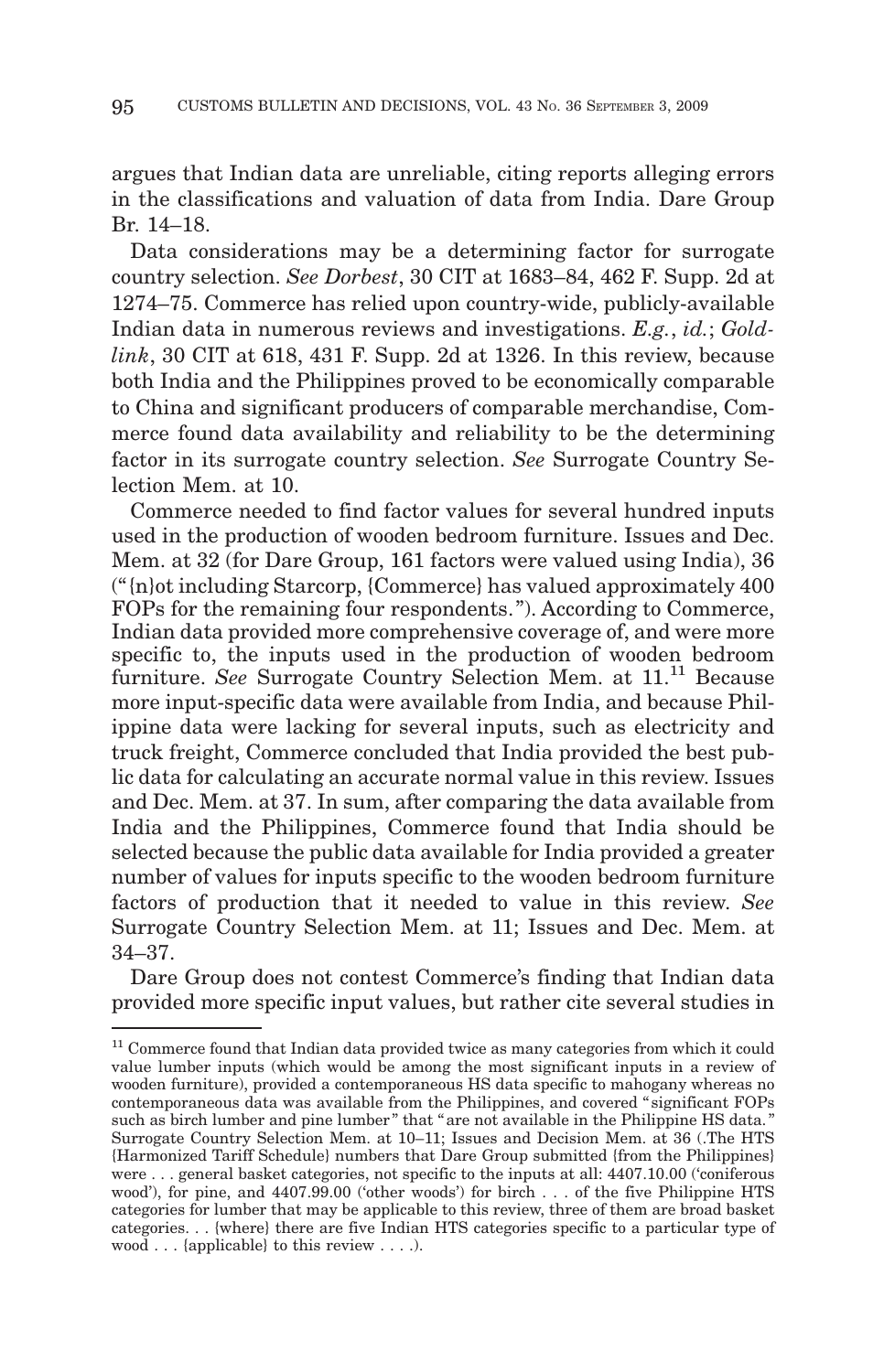an effort to impeach the reliability of the Indian data on a systemic level. Dare Group Br.  $14-17$ .<sup>12</sup> Commerce examined these studies during the review, but found that they were not "sufficiently specific to the inputs in this case to qualify as evidence of inaccurate surrogate value data in this review. " Issues and Dec. Mem. at 35. For example, Commerce found that the United States Trade Representative ("USTR ") study references automotive parts and soybeans, inputs unrelated to furniture production. *Id.*; *see* Dare Group Surrogate Factor Data Submission Ex. 17 at 302-303 (Mar. 15, 2007), Pub. Doc. 1058 frs. 690–91. Similarly, Commerce found that the United Nations study only made general references to India in relation to misclassifications, unsupported by citation, and that the ARTNet study was not specific to any input in the administrative review. Issues and Dec. Mem. at 35; Dare Group Surrogate Factor Data Submission Ex. 13 at 20, Ex. 14 at 25, Ex. 15 at 56. These findings have support in the record.13

Commerce examined specific input classification where distortion was alleged by Dare Group. *See* Issues and Dec. Mem. at 35 (" {o}f the 14 Indian surrogate values that Dare Group alleges are distorted, {Commerce} finds that there is credible evidence only to determine that three surrogate values were inaccurate. "). Commerce made adjustments to these specific input values where it found evidence of distortions (plywood) or relied upon an alternative source where distortion or unreliability were demonstrated (mirrors). *Id.* at 35–36.

Commerce concluded that isolated incidents of distorted values did not render unreliable the entire Indian Harmonized Tariff Schedule ("HTS "). *Id.* Considering that Commerce needed to value approximately 400 inputs in this review, *id.* at 36, Commerce reasonably concluded that Indian HTS values did not suffer from extensive or systematic errors.

 $12$  Dare Group refers to studies alleging misclassification in various countries, including India, but did not specify any affected product category or the subject merchandise of wooden bedroom furniture.

<sup>13</sup> *See* note 6; *see also* Dare Group Factor Values Data Ex. 13 at 20 (discussion paper published by self-described " think tank " alleges problems with classification, supported by the following endnote: " Business Standard 25 August 2005 "), Ex. 15 at 20 (references " private sector survey " of " problem areas " which include customs valuation, classification, documents, and technical and sanitary requirements), Ex. 14 at 25 (2006 working paper alleging " several under invoicing situations are *possible* ", citing examples like apples, cameras and gum, i.e., not wooden bedroom furniture) (emphasis added), Ex. 17 at 302-303 (The USTR's annual report on international trade barriers notes that "U.S. exporters have reported that India's customs valuation methodologies do not reflect actual transaction values and effectively increase tariff rates, " and discusses two products that are unrelated to this review: automotive parts and soybeans).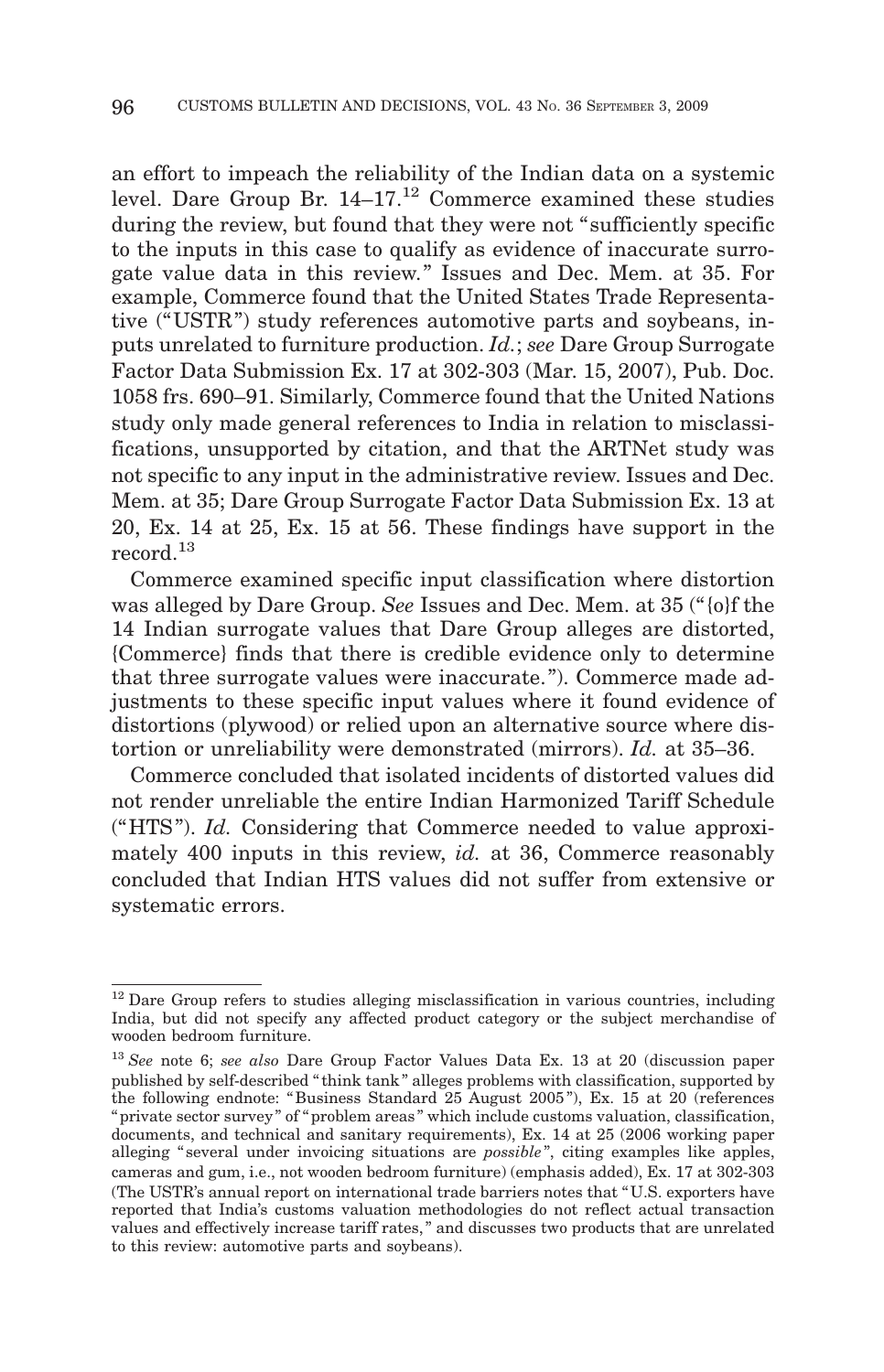#### **E.**

#### **Valuation of Market Economy Inputs**

AFMC challenges Commerce's utilization of four market economy inputs pursuant to 19 C.F.R. § 351.408(c)(1). AFMC Mem. in Support of Mot. J. Agency R. 26–33 ("AFMC Br. "). AFMC argues that Commerce failed to explain its methodology for ascertaining the valuation of these inputs and that Commerce did not examine whether the market economy inputs represented a "meaningful " percentage of the volume of factors being valued. AFMC Br. 26–33. AFMC, however, failed to raise these specific issues before Commerce, arguing instead that Commerce should simply apply retroactively a newly announced 33 percent threshold policy for market economy inputs. Petitioners' Case Brief at 30 (June 18, 2007), Non-Pub. R. 416 fr. 41. That argument, in turn, is what Commerce addressed and rejected in the *Final Results*. Issues and Dec. Mem. at 52.

When reviewing Commerce's antidumping determinations, the Court of International Trade requires litigants to exhaust administrative remedies "where appropriate."  $28 \text{ U.S.C. }$   $\S$   $2637(d)$ . "This form of non-jurisdictional exhaustion is generally appropriate in the antidumping context because it allows the agency to apply its expertise, rectify administrative mistakes, and compile a record adequate for judicial review—advancing the twin purposes of protecting administrative agency authority and promoting judicial efficiency. " *Carpenter Tech. Corp. v. United States*, 30 CIT 1373, 1374–75, 452 F. Supp. 2d 1344, 1346 (2006) (citing *Woodford v. Ngo*, 548 U.S. 81, 89 (2006)). By failing to raise the issues involving the four market economy inputs at the administrative level, AFMC deprived Commerce of the opportunity to make " findings, conclusions or determinations" for these issues. As a result, Commerce did not have the opportunity to "apply its expertise " or "compile a record adequate for judicial review." *Id.* AFMC therefore did not properly exhaust its administrative remedies for these issues.

#### **F.**

#### **Jayabharatham's Financial Statements**

Before the agency AFMC argued that Commerce should include Jayabharatham's financial statement in calculating surrogate financial ratios. Commerce did not agree:

The Department has determined it is not appropriate to use Jayabharatham's 2005 - 2006 financial statement to calculate surrogate financial ratios for the final results. Although the website www.gnaol.com classifies Jayabharatham as a furniture manufacturer, other information on the record does not support this classification. First, a narrative description of the company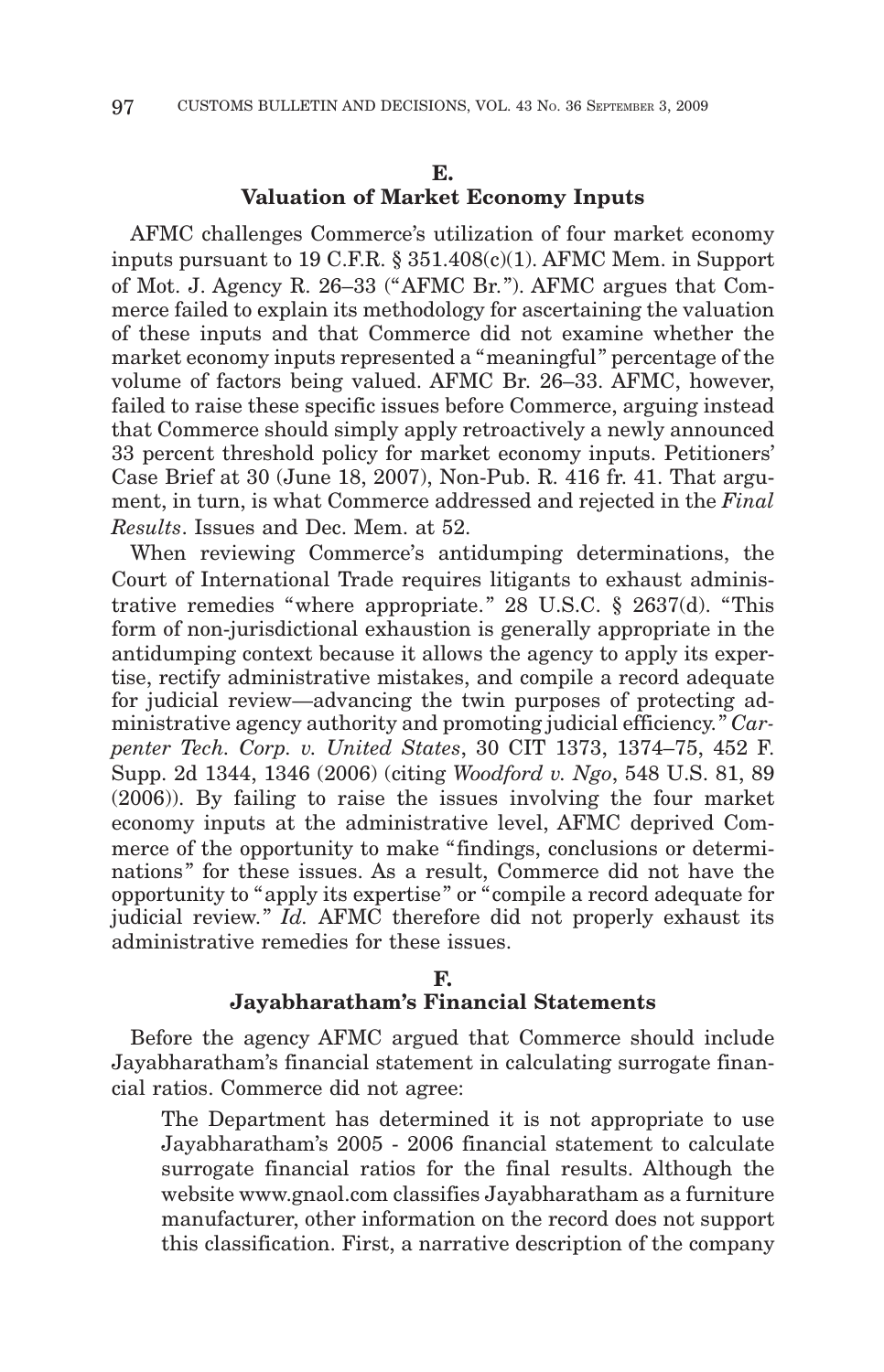taken from Jayabharatham's own website, http:// www.jayabharathamfurniture.in/aboutus.htm, does not state that it is a manufacturer of any type of product and does not claim that it has any manufacturing facilities. Furthermore, Jayabharatham's profit and loss account lists purchases but does not specify whether it purchased material inputs that could be used in the manufacture of furniture or whether it purchased finished furniture. Moreover, the profit and loss account does not specify that any manufacturing expenses were incurred during the applicable period. Additionally, certain line item designations listed in the left column of Jayabharatham's fixed assets schedule, presumed to be titled "description of assets, " are missing or are illegible. Thus, our analysis of Jayabharatham's business structure is impaired. Since the Department has determined that it will not rely on the 2005 – 2006 financial statement due to the concerns outlined above, Petitioners's argument that the Department should use the 2005 – 2006 financial statement to calculate surrogate ratios applicable to Jayabharatham's  $2004 - 2005$  fiscal year are not relevant. Therefore, we have not used Jayabharatham's financial statement in the calculation of our surrogate financial ratios.

Issues and Dec. Mem. at 95–96. AFMC raises a substantial evidence challenge to this decision, attacking its reasonableness.

When valuing the factors of production in a non-market economy context, Commerce employs financial statements from one or more surrogate companies to calculate comparable ratios for factory overhead, SG&A expenses and profit, so that Commerce can capture indirect expenses and profits not traceable to a specific product or input. 19 U.S.C. § 1677b(c)(1), (3), (4); *see Dorbest*, 30 CIT at 1713–16, 462 F. Supp. 2d at 1300–01. To serve as an adequate proxy for the respondent companies being reviewed, the surrogate companies selected ideally should produce comparable merchandise. *See* 19 C.F.R. § 351.408(c)(4) ("For manufacturing overhead, general expenses, and profit, [Commerce] normally will use . . . information gathered from producers of identical or comparable merchandise. "); *see also* 19 U.S.C. § 1677 $b(c)(1)$ , (4). When an administrative review involves several viable surrogate companies, Commerce averages the financial ratios for factory overhead, SG&A, and profit from the financial statements. Those averages then serve as surrogate values that are applied to the respondents being reviewed in the non-market economy proceeding. Issues and Dec. Mem. at 86.

When averaging multiple financial ratios from several statements, Commerce generally finds that the greatest number of financial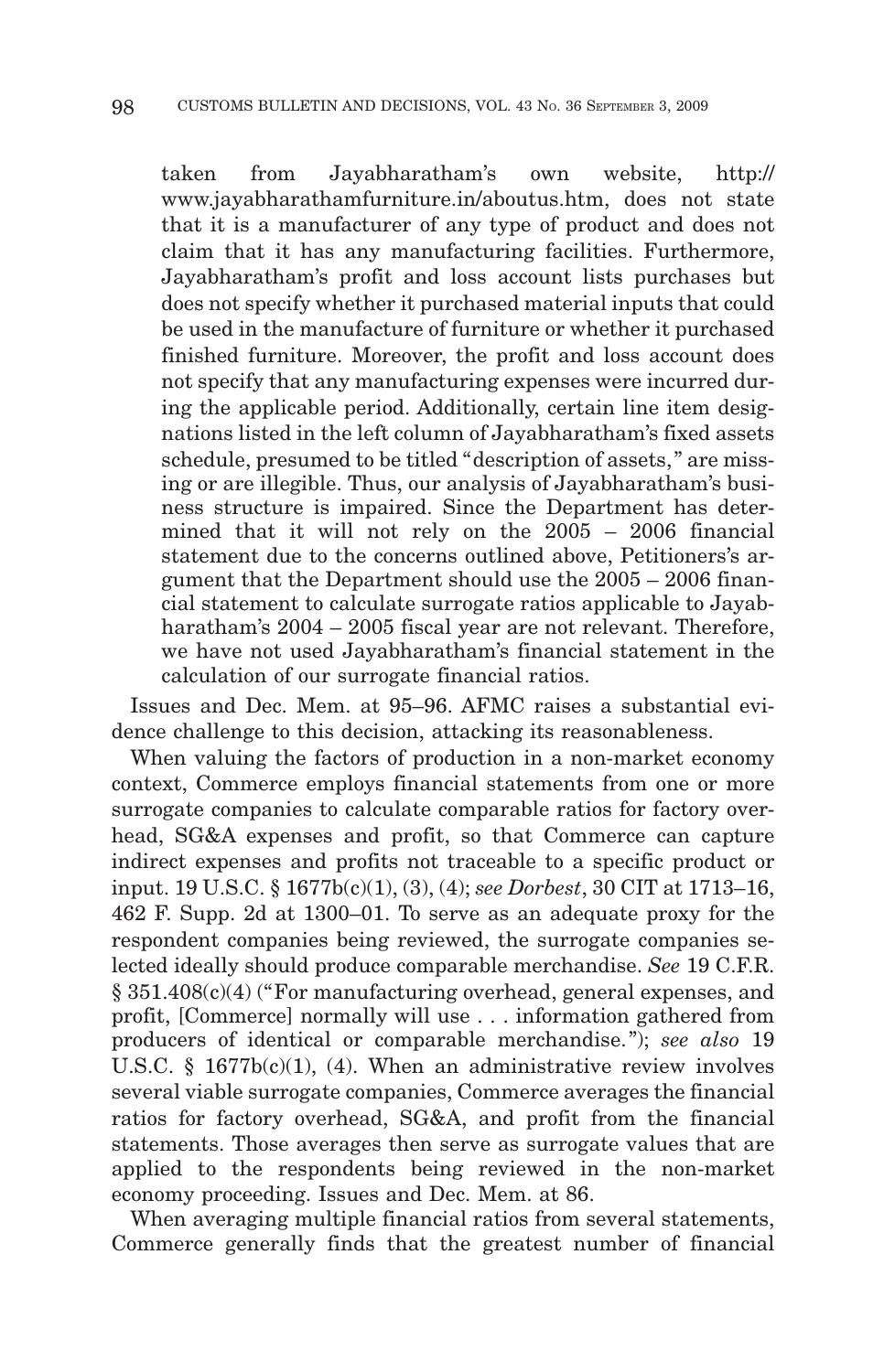statements yields the most representative data from the relevant manufacturing sector, and thus provides the most accurate portrayal of the economic spectrum. *Id.* at 86 (citing *Fresh Garlic From the People's Republic of China: Final Results of Antidumping Duty New Shipper Review*, 67 Fed. Reg. 72,139 (Dep't Commerce Dec. 4, 2002) (final results new shipper review) and accompanying issues and decisions memorandum).

In the *Final Results* Commerce used 10 of the 19 statements submitted to calculate the surrogate financial ratios. Issues and Dec. Mem. at 86. Given that Commerce had 10 viable financial statements from which to derive the financial ratios, Commerce was understandably reluctant to also include a suspect Jayabharatham financial statement for a manufacturer that arguably did not manufacture comparable merchandise. *See Dorbest*, 30 CIT at 1720, 462 F. Supp. 2d at 1304 ("Particularly problematic is the fact that other financial statements, without such problems, exist. Under such circumstances, Commerce must justify its decision to include statements which it admits are of questionable reliability and thereby unlikely to constitute the best available information. ").

Commerce excluded Jayabharatham because Commerce found that its profit and loss statement, its fixed assets schedule, and the narrative on the company's website indicated that Jayabharatham did not manufacture comparable merchandise. Jayabharatham's profit and loss statement did not provide Commerce with confidence that Jayabharatham is a manufacturer or producer because it "does not specify that any manufacturing expenses were incurred during the applicable period." Issues and Dec. Mem. at 95; AFMC Post-Preliminary Factor Submission Ex. 13 (Mar. 15, 2007), Pub. Doc. 1057 fr. 205. Rather, the expenses listed in Jayabharatham's profit and loss statement (i.e., under "Expenditures "), appeared to Commerce to be administrative costs, rather than manufacturing costs. Although Jayabharatham's profit and loss statement contains line items for "purchases, " "administrative expenses, " "selling & distribution," and "depreciation," there are no labor costs listed, nor is there a line item for "raw materials consumed " to indicate that Jayabharatham is consuming goods in manufacture. *See id.* Ex. 13 at 205. Further, because its profit and loss statement only lists "purchases, " Commerce could not determine whether Jayabharatham's expenses were "used in the manufacture of furniture or whether it purchased [and resold] finished furniture. " Issues and Dec. Mem. at 95.

The lack of line items indicative of manufacturing in Jayabharatham's profit and loss statement contrasts with the companies that Commerce did select as surrogates, for which financial statements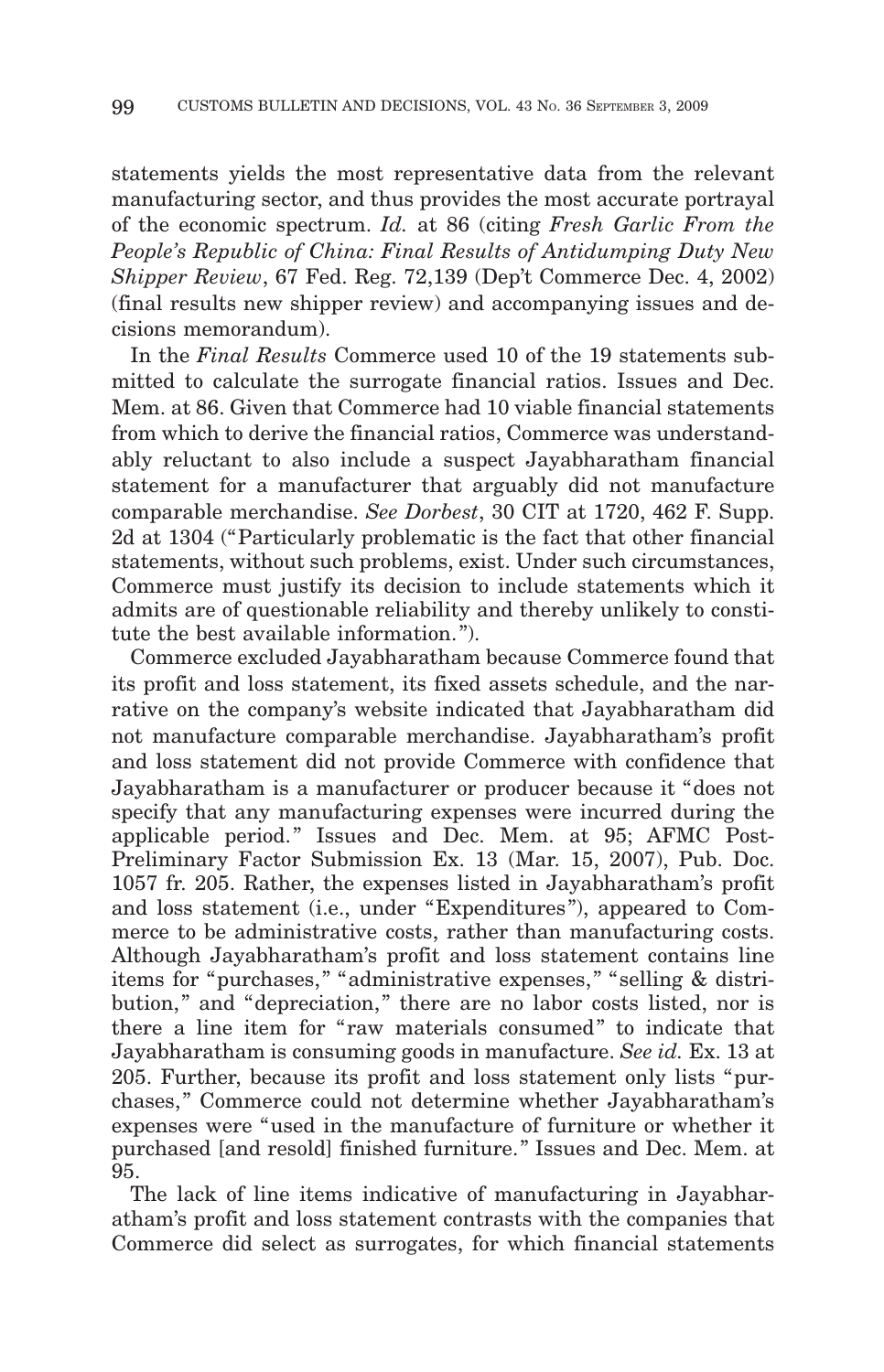and website data indicated furniture manufacturing. *Id.* at 87 (Ahuja), 93-95 (Imperial Furniture). This contrast further justified Commerce's concern about Jayabharatham's status as a manufacturer of wooden furniture.

AFMC argues that because Jayabharatham's balance sheet refers to a loan "on all equipments, Plant & Machinery and other assets acquired by utilsing [sic] the loan," Commerce should have found Jayabharatham to be a producer. *See* AFMC Post-Preliminary Factor Submission at 206; AFMC Br. 35. Defendant persuasively counters that such a reference to machinery, without more, does not demonstrate that Jayabharatham produces furniture, "particularly when the totality of Jayabharatham's financial statements does not indicate furniture manufacturing to have occurred during the period. " Def's. Resp. to Pls.' Mots. J. Agency R. 32. Moreover, contrary to AFMC's argument, Commerce's acceptance of Ahuja and Imperial Furniture as surrogates is not inconsistent with Jayabharatham's exclusion. Although both Ahuja's and Imperial's fixed asset schedules describe some assets other than those related to manufacturing, the fixed assets schedules for both companies also include at least some item descriptions consistent with the production of furniture. *See* AFMC Preliminary Factor Submission (Oct. 24, 2006), Pub. Doc. 610 fr. 122 (Ahuja), fr. 199 (Imperial Furniture). Additionally, both Ahuja's and Imperial's profit and loss statements demonstrate they were engaged in manufacturing. *See id.* at 124 (Ahuja), 204–05 (Imperial Furniture).

Finally, Commerce reasonably found that Jayabharatham's company website does not support a finding that it manufactures merchandise. Issues and Dec. Mem. at 95; AFMC Post-Preliminary Factor Submission Ex. 13 at 216–18; AFMC Br. 34 ("The history of Jayabharatham Furniture began in 1937. It was in this year that Thiru. Elumalai commenced designing and manufacturing of {sic} cane furniture  $\dots$  ."). The quote relied upon by AFMC only demonstrates that the founder of Jayabharatham began manufacturing cane furniture in 1937, it does not claim that Jayabharatham during the review period manufactured wooden furniture (*i.e.*, comparable merchandise). AFMC's other quotations from Jayabharatham's website also do not provide definitive support that Jayabharatham actually manufactures furniture:

A dramatic change occurred in this period. Wood became the most preferred material in the making for furniture. It was a welcome change. With wood the whole process became advantageous. Manufacture of furniture's {sic} could now be mechanized. Mechanized production increased productivity.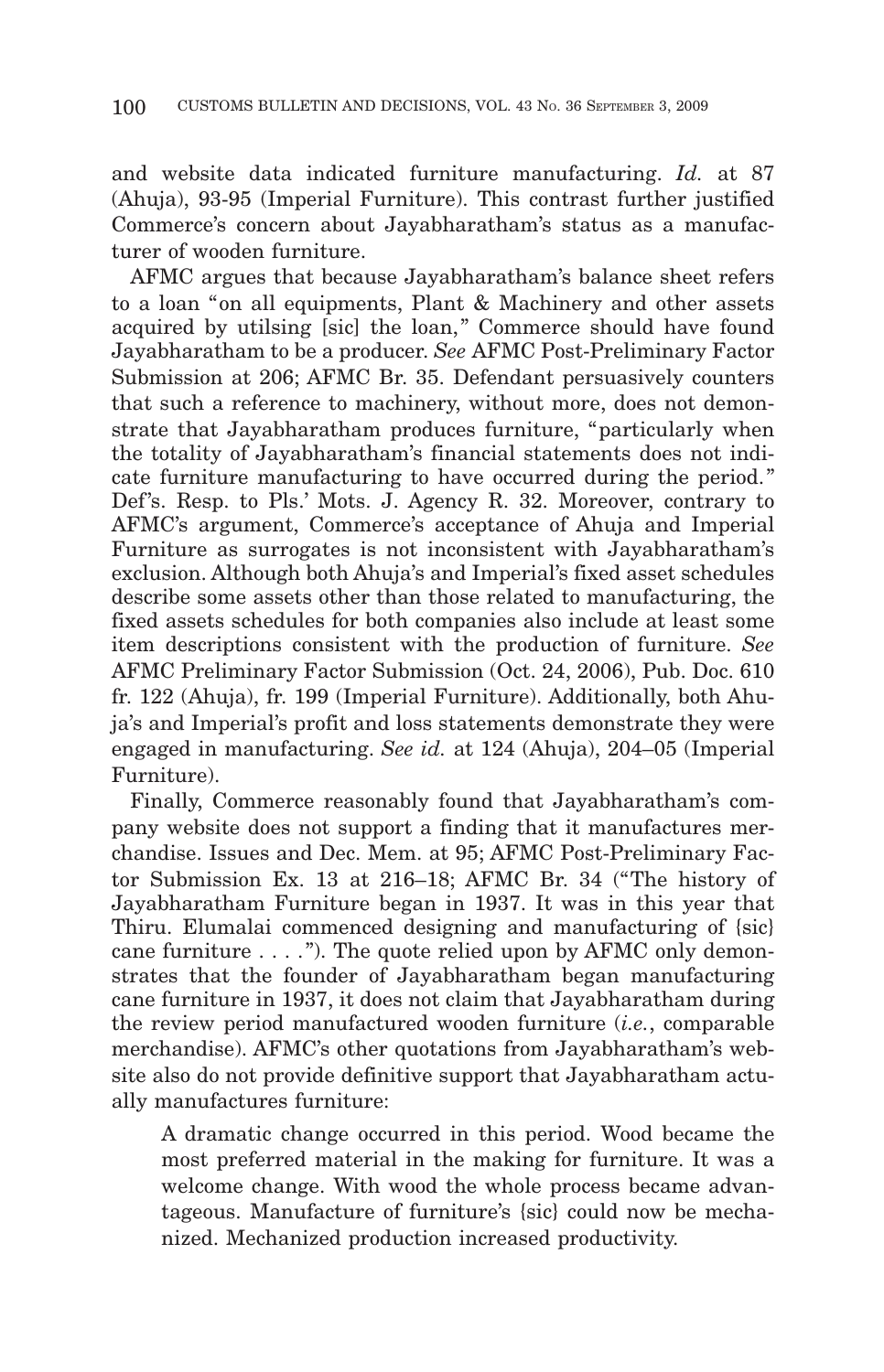A relatively easier manufacturing process could now be put to use to mass produce furniture's {sic} that would cater to the needs and demands of Chennai's Population {sic} exquisitely {sic} designed furniture's {sic} were no longer out of the reach of the city's populace.

AFMC Post-Preliminary Factor Submission at 216–17; AFMC Br. 34. These quotes only suggest that furniture is manufactured from wood not that Jayabharatham manufactured subject merchandise during the review period. Accordingly, Commerce's finding that Jayabharatham's website "does not state that it is a manufacturer of any type of product and does not claim that it has any manufacturing facilities, " is supported by record evidence. Issues and Dec. Mem. at 95. For all of the foregoing reasons, Commerce's decision not to use financial statements from Jayabharatham was reasonable.

# **G. Calculation of Dare Group's Entered Value**

Dare Group challenges Commerce's calculation of Dare Group's assessment rate by not accepting its reported invoice prices for certain sales. Dare Group Br. 27. Additionally, for other sales, Dare Group argues that Commerce erred by refusing to accept its reported values, which Dare Group claims are more accurate than Commerce's calculation of entered value using its standard margin calculation program. Dare Group Br. 27–28.

As is prescribed by Commerce's regulation, Commerce "normally will calculate an assessment rate by dividing the dumping margin found on the subject merchandise examined by the entered value of such merchandise for normal customs purposes . . . . " 19 C.F.R. § 351.212(b)(1). Commerce's practice pursuant to this regulation is to use a respondent's reported entered value to calculate an *ad valorem* assessment rate for sales associated with a particular importer, where a respondent reports the actual entered value for all sales associated with that importer. Issues and Dec. Mem. at 133; *see Polyethylene Retail Carrier Bags from the People's Republic of China*, 72 Fed. Reg. 51,588, 51,954 (Dep't Commerce Sept. 10, 2007) (prelim. results); *Certain Steel Concrete Reinforcing Bars from Turkey*, 73 Fed. Reg. 24,535, 24,540 (Dep't Commerce May 5, 2008) (prelim. results). However, where the respondent does not report the actual entered value for all sales associated with an importer and/or the entered value is unknown, Commerce uses its standard margin calculation program to calculate a per-unit assessment rate for all sales associated with that importer. *Id.*

Commerce found that Dare Group did not report the actual entered value for "all" of its sales and had instead reported commercial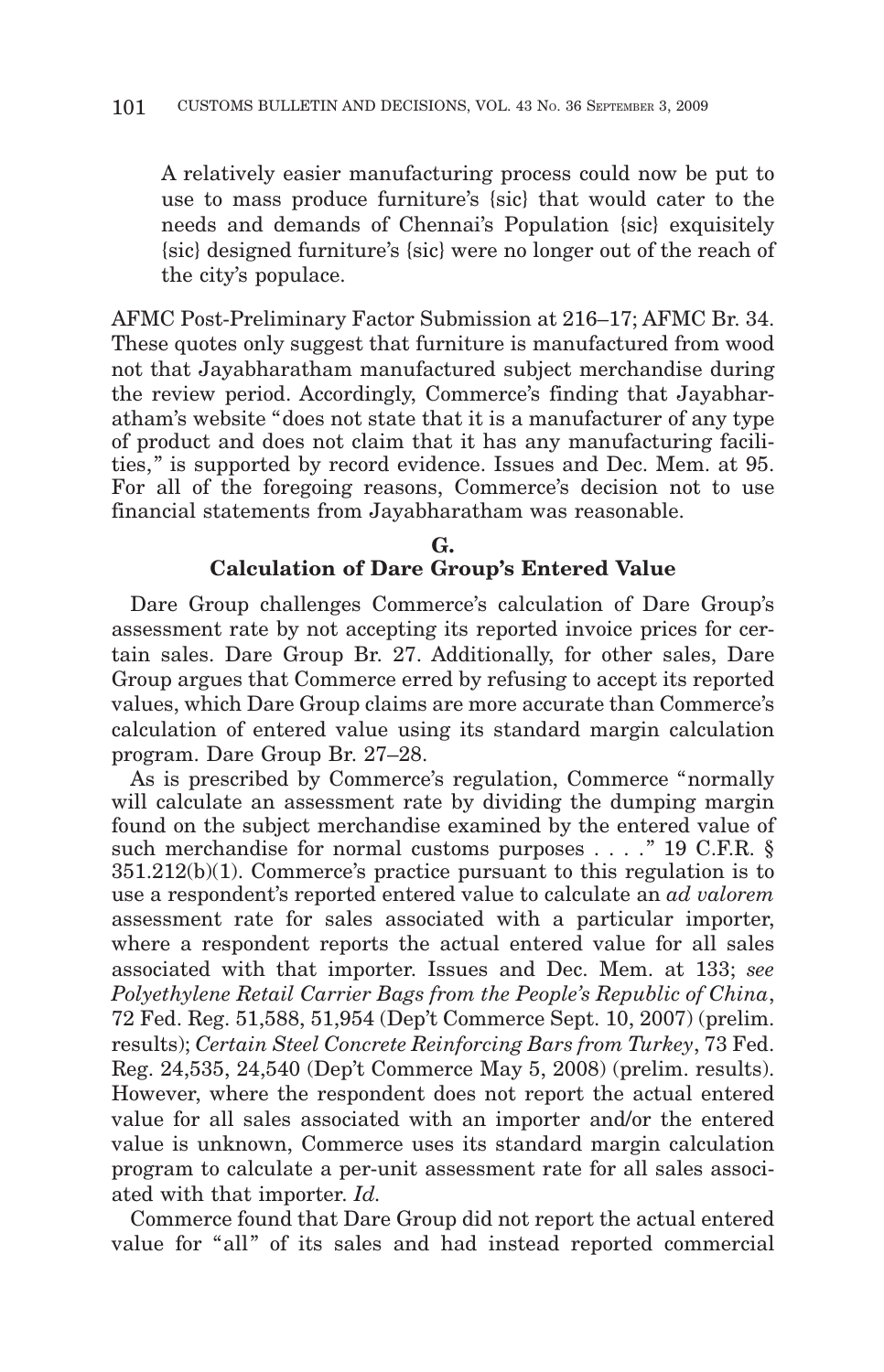invoice or calculated estimates. *Id.* Commerce did not accept reported invoice or estimated values because they were not the actual entered values submitted on customs forms. Issues and Dec. Mem. at 133. Because Dare Group did not report the actual entered values for any of its sales, Commerce, consistent with its regulation and practice, utilized its standard margin calculation program. *Id.*

Invoice values represent the reported purchase price of the subject merchandise or the fair market value, whereas, in contrast, the entered value is the invoice or commercial value less freight, insurance premium costs, and other applicable non-dutiable charges. *Koyo Seiko Co. v. United States*, 24 CIT 364, 372, 110 F. Supp. 2d 934, 941 (2000), *aff'd* 258 F.3d 1340 (Fed. Cir. 2001). In other words, the two values are not equal; the entered value is the adjusted commercial price. Given that Commerce's regulation, 19 C.F.R. § 351.212(b), requires Commerce to use actual entered values for purposes of its assessment calculations, Commerce acted in accordance with the regulation by not accepting commercial invoice values in place of actual entered values.

Dare Group's claim that its method is more accurate is not the issue upon which Commerce's decision turned, rather it was the absence of actual entered value data. In any event, Dare Group's claim does not appear to be supported by the record. Dare Group stated that it could not report within the time allotted because it did not maintain the requested information in a computerized database. *See* Dare Group's Supplemental Resp. (Jan. 22, 2007), Confid. Doc. 362 fr. 18. Dare Group's argument that Commerce should have accepted Dare Group's estimate would in effect hold Commerce to undertake the task that Dare Group itself declined to perform. It was Dare Group's burden in the first instance to comply with Commerce's request for information. Dare Group knew or should have known that, pursuant to 19 C.F.R. § 351.212(b), it would have to produce actual entered value data or Commerce would utilize its margin calculation program in the absence of such data.

Commerce's regulation and its practice require that it employ the actual entered value in order to calculate accurate assessment rates. 19 C.F.R. § 351.212(b). Commerce acted in accordance with its regulation when it did not accept either invoice values or other values derived by Dare Group, in place of actual entered values that Dare Group reported to U.S. Customs and Border Protection. *NSK Ltd. v. United States*, 27 CIT 56, 107–78, 245 F. Supp. 2d 1335, 1377 (2003) (citing *Koyo Seiko*, 24 CIT at 372–73, 110 F. Supp. 2d at 941–42 (2000) (finding that neither 19 U.S.C.  $\S$  1675(a) nor its legislative history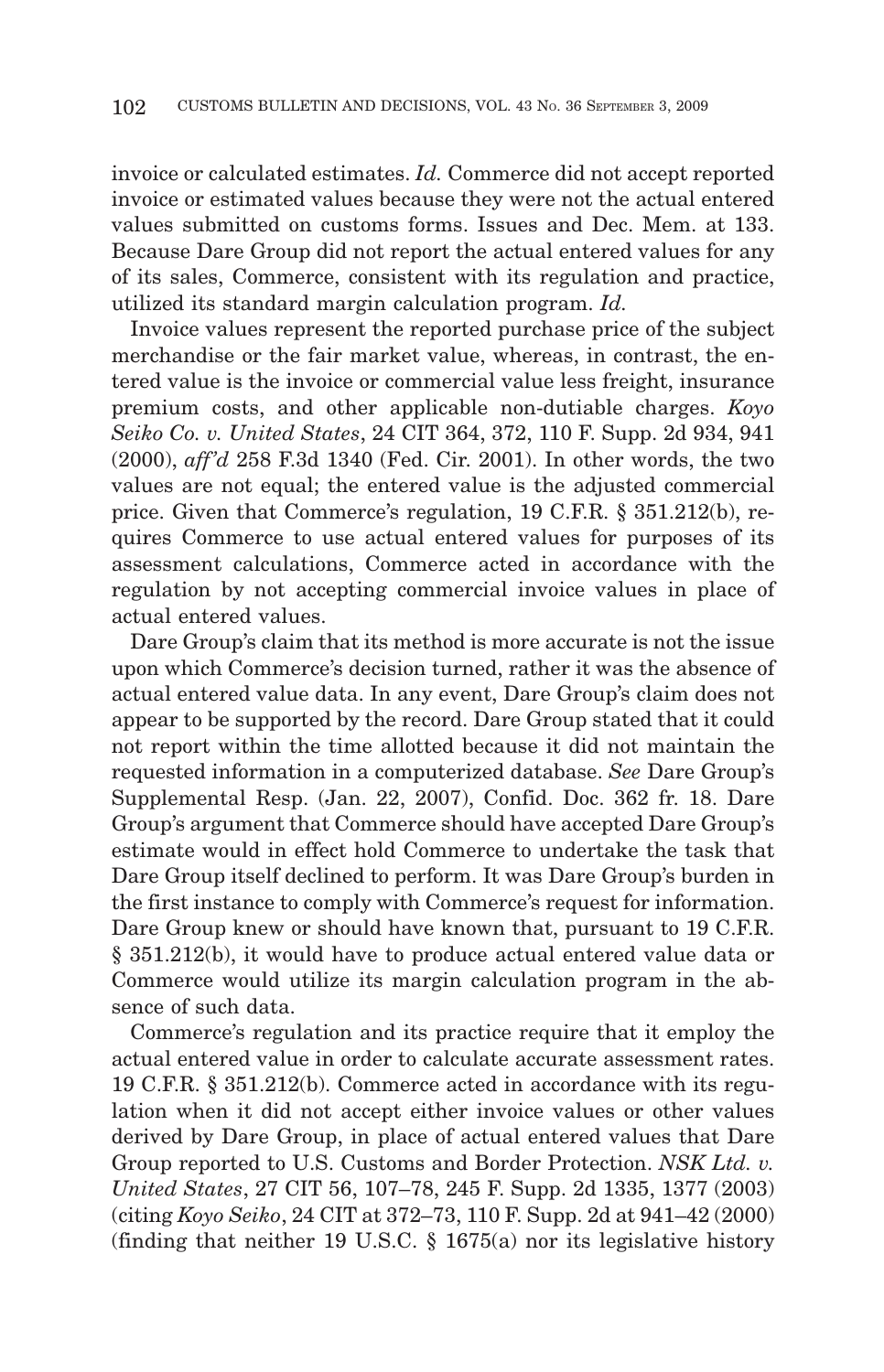provides an "unambiguously express intent" regarding the issue of whether Commerce could use entered value rather than sales value in its calculation of the assessment rate)).

# **H.**

# **Zeroing**

Starcorp and Dare Group challenge Commerce's practice of "zeroing " negative dumping margins when computing antidumping duties during an administrative review. Starcorp Br. 36-46. The issue of zeroing has been frequently litigated in this Court and the Federal Circuit; in each instance the courts have sustained the practice as a reasonable application of the antidumping statute under the second step of *Chevron*. *SKF USA, Inc. v. United States*, 537 F.3d 1373, 1382 (Fed. Cir. 2008); *NSK Ltd. v. United States*, 510 F.3d 1375, 1379–80 (Fed. Cir. 2007); *Corus Staal BV v. United States*, 502 F.3d 1370, 1375 (Fed. Cir. 2007); *Corus Staal BV v. Dep't of Commerce*, 395 F.3d 1343 (Fed. Cir. 2005) ("*Corus Staal I*"), *cert. denied*, 546 U.S. 1089 (2006); *Timken Co. v. United States*, 354 F.3d 1334 (Fed. Cir. 2004), *cert. denied*, 543 U.S. 976 (2004); *Dorbest*, 30 CIT at 1734–36, 462 F. Supp. 2d at 1315–17.

Commerce has ended the practice of zeroing for investigations, but continues the practice for administrative reviews. The antidumping statute defines the term "dumping margin " as " the amount by which the normal value exceeds the export price or constructed export price of the subject merchandise. " 19 U.S.C. § 1677(35)(A). After *Timken*, for both investigations and reviews, Commerce interpreted the word "exceeds " to mean that only positive values fall within the definition of "dumping margin, " and that only positive values are to be included in the computation of the "weighted average dumping margin " defined by 19 U.S.C. § 1677(35)(B). *Timken*, 354 F.3d at 1341. Commerce, however, ended the practice of zeroing negative margins in antidumping investigations effective February 22, 2007. *Antidumping Proceedings: Calculation of the Weighted-Average Dumping Margin During an Antidumping Investigation*, 71 Fed. Reg. 77,722 (Dept. Commerce Dec. 27, 2006) (final modification) ("*Final Modification*") (implementing *United States – Laws, Regulations and Methodology for Calculating Dumping Margins ("Zeroing ")*, WT/DS294/AB/R (WTO App. Body Apr. 18, 2006)).

Commerce though continues to zero negative margins for administrative reviews. In the *Final Results* and in response to Dare Group's and Starcorp's arguments that investigations and administrative reviews must be treated uniformly, Commerce explained that " outside the context of antidumping investigations involving average-toaverage comparisons, [Commerce] interprets this statutory definition  $[\S 1677(35)(A)]$  to mean that a dumping margin exists only when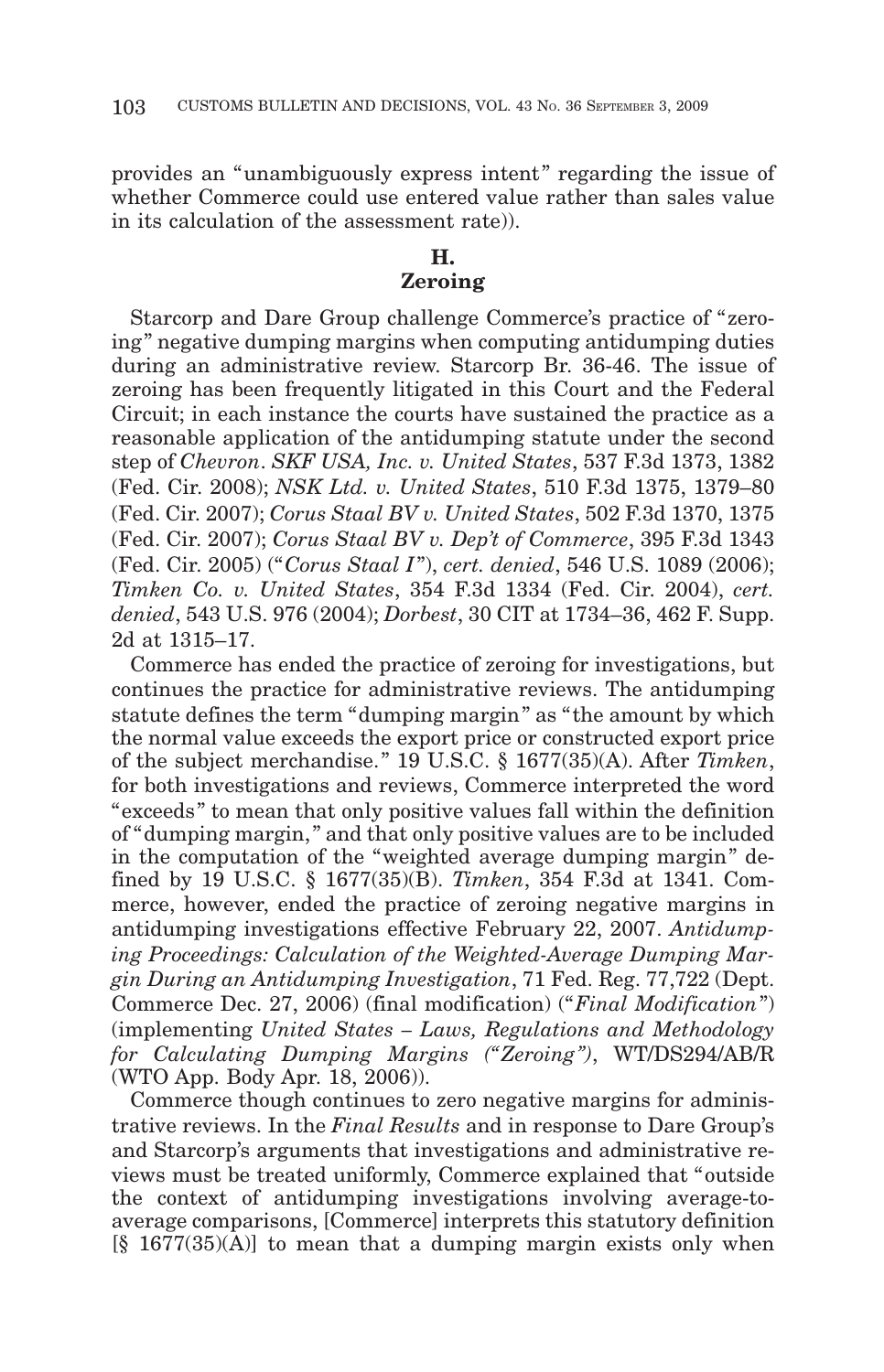normal value is greater than export or constructed export price." Issues and Dec. Mem. at 54. Commerce's justification for the disparate treatment now depends on the difference between investigations, in which Commerce calculates margins using average-to-average comparisons, 19 U.S.C. § 1677f-1(d)(1)(A), and administrative reviews, in which Commerce calculates margins on an entry-by-entry basis, 19 U.S.C. § 1675(a)(2)(A).

Dare Group and Starcorp argue that Commerce's new gap-filling position on zeroing violates the Federal Circuit's decision in *Corus Staal I*, which they believe requires § 1677(35) to be applied uniformly in both investigations and administrative reviews. Starcorp Br. 40. The court does not agree. In *Corus Staal I* the Federal Circuit upheld as a permissible construction of the statute Commerce's practice of zeroing in both investigations and reviews, notwithstanding arguments that investigations involve average-to-average comparisons and reviews involve entry-by-entry comparisons. *Corus Staal I*, 395 F.3d at 1347. The Federal Circuit upheld Commerce's uniform treatment of § 1677(35) for investigations and reviews not because the statute required such treatment (*Chevron* step 1), but because it represented a permissible construction of the statute (*Chevron* step 2). Although there is some irony in Commerce now adopting an interpretation of the statute that it previously rejected in the administrative proceedings underlying *Corus Staal I*, such irony alone does not make Commerce's new approach unlawful. *Chevron* contemplates administrative flexibility in the interpretation of silent or ambiguous statutes; *Chevron* acknowledges that a statute like the antidumping law may contain more than one permissible construction on a particular issue. Here, Commerce has not arbitrarily shifted its interpretation of the statute without reason. It has, instead, exercised its gap-filling authority to conform the administration of the dumping laws with U.S. international obligations. *Final Modification*, 71 Fed. Reg. 77,722. That exercise has resulted in a permissible construction of the statute that does not violate *Corus Staal I*. Accordingly, Commerce's practice of zeroing negative margins in the *Final Results* is sustained.

# **IV.**

## **Conclusion**

Commerce's request for a voluntary remand regarding the treatment of combination rates is granted. The court also remands to Commerce for reconsideration the issue of Commerce's selection of Starcorp's total AFA proxy. The court sustains Commerce's determinations for all remaining issues contested in the motions for judgment on the agency record. Accordingly, it is hereby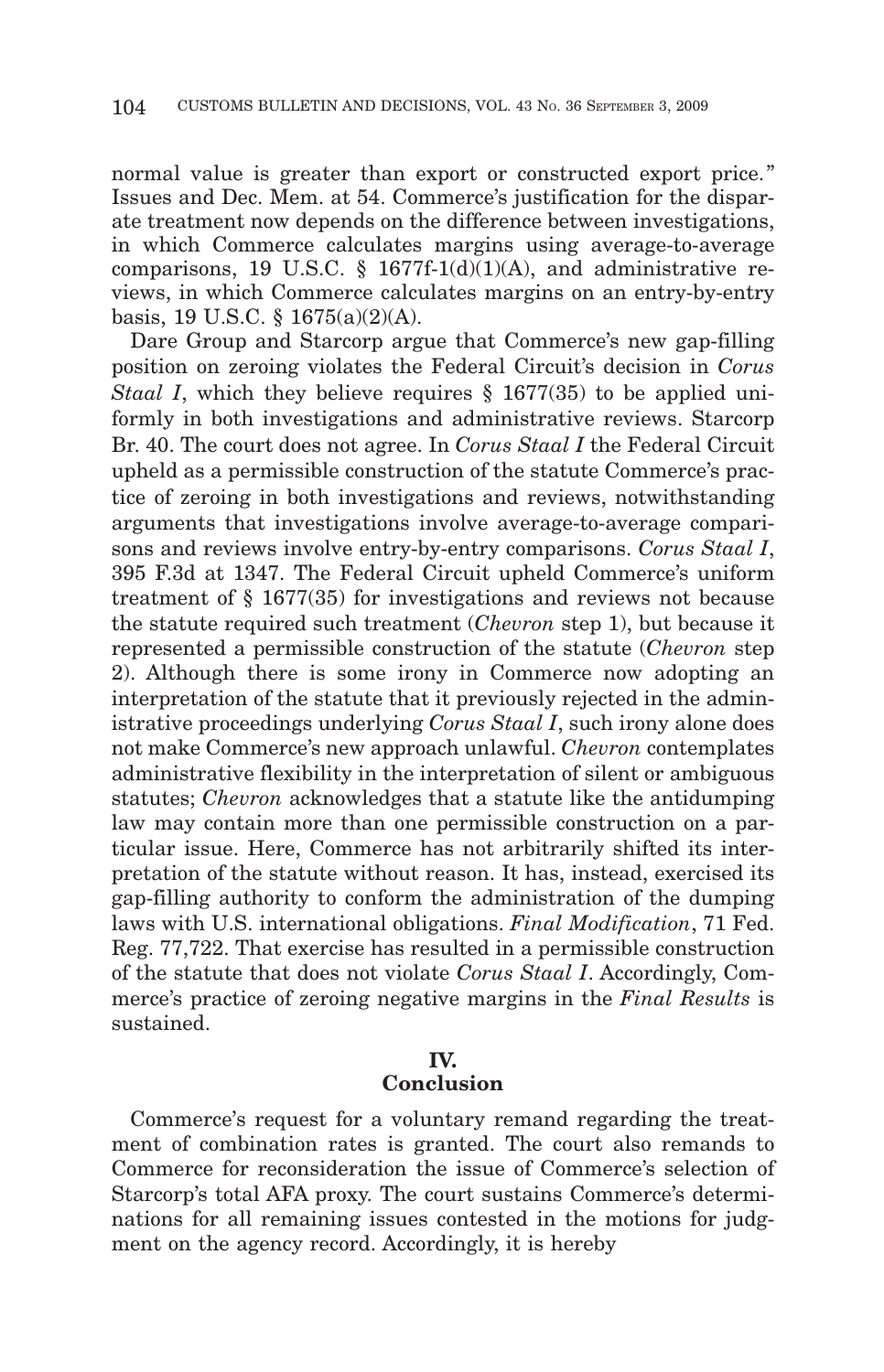**ORDERED** that Defendant's request to remand this action to Commerce to reconsider its decision regarding combination rates is granted; it is further

**ORDERED** that this action is remanded to Commerce to reconsider its selection of a total AFA rate of 216.01 percent for Starcorp; it is further

**ORDERED** that the Motions for Judgment on the Agency Record are denied with respect to all other issues and that Commerce's determinations as to those other issues are sustained; it is further

**ORDERED** that Commerce is to file the remand results on or before October 7, 2009; and it is further

**ORDERED** that the parties file a proposed scheduling order with page limits for comments on the remand results, if applicable, not later than 14 days after Commerce files the remand results with the court.  $\frac{s}{L}$ 

Dated: August 10, 2009 New York, New York

*/s/ Leo M. Gordon* JUDGE LEO M. GORDON

Slip Op. 09–82

NMB SINGAPORE LTD., et al., Plaintiffs, v. UNITED STATES, Defendant, and the TIMKEN COMPANY, Defendant-Intervenor.

> Before: WALLACH, Judge Consol. Court No.: 06–00182

## **ORDER AND JUDGMENT**

Upon consideration of the Department of Commerce's ("Commerce ") Final Results of Redetermination Pursuant to Court Remand ("Remand Results "), filed pursuant to this court's Order, dated April 20, 2009, remanding-in-part this case to Commerce for further proceedings consistent with the opinion of the Court of Appeals for the Federal Circuit ("CAFC ") in *NMB Singapore Ltd. v. United States*, 557 F.3d 1316 (Fed. Cir. 2009), and the corresponding mandate issued on April 13, 2009; Plaintiffs having notified the court via letter that they do not intend to file any comments with respect to the Remand Results, the court having reviewed the Remand Results and all pleadings and papers on file herein, and good cause appearing therefor, it is hereby

ORDERED ADJUDGED AND DECREED that the Remand Results are consistent with the opinion and corresponding mandate issued by the CAFC; and it is further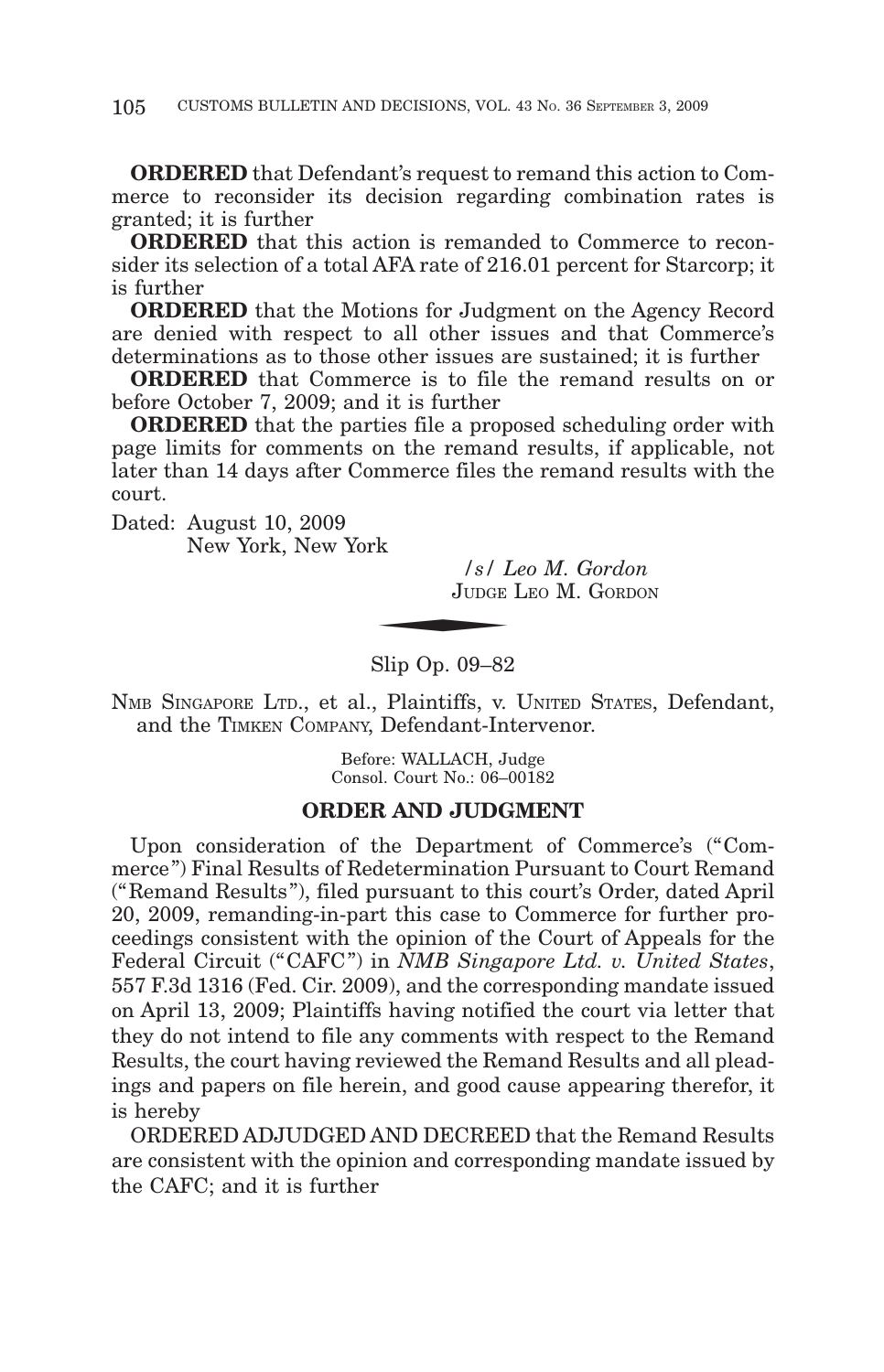ORDERED that the Remand Results are AFFIRMED.

Dated: August 10, 2009 New York, New York

*/s/ Evan J. Wallach* and Results and<br> $\frac{1}{s}$  / E<br> $\frac{1}{s}$  Evan J. EVAN J. WALLACH, JUDGE

Slip Op. 09–83

QINGDAO TAIFA GROUP CO., LTD., Plaintiff, v. UNITED STATES, Defendant, and GLEASON INDUSTRIAL PRODUCTS, INC. and PRECISION PRODUCTS, INC., Defendant-Intervenors.

> Before: Jane A. Restani, Chief Judge Court No. 08-00245 **Public Version**

[Plaintiff 's motion for judgment on the agency record granted in part; remanded to Department of Commerce regarding government control of plaintiff.]

Dated: August 11, 2009

*Adduci, Mastriani & Schaumberg, LLP* (*Louis S. Mastriani* and *William C. Sjoberg*) for the plaintiff.

*Tony West*, Assistant Attorney General; *Jeanne E. Davidson*, Director, *Franklin E. White, Jr.*, Assistant Director, Commercial Litigation Branch, Civil Division, U.S. Department of Justice (*Stephen C. Tosini*); *Irene H. Chen*, Office of the Chief Counsel for Import Administration, U.S. Department of Commerce, of counsel, for the defendant.

*Crowell & Moring LLP* (*Matthew P. Jaffe* and *Alexander H. Schaefer*) for the defendant-intervenors.

## **OPINION**

#### **Restani, Chief Judge:**

## **INTRODUCTION**

This matter is before the court on plaintiff Qingdao Taifa Group Co., Ltd.'s ("Taifa ") motion for judgment on the agency record pursuant to USCIT Rule 56.2. Taifa, a Chinese manufacturer of hand trucks and parts thereof, challenges the final determination of the United States Department of Commerce ("Commerce ") in the administrative review of the antidumping duty order on hand trucks and certain parts thereof from the People's Republic of China ("PRC "), which assigned Taifa the PRC-wide dumping margin based on total adverse facts available ("AFA "). *See Hand Trucks and Certain Parts Thereof from the People's Republic of China; Final Results of 2005–2006 Administrative Review*, 73 Fed. Reg. 43,684 (Dep't Com-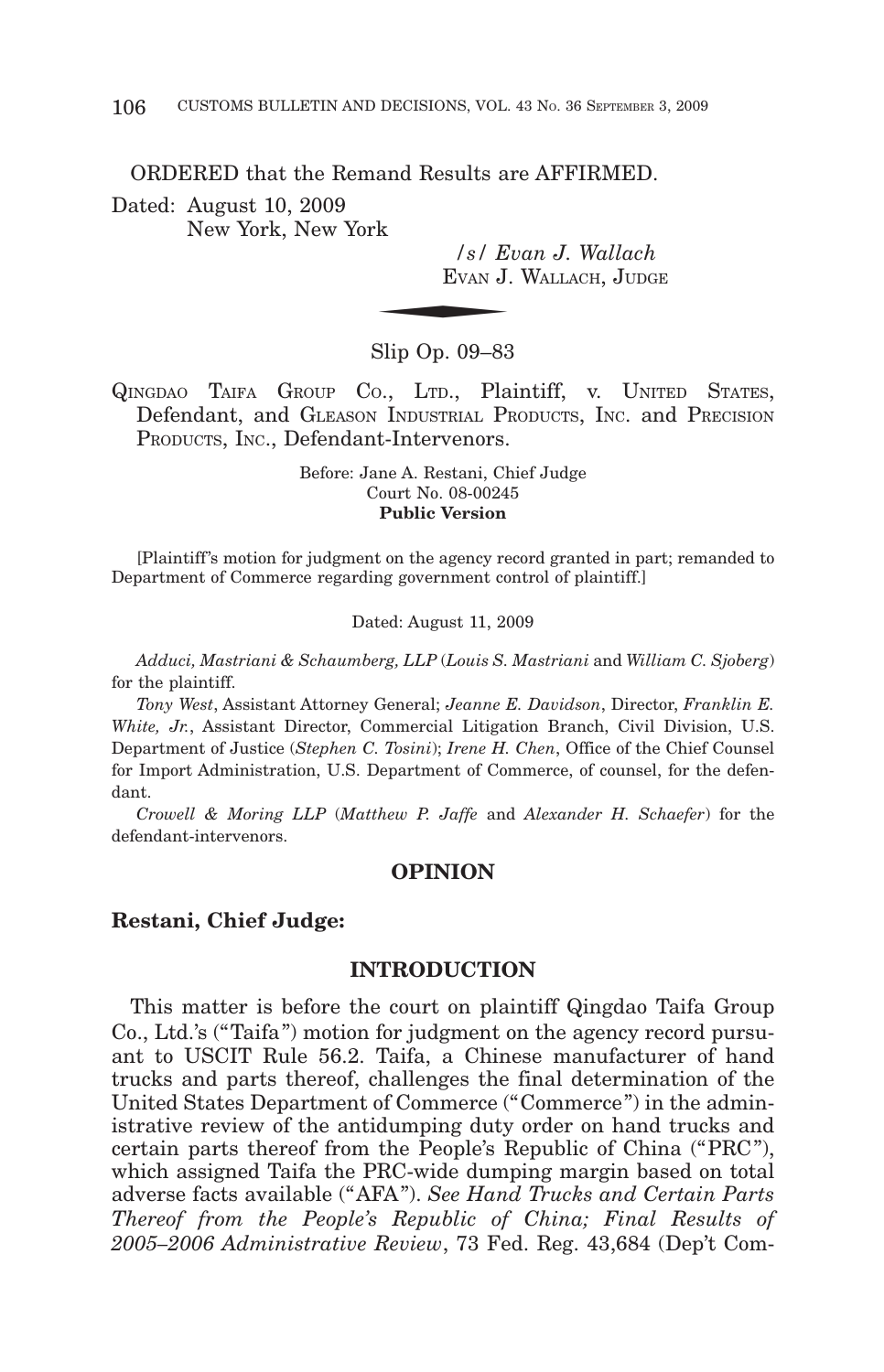merce July 28, 2008) ("*Final Results*"). For the reasons stated below, the court sustains Commerce's final determination in part and rejects it in part, and this matter will be remanded to the Department of Commerce to consider the appropriate AFA margin.

## **BACKGROUND**

In 2004, Commerce issued an antidumping duty order on hand trucks and certain parts thereof from the PRC. *See Notice of Antidumping Duty Order: Hand Trucks and Certain Parts Thereof From the People's Republic of China*, 69 Fed. Reg. 70,122 (Dep't Commerce Dec. 2, 2004) ("*AD Order*"). The *AD Order* applies to "assembled or unassembled" hand trucks and defines a "complete or fully assembled hand truck" as having "at least two wheels" but excludes "wheels and tires used in the manufacture of hand trucks. " *Id.* at 70,122. Commerce determined that Taifa's individual weightedaverage dumping margin was 26.49%, as opposed to the PRC-wide rate of 383.60%. *Id.* at 70,123. Commerce received requests for administrative reviews of the *AD Order* for Taifa and other exporters for the period December 1, 2005, through November 30, 2006, and Commerce initiated a review in February 2007. *See Initiation of Antidumping and Countervailing Duty Administrative Reviews and Request for Revocation in Part*, 72 Fed. Reg. 5005 (Dep't Commerce Feb. 2, 2007).

Taifa, the sole mandatory respondent, *Hand Trucks and Certain Parts Thereof from the People's Republic of China; Preliminary Results, Partial Intent to Rescind and Partial Rescission of the 2005–06 Administrative Review*, 73 Fed. Reg. 2214, 2214 (Dep't Commerce Jan. 14, 2008) ("*Preliminary Results*"), submitted a separate rate certification and responses to Commerce's questionnaires stating that the government did not control or own any interest in Taifa during the period of review ("POR ") (*see* App. of Docs. in Supp. of Pl.'s Mem. of P. & A. in Supp. of Pl.'s Mot. for J. on the Agency R. ("Pl.'s App. ") Tab 1; Def.'s App. 13, 64; Def.-Intervenors' App. to Mem. of P. & A. in Opp'n to Pl.'s Mot. for J. on the Agency R. ("Def.-Intervenors' App. ") Tab 3, at 2–3). Domestic producers Gleason Industrial Products, Inc. ("Gleason ") and Precision Products, Inc. ("Precision "), defendantintervenors here, submitted documents indicating that the Yinzhu Town Government owned a majority interest in Taifa. (*See* Def.- Intervenors' App. Tab 6.) Taifa also stated in its questionnaire responses that it did not sell wheels with its hand trucks and therefore did not report any factors of production ("FOP ") data for wheels. (*See* Def.'s App. 41, 56.) Commerce's *Preliminary Results*, issued in January 2008, applied an individual weighted-average dumping margin of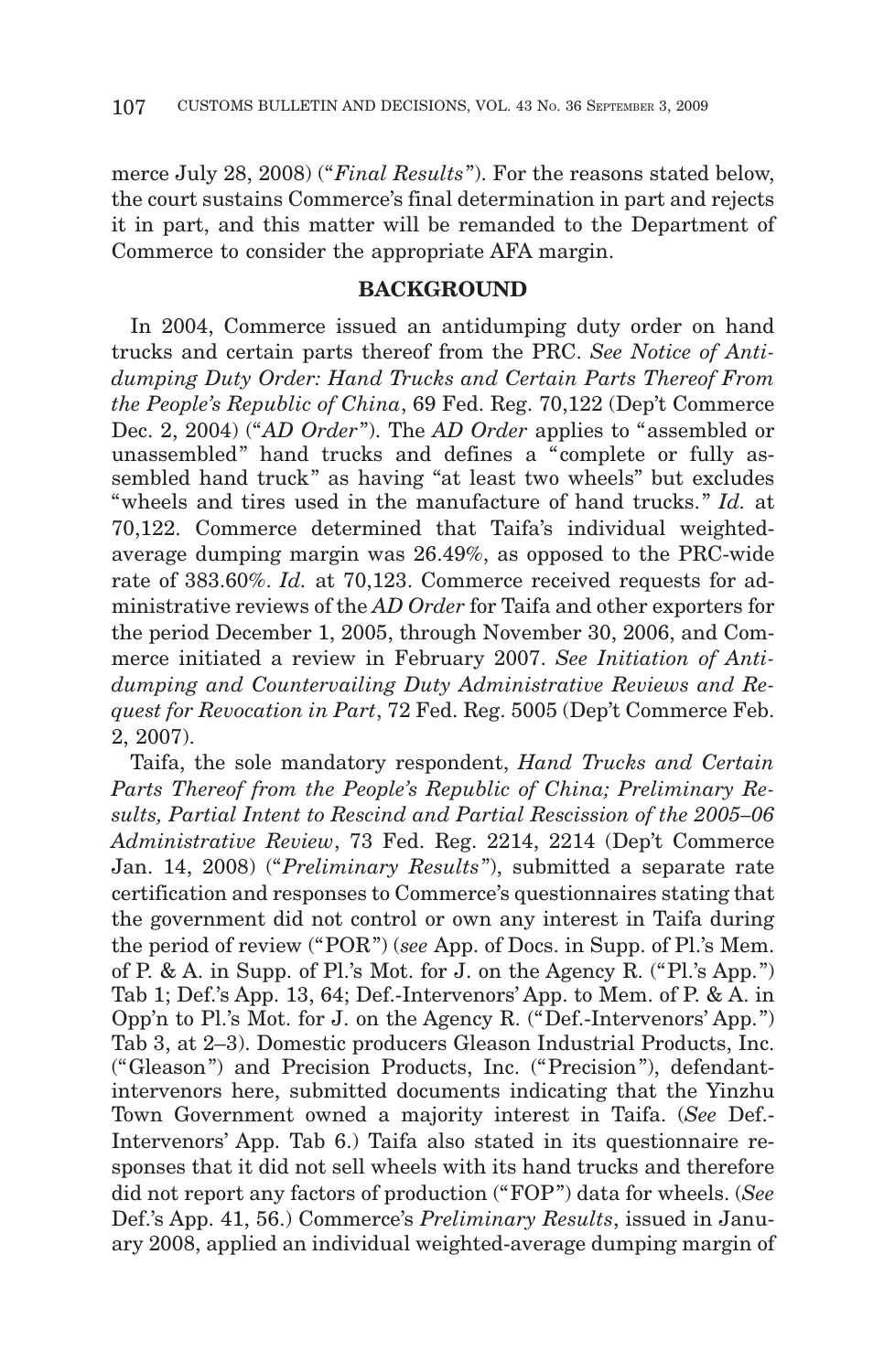3.82% for Taifa, while the PRC-wide rate was 383.60%. *Preliminary Results*, 73 Fed. Reg. at 2222.

Commerce conducted verification of Taifa from April 15 to April 18, 2008, and issued its verification report on June 12, 2008. (Def.'s App. 81.) According to the report, Commerce found production notices for subject merchandise that referenced wheels, and a Taifa manager admitted that Taifa sold hand trucks and wheels together but did not attach the wheels to avoid duties under the *AD Order*. (*Id.* at 93.) The report also stated that although Taifa officials said that they had destroyed Taifa's production notices and factory-out slips, Commerce found the documents, and that Taifa employees attempted to remove and hide pages from the current production subledger. (*Id.* at 91–93.) Finally, the report stated that some documents indicated that a collective called Qingdao Taifa Group Co. owned a majority of Taifa's shares, but other documents indicated that the Yinzhu Town Government owned those shares, and that documents reflecting a 2003 transfer of the majority interest to other individuals were not registered. (*Id.* at 83–87.) Commerce found no other evidence of government control. (*Id.* at 88.)

In two memoranda issued on July 14, 2008, Commerce concluded that it would apply total AFA based on the information in the verification report. *See Issues and Decision Memorandum for the Antidumping Duty Administrative Review of Hand Trucks and Certain Parts Thereof from the People's Republic of China*, A–570–891, POR 12/01/2005–11/30/2006, at 6 (July 14, 2008) ("*Issues and Decision Memorandum*"), *available at* http://ia.ita.doc.gov/frn/summary/PRC/ E8–17252–1.pdf; *Application of Adverse Facts Available for Qingdao Taifa Group Import and Export Co., Ltd. and Qingdao Taifa Group Co., Ltd. in the Review of Hand Trucks and Certain Parts Thereof From the People's Republic of China*, A–570–891, POR 12/01/05–11/30/06, at 11 (July 14, 2008) ("*AFA Memorandum*"), *available at* Pl.'s App. Tab 6. In its July 28, 2008, *Final Results*, Commerce determined that Taifa failed to cooperate with the review, applied total AFA, denied Taifa a separate rate, and assigned Taifa the PRCwide margin of 383.60%. *Final Results*, 73 Fed. Reg. at 43,686–88. Taifa now challenges the *Final Results*.

## **JURISDICTION AND STANDARD OF REVIEW**

The court has jurisdiction pursuant to 28 U.S.C. § 1581(c). The court will uphold Commerce's final determination in an antidumping investigation unless it is "unsupported by substantial evidence on the record, or otherwise not in accordance with law." 19 U.S.C.  $§ 1516a(b)(1)(B)(i).$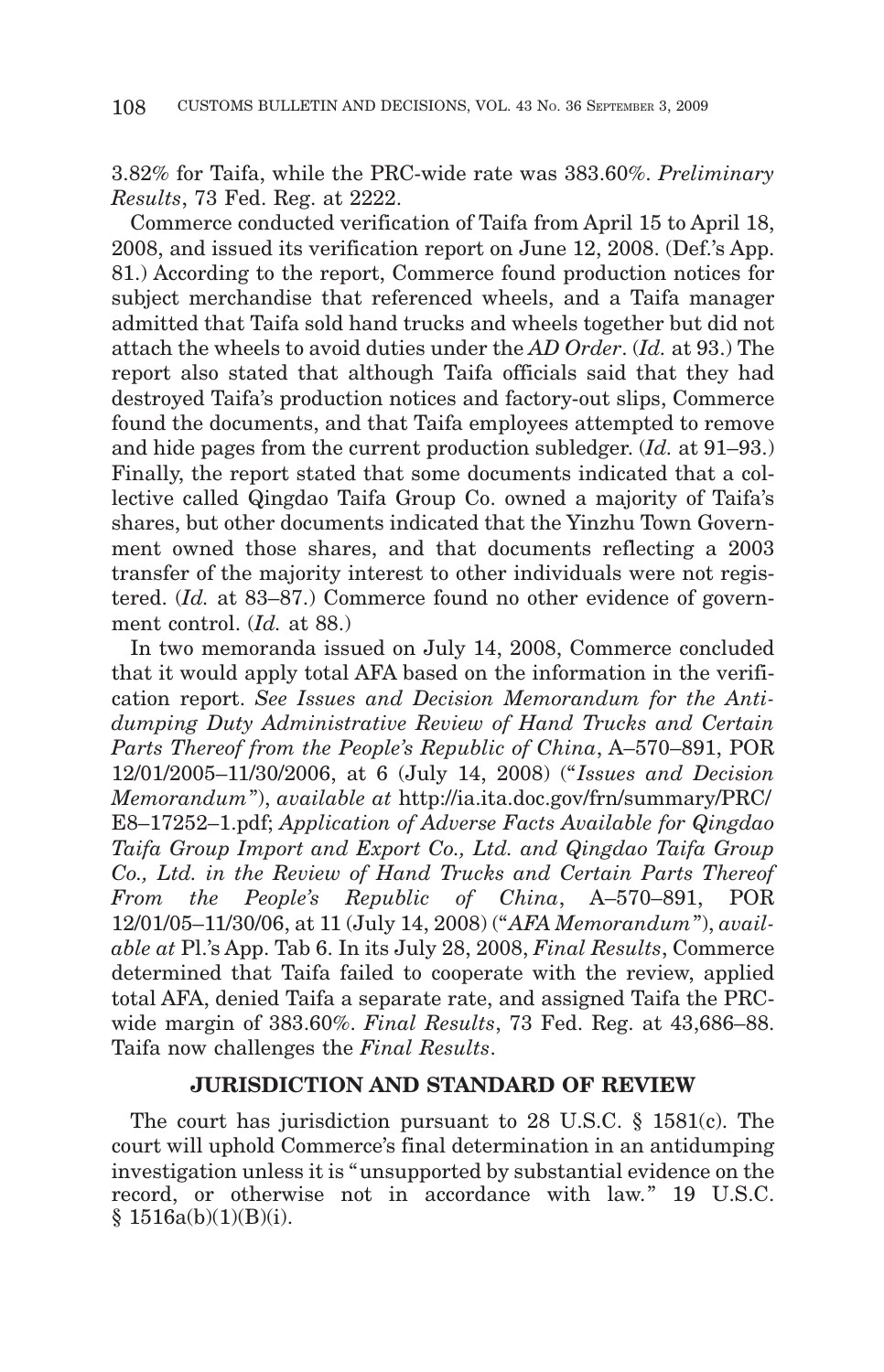#### **DISCUSSION**

#### **II.**

## **Exhaustion of administrative remedies**

Preliminarily, the Government argues that the court should not consider Taifa's claims because Taifa failed to exhaust its administrative remedies. (Def.'s Resp. to Taifa's Mot. for J. Upon the Administrative R. 10–12.) The Government contends that Taifa should have addressed the application of AFA and the PRC-wide rate before Commerce by filing a case brief, explaining its actions during verification, commenting on the verification report, or responding to Gleason's case brief, which argued that Commerce should apply total AFA based on Taifa's actions during verification. (*Id.*) The Government's argument is unavailing.

The court "shall, where appropriate, require the exhaustion of administrative remedies. " 28 U.S.C. § 2637(d). To exhaust its administrative remedies, a party usually must submit a case brief "present- [ing] all arguments that continue in [its] view to be relevant to [Commerce's] final determination or final results." 19 C.F.R. § 351.309(c)(2); *see Nakornthai Strip Mill Pub. Co. v. United States*, 558 F. Supp. 2d 1319, 1329 (CIT 2008). A party, however, may seek judicial review of an issue that it did not raise in a case brief if Commerce did not address the issue until its final decision, because in such a circumstance the party would not have had a full and fair opportunity to raise the issue at the administrative level. *LTV Steel Co. v. United States*, 985 F. Supp. 95, 120 (CIT 1997).

Here, the January 2008 *Preliminary Results* applied a low, separate rate of 3.82% for Taifa and did not rely on AFA. *See Preliminary Results*, 73 Fed. Reg. at 2219–22. Case briefs were due June 20, 2008, and rebuttal briefs were due June 25, 2008. *See Final Results*, 73 Fed. Reg. at 43,685. Taifa did not file a case brief or rebuttal brief. *See id.* Commerce first indicated that it would apply total AFA in the *Issues and Decision Memorandum* and *AFA Memorandum* issued on July 14, 2008, and then applied total AFA and assigned Taifa the PRCwide rate of 383.60% in the *Final Results* issued later that month.<sup>1</sup> *See id.* at 43,688; *Issues and Decision Memorandum* at 6; *AFA Memorandum* at 11. Because the *Preliminary Results* were favorable to Taifa, and Commerce did not address the AFA issue until after the deadline for case briefs or the PRC-wide rate issue until the *Final Results*, Taifa did not have a fair opportunity to challenge these issues

<sup>&</sup>lt;sup>1</sup> Although Commerce's verification report was issued before the deadline for case briefs, the report did not conclude that Commerce would apply AFA, deny Taifa's separate rate status, or assign Taifa the PRC-wide rate.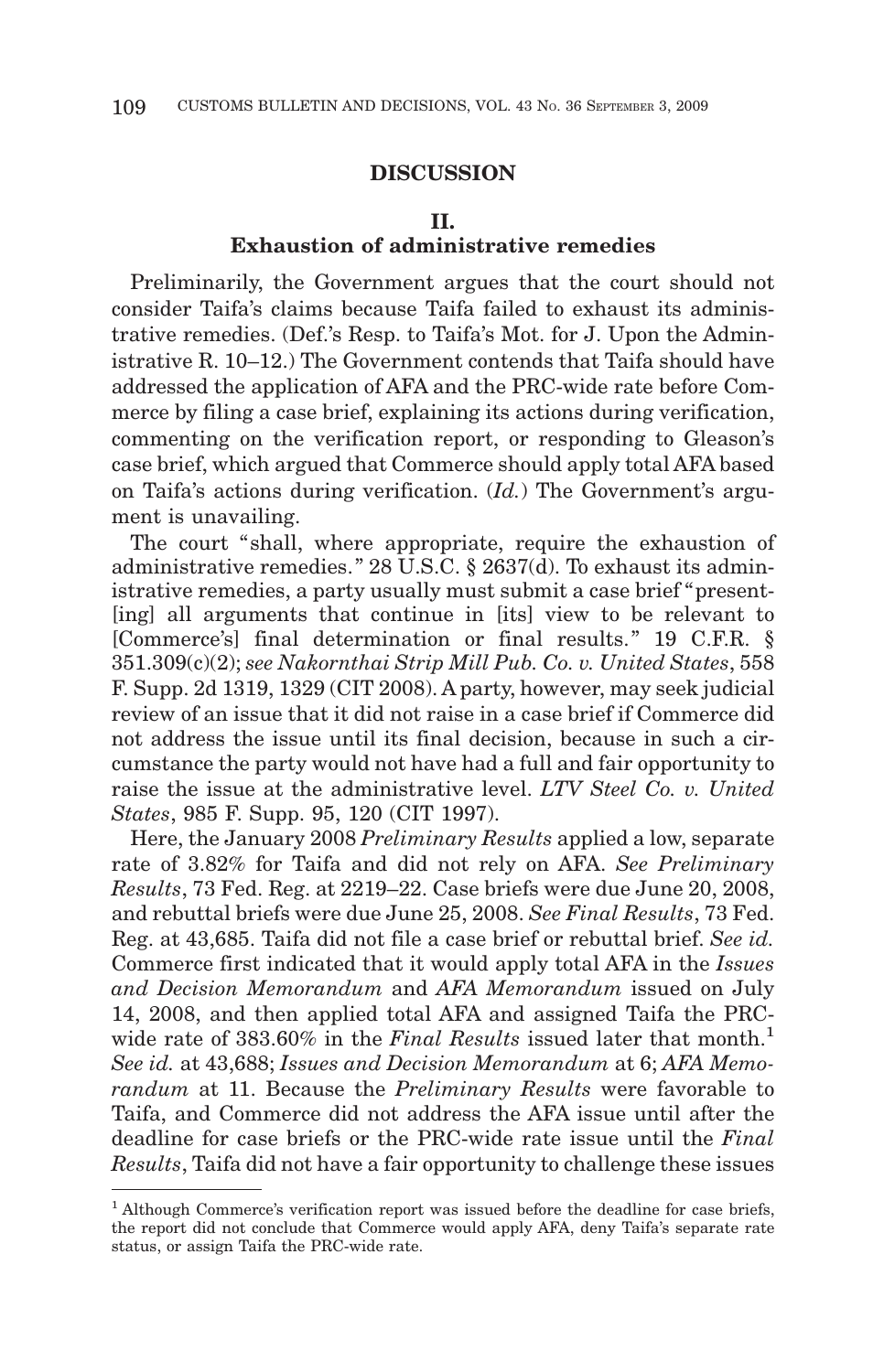at the administrative level. *See Saha Thai Steel Pipe Co. v. United States*, 828 F. Supp. 57, 59–60 (CIT 1993) (holding that a respondent was not required to file a case brief or rebuttal brief to exhaust its administrative remedies where it had "received all the remedy it sought from the preliminary determination, *i.e.*, it received a very low company-specific duty assessment, " but Commerce assigned a higher country-wide rate in the final determination). Taifa is not required to predict that Commerce would accept other parties' arguments and change its decision. The exhaustion doctrine therefore does not preclude the court's review of Taifa's claims.

## **III.**

## **Application of AFA**

Taifa claims that Commerce's application of AFA based on Taifa's decision not to report FOP or sales data for wheels and Taifa's conduct at verification was not supported by substantial evidence. (Mem. of P. & A. in Supp. of Pl.'s Mot. for J. on the Agency R. ("Pl.'s Br.")  $12-18$ .) This claim lacks merit.

Commerce uses "facts otherwise available" in its determination if:

- (1) necessary information is not available on the record, or
- (2) an interested party...
	- (A) withholds information that [Commerce has requested],
	- (B) fails to provide such information by the deadlines for submission of the information or in the form and manner requested,...
	- (C) significantly impedes a proceeding . . . , or
	- (D) provides such information but the information cannot be verified.

19 U.S.C. § 1677e(a). If Commerce " finds that an interested party has failed to cooperate by not acting to the best of its ability to comply with a request for information," Commerce "may use an inference that is adverse to the interests of that party in selecting from among the facts otherwise available " in its determination, *id.* § 1677e(b), and disregard information that the party submitted,<sup>2</sup> see id.§ 1677m(d), (e)(4). Commerce may draw an adverse inference if it makes

<sup>&</sup>lt;sup>2</sup> If Commerce " determines that a response to a request for information . . . does not comply with the request, [Commerce] shall promptly inform the person submitting the response of the nature of the deficiency and shall, to the extent practicable, provide that person with an opportunity to remedy or explain the deficiency in light of the time limits " for the review before disregarding the party's responses and relying on AFA. *Id.* § 1677m(d). Taifa does not argue that Commerce gave insufficient notice about the deficiencies in Taifa's responses or an inadequate opportunity to remedy or explain the deficiencies.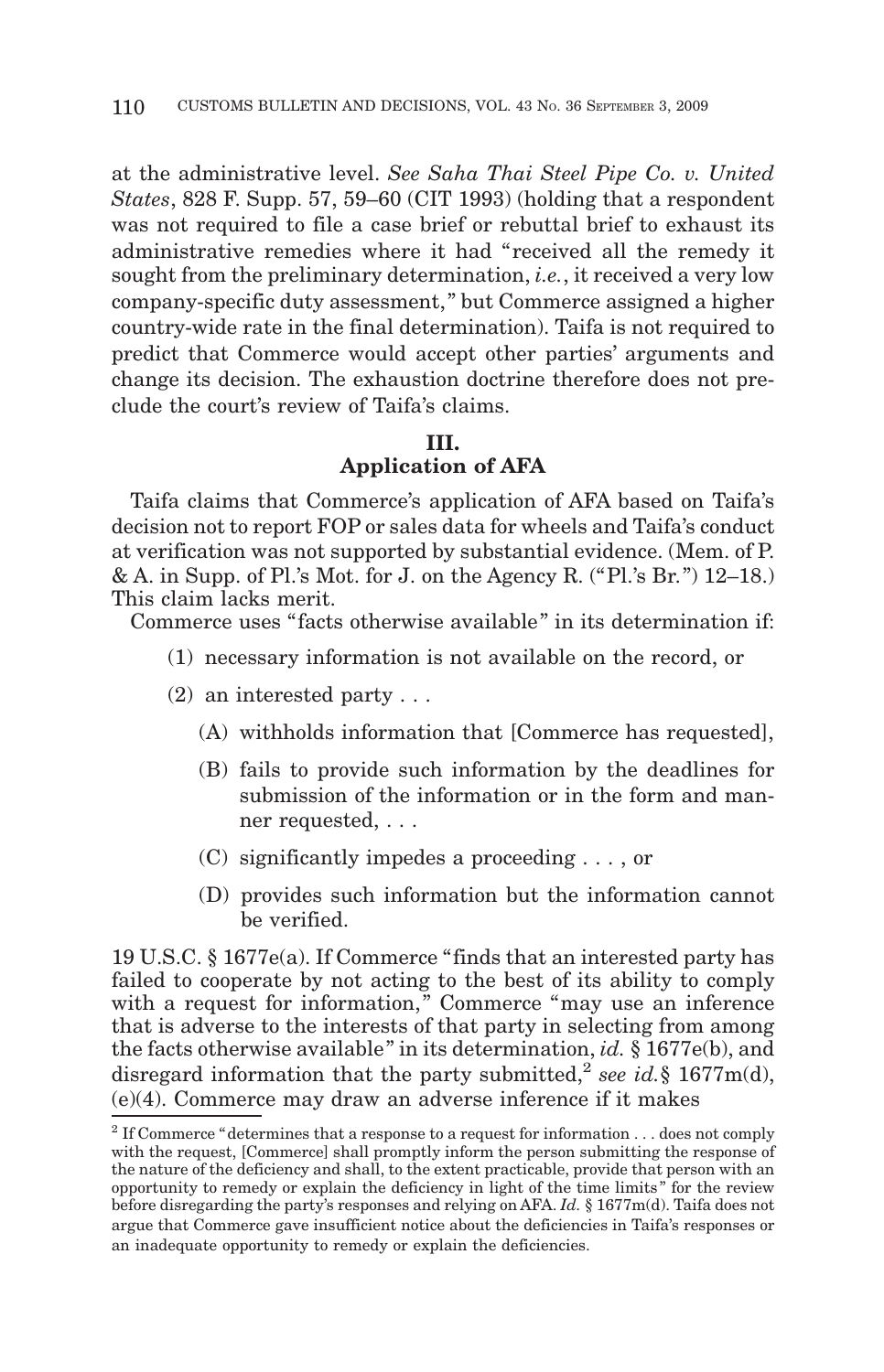$[(1)]$  an objective showing that a reasonable and responsible importer would have known that the requested information was required to be kept and maintained under the applicable statutes, rules, and regulations[ and (2)] a subjective showing that the respondent under investigation not only has failed to promptly produce the requested information, but further that the failure to fully respond is the result of the respondent's lack of cooperation in either: (a) failing to keep and maintain all required records, or (b) failing to put forth its maximum efforts to investigate and obtain the requested information from its records.

*Nippon Steel Corp. v. United States*, 337 F.3d 1373, 1382–83 (Fed. Cir. 2003).

## **A. Application of AFA based on Taifa's failure to report information about wheels**

Taifa argues that because the *AD Order* explicitly excludes "wheels and tires used in the manufacture of hand trucks, " *AD Order*, 69 Fed. Reg. at 70,122, Commerce's decision to apply AFA because Taifa did not report information about hand truck wheels essentially punishes Taifa for failing to provide information about non-subject merchandise (Pl.'s Br. 12–13). This argument fails because the *AD Order* encompasses "assembled or unassembled " hand trucks and defines a "complete... hand truck " as having wheels. *AD Order*, 69 Fed. Reg. at 70,122. Hand trucks that Taifa shipped with wheels to be attached later would constitute unassembled hand trucks, which are subject merchandise under the *AD Order*. Wheels that need only be attached to an otherwise complete hand truck shipped with the wheels are not separate wheels used in the manufacturing process for hand trucks. Accordingly, Taifa was required to report information about such wheels.

Although Taifa stated in its questionnaire responses that it did not sell wheels with hand trucks and did not report any FOP data for wheels, Commerce found evidence that Taifa sold and shipped unattached wheels with hand trucks. *See AFA Memorandum* at 7–9. At verification, Commerce "collected production notices that were identifiable as being for models that were subject to the [*AD Order*], and made reference to wheels. " (Def.'s App. 93.) A Taifa manager admitted that "Taifa did not attach the wheels to the hand trucks sold to the United States in order to avoid having to pay U.S. dumping duties on the wheels under the [*AD Order*]. " (*Id.*) Another Taifa manager stated that when customers order hand trucks with wheels, they purchase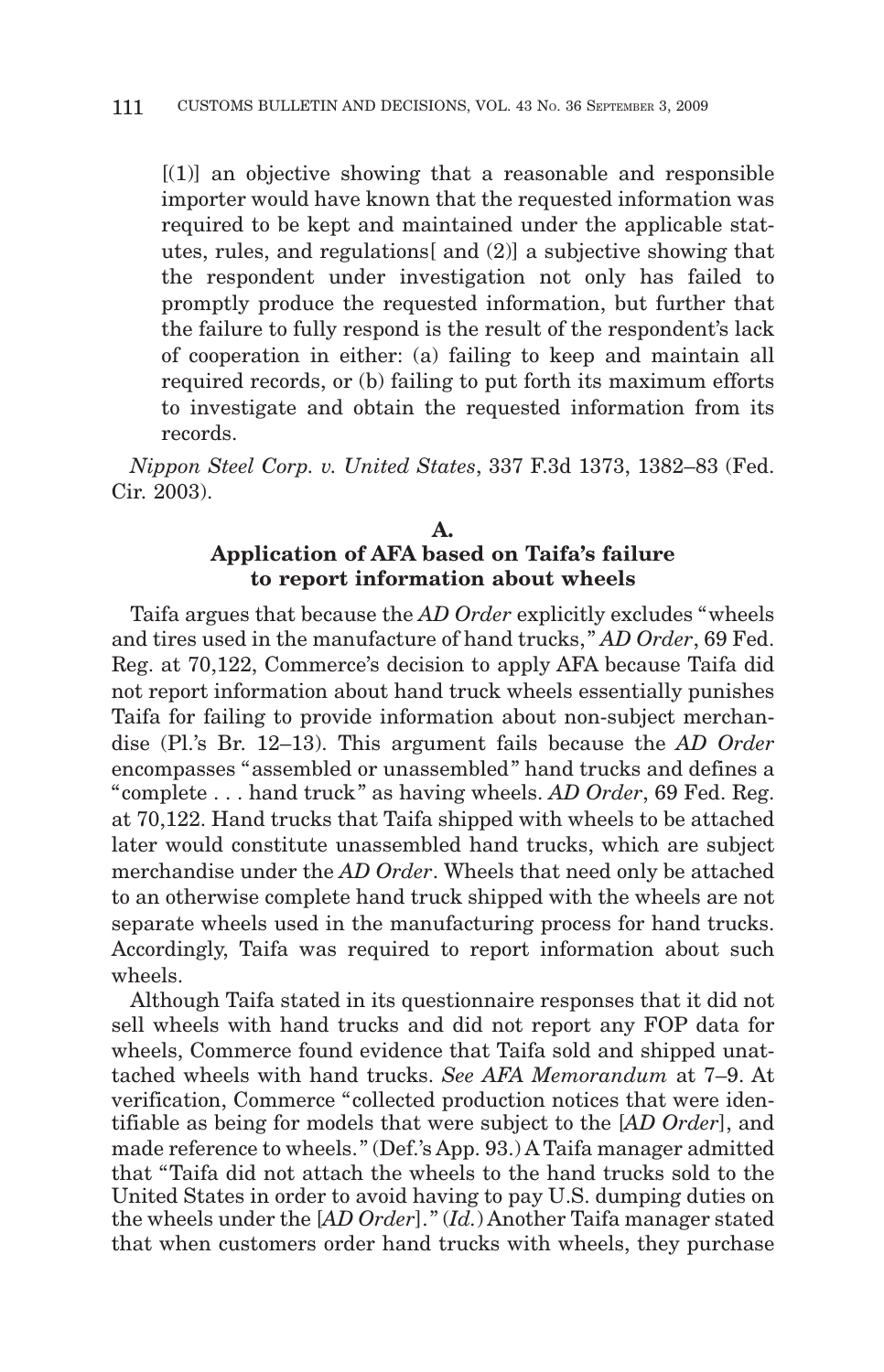"wheels from another supplier or from Taifa and that the wheels were not attached to the hand trucks but were loaded in the shipping container with the hand trucks. " (*Id.* at 94.)

Accordingly, Commerce properly relied upon " facts otherwise available" because FOP information for wheels necessary to calculate normal value, U.S. price, and an accurate dumping margin was not available on the record, and Taifa withheld requested information about shipments of wheels with hand trucks.3 *See* 19 U.S.C. § 1677e(a)(1), (2)(A). Although by itself, this conduct might not be sufficient to draw an adverse inference in selecting a final rate, it is part of a course of conduct as discussed *infra*. 4

#### **B.**

## **Application of AFA based on Taifa's conduct at verification**

Taifa also challenges Commerce's decision to apply AFA based on Taifa's conduct during verification. (Pl.'s Br. 13–15.) This challenge similarly fails.

According to the verification report, Commerce requested copies of the factory-out slips for the POR, but Taifa's production manager stated that Taifa immediately destroys the slips after creating monthly summary sheets, and that Taifa had destroyed the summary sheets and "any remaining documentation." (Def.'s App. 91–92.) Commerce, however, "found several stacks of old factory-out slips" and "pointed out to Taifa officials that the existence of these slips contradicted " the manager's statements. (*Id.* at 92.) Thirty minutes after Commerce's initial request, a Taifa senior accountant " finally said that they did maintain copies of the factory-out slips, and he departed to get them. " (*Id.*) After Commerce officials asked to accompany the senior accountant, however, "he stopped and reverted to his prior position that they do not have any of the slips" for twenty

<sup>&</sup>lt;sup>3</sup> Although Taifa provided information regarding U.S. wheels sales prior to verification in its December 2007 response to Commerce's fifth supplemental questionnaire, the information did not link shipments of wheels with shipments of hand trucks and did not provide FOP data necessary to calculate an accurate antidumping margin. (*See* Pl.'s App. Tab 3.)

<sup>4</sup> Taifa asserts that Commerce applied AFA on an " exceedingly narrow factual basis, " as Taifa sold [[ ]] hand trucks without wheels to U.S. customers and sold [[ ]] wheels to its U.S. hand truck customers during the POR, and therefore only [[ ]] percent of Taifa's U.S. hand truck customers were wheel customers. (Confidential Reply Br. of Taifa 12.) Facts relating to a small percentage of actual sales, however, may be used as the basis for an adverse inference where the foreign producer admits it made such sales or it is otherwise established that such sales were made. *See Ta Chen Stainless Steel Pipe, Inc. v. United States*, 298 F.3d 1330, 1339 (Fed. Cir. 2002) (affirming Commerce's 30.95% dumping margin where the respondent admitted making a sale with that margin but claimed the sale represented only 0.04% of its sales during the POR). Because Taifa admitted that at least a small percentage of its sales involved hand trucks shipped with wheels, and Taifa did not report the FOP data for those wheels, Commerce could rely on those facts as some evidence to support an adverse inference.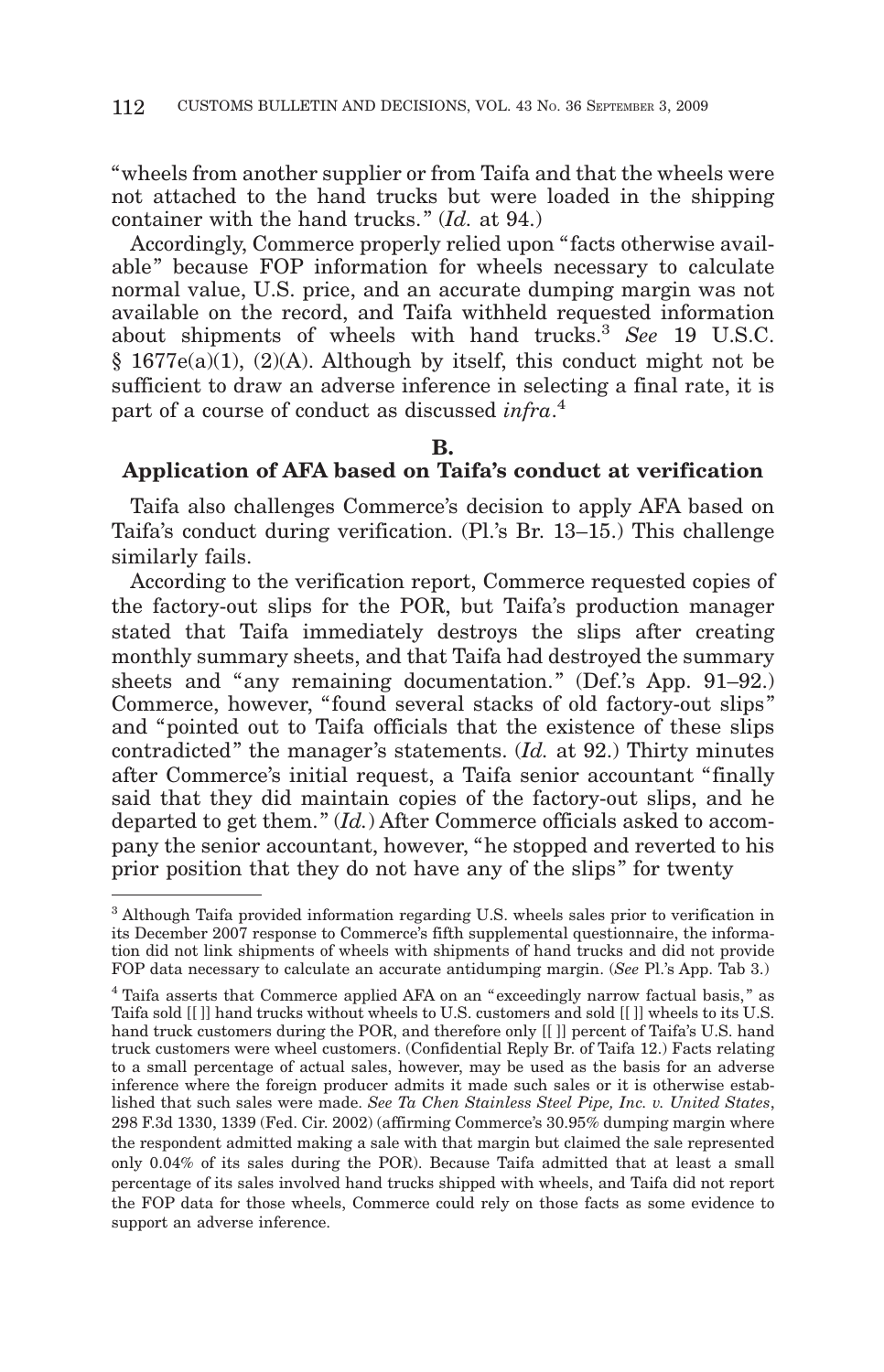minutes before agreeing to get the slips and to allow Commerce officials to accompany him. (*Id.*)

Commerce also requested copies of the factory production notices for the POR, but Taifa's production manager stated that Taifa immediately destroys production notices. (*Id.* at 91.) A Commerce official, however, "found numerous production notices with dates extending back to and beyond the POR" in a Taifa office. (*Id.* at 93.) Taifa officials did not answer the Commerce officials' questions about the production notices. (*Id.*)

Additionally, Taifa officials did not immediately provide Taifa's current, 2008 production subledger upon Commerce's request. (*Id.* at 92.) Nonetheless, a Commerce official saw the senior accountant attempt to put the 2008 production subledger in his pocket. (*Id.* at 92–93.) The Commerce official obtained the sublegder but discovered that pages had been ripped out. (*Id.* at 93.) The Commerce official later retrieved the missing pages from a woman who had attempted to leave the warehouse when the official arrived. (*Id.*)

A reasonable and responsible foreign producer would have known that it must keep and maintain documents such as factory-out slips, production notices, and production subledgers, and Taifa officials' efforts to avoid producing the requested documents demonstrates that Taifa failed to put forth maximum efforts to investigate and obtain the documents. *See Nippon Steel*, 337 F.3d at 1382–83. Although Commerce recovered the documents, Taifa's false statements and attempts to avoid producing the information significantly impeded Commerce's investigation. *See Gerber Food (Yunnan) Co. v. United States*, 491 F. Supp. 2d 1326, 1337 (CIT 2007) (" [A] party's unresponsiveness and failure to cooperate prior to providing the needed and verifiable information might significantly and unnecessarily impede the proceeding and waste the Department's resources. "). Taifa thus failed to cooperate with Commerce's verification to the best of its ability, and substantial evidence supported Commerce's decision to apply adverse inferences.

Taifa's conduct at verification also supports Commerce's decision to apply AFA to all the facts relevant to calculating Taifa's dumping margin, rather than merely to any facts missing from the record.<sup>5</sup>

<sup>&</sup>lt;sup>5</sup> Commerce often uses the term "total AFA" to refer to application of AFA "to the facts respecting all of respondents' sales encompassed by the relevant antidumping duty order, " rather than the specific facts " for which information was not provided. " *Shandong Huarong Mach. Co. v. United States*, 435 F. Supp. 2d 1261, 1265 n.2 (CIT 2006). Here, however, Commerce's application of total AFA also encompassed Taifa's ownership status. *Issues and Decision Memorandum* at 6. Because the court rejects Commerce's AFA analysis regarding Taifa's ownership in the discussion of the PRC-wide rate *infra*, the court will not use the term " total AFA " in this discussion.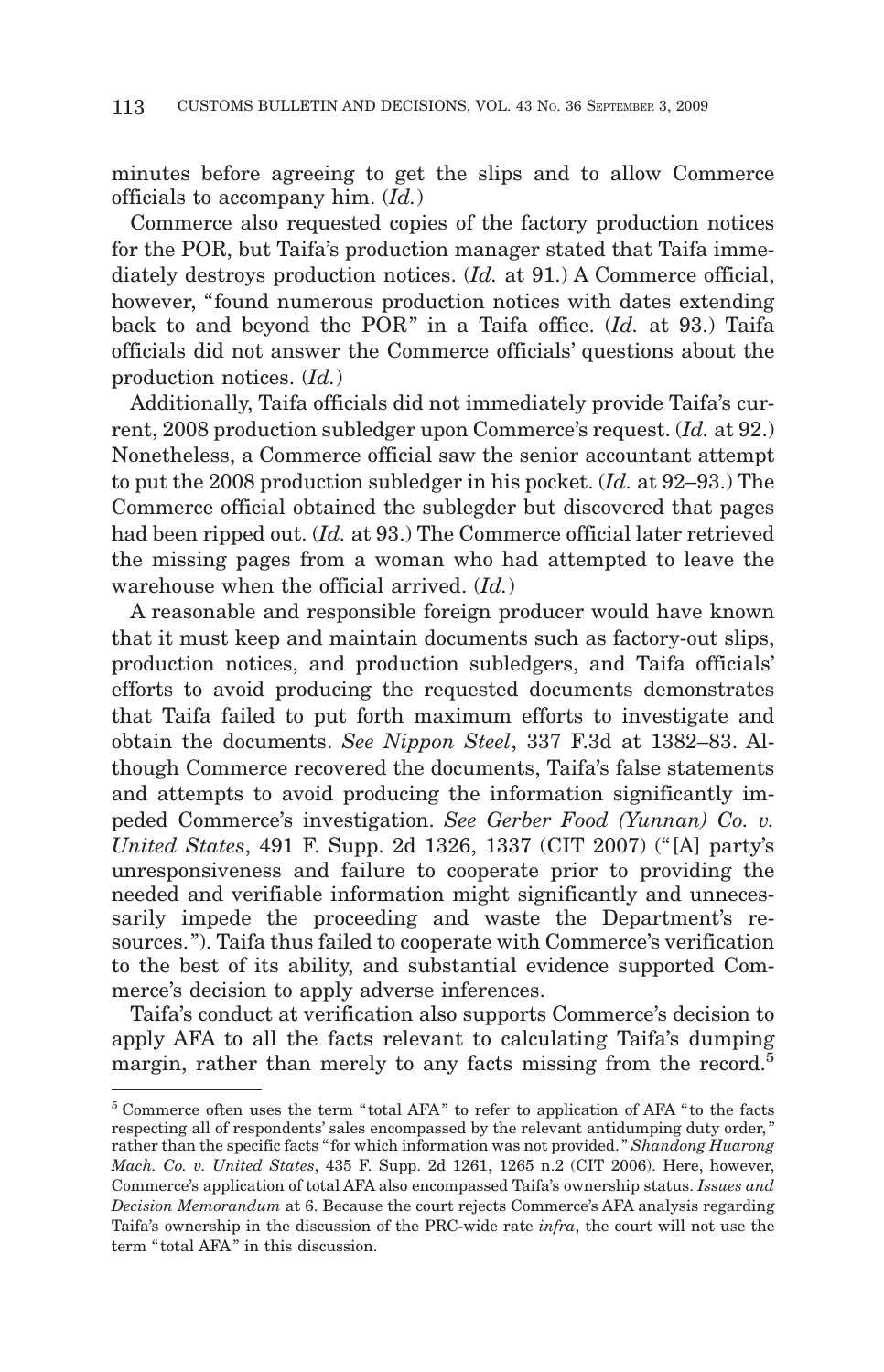Because Taifa attempted to withhold or alter sales and production documents that Commerce requested, Commerce properly concluded that the information that Taifa provided was " incomplete and unreliable " and that no information on the record could be used to calculate an accurate dumping margin for Taifa. *Issues and Decision Memorandum* at 6. Commerce therefore could disregard all of the information Taifa provided, apply AFA to all of the facts relevant to calculating Taifa's dumping margin, and apply a substitute rate. *See Shanghai Taoen Int'l Trading Co. v. United States*, 360 F. Supp. 2d 1339, 1348 n.13 (CIT 2005) (affirming Commerce's decision to apply AFA to all of the facts relevant to calculating the respondent's margin where "core" information that it provided was not reliable).

#### **IV.**

### **Application of the PRC-wide rate as the AFA rate**

Taifa also claims that Commerce's selection of the PRC-wide rate as the AFA rate was not supported by substantial evidence or in accordance with law. (Pl.'s Br. 8–11, 18–20.) This claim has merit.

In determining the AFA rate, Commerce may rely on information from  $\degree(1)$  the petition, (2) a final determination in the investigation.  $\ldots$ , (3) any previous review . . . or determination . . . , or (4) any other information placed on the record. " 19 U.S.C. § 1677e(b). When relying on secondary information not obtained during the review, Commerce "shall, to the extent practicable, corroborate that information from independent sources that are reasonably at [its] disposal." *Id.* § 1677e(c). The AFA rate should "be a reasonably accurate estimate of the respondent's actual rate, albeit with some built-in increase intended as a deterrent to non-compliance, " not a punitive or unreasonably high rate "with no relationship to the respondent's actual dumping margin. " *F.lli De Cecco di Filippo Fara S. Martino S.p.A. v. United States*, 216 F.3d 1027, 1032 (Fed. Cir. 2000). Because an AFA rate must bear some relationship to the respondent's actual dumping margin, Commerce's ability to apply the PRC-wide rate as a respondent's AFA rate is limited. *See Gerber Food (Yunnan) Co. v. United States*, 387 F. Supp. 2d 1270, 1287–88 (CIT 2005).

At present, Commerce applies a presumption of state control for a respondent in a nonmarket economy ("NME") country such as the PRC. *See Sigma Corp. v. United States*, 117 F.3d 1401, 1404–05 (Fed. Cir. 1997); *Shandong Huanri (Group) Gen. Co. v. United States*, 493 F. Supp. 2d 1353, 1357 (CIT 2007).<sup>6</sup> Under this presumption, a respondent receives the NME country-wide rate unless it affirmatively

<sup>6</sup> The court need not address the strength or effect of this presumption at this stage. As China is evolving, however, it may be appropriate for Commerce to reevaluate its methodology in this regard at some point. Presumptions cannot become an excuse for inadequate investigation or assessment.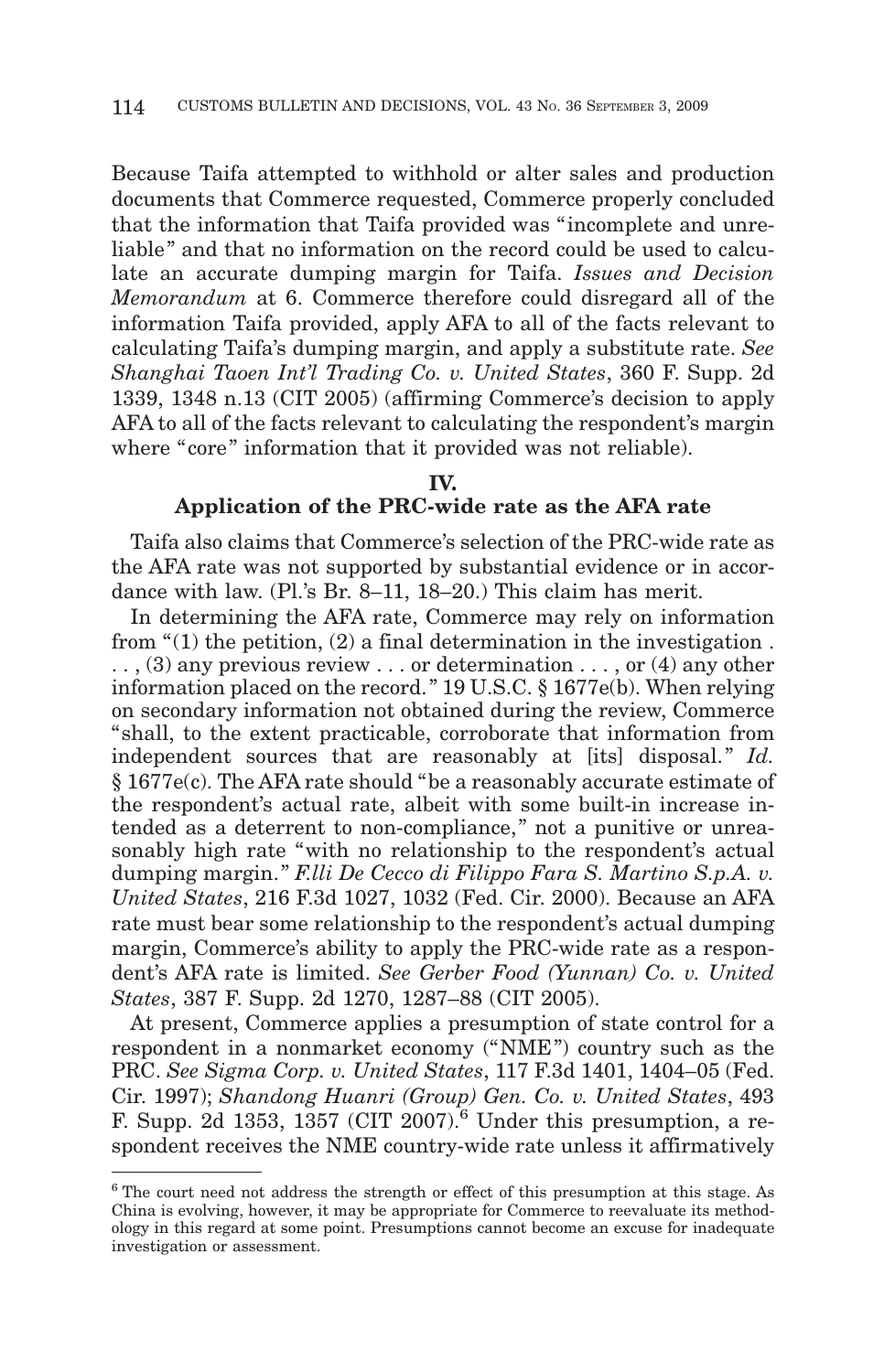demonstrates an absence of de jure and de facto government control with respect to exports and is therefore entitled to a separate, company-specific rate. *See Sigma*, 117 F.3d at 1405. Because the PRC-wide rate thus presumes government control, Commerce may not apply the PRC-wide rate as the AFA rate where AFA is warranted for sales and FOP data, but the respondent has established independence from government control. *Gerber*, 387 F. Supp. 2d at 1287 (citing *Shandong Huarong Gen. Group Corp. v. United States*, 27 CIT 1568 (2003)). In such a situation, there is no connection between the PRC-wide rate and an estimate of the respondent's actual rate. *See id.*

Accordingly, Commerce could not apply the PRC-wide rate to Taifa based on Taifa's failures to report FOP data for wheels or attempts to avoid producing requested documents regarding sales and production at verification alone. Commerce could apply the PRC-wide rate only if Taifa did not establish its de jure and de facto independence from government control.

Here, Commerce's *Preliminary Results* found an absence of de jure and de facto government control,7 *Preliminary Results*, 73 Fed. Reg. at 2219, and Commerce's verification report "noted no indication of government control " (Def.'s App. 88). Nevertheless, Commerce's *Final Results* applied the PRC-wide rate because Commerce could not verify documents regarding Taifa's ownership structure. *See Final Results*, 73 Fed. Reg. at 43,686; *Issues and Decision Memorandum* at 4. Specifically, Commerce found that some documents listed the Yinzhu Town Government as the holder of 51.42% of Taifa's shares, but all other documents identified a collective called Qingdao Taifa Group

 $7$  Evidence of absence of de jure government control "includes: (1) [a]n absence of restrictive stipulations associated with an individual exporter's business and export licenses; (2) any legislative enactments decentralizing control of companies; or (3) any other formal measures by the government decentralizing control of companies. " *Final Determination of Sales at Less Than Fair Value: Sparklers From the People's Republic of China*, 56 Fed. Reg. 20,588, 20,589 (Dep't Commerce May 6, 1991) ("*Sparklers* "); *see also Coal. for the Pres. of Am. Brake Drum & Rotor Aftermarket Mfrs. v. United States*, 44 F. Supp. 2d 229, 242 (CIT 1999) ("*Brake Drum I* "). Evidence of absence of de facto government control includes whether: (1) " each exporter sets its own export prices independently of the government and other exporters; " (2) " each exporter can keep the proceeds from its sales; " (3) " the Respondent has authority to negotiate and sign contracts and other agreements; " and (4) " the Respondent has autonomy from the government in making decisions regarding the selection of management. " Brake Drum I, 44 F. Supp. 2d at 243 (citing *Notice of Final Determination of Sales at Less Than Fair Value: Silicon Carbide from the People's Republic of China*, 59 Fed. Reg. 22,585, 22,587 (Dep't Commerce May 2, 1994) ("*Silicon Carbide* ")). Commerce preliminarily found that Taifa had presented statements and documentation satisfying each form of evidence of absence of de jure and de facto government control. *Preliminary Results*, 73 Fed. Reg. at 2219.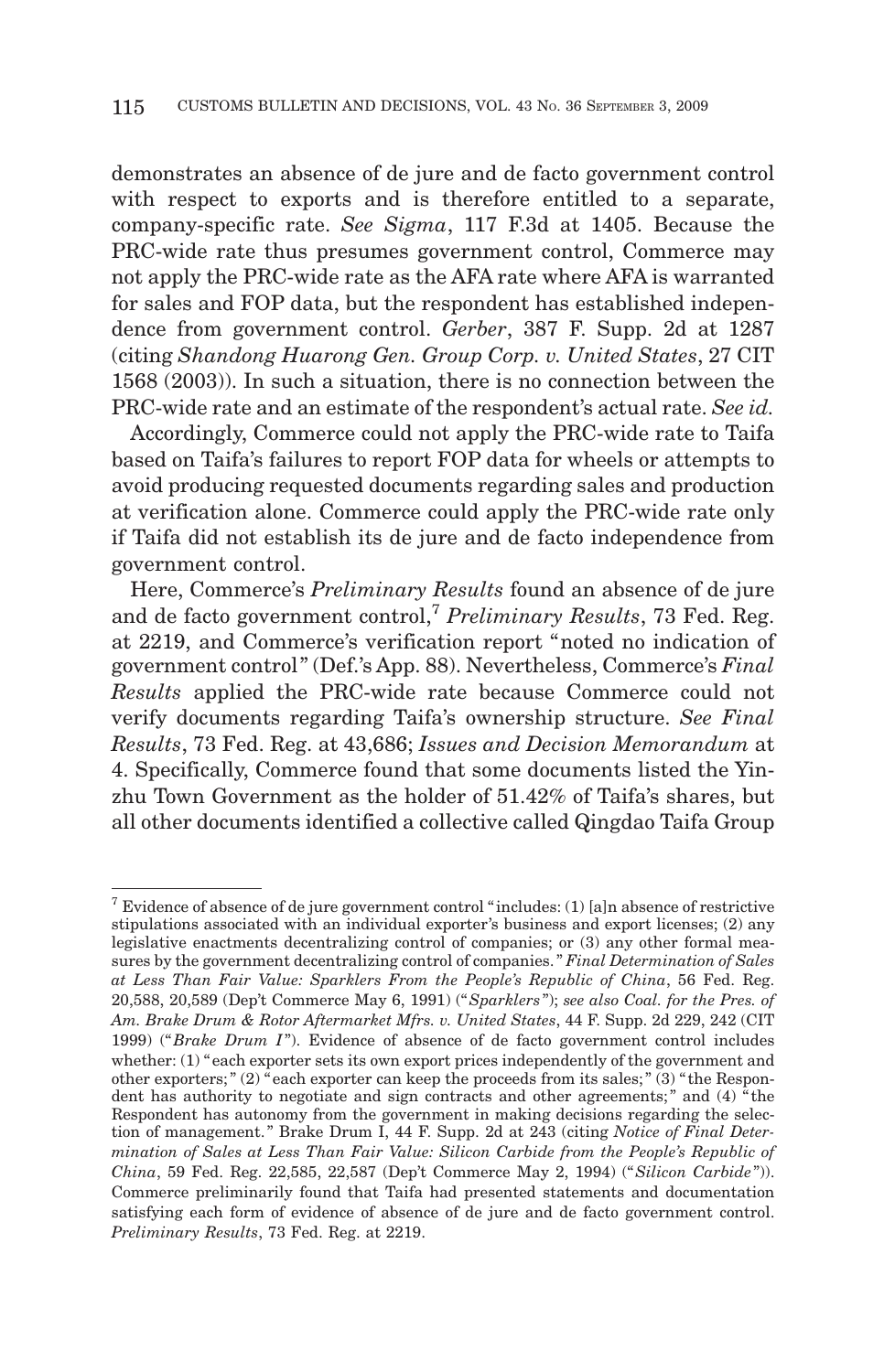Co. as the owner of those shares.8 (*See* Def.'s App. 83–87.) The documents that Taifa offered to show that the shares were divested in 2003 were unregistered.<sup>9</sup> (*Id.* at 85–86.) Determining that Taifa failed to keep and maintain full and complete records documenting its ownership information, which a reasonable importer should anticipate having to produce, Commerce applied AFA to the facts of Taifa's control, denied Taifa a separate rate, and applied the PRC-wide rate. *Final Results*, 73 Fed. Reg. at 43,686–88; *Issues and Decision Memorandum* at 6.

Mere evidence that a town government may own shares in Taifa, however, is insufficient to support Commerce's application of the PRC-wide rate. Although local government ownership is of some limited relevance to the analysis, government ownership is not tantamount to government control.

The Federal Circuit has recognized that Commerce may apply an NME country-wide rate, as opposed to a separate, company-specific rate, where a respondent is subject to *central* government control. *See Transcom, Inc. v. United States*, 182 F.3d 876, 883 (Fed. Cir. 1999); *Sigma*, 117 F.3d at 1405. Nevertheless, the Federal Circuit has not addressed whether an NME country-wide rate is appropriate where the respondent is subject to *local* or *town* government control.

Two cases before this Court, however, have recognized that town government control may be relevant. *See Shandong Huanri*, 493 F. Supp. 2d at 1360–64; *Coal. for the Pres. of Am. Brake Drum & Rotor Aftermarket Mfrs. v. United States*, 318 F. Supp. 2d 1305, 1312–14 (CIT 2004) ("*Brake Drum II*"). The first, *Brake Drum II*, stated that Commerce's "separate-rate test should not be limited to proving absence of national-government ownership but should be applied to whatever level of governmental control is implicated." 318 F. Supp. 2d at 1312. In that case, Commerce had granted a separate rate to Shandong Laizhou Huanri Group General Co. ("Huanri "), which was controlled by a village committee related to the town government. *Id.*

<sup>8</sup> According to Taifa, the collective, not the government, owned the interest in Taifa, and the references to the Yinzhu Town Government were due to drafting errors in some of the documents and in others, because the government acted on behalf of the collective. (Def.'s App. 83–84.)

 $9$  A 2003 Shares Transfer Agreement states that the 51.42% interest was transferred from " Yingzhu People's Government " to nine named individuals. (*Id.* at 70.) Taifa contends that this agreement is unregistered because of the Qingdao Administration for Industry and Commerce's (" AIC ") bureaucratic delay in processing it. (Pl.'s Br. 19.) The other record supporting the transfer is Taifa's 2003 Articles of Association. (*See* Def.'s App. 85.) Although Taifa acknowledged that the 2003 Articles of Association " should be registered with the AIC " under the Regulations of the People's Republic of China on Administration of Registration of Companies, Taifa asserts it neglected to register the document because the person responsible resigned. (*Id.* at 63, 85.)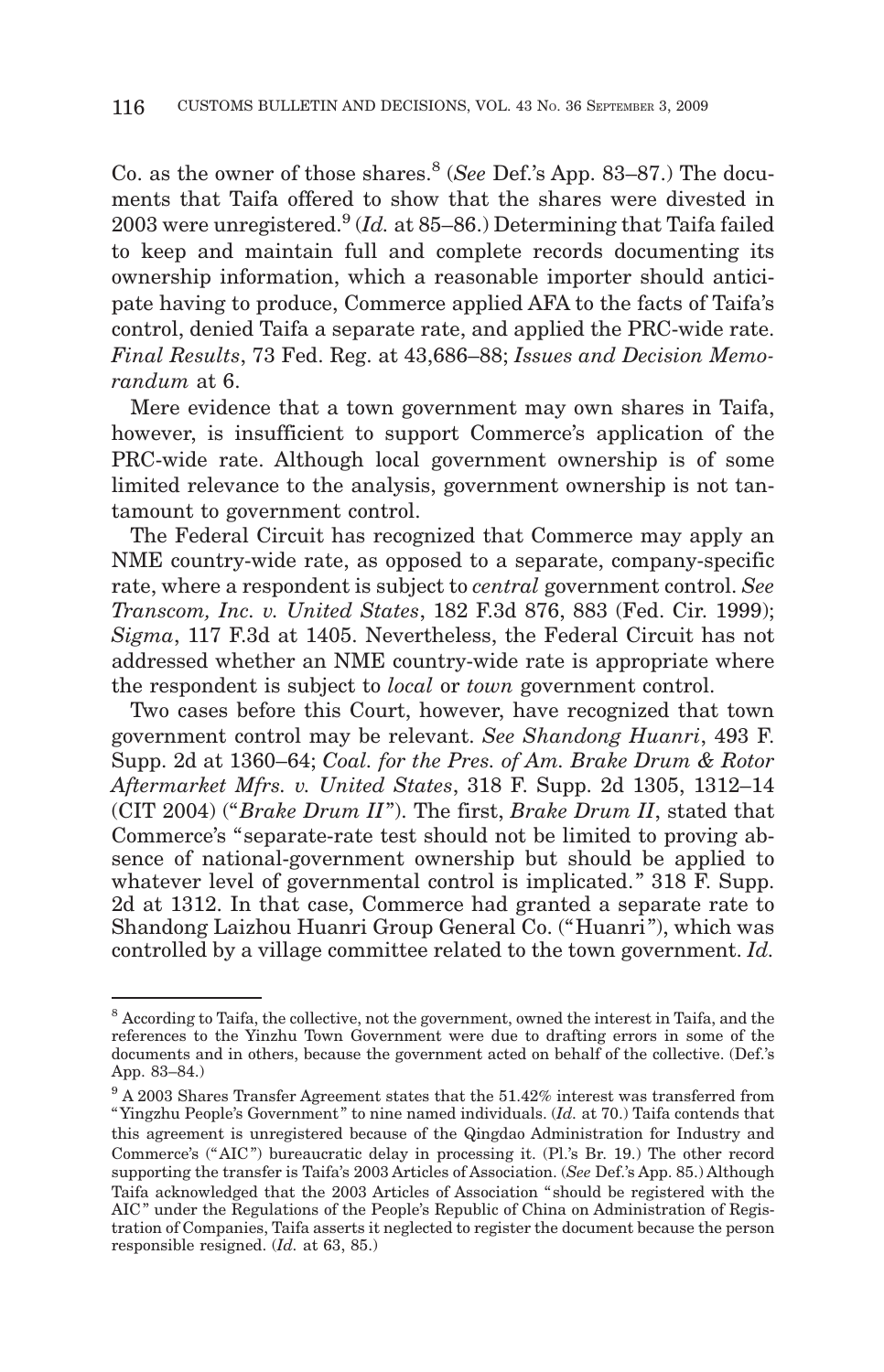at 1306, 1313. *Brake Drum II* remanded for reconsideration based on the PRC's Organic Law of the Village Committee ("Village Committee Law") that was not in the record, "which may or may not be a promulgation of the central government and which may or may not provide that government or a subordinate, even grass-roots village, government with ultimate, nonmarket control." *Id.* at 1314. The second case, *Shandong Huanri*, summarily found that substantial evidence of de facto government control supported Commerce's decision to apply the PRC-wide rate to Huanri in a subsequent administrative review. 493 F. Supp. 2d at 1360–62, 1364.

These cases, however, must not be construed too broadly. They merely recognize that Commerce may apply the PRC-wide rate where it finds that a town or other local government exercises nonmarket control over a respondent's business activities, and where a promulgation of the PRC's central government such as the Village Committee Law authorizes the local government to exercise that type of control over the respondent. *See id.* at 1360–64; *Brake Drum II*, 318 F. Supp. 2d at 1312, 1314. They do not hold that local government ownership by itself is sufficient to support the application of a PRCwide rate.

Indeed, as Commerce stated in the *Preliminary Results*, "government ownership by itself is not dispositive in determining government control. " *Preliminary Results*, 73 Fed. Reg. at 2219; *see also Tapered Roller Bearings and Parts Thereof, Finished and Unfinished, From the People's Republic of China; Final Results and Partial Termination of Antidumping Duty Administrative Review*, 62 Fed. Reg. 6173, 6175 (Dep't Commerce Feb. 11, 1997) (*"Tapered Roller Bearings "*) (noting that Commerce has "rejected [its prior] position that state ownership per se eliminates the possibility of a company gaining a separate rate "). Commerce previously has applied separate rates, rather than PRC-wide rates, in instances where a government entity has an ownership interest in the respondent but does not exercise de facto control over the respondent's prices or export activities. *See, e.g., Notice of Preliminary Determination of Sales at Less Than Fair Value and Postponement of Final Determination: Structural Steel Beams From The People's Republic of China*, 66 Fed. Reg. 67,197, 67,199 (Dep't Commerce Dec. 28, 2001) (applying a separate rate to a company that was sixty-three percent owned by a holding company wholly owned by a provincial government because there was no evidence of de facto control); *Silicon Carbide*, 59 Fed. Reg. at 22,588 (applying separate rates to companies allegedly owned by provincial governments because there was no evidence of government manipulation of export prices or interference with their export busi-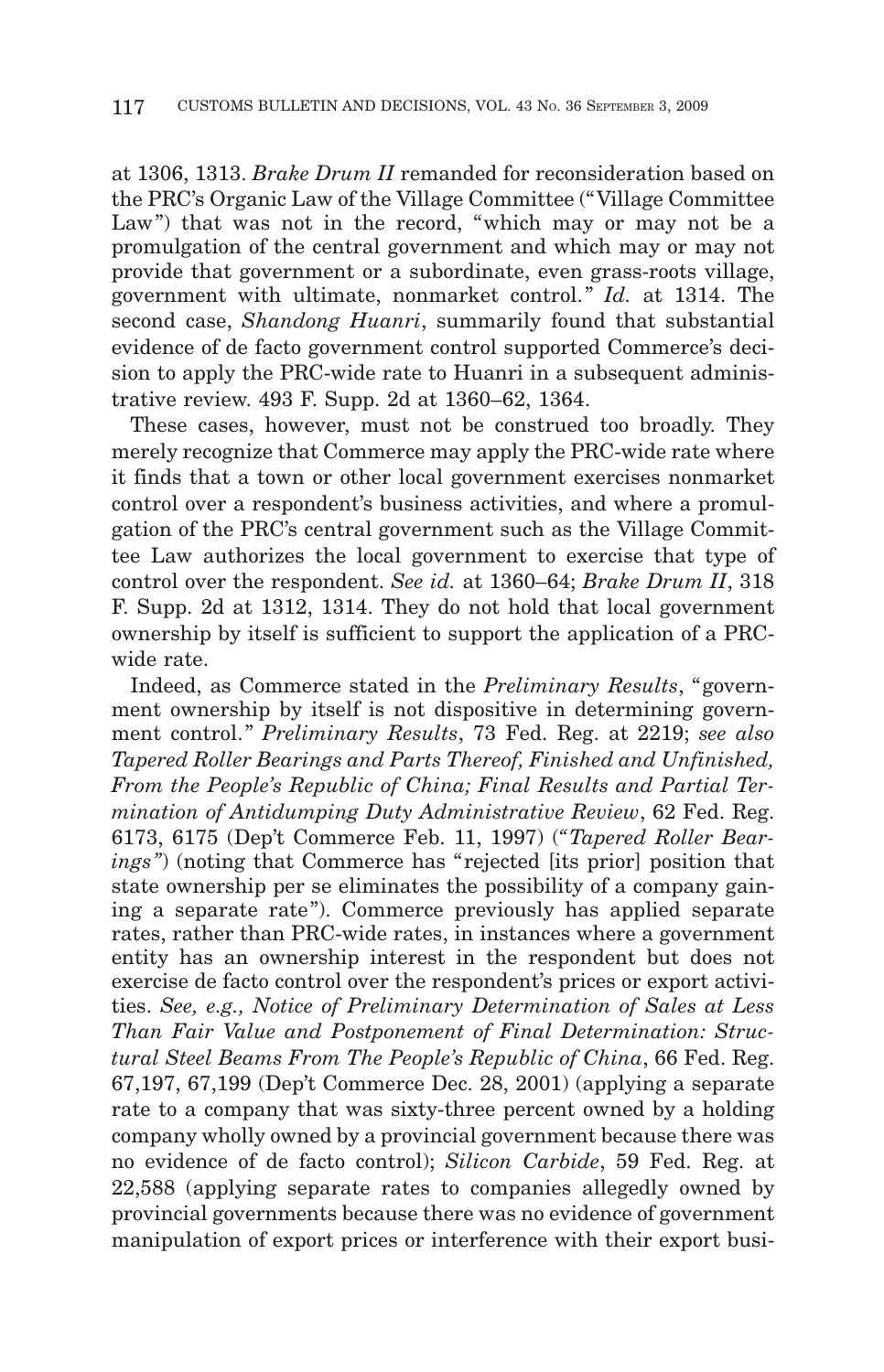ness); *see also Issues and Decision Memorandum for the Antidumping Investigation of Certain New Pneumatic Off-the-Road Tires from the People's Republic of China*, A-570-912, POR 10/1/2006–3/31/2007, at 187–88 (July 7, 2008), *available at* http://ia.ita.doc.gov/frn/summary/ PRC/E8–16156–1.pdf (stating that "the mere existence of government-owned shares in the producer is not a basis for denying separate rate status," and that Commerce "looks beyond ownership" in considering whether there is *de facto* government control "). Commerce also has applied separate rates in instances where a government entity owns shares of the respondent's stock but does not vote the shares or otherwise exercise operational control over the respondent's business. *See, e.g., Notice of Final Determination of Sales at Less Than Fair Value: Disposable Pocket Lighters From the People's Republic of China*, 60 Fed. Reg. 22,359, 22,360–61 (Dep't Commerce May 5, 1995) (*"Disposable Pocket Lighters "*); *Notice of Final Determination of Sales at Less Than Fair Value: Certain Cased Pencils From the People's Republic of China*, 59 Fed. Reg. 55,625, 55,626–29 (Dep't Commerce Nov. 8, 1994).

Reliance on evidence of de facto government control beyond a mere local government ownership interest is consistent with the purposes of the antidumping statute, which "recognizes a close correlation between a nonmarket economy and government control of prices, output decisions, and the allocation of resources. " *Sigma*, 117 F.3d at 1405–06. The statute applies special rules to NME countries because prices and costs are not reliable in valuing goods from NME countries " in view of the level of intervention by the government in setting relative prices. " *ICC Indus., Inc. v. United States*, 812 F.2d 694, 697 (Fed. Cir. 1987); *see* 19 U.S.C. § 1677(18)(A) (defining an NME country as a country which "does not operate on market principles of cost or pricing structures, so that sales of merchandise in such country do not reflect the fair value of the merchandise "); *see also id.* § 1677b(c). Thus, a government's de facto interference with a respondent's export activities or prices or operational control over the respondent may render the respondent's prices and costs unreliable. *See Tapered Roller Bearings*, 62 Fed. Reg. at 6175; *Disposable Pocket Lighters*, 60 Fed. Reg. at 22,363. But a town or local government's ownership interest in a respondent, without more, does not render the respondent's prices and costs inherently unreliable or sufficiently linked to a China-wide rate. As this Court has recognized, " [t]he essence of a separate rates analysis is to determine whether the exporter is an autonomous market participant, or whether instead it is so closely tied to the communist government as to be shielded from the vagaries of the free market. " *Fujian Mach. & Equip. Imp. & Exp. Corp. v. United States*, 178 F. Supp. 2d 1305, 1331 (CIT 2001). The court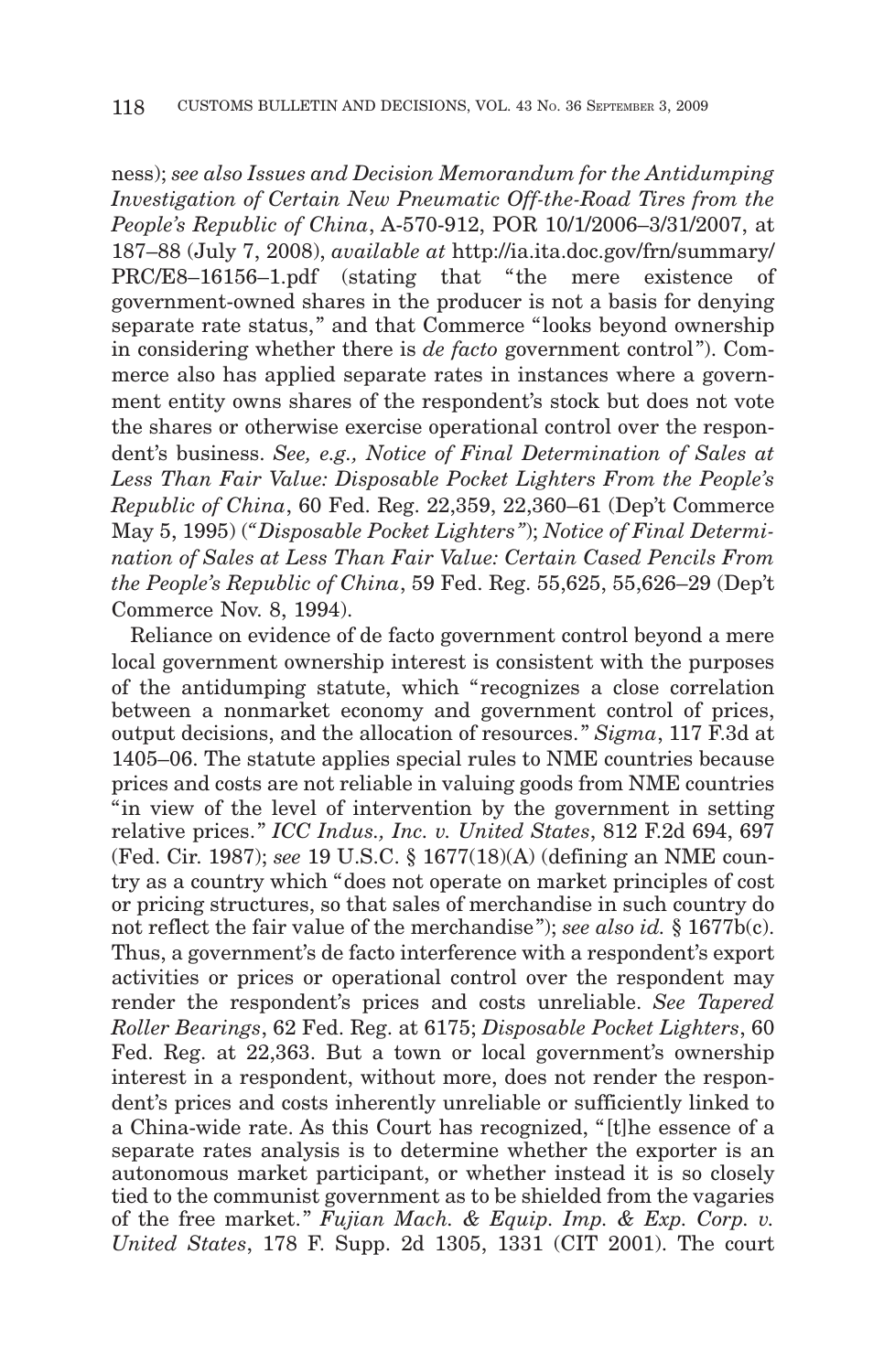concludes, therefore, that Commerce may not apply an NME countrywide rate where there is evidence that a town government had an ownership interest in the respondent, but there is no evidence that the government exercised de facto control over the respondent's prices, export activities, or operations.

Here, Commerce's decision to apply AFA to the facts of Taifa's control because Taifa's ownership documents could not be verified was apparently based on the flawed assumption that town government ownership alone establishes government control sufficient to trigger application of a China entity rate. Here Commerce applied the China entity rate without making a final determination about the presence or absence of de facto Chinese government control over Taifa's operations. Although Commerce has not cited any indications that the Yinzhu Town Government, or any other government entity, controlled Taifa's prices or export activities or exercised any operational control over Taifa, or any indications of a connection between the central government and Taifa's control, the court remands the matter to Commerce for a proper analysis of de facto control.

## **CONCLUSION**

For the foregoing reasons, Taifa's motion for judgment on the agency record is granted in part and denied in part. The court hereby remands this matter to Commerce to determine whether a government entity exercised de facto nonmarket control over Taifa sufficient to link the China entity rate to Taifa. If Commerce concludes based on substantive evidence that such government entity control over Taifa exists, Commerce may apply the PRC-wide rate of  $383.60\%$  to Taifa.<sup>10</sup> If Commerce concludes otherwise, Commerce must calculate a separate, substitute AFA rate for Taifa.

Commerce shall file its remand determination with the court within sixty days of this date. Taifa, Gleason, and Precision have eleven days thereafter to file objections, and Commerce will have seven days thereafter to file its response.

 $^{10}$  Taifa did not challenge Commerce's calculation of the  $383.60\%$  PRC-wide rate before the court. Accordingly, although that rate was a minimally corroborated petition rate based on AFA, *see Notice of Final Determination of Sales at Less Than Fair Value: Hand Trucks and Certain Parts Thereof from the People's Republic of China*, 69 Fed. Reg. 60,980, 60,982, 60,984 (Dep't Commerce Oct. 14, 2004), *amended by* 69 Fed. Reg. 65,410 (Dep't Commerce Nov. 12, 2004), Taifa has waived any challenge to the calculation of the rate, *see AL Tech Specialty Steel Corp. v. United States*, 366 F. Supp. 2d 1236, 1245 (CIT 2005) (" Arguments that are not properly preserved are waived. ").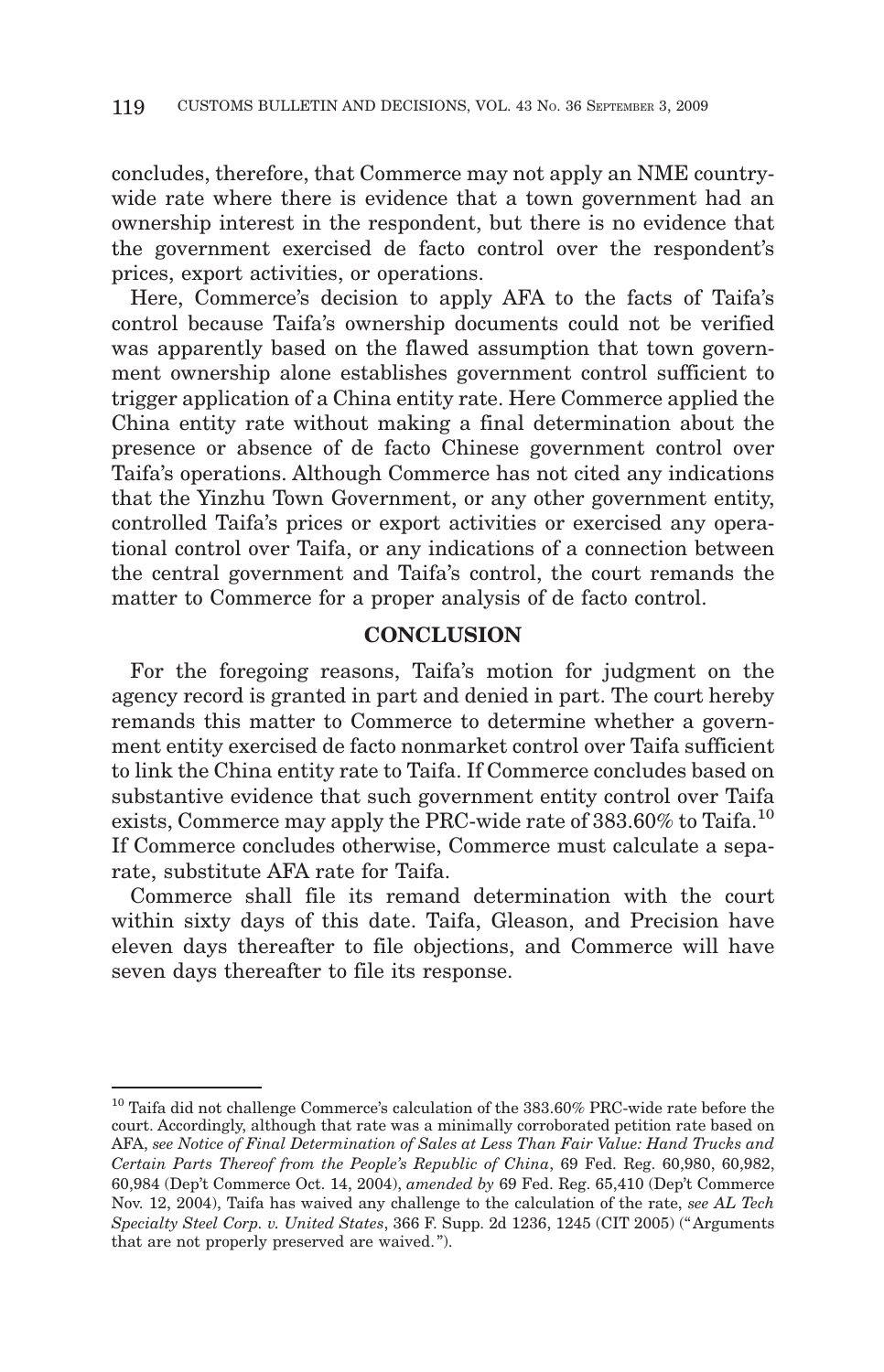Dated: This 11th day of August, 2009. New York, New York. Example 18  $\frac{1}{s}$  /  $\frac{1}{s}$  /  $\frac{1}{s}$  /  $\frac{1}{s}$  /  $\frac{1}{s}$  /  $\frac{1}{s}$  /  $\frac{1}{s}$  /  $\frac{1}{s}$  /  $\frac{1}{s}$  /  $\frac{1}{s}$  /  $\frac{1}{s}$  /  $\frac{1}{s}$  /  $\frac{1}{s}$  /  $\frac{1}{s}$  /  $\frac{1}{s}$  /  $\frac{1}{s}$  /  $\frac{1}{s}$  /  $\frac{1}{$ 

*/s/ Jane A. Restani* JANE A. RESTANI *Chief Judge*

Slip Op. 09–84

JENNIFER DEPERSIA, Plaintiff, v. UNITED STATES, Defendant.

Before: Nicholas Tsoucalas, Senior Judge Court No. 08–00115

Held: Plaintiff 's Motion for Judgment on the Agency Record is denied. The determination by the Assistant Secretary, Department of Homeland Security is affirmed.

Dated: August 11, 2009

*Grunfeld, Desiderio, Lebowitz, Silverman & Klestadt LLP,* (*David M. Murphy*; *Frances P. Hadfield*; *Michael J. Khorsandi*) for Jennifer Depersia, Plaintiff.

*Tony West*, Assistant Attorney General; *Barbara S. Williams*, Attorney-in-Charge, International Trade Field Office; Saul Davis, Civil Division, Commercial Litigation Branch, United States Department of Justice; Of Counsel, *Christopher Chen*, Office of the Chief Counsel, United States Customs and Border Protection, for the United States, Defendant.

### **OPINION**

#### **Tsoucalas, Senior Judge:**

#### **INTRODUCTION**

Plaintiff moves for judgment upon the agency record, pursuant to Rule 56.1 of the Rules of the United States Court of International Trade ("USCIT "), seeking review of the denial of her application for a customs broker's license, which was based on her failure to achieve a passing score of 75% on the requisite examination. Specifically, Plaintiff petitions this Court for reversal of a decision by the Assistant Secretary of Homeland Security (" the Secretary " or "DHS ") affirming the denial of credit for her answer to one examination question. Defendant has filed a response in opposition, seeking that the Court uphold the Secretary's decision. For the reasons stated below, Plaintiff's Motion for Judgment on the Agency Record is denied.

## **BACKGROUND**

Plaintiff sat for the April 2, 2007, administration of the Customs Broker License examination. In a letter dated June 22, 2007, the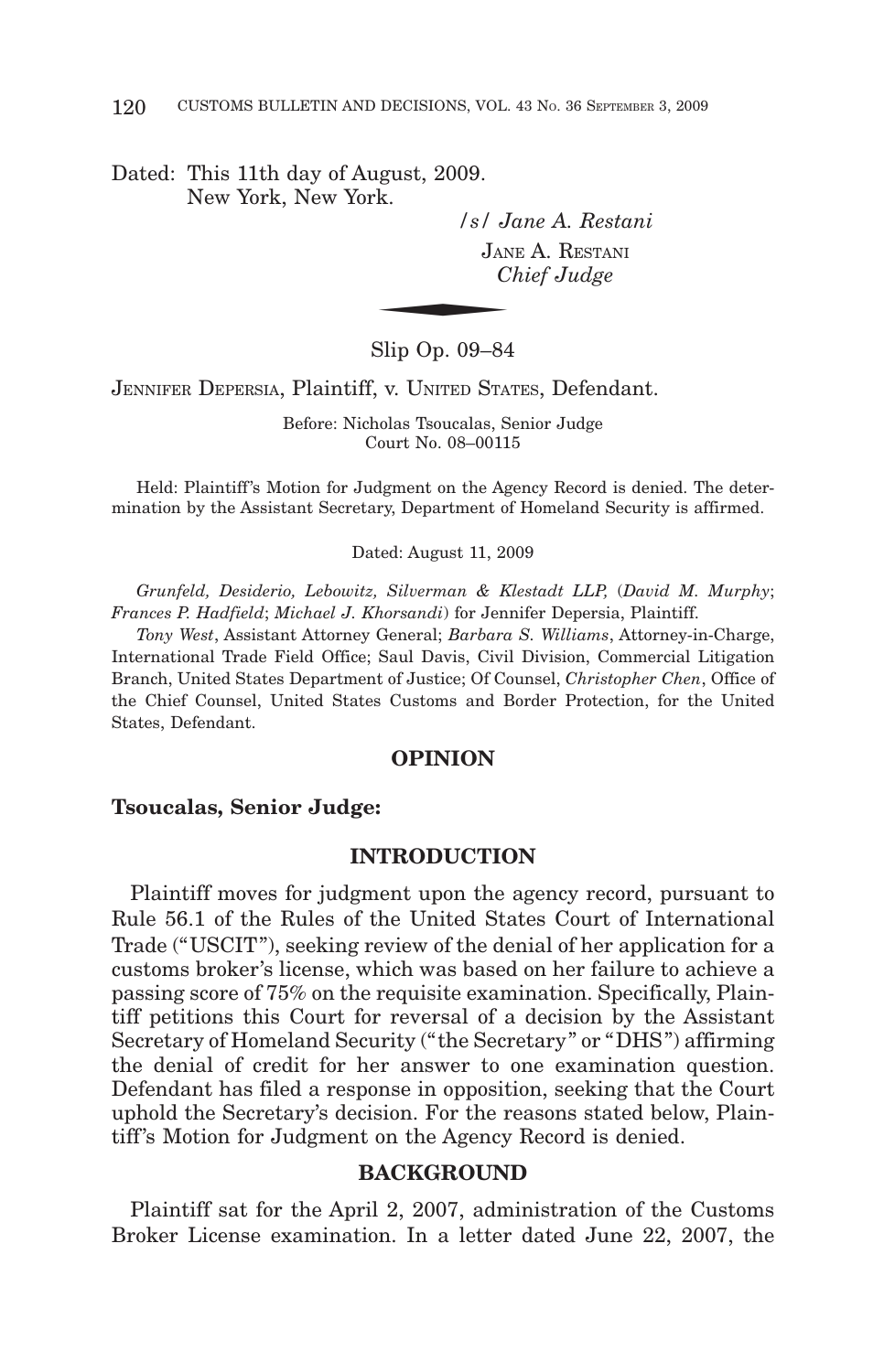United States Customs and Border Protection<sup>1</sup> ("Customs" or "CBP") advised Plaintiff of her score of 71.25% (57 correct answers) on the examination, whereas a minimum passing grade of 75% (60 correct answers) or higher was required.<sup>2</sup> On July 24, 2007, Plaintiff wrote a letter to the Broker Management Branch of Customs challenging CBP's grading of four test questions. Customs notified Plaintiff on November 9, 2007, that her appeal as to all challenged questions was denied. In its letter, Customs included an explanation of the single correct answer and several incorrect answers for every question that Plaintiff challenged.

By letter of December 26, 2007, Plaintiff next sought to have the matter reviewed by DHS. The Director of Cargo, Maritime and Trade Policy informed Plaintiff of its determination to affirm the denial of credit for the four contested questions in a letter dated February 19, 2008. Suit in this Court subsequently followed when Plaintiff filed her summons and complaint on April 9, 2008, followed by an amended complaint on April 14, 2008. Plaintiff challenges the Secretary's denial of her score on the April 2, 2007 examination, specifically question 9.3 Plaintiff further moves for relief under the Equal Access to Justice Act ("EAJA "), 28 U.S.C. § 2412(d), for attorney's fees and expenses.

## **JURISDICTION AND STANDARD OF REVIEW**

The Court has exclusive jurisdiction over this matter pursuant to 28 U.S.C. § 1581 $(g)(1)$  (2006). Regarding the appropriate standard of review, the statute provides that " [t]he findings of the Secretary as to the facts, if supported by substantial evidence, shall be conclusive. "

<sup>&</sup>lt;sup>1</sup> Customs was transferred to DHS effective March 1, 2003, as a result of the reorganization of various federal agencies under the Homeland Security Act of 2002. *See Homeland Security Act of 2002*, Pub. L. No. 107–296, 116 Stat. 2178 (2002).

<sup>&</sup>lt;sup>2</sup> The examination is administered by Customs on the first Mondays in April and October pursuant to its statutory authority under 19 U.S.C.  $\S$  1641(b)(2), and is "designed to determine the individual's knowledge of customs and related laws, regulations and procedures, bookkeeping, accounting, and all other appropriate matters necessary to render valuable service to importers and exporters. " 19 C.F.R. § 111.13(a)–(b).

<sup>&</sup>lt;sup>3</sup> As originally commenced, this action included two other plaintiffs besides Ms. Depersia. The original complaint challenged questions 9, 17, and 19. *See* Complaint p. 9. However, on January 16, 2009, the parties agreed to settle as to questions 17 and 19 in favor of plaintiffs. While this settlement resulted in passing grades for two of the plaintiffs, Ms. Depersia's score on the examination changed from 57 correct answers or 71.25% to 59 correct answers or 73.75%, still short of the requisite 75%. The Court takes this opportunity to note that both parties state Plaintiff's refigured score at 71.25%. See Def.'s Mem. Opp'n Pl.'s Mot. Summ. J. (" Def.'s Mem. ") at 3; Mem. Supp. Pl.'s Mot. Summ. J. ("Pl.'s Mem. ") at 2. This is in part due to the fact that the stipulation agreement reflects this incorrect calculation. However, as the Defendant acknowledges, the test consists of 80 multiple choice questions worth 1.25 points each. *See* Def.'s Mem. at 2. Therefore, Plaintiff's revised score of 59 correct answers is more accurately calculated at 73.75%.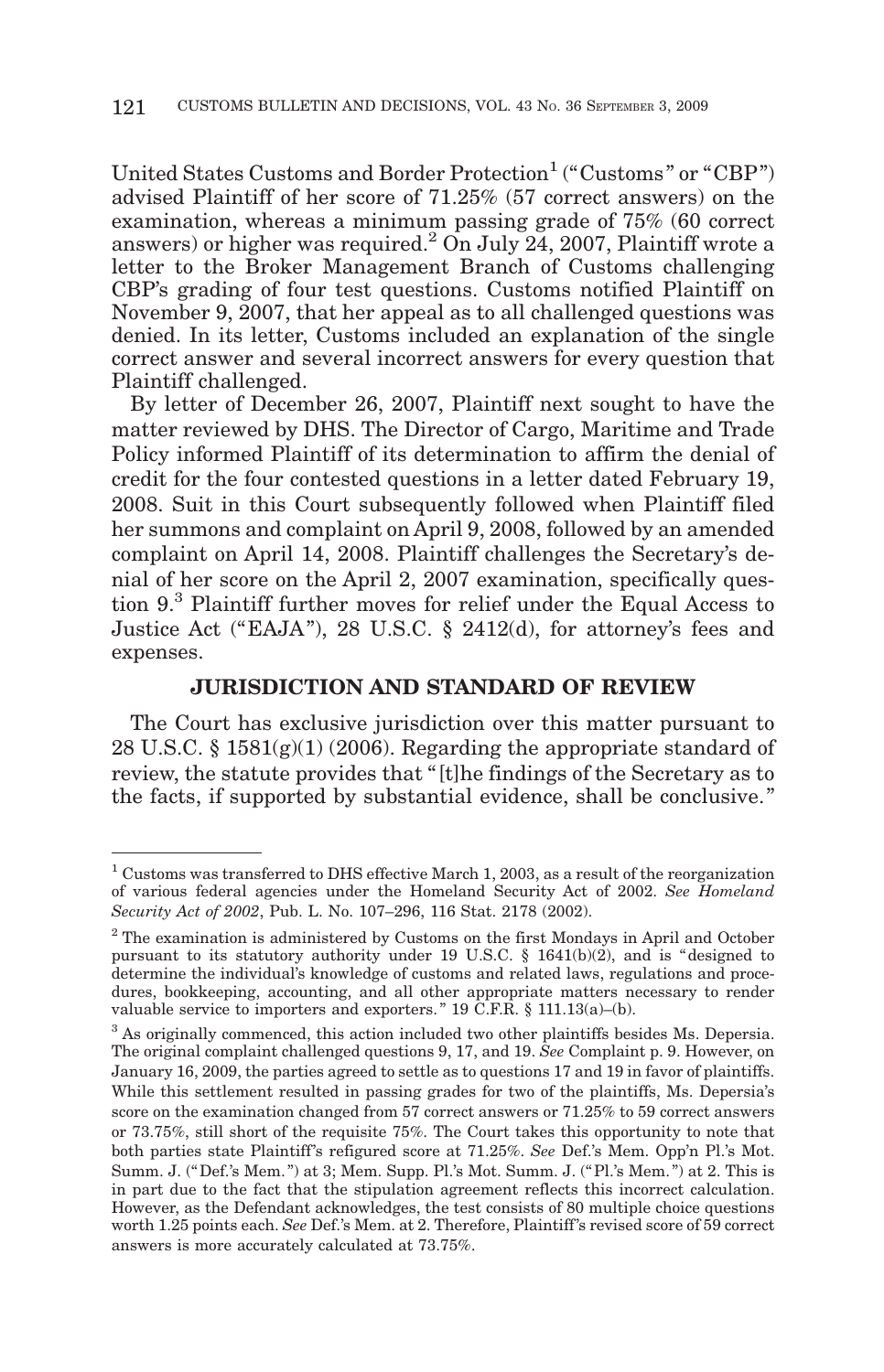19 U.S.C. § 1641(e)(3). Substantial evidence includes "such relevant evidence as a reasonable mind might accept as adequate to support a conclusion." *Universal Camera Corp. v. NLRB*, 340 U.S. 474, 477 (1951). This is something less than the weight of the evidence, and the possibility of drawing two inconsistent conclusions from the evidence does not prevent the agency's finding from being supported by substantial evidence. *See Boynton v. United States*, 517 F. Supp. 2d 1349, 1351 (internal citations omitted).

While the factual findings of the Secretary must be based on substantial evidence, both 19 U.S.C. § 1641 and 28 U.S.C. § 2640 are silent as to the standard of review the Court should apply to legal questions in a customs broker's license denial case. Therefore, in reviewing legal questions, the Court is guided by the Administrative Procedure Act ("APA") "which gives general guidance regarding the scope and standard of review to be applied in various circumstances. " *United States v. Ricci*, 21 CIT 1145, 1146, 985 F. Supp. 125, 126 (1997); *see also O'Quinn v. United States*, 24 CIT 324, 325, 100 F. Supp. 2d 1136, 1137 (2000). Under the standard laid out in the APA, the Court will uphold the final administrative determination of the Secretary, unless the decision was "arbitrary, capricious, an abuse of discretion, or otherwise not in accordance with law." 5 U.S.C. § 706(2)(A) (2006). "When applied to agency action independent of review of findings of fact, the arbitrary and capricious test requires that the agency engage in reasoned decision-making in grading the exam. " *O'Quinn*, 24 CIT at 325, 100 F. Supp. 2d 1136, 1138 (internal citations omitted).

## **DISCUSSION**

Consistent with the broad powers vested in the Secretary for licensing customs brokers under the statute, is the authority to deny an application for a license based on the failure to pass the licensing examination. *See Kenny v. Snow*, 401 F.3d 1359, 1361 (Fed. Cir. 2005) ("Among the lawful grounds for denying a license is the failure to pass the licensing examination. "). 19 U.S.C. § 1641(b)(2) provides that:

Before granting the license, the Secretary may require an applicant to show any facts deemed necessary to establish that the applicant is of good moral character and qualified to render valuable service to others in the conduct of customs business. In assessing the qualifications of an applicant, the Secretary may conduct an examination to determine the applicant's knowledge of customs and related laws, regulations and procedures, bookkeeping, accounting, and all other appropriate matters.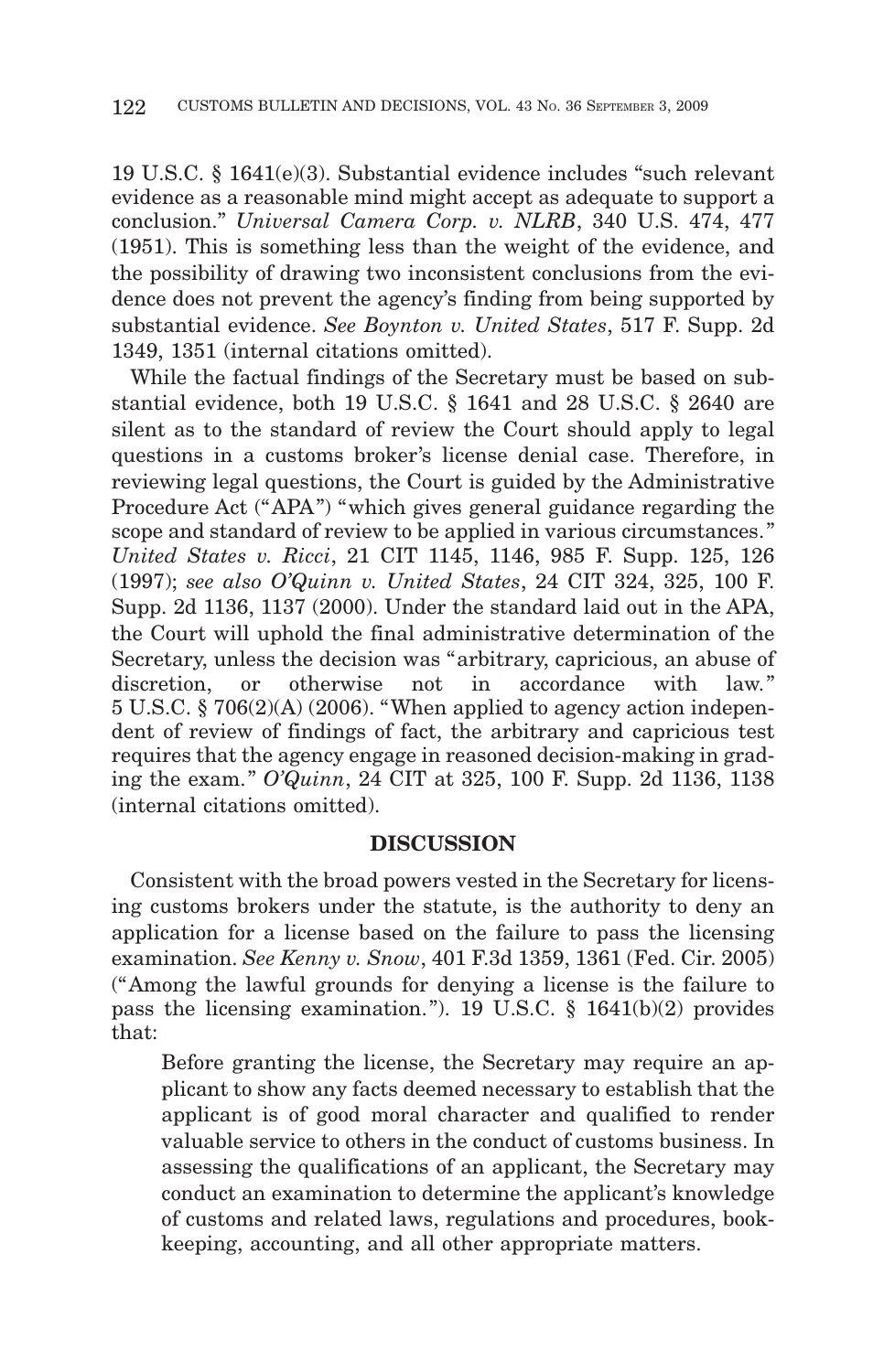In its administration of this statutory provision Customs has promulgated regulations governing the conduct of the customs broker's license exam. *See* 19 C.F.R. § 111.11(a)(4) (" to obtain a broker's license, an individual must  $\dots$  attain  $\alpha$  a passing (75 percent or higher) grade on a written examination"); 19 C.F.R.  $\S$  111.16(b)(2) ("grounds sufficient to justify denial of an application for a license include . . . [t]he failure to meet any requirement set forth in  $[19 \text{ C.F.R.}] \$  111.11.").<sup>4</sup>

In reviewing the Secretary's decision to deny Plaintiff 's application for a license, the Court "must necessarily conduct some inquiry into plaintiff's arguments and defendant's responses" concerning the question at issue. *Di Iorio v. United States*, 14 CIT 746, 747 (1990). Although the Court reviews the exam question being challenged, the " [p]arties should not conclude from the court's detailed examination of the test answers that the court is some kind of final reviewer of the [exam]." *Id.* at 752. With this in mind, the Court turns to Plaintiff's challenge of question 9.

The exam instructs applicants to choose the best answer from among the five alternatives presented. *See* Def.'s Mem. at 2. Question 9 requires the examinee to assess the type of ruling an importer is entitled to given a specific factual situation. The question reads as follows:

Question 9

In the following scenario, what type of ruling is the importer entitled to?

- CBP has rejected the importer's claim as to the tariff classification of green olives grown in Spain.
- Entries filed for these ongoing shipments have **NOT** been liquidated.
- Proposed rate advances (CBP Form 29) will result in substantial duty increases.
- A ruling has **NOT** been requested or issued on these import transactions.
	- (A) Ruling request submitted to the National Commodity Specialist Division

<sup>4</sup> The relevant regulations also provide:

If an examinee fails to attain a passing grade on the examination taken under this section, the examinee may challenge that result by filing a written appeal with [Customs] . . . . CBP will provide to the examinee written notice of the decision on the appeal. If the CBP decision on the appeal affirms the result of the examination, the examinee may request review of the decision on the appeal by writing to the Secretary of Homeland Security . . . . 19 C.F.R. § 111.13(f).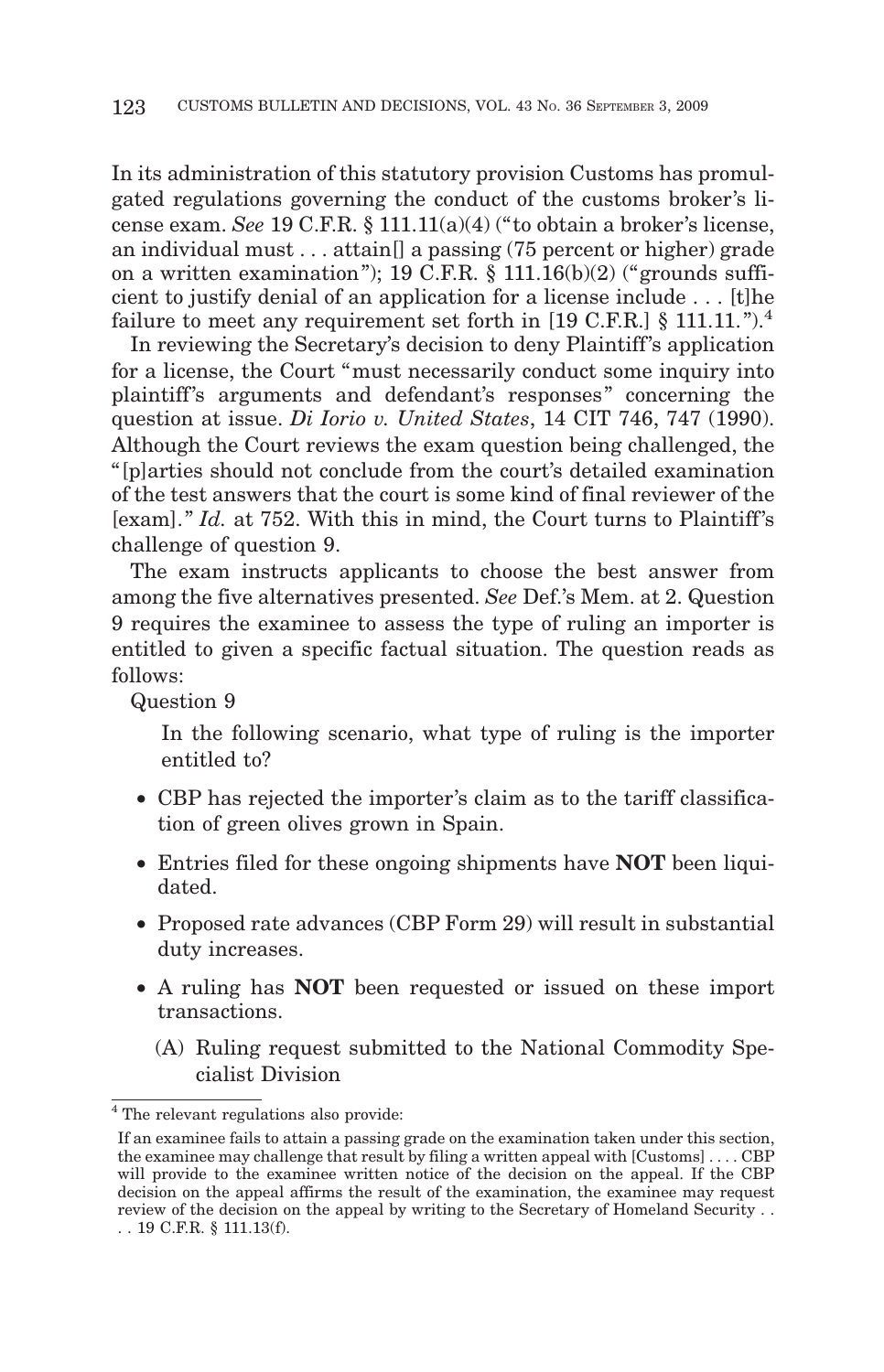- (B) A NAFTA Advance Ruling request forwarded to CBP Headquarters
- (C) A protest application for further review filed at the CBP port of entry
- (D) An Internal Advice request submitted through the CBP port of entry
- (E) The importer is not entitled to request a ruling from CBP on this transaction

The official answer to question 9 is (D). Plaintiff in turn selected (A), and claims that she was improperly denied credit for her answer in large part because of how the word "entitled" was construed by Customs. According to Plaintiff, this term, as used in question 9, speaks to an action that the agency must take. Therefore, if Customs' proposed answer (D) is deemed correct, the action that CBP must afford the requesting importer is Internal Advice.5 *See* Pl.'s Mem. at 5. Plaintiff points to  $\S$  177.11(b)(5) which describes the conditions under which Customs may refuse to issue Internal Advice to a requesting importer.<sup>6</sup> See Pl.'s Mem. at 5. Therefore, Plaintiff argues, an importer is never entitled to such advice, but rather "an internal advice ruling may be requested. " *Id.*

On the other hand, because the question's hypothetical facts indicate that the shipments at issue were "ongoing," it is Plaintiff's contention that the importer would be entitled to submit a tariff classification ruling request to the National Commodity Specialist Division, as described in answer choice (A). *Id.* at 4; *see also*

 $6$  19 C.F.R. § 177.11(b)(5) provides:

<sup>5</sup> The Internal Advice provision reads in part:

<sup>(</sup>b) Certain current transactions —

<sup>(2)</sup> When no ruling has been issued. Internal advice will be sought by a Customs Service field office with respect to a current transaction for which no ruling was requested or issued under the provisions of this part whenever a difference of opinion exists as to the interpretation or proper application of the Customs and related laws to the transaction, and the field office is requested to seek such advice by an importer or other person who would have been entitled, under § 177.1(c), to request a ruling with respect to the transaction, while prospective. The request must be submitted to the field office in writing and in accordance with the provisions of paragraph  $(b)(3)$  of this section. 19 C.F.R. § 177.11(b)(2).

<sup>(5)</sup> Refusal by Headquarters Office to furnish advice. The Headquarters Office may refuse to consider the questions presented to it in the form of a request for internal advice whenever (i) the Headquarters Office determines that the period of time necessary to give adequate consideration to the questions presented would result in a withholding of action with respect to the transaction, or in any other situation, that is inconsistent with the sound administration of the Customs and related laws, and (ii) the questions presented can subsequently be raised by the importer or other interested party in the form of a protest filed in accordance with the provisions of part 174 of this chapter.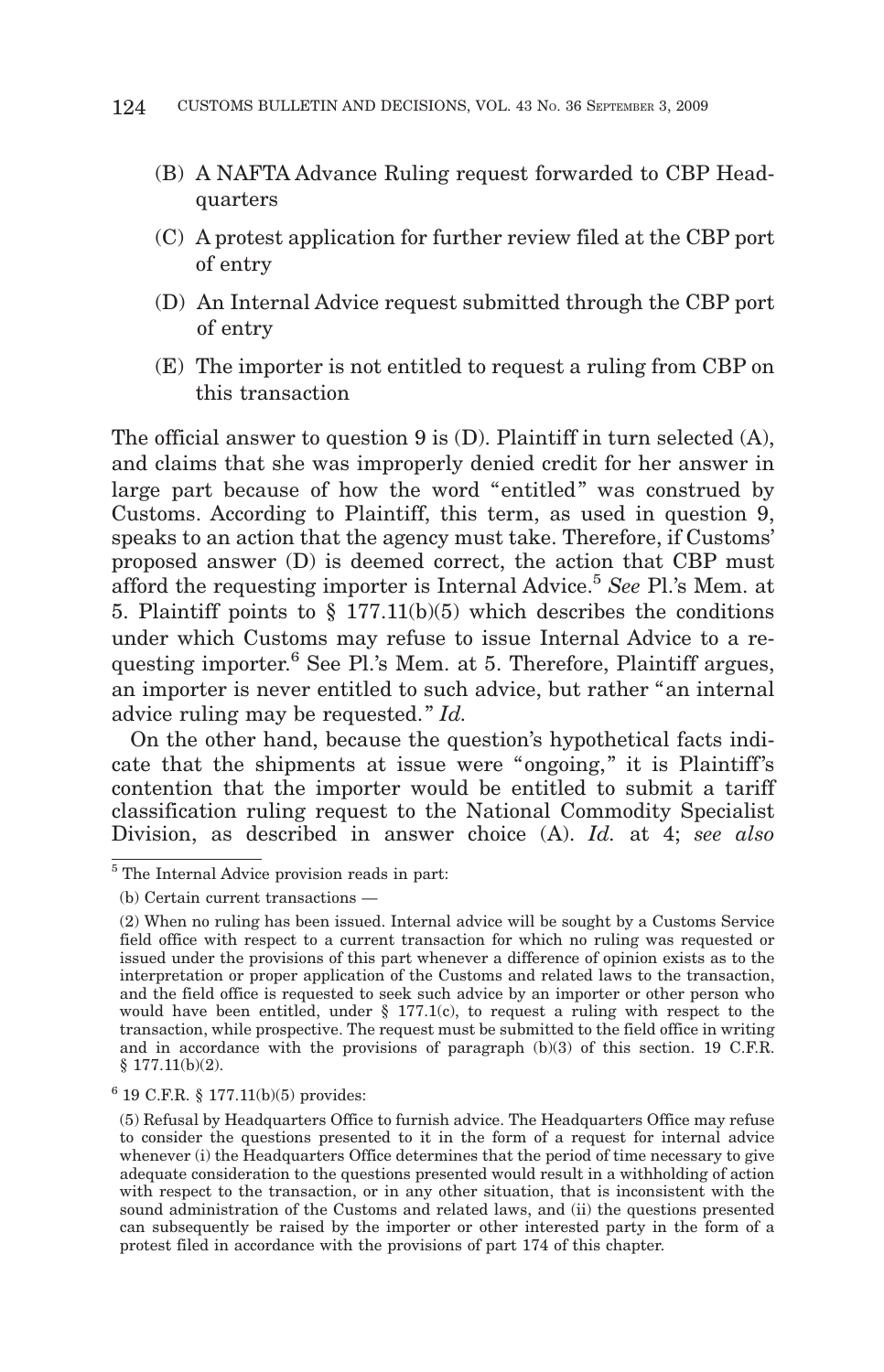19 C.F.R. § 177.2(a) ("Requests for tariff classification rulings should be addressed to the Director, National Commodity Specialist Division . . .");  $\S$  177.2(b)(2)(B) ("Rulings issued by the Director, National Commodity Specialist Division . . . are limited to prospective transactions. "). In focusing on the stem of question 9 which asks, "what type of ruling is the importer entitled to?" the Plaintiff alleges that the word "entitled" operates to describe the importer's right to receive a classification ruling, as opposed to the discretionary authority of Customs in providing Internal Advice. *See* Pl.'s Mem. at 8. Plaintiff further notes that even if the official answer is deemed correct, her answer was also an appropriate response to question 9. *See id.*

Defendant explains that answer choice (D) is correct "because an examination of the question as a whole clearly shows that the olives at issue in the question had already been entered, though not liquidated, and that the importer's current claim was rejected." Def.'s Mem. at 8. Thus, while there were continuing importations of subject merchandise, the importer was "entitled" to seek a request for Internal Advice because " the importer furnished CBP with proper grounds for seeking a ruling through the internal advice procedure. " *Id.* at 10. According to Customs, Plaintiff failed to glean from the information provided, the essential facts relevant to existing transactions, and instead chose to focus on the abstracts of future imports. *See id.* at 13. Moreover, Defendant argues, Plaintiff's theory is flawed for exactly the same reason she opposes Customs' proposed answer choice. *See id.* at 11. The regulations clearly state that where a request for a prospective ruling is made to the Director, National Commodity Specialists Division, under 19 C.F.R. § 177.2(b)(2)(ii), there are instances where Customs may refuse to issue a ruling of this kind. Specifically, § 177.7(a) and (b) describe the circumstances under which Customs may refuse to consider such a request.<sup>7</sup> Therefore, Defendant asserts, Plaintiff's answer (A) suffers from the same inadequacies Plaintiff ascribes to CBP's answer (D). *See id.*

Plaintiff's position on this issue is internally inconsistent. For instance, Plaintiff insists that the lexicographic authorities compel an

<sup>7</sup> The relevant portions of 19 C.F.R. § 177.7 read as follows:

Situations in which no ruling will be issued.

<sup>(</sup>a) Generally. No ruling letter will be issued in response to a request for a ruling which fails to comply with the provisions of this part. Moreover, no ruling letter will be issued . . . in any instance in which it appears contrary to the sound administration of the Customs and related laws to do so.

<sup>(</sup>b) Pending litigation in the United States Court of International Trade. No ruling letter will be issued with respect to any issue which is pending before the United States Court of International Trade, the United States Court of Appeals for the Federal Circuit, or any court of appeal therefrom.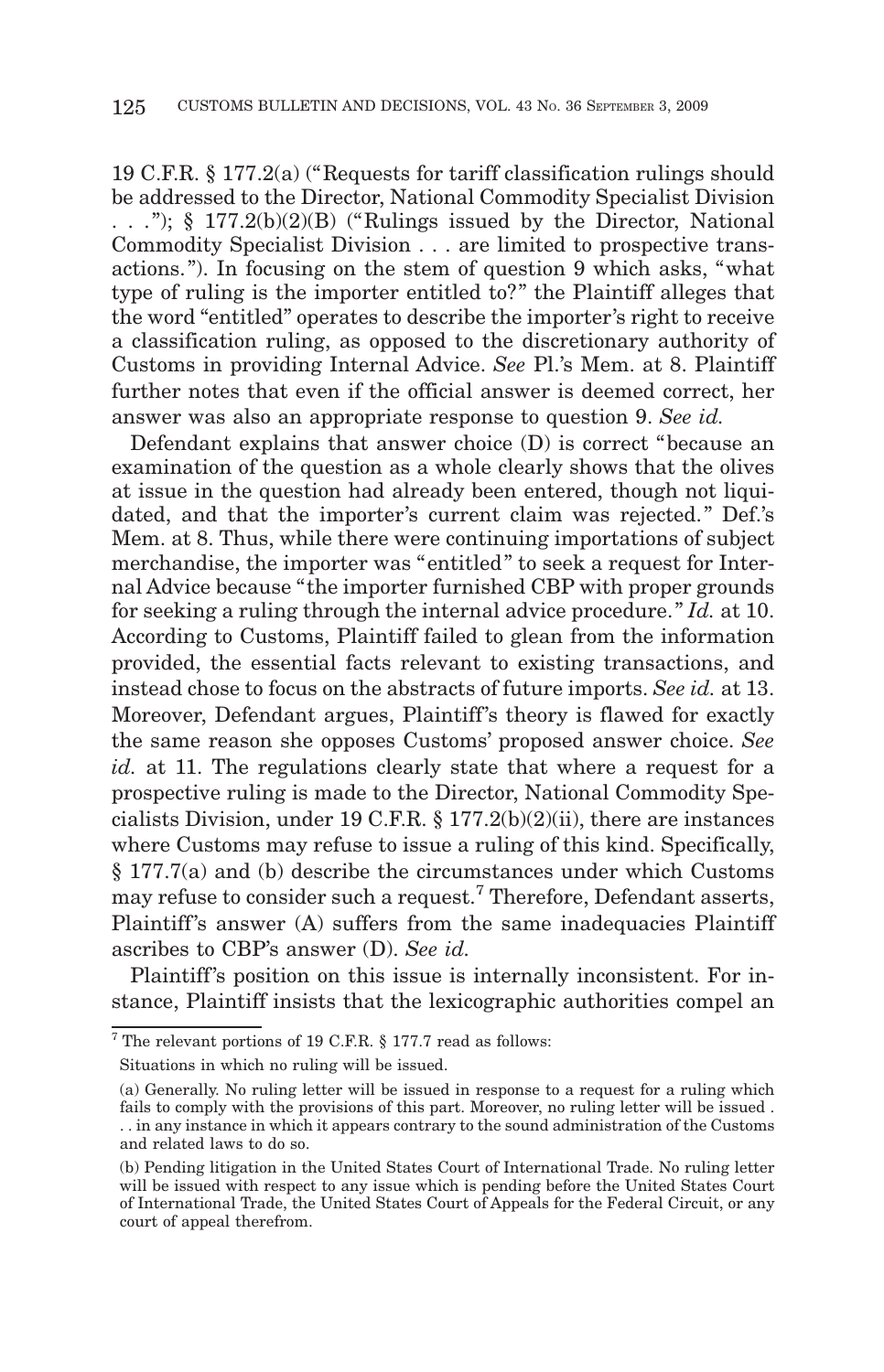interpretation of the word "entitled " as one that gives "a right or legal title to: qualify one for something: furnish with proper grounds for seeking or claiming something." Pl.'s Mem. at 5. As used in question 9, Plaintiff maintains, the word "entitled" compels issuance of a ruling to a requesting importer. *See id.* In this way, the discretionary authority granted the Secretary, under § 177.11(b)(5), to decline an importer's request for Internal Advice is inconsistent with this interpretation, and therefore the importer is only entitled to make a request for, not actually receive the Internal Advice. Yet, when it comes to her advocacy of answer choice (A), Plaintiff ignores the distinction she draws between the type of ruling an importer is entitled to request and the type of ruling an importer is entitled to receive. Instead, Plaintiff avers, the hypothetical importer is entitled to submit a request for a binding ruling to the National Import Specialist Division because the question indicates that there are "ongoing " shipments of subject merchandise. *See* Pl.'s Mem. at 6. As support for her position, Plaintiff points to Customs' own summary of the District Ruling program which observes that "'the program bestows a right upon the importing public' to submit requests for classification rulings."  $Id$ . at  $7$  (quoting 54 Fed. Reg.  $8,209$  (Feb. 27, 1989)). Plaintiff's claim that an importer is entitled to make a tariff classification request to the National Commodity Specialist Division, however, suffers from the same faulty logic she imputes to Customs. If, as Plaintiff asserts, the word "entitled" can only be construed as bestowing a right to *receive* a ruling, her charge that answer (A) is more accurate because it provides the importer a right to submit a *request* for a ruling makes no sense.

One need only examine Customs' regulations to observe that a tariff classification ruling may be withheld if certain conditions are met. *See* 19 C.F.R. § 177.7(a) ("Moreover, no ruling letter will be issued with regard to transactions or questions which are essentially hypothetical in nature or in any instance in which it appears contrary to the sound administration of the Customs and related laws to do so. "). This decision is left up to the discretion of the agency in much the same way as it is under § 177.11(b)(5) (the Internal Advice provision).

Equally unpersuasive is Plaintiff 's attempt at distinguishing the discretionary components of the Internal Advice and tariff classification procedures by arguing that "Customs may refuse to furnish internal advice on discretionary grounds, whereas a refusal to furnish a binding ruling must be based upon the actions of a party other than Customs. " Pl.'s Reply in Supp. Mot. J. Agency R. ("Pl.'s Reply ") at 7. This oversimplification of the regulations ignores the fact that both § 177.11(b)(5) and § 177.7 (binding ruling procedure) contain identical language permitting Customs to refuse to consider an importer's request in any situation in which such a request would appear con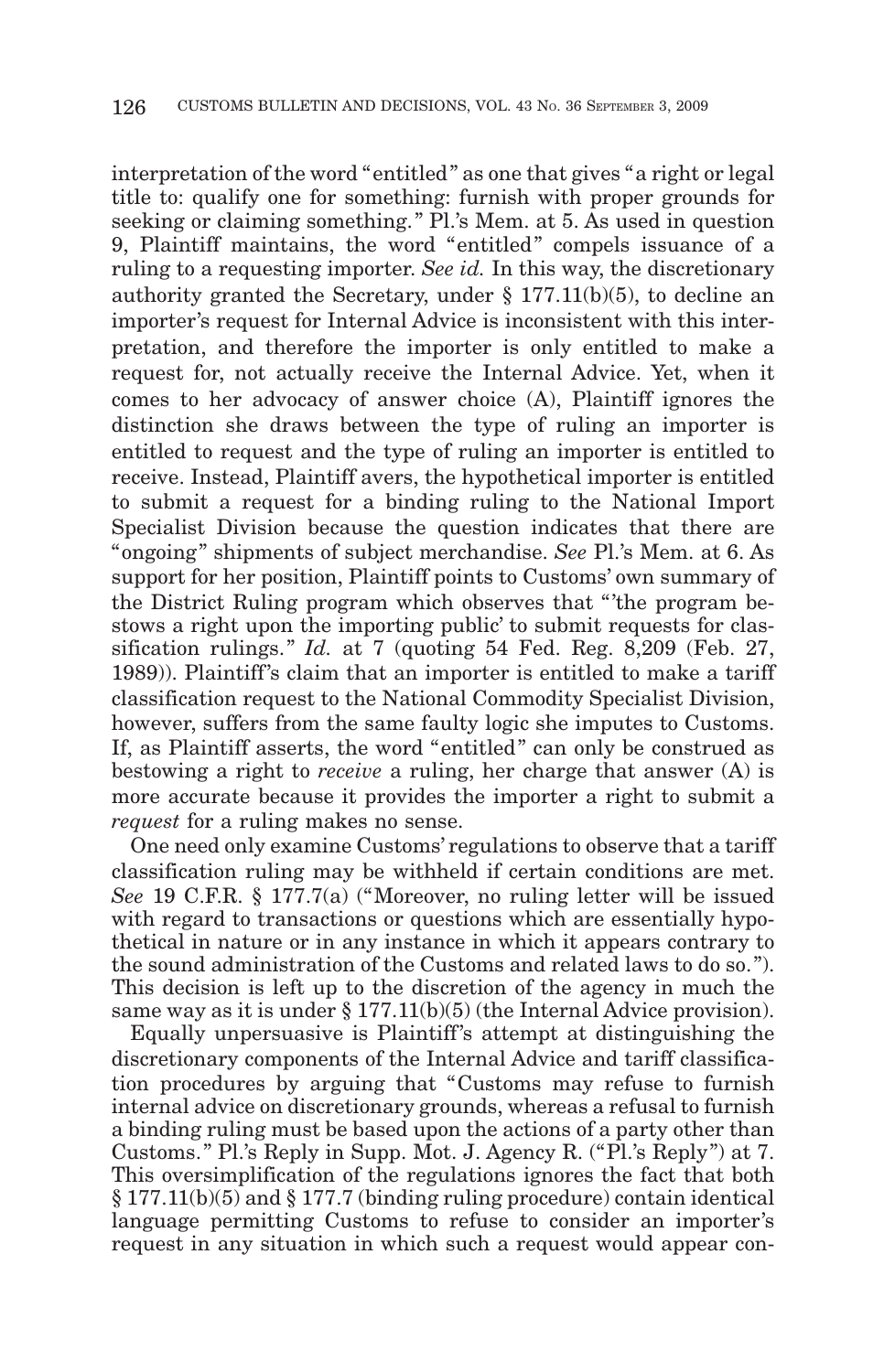trary to "the sound administration of the Customs and related laws." 19 C.F.R. §§ 177.11(b)(5), 177.7. Clearly, both provisions afford CBP a degree of latitude in making determinations based upon certain criteria. The failure to recognize, in her own answer choice, the deficiencies which form the basis of her challenge to Defendant's proposed answer undermines the premise of Plaintiff's complaint.

The Court therefore agrees with Defendant that this aspect of Plaintiff's reasoning is unsound in that "under Ms. Depersia's theory, her proposed answer "A" would be incorrect for the same reasons she contends "D" is incorrect." Def.'s Mem. at 11.

Perhaps anticipating the incongruity of her position, Plaintiff argues in the alternative that a "review of the two disputed answer choices ("A" and "D") illustrates that neither selection properly answers the question." Pl.'s Reply at 4. Restating her earlier position, Plaintiff claims that question 9, in its present form, can only be understood as asking: What type of ruling is the importer entitled to *receive*? Not, as the agency contends: What type of ruling is the importer entitled to *request*? Since both answers (A) and (D) cite to the latter and not the former, neither response is entirely correct. According to Plaintiff, Customs' flawed drafting of question 9 causes it to suffer from a lack of critical decision-making information necessary for an examinee to make a proper selection. *See id.* at 5 n.4. Therefore, the question is ambiguous on its face and the Court should grant Plaintiff credit for this question.8 *See id.*

Defendant alleges that Plaintiff's strained interpretation of question 9 runs contrary to one of the accepted principles of statutory construction that " the meaning of a word cannot be determined in isolation, but must be drawn from the context in which it is used. " *See* Def.'s Sur-reply at 2 (quoting *King v. St.Vincent's Hospital*, 502 U.S. 215, 221 (1991)). Defendant insists that question 9 is more accurately understood when examined against the background of all the possible answer choices. *See id.* Hence, an examinee can observe that all five of the answers provided contemplate or relate to "requests " made by the hypothetical importer. It is within this context, says Defendant, that question 9 can only be understood as seeking " to ascertain the type of ruling an importer should request based upon the facts enunciated. " *Id.* at 3. In sum, Defendant concludes, question 9 is not ambiguous and clearly requires an answer based on the type of

<sup>8</sup> Plaintiff makes the ancillary argument that question 9 is misleading for a second reason, namely, that an importer is not the party that seeks or receives Internal Advice. *See* Pl.'s Reply at 5. The Court rejects this argument outright. In point of fact, the regulations are unmistakable as to which party initiates the Internal Advice request. *See* 19 C.F.R. § 177.11(a) ("Advice as to the proper application of the Customs and related laws to a current transaction will be sought by a Customs Service field office whenever that office is requested to do so . . . by an importer or other person having an interest in the transaction. ")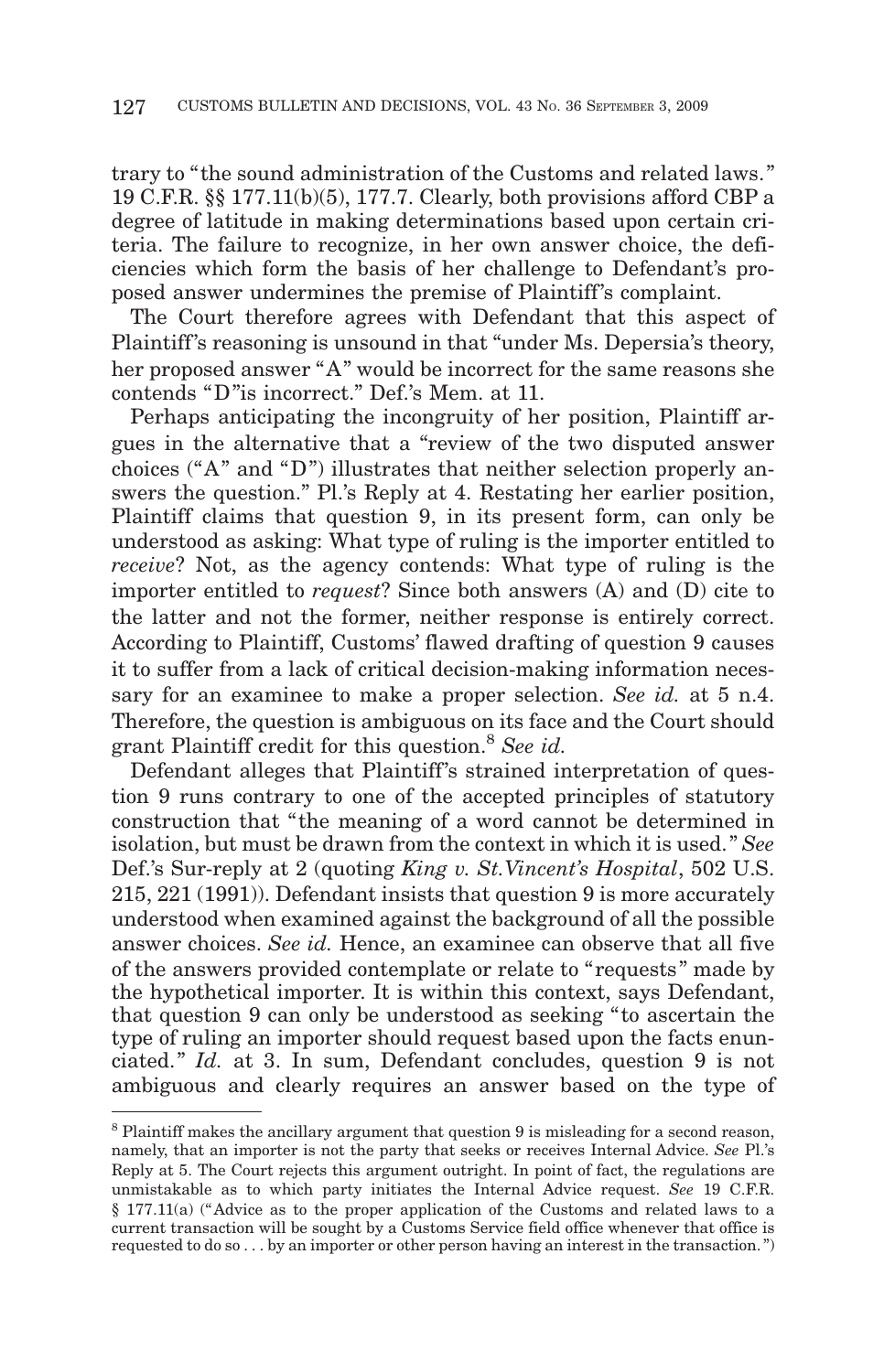procedure on which the importer must rely to request a ruling. *See id*. at 4.

At the core of the parties' disagreement is whether question 9 requires an examinee to identify the type of ruling the importer is entitled to "receive" or entitled to "request." Examination of the question stem isolated from the accompanying facts and answer choices suggests an understanding consistent with Plaintiff 's hypothesis. Without further qualification of the operative language "entitled to" and "ruling," the question can be understood as asking the examinee to identify the appropriate course of action for an importer to follow in order to receive a ruling. However, as Customs correctly notes, the common meaning of a word or phrase may be colored by the context in which it is used. Closer inspection of question 9 as a whole makes clear that the question seeks to ascertain the type of ruling an importer should request. Indeed, four of the five possible answer choices, including Plaintiff's proposed answer (A), reference a "request" made by the hypothetical importer. As the Court has already noted supra, there is no procedure whereby an importer possesses an unqualified right to be issued an administrative ruling by Customs. Thus, the Court rejects the gravamen of Plaintiff's argument that question 9 is more appropriately understood as asking what ruling the importer is entitled to receive from the agency. *See* Pl.'s Reply at 4.

Plaintiff's alternative assumptions are similarly flawed. For example, she focuses on the presence of the term "ongoing" in the second of the four facts provided in question 9. This, according to Plaintiff, is indicative of the prospective nature of the shipments being described in the fact pattern. Therefore, Plaintiff asserts, her answer properly recognizes that a ruling may be obtained to provide a binding tariff classification on future entries. Plaintiff's reading of this single term, however, disregards the existence of facts that focus primarily on current transactions. Moreover, Plaintiff's interpretation would render this statement superfluous. Prospective transactions may never be liquidated. The Court finds implausible the notion that this statement was intended to negative a condition that would never present itself. Rather, its intended purpose was to emphasize that the current entries had yet to be liquidated. Upon examination of the four additional facts as a whole, the inference to be drawn should be readily apparent to a reader who is being tested on their "knowledge of Customs and related laws, regulations and procedures." 19 C.F.R. 111.13(a). As the last of the four factual elements states: "A ruling has NOT been requested or issued on *these* import transactions. " Clearly, reference is being made to the transactions described in the previous elements; i.e., unliquidated entries of green olives where a difference of opinion exists as to the appropriate tariff classification. In other words, those transactions currently before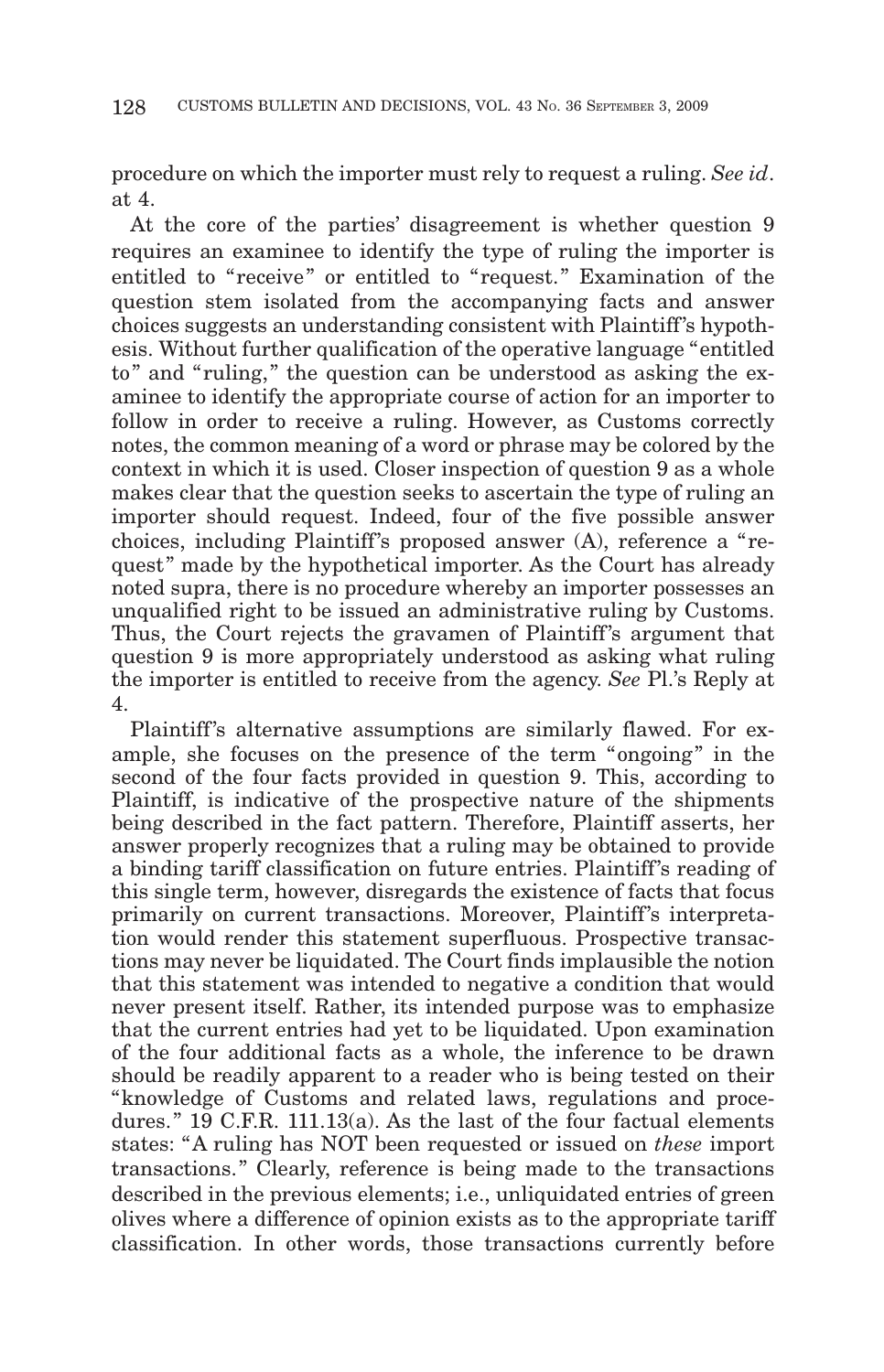Customs. Each of the factors discussed in the fact pattern are components of the Internal Advice procedure which in turn leads to the one "best answer, " that is to say answer choice (D).

The rest of Plaintiff's argument focuses on the proposition that even if the agency's answer is deemed correct, so too is Plaintiff 's. The Court disagrees. It is incumbent upon the test-taker to synthesize the fact pattern provided while referencing the universe of information on which he or she is to base a decision. With this in mind, Plaintiff 's proposed answer (A) possesses limited applicability. Because a tariff classification ruling may only be requested with respect to "prospective transactions" answer (A) does nothing for the current transactions emphasized in question 9. 19 C.F.R. § 177.1(a). Conversely, the Internal Advice procedure contemplates " [a]dvice or guidance as to the interpretation or proper application of the Customs and related laws . . . at any time, whether the transaction is prospective, current, or completed. " 19 C.F.R. § 177.11(a). Therefore, answer (D) can properly be regarded as the "best answer " because it considers both the current transactions which form the core of question 9's hypothetical, as well as the "ongoing " shipments identified by Plaintiff. In this way, answer (D) is consistent with one of the express objectives of the license examination procedure which is to test an examinee's fitness " to render valuable service to importers and exporters. " 19 C.F.R. § 111.13(a). Under the circumstances of question 9, the most valuable service an importer might receive is one which allows the importer to seek redress on both its current and ongoing transactions.

While Customs could perhaps have used more precise language in its drafting of question 9, susceptibility of different meanings does not in and of itself render a term ambiguous. The overall meaning is unmistakable: the question seeks to identify the course of action most appropriate for the hypothetical importer with regard to the current transactions described therein. This is answer (D).

## **CONCLUSION**

Based on the foregoing, the Secretary's determination denying Plaintiff's appeal of the scoring of her customs broker license examination was not arbitrary, capricious, an abuse of discretion, or otherwise not in accordance with law, and therefore must be sustained. Accordingly, Plaintiff's request for relief under the EAJA cannot lie. Plaintiff's Motion for Judgment on the Agency Record is denied.

Dated: August 11, 2009 New York, New York

> */s/ Nicholas Tsoucalas* NICHOLAS TSOUCALAS *SENIOR JUDGE*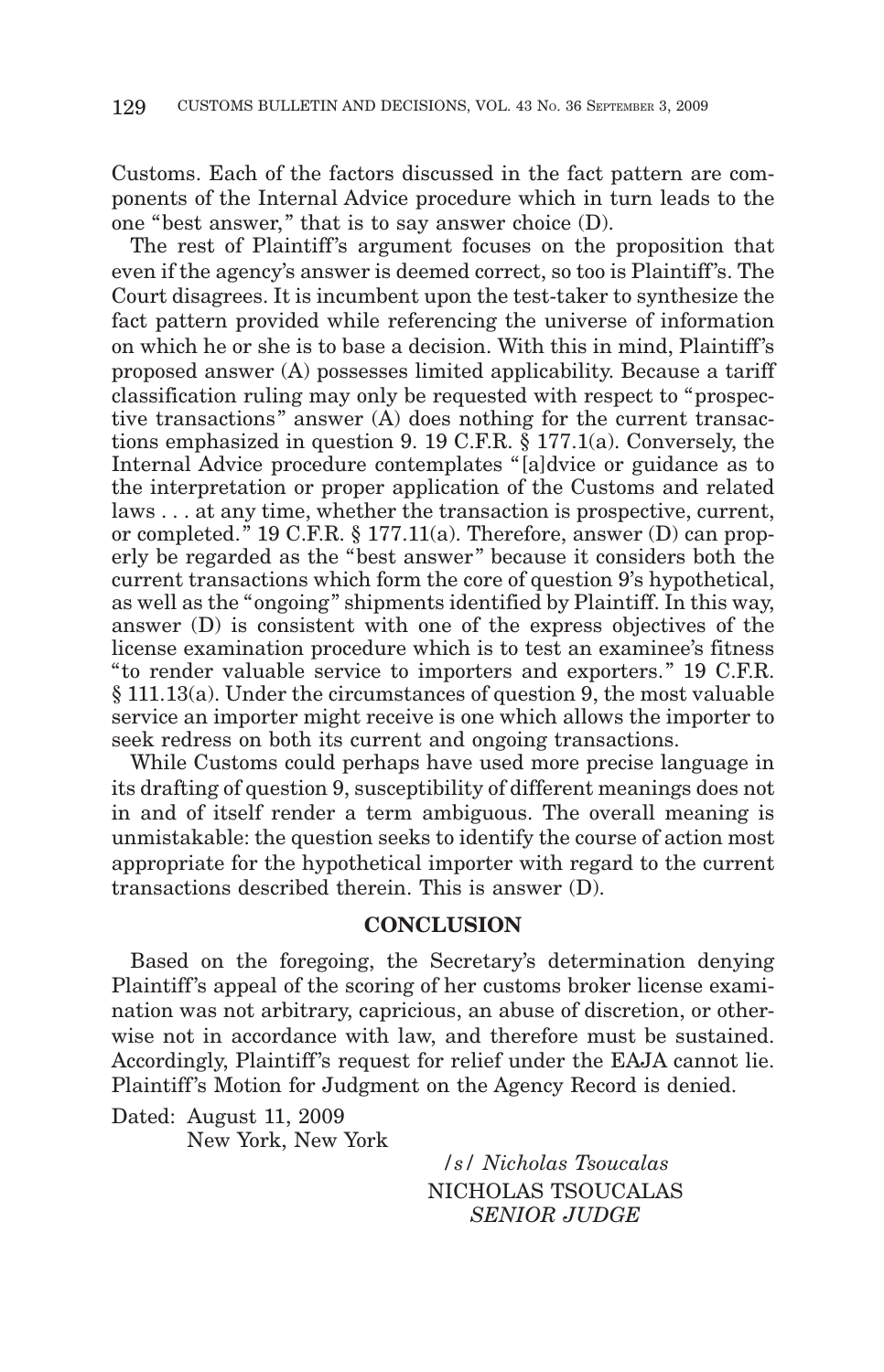#### Slip Op. 09–85

AD HOC SHRIMP TRADE AACTION COMMITTEE, Plaintiff, v. UNITED STATES, Defendant, -and- GROBEST & I-MEI INDUSTRIAL (VIETNAM) CO., LTD., Intervenor-Defendant

Court No. 07–00380

[Plaintiff 's motion for judgment upon the agency record denied; action dismissed.]

#### Decided: August 12, 2009

*Dewey & LeBoeuf LLP* (*Bradford L. Ward*, *Rory F. Quirk* and *David A. Bentley*) for the plaintiff.

*Tony West*, Assistant Attorney General; *Jeanne E. Davidson*, Director, *Patricia M. McCarthy*, Assistant Director, Commercial Litigation Branch, Civil Division, U.S. Department of Justice (*Stephen C. Tosini*); and Office of the Chief Counsel for Import Administration, U.S. Department of Commerce (*Jonathan Zielinski* and *Aaron Kleiner*), of counsel, for the defendant.

*Thompson Hine LLP* (*Matthew R. Nicely* and *Christopher M. Rassi*) for the intervenor-defendant.

*Heller Ehrman LLP* (*William H. Barringer*) for Minh Phu Seafood Corporation, Minh Qui Seafood Co., Ltd. and Minh Phat Seafood Co., Ltd., amici curiae.

#### **MEMORANDUM & ORDER**

### **AQUILINO, Senior Judge:**

The Ad Hoc Shrimp Trade Action Committee, an association of U.S. producers and processors of warmwater shrimp, having successfully petitioned the International Trade Administration, U.S. Department of Commerce ("ITA"), for imposition of the antidumping-duty order published at 70 Fed.Reg. 5,152 (Feb. 1, 2005), thereafter requested a first administrative review thereof pursuant to 19 U.S.C. §1675, which resulted in ITA's *Certain Frozen Warmwater Shrimp From the Socialist Republic of Vietnam: Final Results of the First Antidumping Duty Administrative Review and First New Shipper Review*, 72 Fed. Reg. 52,052 (Sept. 12, 2007), that are now at issue in this action brought in accordance with 19 U.S.C.  $$1516a(a)(2)(A)$  and 28 U.S.C. §§ 1581(c) and  $2631(c)$ .<sup>1</sup>

<sup>&</sup>lt;sup>1</sup> The petitioner's request for ITA review initially implicated some 84 enterprises, only one of which, Vietnam Fish One Co., Ltd., fully participated as a respondent in the agency's proceedings that resulted in that company's assignment of a zero dumping margin for the period July 16, 2004 to January 31, 2006. Margins ranging from 4.57 to 25.76 percent were assigned for that period of review to 15 other firms. *See* 72 Fed.Reg. at 52,054, col. 2 and n. 9.

Vietnam Fish One Co. has not sought to intervene in this action, but Grobest & I-Mei Industrial (Vietnam) Co., Ltd., one of the many companies dropped from the ITA's review,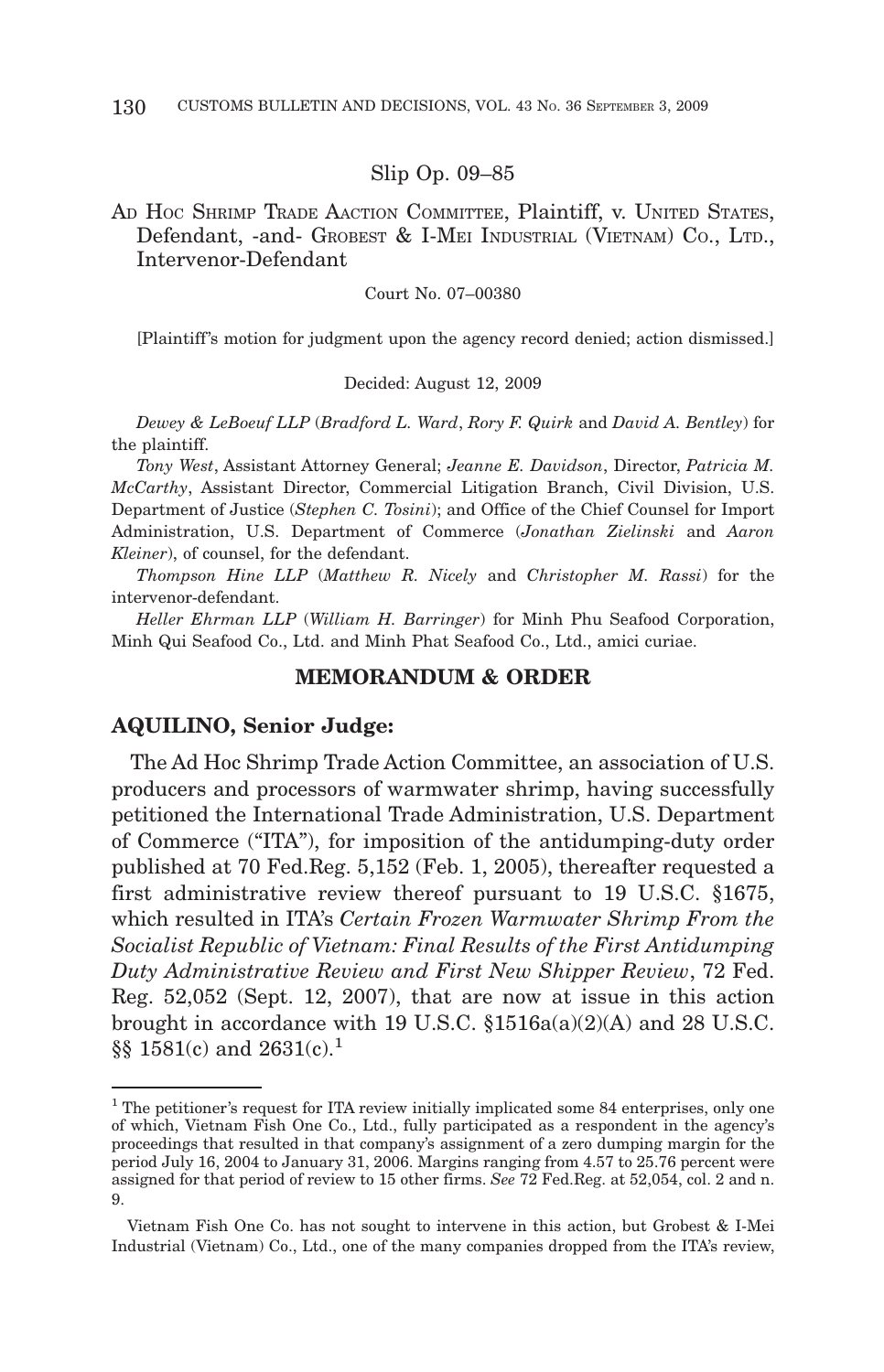#### **I**

The precise focus of plaintiff's complaint, as reflected in the preliminary injunction it applied for and had entered, is the zero margin assigned to Vietnam Fish One Co., Ltd. It now moves for judgment on the underlying ITA record pursuant to USCIT Rule 56.2.

#### **A**

As indicated, the country of origin of the merchandise that is subject to the antidumping-duty order is the Socialist Republic of Vietnam, which the ITA considers to be a "nonmarket economy country "  $2$  ("NME") within the meaning of the Trade Agreements Act of 1979, as amended, 19 U.S.C. §1677(18).

To determine whether subject merchandise is being, or is likely to be, sold in the United States at less than fair value, the agency must make "a fair comparison . . . between the export price or constructed export price and normal value." 19 U.S.C.  $$1677b(a)$ . When that merchandise emanates from an NME, however, the actual export price is often not a valid source of comparison due to the nature of such a country. Whereupon the ITA, in general, is to

determine the normal value of the subject merchandise on the basis of the value of the factors of production utilized in producing the merchandise and to which shall be added an amount for general expenses and profit plus the cost of containers, coverings, and other expenses. . . . [T]he valuation of the factors of production shall be based on the best available information

then requested and was afforded agency review as a new shipper. While it too was ultimately assigned a dumping margin of zero [*see id.*], it has sought and obtained leave to intervene herein as a party defendant.

Come now Minh Phu Seafood Corporation, Minh Qui Seafood Co., Ltd. and Minh Phat Seafood Co., Ltd. alleging, among other things, that they are large Vietnamese exporters of frozen warmwater shrimp to the United States, that they were not involved in the ITA administrative review *sub judice* herein but that they have been mandatory respondents in the second and the third such reviews. *Cf*. *Certain Frozen Warmwater Shrimp From the Socialist Republic of Vietnam: Final Results and Final Partial Rescission of Antidumping Duty Administrative Review*, 73 Fed.Reg. 52,273 (Sept. 9, 2008); *Certain Frozen Warmwater Shrimp from the Socialist Republic of Vietnam: Preliminary Results, Preliminary Partial Rescission and Request for Revocation, In Part, of the Third Administrative Review*, 74 Fed.Reg. 10,009 (March 9, 2009). Whereupon they move in the absence of any appearance herein by Vietnam Fish One Co. for leave to file a brief as *amici curiae*, which motion can be, and it hereby is, granted.

 $2$ <sup>2</sup> The statute defines this term, in general, to mean any foreign country that the ITA determines does not operate on market principles of cost or pricing structures, so that sales of merchandise in such country do not reflect the fair value of the merchandise. *See* 19 U.S.C. §1677(18)(A).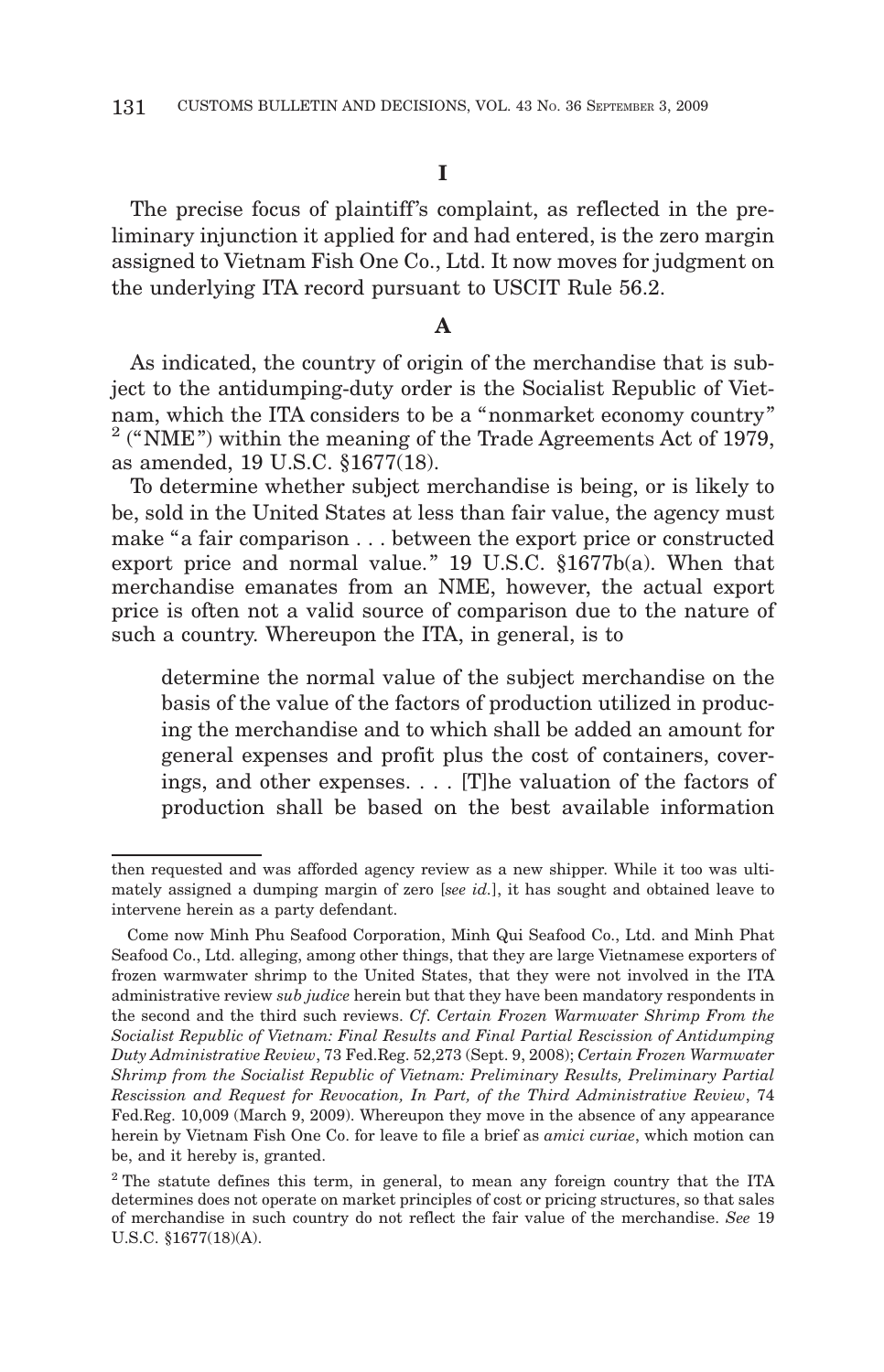regarding the values of such factors in a market economy country or countries considered to be appropriate by [it].

## 19 U.S.C. §1677b(c)(1).

## In this instance, the agency found

Bangladesh to be a reliable source for surrogate values because Bangladesh is at a similar level of economic development pursuant to  $773(c)(4)$  of the Act, is a significant producer of comparable merchandise, and has publicly available and reliable data. . . . Furthermore, we note that Bangladesh has been the primary surrogate country in past segments and both the Petitioner and Respondents submitted surrogate values based on Bangladeshi data that are contemporaneous to the [period of review], which gives further credence to the use of Bangladesh as a surrogate country.

72 Fed.Reg. at 10,695 (citation omitted). Furthermore, it

determined that data contained in a study of the Bangladeshi shrimp industry published by the Network of Aquaculture Centres in Asia-Pacific ("NACA "), an intergovernmental organization affiliated with the UN's Food and Agriculture Organization, is a suitable surrogate value for shrimp from the surrogate country, namely, Bangladesh.

*Id.* at 10,697.

The petitioner cum plaintiff continues to attempt to impeach that study, which is entitled *Evaluation of the impact of the Indian Ocean tsunami and U.S. anti-dumping duties on the shrimp farming sector of South and South-East Asia: Case studies in Vietnam, Indonesia and Bangladesh* (Oct. 2006) and apparently publicly available on NACA's website. According to ITA's Issues and Decision Memorandum for the Final Results of the First Antidumping Duty Administrative Review and First New Shipper Review (Sept. 5, 2007)<sup>3</sup>, which is at the core of the agency's *Final Results* herein<sup>4</sup>, the petitioner argued, among other things, that the NACA study is unreliable because it was based on voluntary questionnaire responses that were not audited, that its coverage of the industry was limited, and that its data are incomplete because they do not contain two of the shrimp count sizes used in the margin calculation for Vietnam Fish One Co.,

<sup>&</sup>lt;sup>3</sup> This document, which will be cited hereinafter as "DecMemo", is on the ITA record and publicly available on the ITA's website.

<sup>4</sup> *See* 72 Fed.Reg. at 52,053, col. 2.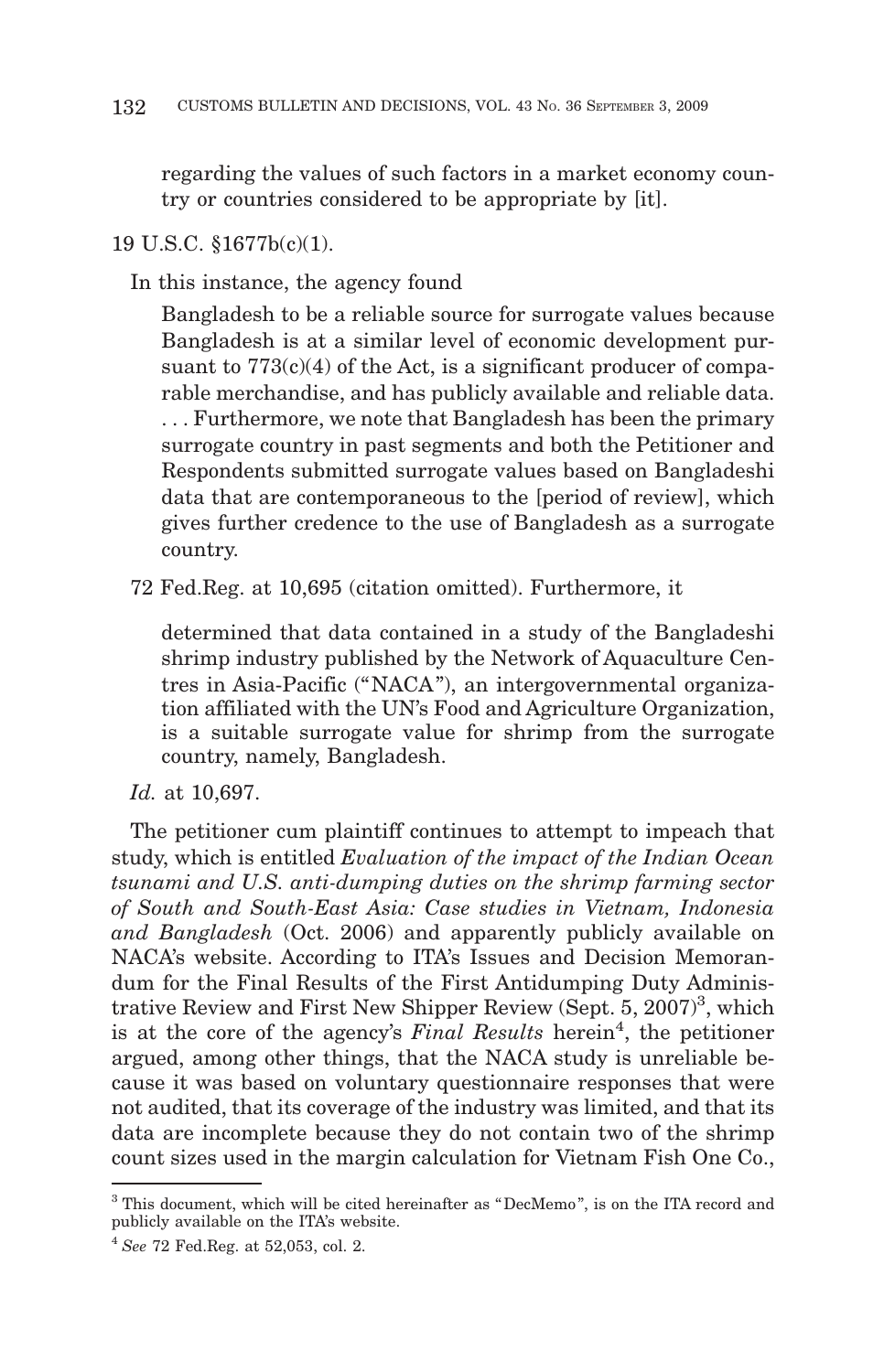Ltd. *See* DecMemo, p. 3. Now, the plaintiff pinpoints the study's alleged flaws as follows:

- The data obtained by the NACA Survey were based on voluntary information obtained through questionnaires from a limited number of Bangladeshi shrimp processors. . . . In fact, the NACA Survey consists of just eight Bangladeshi shrimp processors....
- Further, the survey's coverage of Bangladeshi shrimp processors is scattershot — Apex, one of the largest shrimp processors in Bangladesh, was not even included in the NACA Survey....
- Moreover, the NACA data not only were not audited, they are admittedly imprecise. In fact, the NACA Survey concedes that "*general* price information " was collected from Department of Fisheries officers "with the aim of validating the *general* accuracy" of the survey. NACA Survey at 56 (emphasis added).
- In addition, the NACA data are incomplete, as they do not include two of the shrimp count sizes used in the margin calculation, a flaw which required Commerce to fill in these data "holes" with extrapolated prices.... In contrast, the Apex prices cover *all* count sizes used in Commerce's margin calculation, and do not require any extrapolation of missing information....

Plaintiff's Memorandum of Law, pp. 8-9 (citations omitted; emphasis in original).

## **B**

Whereupon the plaintiff postulates the issues it presents viz.:

- a. Whether Commerce erred when it valued raw shrimp based on the surrogate value from . . . the . . . NACA Survey . . . rather than on publicly available, audited, count-specific raw shrimp purchase prices from the Bangladeshi shrimp processor Apex Foods Ltd. . . . , which were on the record.
- b. Whether Commerce erred in the calculation of the surrogate financial ratios by excluding the financial statements of the Bangladeshi shrimp processor Bionic Seafood Exports Limited . . . because Bionic failed to show a profit.

*Id.* at 1–2 (citation omitted).

Seemingly, counsel's crafting of this action reduces it to an anomaly, even a paradox. That is, courts always contemplate *ab initio* the relief a party prays for. In the matter at bar, if this court understands plaintiff 's position correctly, all that it seeks before liquidation of any Vietnam Fish One Co., Ltd. entries during the period of review is a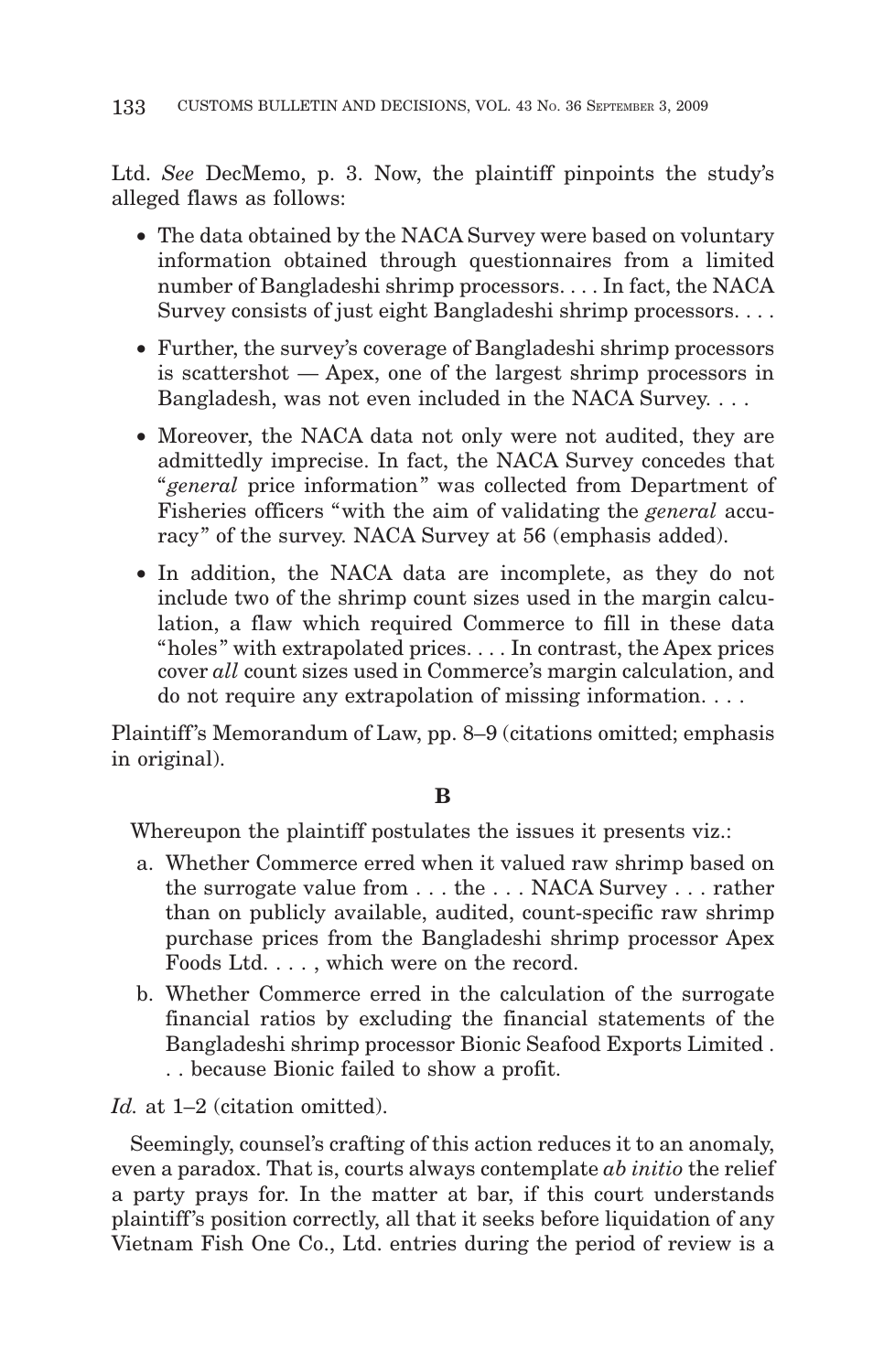dumping margin for that company greater than zero. Its memorandum of law and proposed order filed in conjunction with its motion for judgment on the agency record request remand to the ITA with " instructions " to correct defendant's errors. According to the foregoing issues presented, those " errors " boil down to agency disregard of data from two particular Bangladeshi shrimp processors. The plaintiff would have this court order the ITA to rely solely on information for Apex Foods Ltd. — to the exclusion of data for other such processors in the surrogate state, either reflected in the NACA study or otherwise. And even if, as the plaintiff argues, the Apex data are the "gold standard"<sup>5</sup>, at least with regard to the seemingly-sole object of its complaint, Vietnam Fish One Co., Ltd.<sup>6</sup>, there is no showing what impact that standard would have (or could have had) on the margins derived for the other 15 enterprises subject to the ITA's *Final Results*, *supra*. In other words, the plaintiff would apparently allow those numbers to stand, albeit based upon the NACA data and agency record it otherwise seeks, for one company, to order the defendant to disregard.

**C**

As revealed in footnote 1, *supra*, the *Final Results* herein are but the first from an ITA review of the underlying antidumping-duty order, and, with the passage of time, other such reviews have been undertaken. Indeed, the second review has been completed and the final results thereof published at 73 Fed.Reg. 52,273 (Sept. 9, 2008), and the agency has published preliminary results for its third review, 74 Fed.Reg. 10,009 (March 9, 2009). Numerous parties have filed and/or joined in complaints over the final results of the second review per CIT Nos. 08–00301, –00325 and –00347, which matters have been ordered consolidated and which are now on the Court calendar for oral argument on September 16, 2009. While the plaintiff herein, Ad Hoc Trade Action Committee, has been granted leave to appear therein as an intervenor-defendant, this court notes that it continued its complaint in the second review over the ITA's reliance on the NACA data. *See, e.g.*, Issues and Decision Memorandum for the Second Administrative Review, p. 7 (Sept. 2, 2008). Hence, it seems safe

<sup>&</sup>lt;sup>5</sup> Plaintiff's Memorandum of Law, pp. 4, 8.

 $6$  Experienced counsel claim this is a rare instance in an NME proceeding where both the petitioner and a mandatory respondent agree on best surrogate information on the record for valuing the primary production input. *Id.* at 4.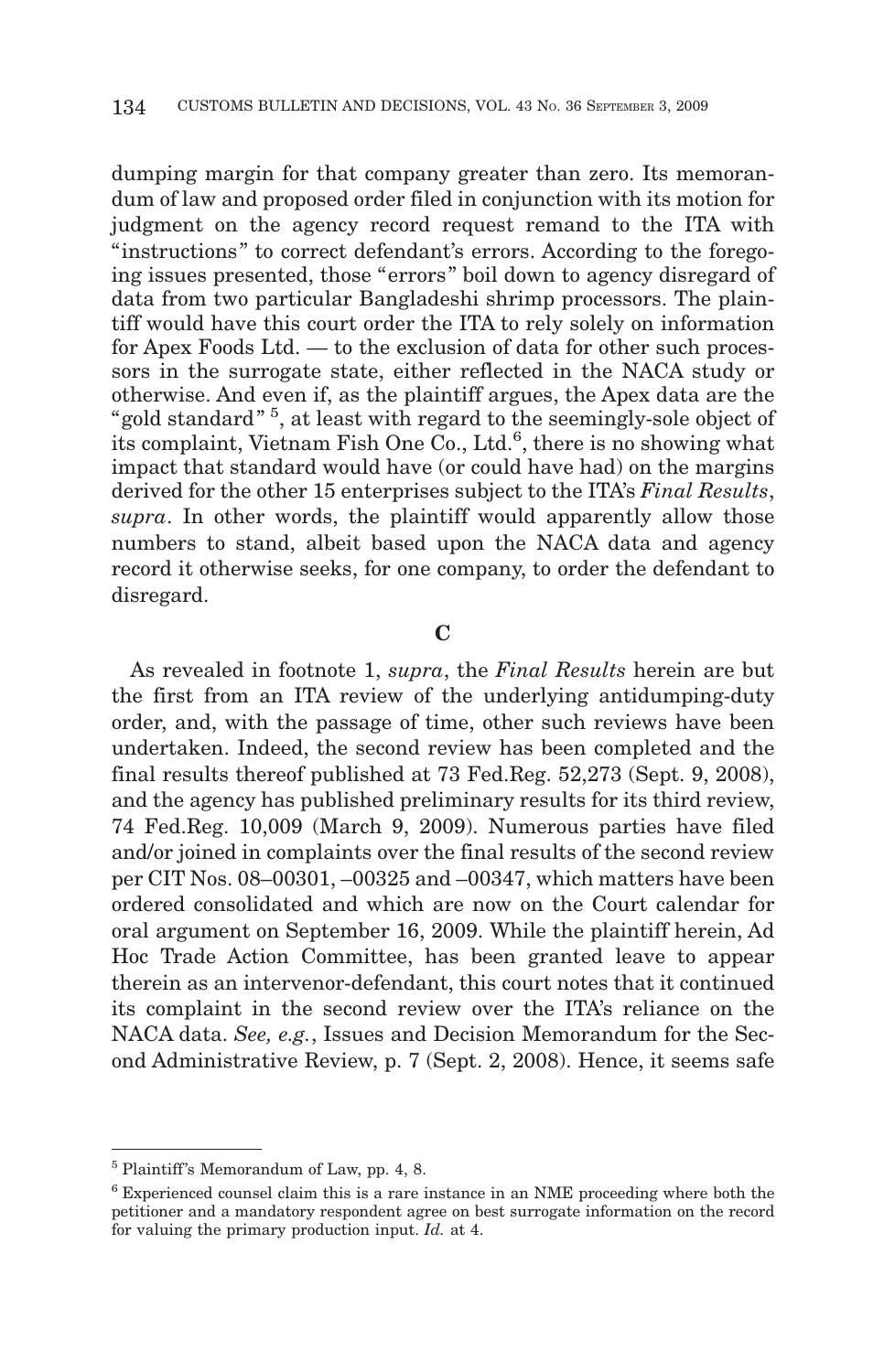to assume that that issue will entail multipartite litigation in the consolidated case in contrast with its paradoxical lie herein.7

## **II**

In view of the foregoing, plaintiff's motion for judgment upon the agency record can be denied (without prejudice) and its anomalous action dismissed.

So ordered.

Dated: August 12, 2009 New York, New York

*/s/ Thomas J. Aquilino, Jr.*  $\frac{1}{s}$  /s/ Thom Se *Senior Judge*

Slip Op. 09–86

PEERLESS CLOTHING INTERNATIONAL, INC., Plaintiff, v. UNITED STATES, Defendant.

> Before: WALLACH, Judge Court No: 03–00537

[Defendant's Motion for Rehearing or Reconsideration is DENIED.]

Dated: August 13, 2009

*Sandler, Travis & Rosenberg, P.A.* (*Arthur K. Purcell*) for Plaintiff Peerless Clothing International, Inc.

*Tony West*, Assistant Attorney General; *Barbara S. Williams*, Attorney in Charge, International Trade Field Office, Commercial Litigation Branch, Civil Division, U.S. Department of Justice (*Edward F. Kenny*); and *Chi S. Choy*, Office of the Assistant Chief Counsel, U.S. Customs and Border Protection, Of Counsel, for Defendant United States.

## **OPINION AND ORDER**

## **Wallach, Judge:**

## **I. INTRODUCTION**

Plaintiff Peerless Clothing International, Inc. ("Peerless USA ") commenced this action contesting the appraisement and assessment of certain duties by the United States Customs and Border Protection

<sup>&</sup>lt;sup>7</sup> The court notes in passing that the ITA has continued to attribute a zero margin of dumping to Vietnam One Fish Co., Ltd. [*see* 73 Fed.Reg. at 52,276] but that it has, to date, denied that company's request for revocation of the antidumping-duty order as against it on the grounds of three consecutive years of no dumping. *See* 74 Fed.Reg. at 10,011, col. 3.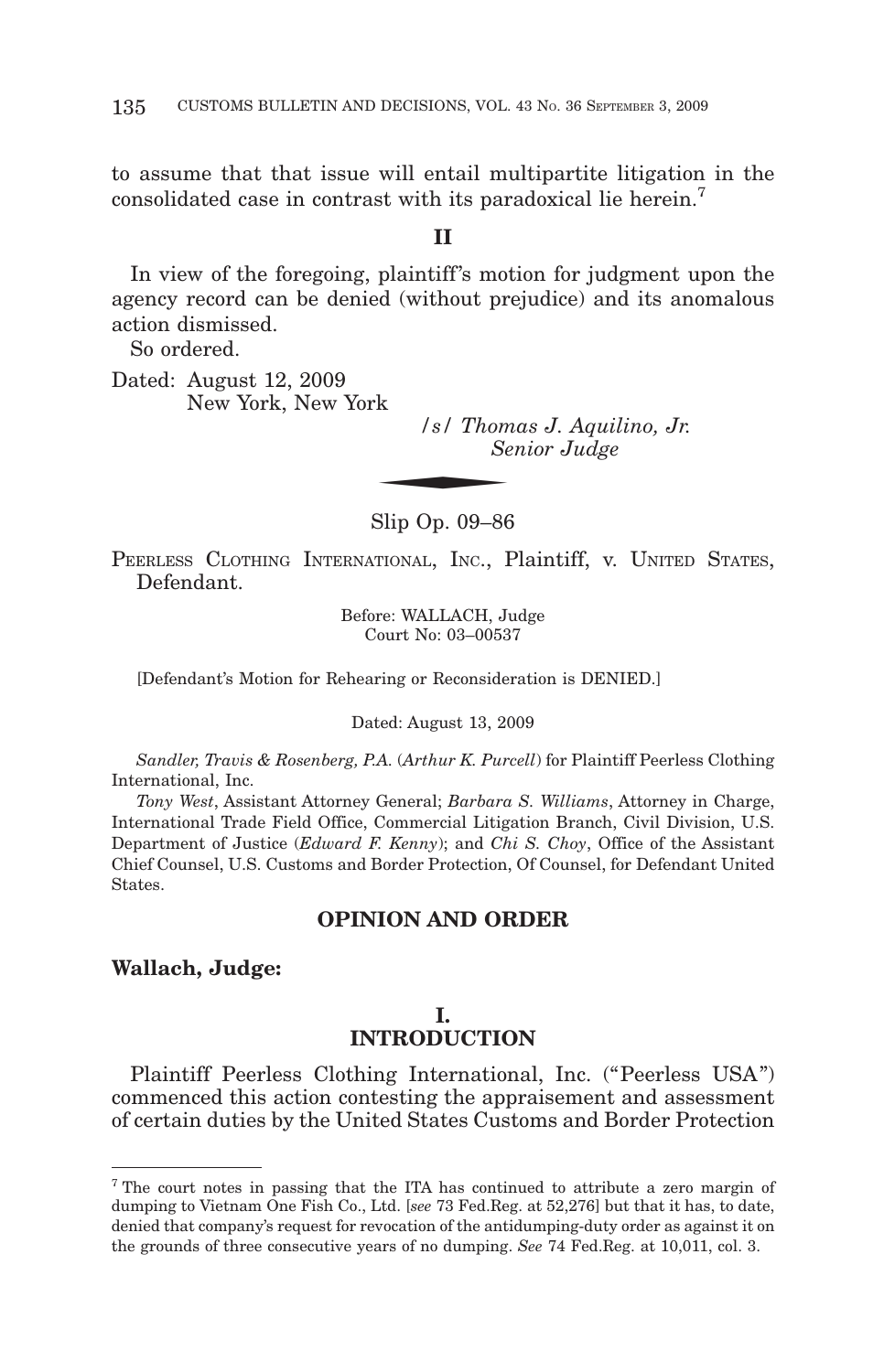("Customs ") on garments imported into the United States. This court granted in part and denied in part both Peerless USA's Motion for Summary Judgment and Defendant United States' ("Defendant") Cross-Motion for Summary Judgment. *Peerless Clothing Int'l, Inc. v. United States*, 602 F. Supp. 2d 1309 (CIT 2009) (*"Peerless I "*). Accordingly, this court remanded to Customs with instructions to reallocate specific expense categories that Customs had found dutiable. Defendant subsequently filed a Motion For Rehearing or Reconsideration ("Defendant's Reconsideration Motion ") requesting reconsideration of *Peerless I* such that the underlying appraisement and assessment of Customs be affirmed in its entirety. Oral argument on Defendant's Reconsideration Motion took place on May 28, 2009. While the court has carefully considered Defendant's Reconsideration Motion and this Opinion represents a reconsideration of *Peerless I*, to the extent it seeks to change the result of *Peerless I*, the Motion is denied because the requisite standard is not satisfied.

**II.**

## **BACKGROUND**

Peerless Clothing, Inc. ("Peerless Canada ") is the largest manufacturer of men's wool suits in North America. *Peerless I*, 602 F. Supp. 2d at 1313 (citation omitted). In the 1980s, Peerless Canada created Peerless USA, a separate legal entity sharing common senior management and corporate officers, to import merchandise into the United States (Peerless Canada and Peerless USA are collectively referred to as "Peerless"). *Id.* (citations omitted). The subject garments were purchased by Peerless USA from Peerless Canada through related party transactions. *Id.* (citations omitted). For appraisement by Customs, Peerless calculated intercompany price using two types of invoices that Peerless Canada issued to Peerless USA: the cost of manufacturing known as "cut, make & trim" ("CMT "); and the cost of fabric known as material purchase recovery ("MPR "). *Id.* (citations omitted). During an audit initiated in 1997, Customs examined CMT, MPR and a third type of invoice that Peerless Canada issued to Peerless USA but was not declared to Customs consisting of eleven categories of warehousing, general and administrative expenses known as Warehousing and Expense Allocation ("WEA"). *Id.* (citations omitted). Peerless USA claimed that these expenses were either not dutiable or had already been allocated and captured in CMT. *Id.* at 1314 (citations omitted).

Customs in March 2000 determined that Peerless USA owed additional dutiable value on certain WEA categories. Customs Headquarters Ruling Letter Number 547108 (March 28, 2000) ("HQ 547108 "). Customs agreed with Peerless that the following three WEA categories were "not included in the price " and therefore not dutiable: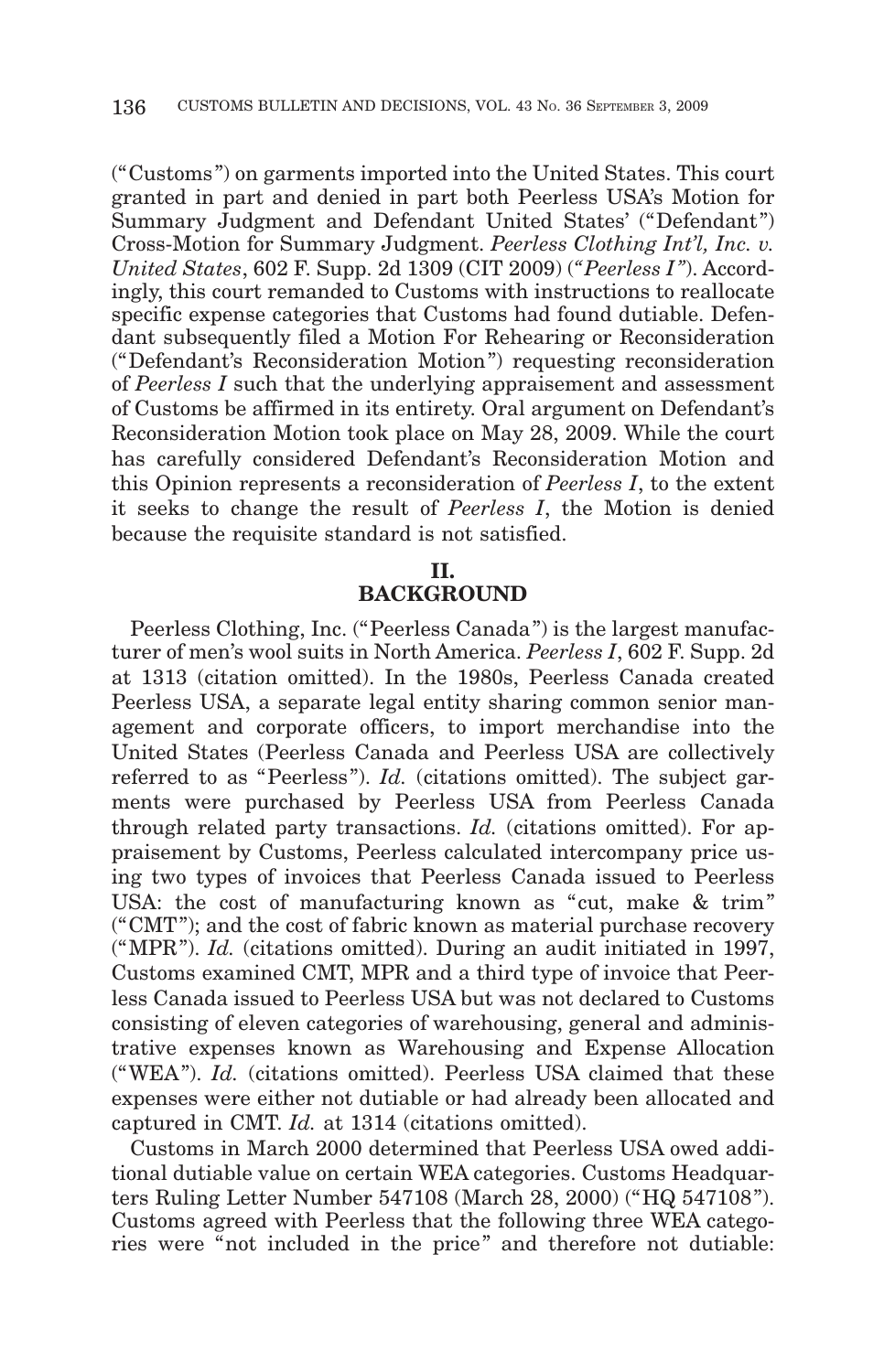"expenses for shipping truck rental, selling expenses, and travelling and selling expenses." HQ 547108 at 3. Customs further accepted Peerless' 50 percent allocation of the WEA category for shipping salaries. *Id.* at 6. In contrast to Peerless, Customs found that the entire WEA category for warehousing was dutiable. *Id.* at 6. For the six remaining WEA categories, Customs found that "92.2 percent of the management salaries, data entry salaries, office salaries and supplies, computer supplies, telephone and buying salaries were to be included in the price of the imported clothing. " *Id*. at 9. Customs in September 2002 denied the protest of HQ 547108. Customs Headquarters Ruling Letter Number 548065 (September 6, 2002) ("HQ 548065").

Peerless USA commenced this action in August 2003 contesting the imposition of duties on the WEA categories by Customs. Specifically, Peerless USA argued that Customs violated: (1) 19 U.S.C. § 1625(c) by modifying "treatment" of the imported garments without the statutorily required review and comment period, and (2) 19 U.S.C. § 1401a by replacing Peerless' expense methodology that complied with generally accepted accounting principles ("GAAP"). *Peerless I*, 602 F. Supp. 2d at 1312. This court in January 2009 held that Customs had not violated 19 U.S.C. § 1625(c). *Id.* at 1318–24. This court further held that Customs properly found the WEA warehousing category fully dutiable but improperly replaced Peerless' allocation of six WEA categories. *Id*. at 1327–30. *Peerless I* determined that Peerless' intercompany expense allocation complied with both GAAP and the computed value method pursuant to 19 U.S.C. § 1401a(e). *Id.* at 1326–27.

Defendant now moves for reconsideration of *Peerless I*, requesting the affirmation of HQ 547108 and HQ 548065. Defendant's Reconsideration Motion at 1. Defendant claims that pursuant to the statutory scheme of 19 U.S.C. § 1401a valuation methods are hierarchical and contends that the court misapplied 19 U.S.C. § 1401a by failing to either apply the transaction value method pursuant to 19 U.S.C. § 1401a(b) or find the transaction value method to be inapplicable. *Id.* at 8–11. Defendant further claims that *Peerless I* erroneously relied upon the KPMG Transfer Pricing Study Update 1997 Report ("KPMG Study ") to support its computed value conclusion. *Id.* at 12–14. Peerless USA opposes Defendant's Reconsideration Motion. See Plaintiff 's Brief in Opposition to Defendant's Motion for Rehearing or Reconsideration ("Plaintiff's Reconsideration Opposition").

## **STANDARD OF REVIEW**

USCIT Rule 59 provides that rehearing may be granted "on all or some of the issues — and to any party —  $\dots$  after a nonjury trial, for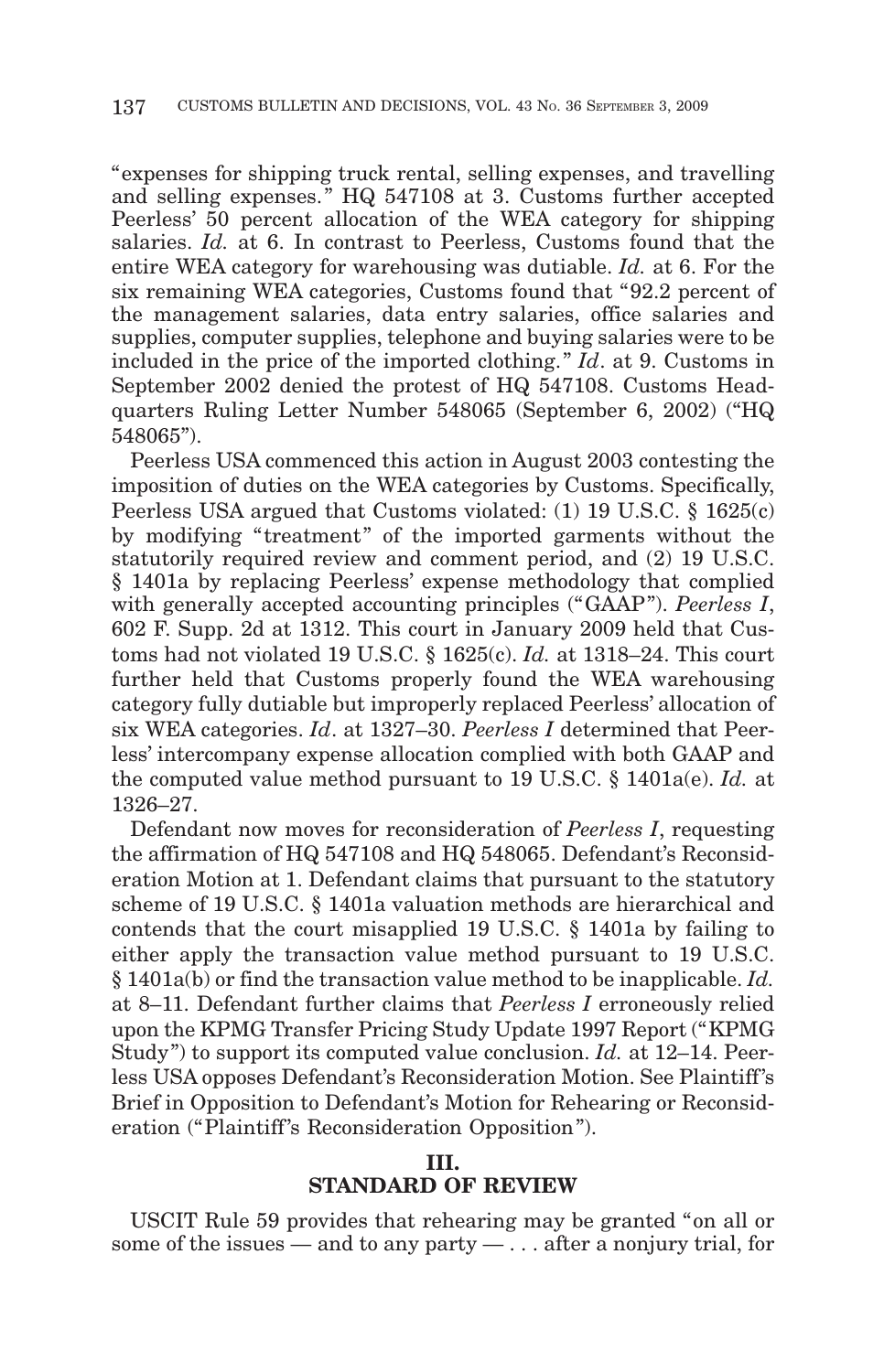any reason for which a rehearing has heretofore been granted in a suit in equity in federal court." USCIT  $R.59(a)(1)(B)$ . This court has articulated the grounds for granting motions pursuant to USCIT Rule 59 as follows:

A rehearing may be appropriate [for cases in which] there was: (1) an error or irregularity in the trial; (2) a serious evidentiary flaw; (3) a discovery of important new evidence which was not available even to the diligent party at the time of trial; or (4) an occurrence at trial in the nature of an accident or unpredictable surprise or unavoidable mistake which impaired a party's ability to adequately present its case. In any event, in ruling on a petition for rehearing, a court's previous decision will not be disturbed unless it is "manifestly erroneous."

*United States v. Gold Mountain Coffee, Ltd.*, 8 CIT 336, 336–37, 601 F. Supp. 212 (1984) citing *W.J. Byrnes & Co. v. United States*, 68 Cust. Ct. 358 (1972), and *Quigley & Manard, Inc. v. United States*, 61 CCPA 65, 496 F.2d 1214 (1974). *See also Ford Motor Co. v. United States*, 30 CIT 1587, 1588 (2006) ("The major grounds justifying a grant of a motion to reconsider a judgment are an intervening change in the controlling law, the availability of new evidence, the need to correct a clear factual or legal error, or the need to prevent manifest injustice. ").

Motions for reconsideration are granted to correct instances in which there was a "significant flaw" in the original proceedings, not to allow a losing party the chance to repeat arguments or to relitigate issues previously before the court. *Ont. Forest Indus. Assoc. v. United States*, 30 CIT 1624, 1625, 462 F. Supp. 2d 1261 (2006); *see also Starkey Lab. v. United States*, 24 CIT 504, 510, 110 F. Supp. 2d 945 (2000) ("rehearing is a means to correct a miscarriage of justice ") (quoting *Nat'l Corn Growers Ass'n v. Baker*, 9 CIT 571, 585, 623 F. Supp. 1262 (1985) *rev'd and remanded on other grounds*, 840 F.2d 1547 (Fed. Cir. 1988)); *Gold Mountain*, 8 CIT at 337. " [T]he purpose of a petition for rehearing under the [USCIT] Rules . . . is to direct the Court's attention to some material matter of law or fact which it has overlooked in deciding a case, and which, had it been given consideration, would probably have brought about a different result. " *Retamal v. United States*, 29 CIT 132, 136 (2005) (citations omitted), *vacated in part, rev'd in part, and remanded on other grounds*, 439 F.3d 1327 (Fed. Cir. 2006).

# **DISCUSSION**

Defendant's Reconsideration Motion is denied because use of the transaction value method that Defendant advocates would not have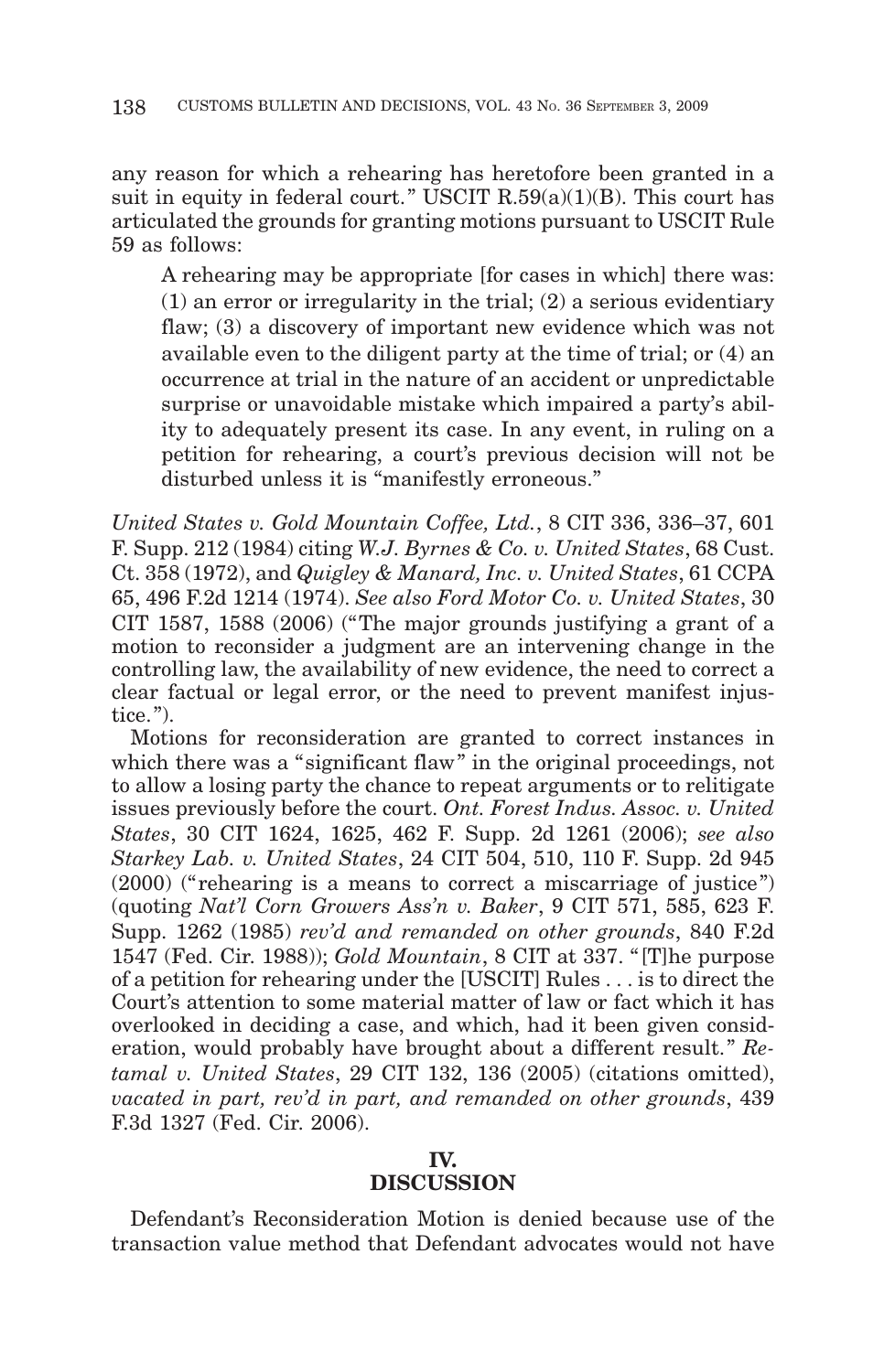brought about a different result from *Peerless I. See Retamal*, 29 CIT at 136. Defendant is certainly correct that 19 U.S.C. § 1401a creates a hierarchy of valuation methods for appraisement with transaction value being the primary method. *See* Defendant's Reconsideration Motion at 8–11 citing 19 U.S.C. § 1401a; *VWP of Am., Inc. v. United States*, 175 F.3d 1327, 1330–31 (Fed. Cir. 1999); *E.I. Dupont De Nemours & Co. v. United States*, 24 CIT 1301, 1307, 123 F. Supp. 2d 637 (2000); 19 C.F.R. § 152.101(b). *See also* H.R. Rep. No. 96-317, at 80 (1979), *as reprinted in* 3 Legislative History of the Trade Agreements Act of 1979. The statute permits use of transaction value between related parties but sets out a prerequisite before that value can be used between a related buyer and seller. 19 U.S.C.  $§ 1401a(b)(2)(B).$ <sup>1</sup> Because the court is convinced that Defendant is correct about the hierarchical nature of the statute, it has used the transaction value method for appraisement between Peerless USA and Peerless Canada in deciding Defendant's Reconsideration Motion.2 Thus, the amount determined to be dutiable in *Peerless I*, as revised herein, is comprised of CMT, MPR and the WEA warehousing category which is the transaction value pursuant to 19 U.S.C. § 1401a(b).

- (i) The transaction of identical merchandise, or of similar merchandise, in sales to unrelated buyers in the United States; or
- (ii) The deductive value or computed value for identical merchandise or similar merchandise;

but only if each value referred to in clause (i) or (ii) that is used for comparison relates to merchandise that was exported to the United States at or about the same time as the imported merchandise.

The legislative history for this provision explains as follows:

H.R. Rep. No. 96–317, at 82 (1979), *as reprinted in* 3 Legislative History of the Trade Agreements Act of 1979.

 $^1$  As set forth in 19 U.S.C. § 1401a(b)(2)(B):

The transaction value between a related buyer and seller is acceptable for the purposes of this subsection if an examination of the circumstances of the sale of the imported merchandise indicates that the relationship between such buyer and seller did not influence the price actually paid or payable; or if the transaction value of the imported merchandise closely approximates—

Since the two methods are alternatives, a finding under either one that the related parties' transaction value is acceptable for customs purposes is sufficient.... [T]he fact that the buyer and seller are related will not automatically preclude the availability of transaction value; rather, the U.S. Customs Service will use the alternative methods of determining the applicability of the transaction value. While it is understood that previous examinations by the U.S. Customs Service of a particular relationship may obviate the need to fully examine that relationship in each transaction, the criteria of one of the two alternative methods must always be met to stay in the transaction value.

<sup>2</sup> At oral argument, Plaintiff Peerless Clothing International, Inc. ("*Peerless USA*") stated that the transaction value method is appropriate in this case.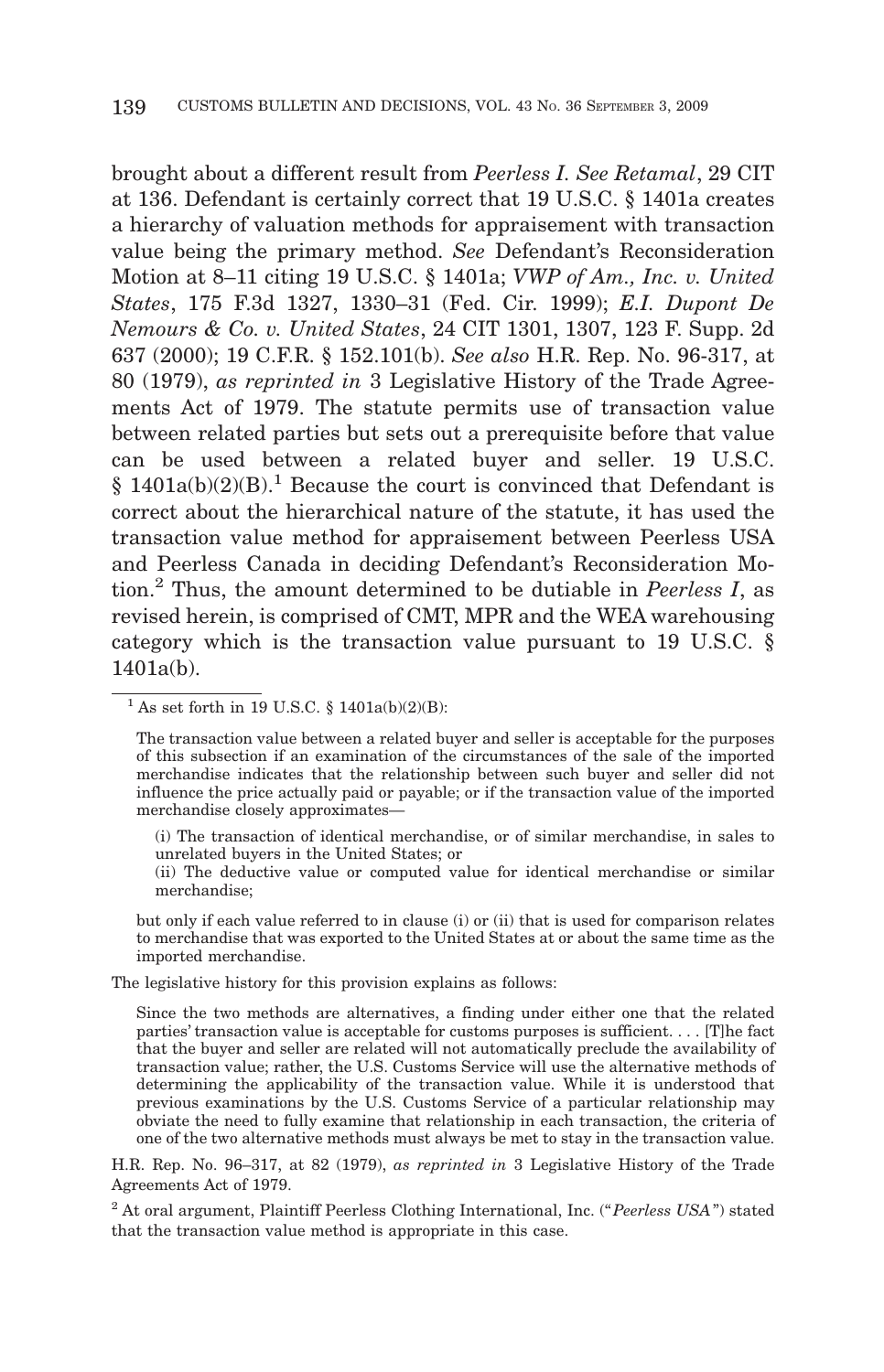Transaction value is defined in relevant part as " the price actually paid or payable for the merchandise when sold for exportation to the United States. . . . " 19 U.S.C.  $\S$  1401a(b)(1). The term " price actually paid or payable " is further defined as the " total payment... made, or to be made, for imported merchandise by the buyer to, or for the benefit of, the seller." 19 U.S.C.  $\S$  1401a(b)(4)(A). Customs found that Peerless USA owed additional dutiable value on the entire WEA warehousing category and 92.2 percent of six specified WEA categories. HQ 547108 at 6, 9. Defendant claims that the transaction value includes these amounts because "the invoices which comprised the intercompany allocation payments were properly considered part of the 'price actually paid or payable' and Customs was correct in factoring the majority of such costs back into the price following its appraisal." Defendant's Reconsideration Motion at 11–12.

Defendant relies upon *Generra Sportswear Co. v. United States*, 905 F.2d 377 (Fed. Cir. 1990). Defendant's Reconsideration Motion at 11. There, Customs included separately invoiced quota charges in the transaction value and the importer challenged after "Customs denied the protest, concluding that all monies paid to the seller are includable in transaction value. " *Generra*, 905 F.2d at 378. The Federal Circuit held that "Customs' construction of section 1401a(b), that transaction value may include quota charges, is permissible. " *Id.* at 379. *Generra* provides the following discussion of the statutory requirement for transaction value:

As long as the quota payment was made to the seller in exchange for merchandise sold for export to the United States, the payment properly may be included in the transaction value, even if the payment represents something other than the per se value of the goods. The focus of transaction value is the actual transaction between the buyer and seller; if quota payments were transferred by the buyer to the seller, they are part of the transaction value. That transaction value may encompass items other than the pure cost of the imported merchandise is reflected in section  $1401a(b)(3)$ , governing exclusions from transaction value. If excludable costs or charges are not identified separately from the price actually paid or payable, they are included in transaction value.

*Id.* at 380.<sup>3</sup>

<sup>3</sup> In their briefs, both Defendant and Peerless USA refer to " the *Generra* presumption. " Defendant's Reply in Support of its Motion For Rehearing or Reconsideration at 2–4; Plaintiff's Brief in Opposition to Defendant's Motion for Rehearing or Reconsideration at 4 n.2. A " presumption " is " [a] legal inference or assumption that a fact exists, based on the known or proven existence of some other fact or group of facts. " BLACK'S LAW DICTIO-NARY (8th Ed. 2004). At oral argument, neither Defendant nor Peerless USA could identify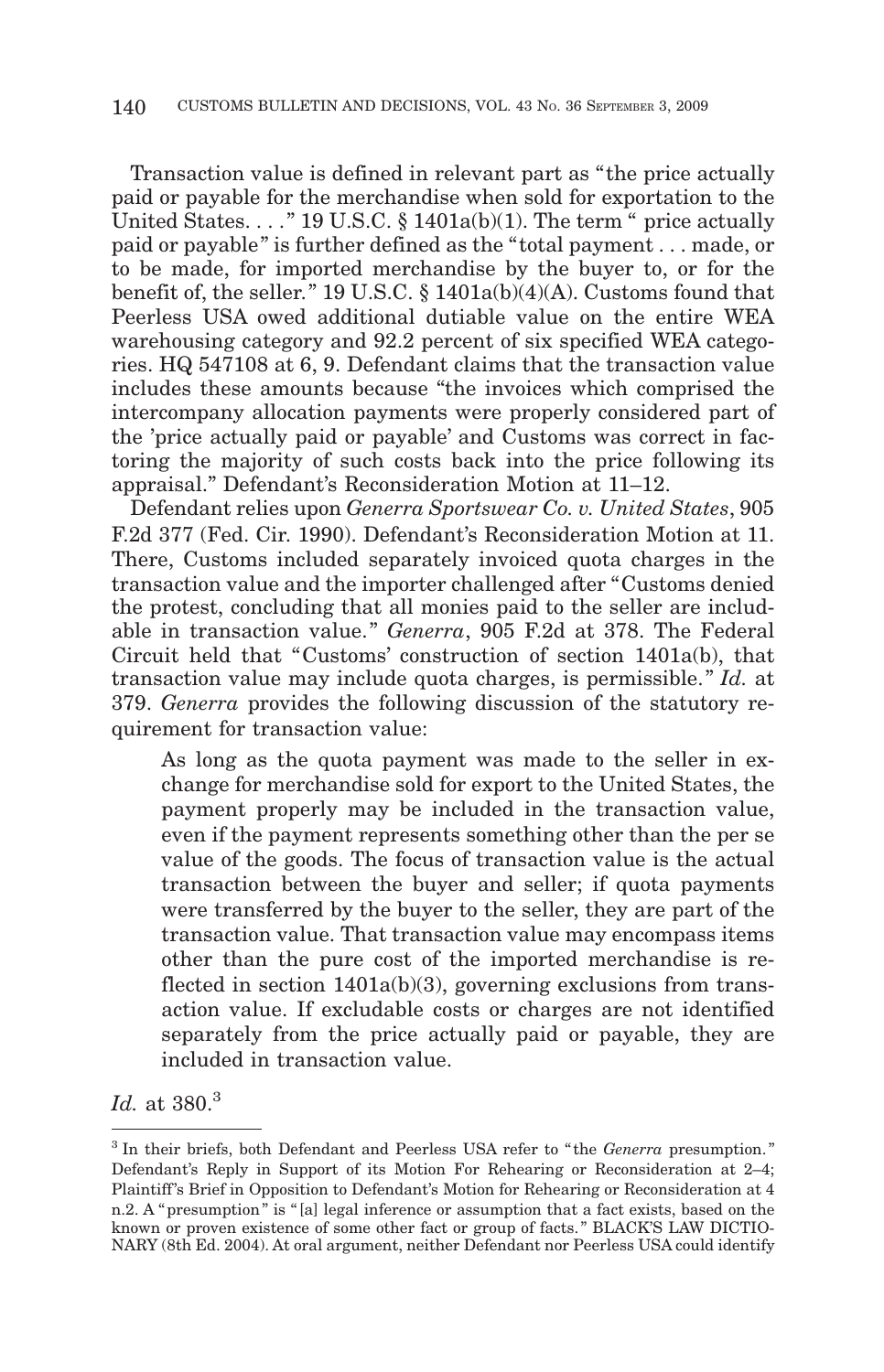*Generra* does not render all payments by Peerless USA to Peerless Canada part of the transaction value. Although *Generra* held that Customs permissibly determined the transaction value under 19 U.S.C. § 1401a(b) to include all payments between the buyer and seller in that case, *Generra*, 905 F.2d at 379–81, it does not follow that the same result is reached here. Peerless USA effectively distinguishes *Generra* based on

what Customs itself did in this case: Customs determined that not all payments from plaintiff [Peerless USA] to Peerless Canada were dutiable; it accepted the concept of inter-company overhead expense allocations as permissible; and even fully agreed with some of plaintiff's allocations, while disagreeing with the majority of others only as to the allocation percentage.

See Plaintiff's Reconsideration Opposition at 4 (emphasis removed). By accepting Peerless' allocation of the non-warehousing WEA categories either in their entirety or as to a particular percentage, HQ 547108 at 3, 6, 9, Customs conceded that the transaction value does not necessarily include all payments by Peerless USA to Peerless Canada.

Peerless was found to have appropriately allocated the nonwarehousing WEA categories using methodology that complied with Canadian GAAP. *Peerless I*, 602 F. Supp. 2d at 1328–30, 1326. Therefore, CMT, MPR and the WEA warehousing category comprise the " total payment... made, or to be made, for imported merchandise by the buyer to, or for the benefit of, the seller." See 19 U.S.C. § 1401a(b)(4)(A). This amount is, in fact, the transaction value pursuant to 19 U.S.C. § 1401a(b) and also the computed value pursuant to 19 U.S.C. § 1401a(e), which the court used in *Peerless I*. Accordingly, application of transaction value does not change the result in this case.

Defendant additionally seeks reconsideration of the computed value conclusion in *Peerless I*. Defendant contends that "the Court erred in relying upon the KPMG Study to establish that plaintiff [Peerless USA] showed due diligence in concluding that Peerless Canada (the manufacturing company) had no competitors in Canada." Defendant's Reconsideration Motion at 12 (emphasis removed). As previously recognized, the requirement in

language in the opinion making all payments between a buyer and a seller presumed to be part of the transaction value (the presumption that the precedent is claimed to establish). Because the court also cannot identify any language to this effect, it does not find that such a presumption is created by *Generra Sportswear Co. v. United States*, 905 F.2d 377 (Fed. Cir. 1990).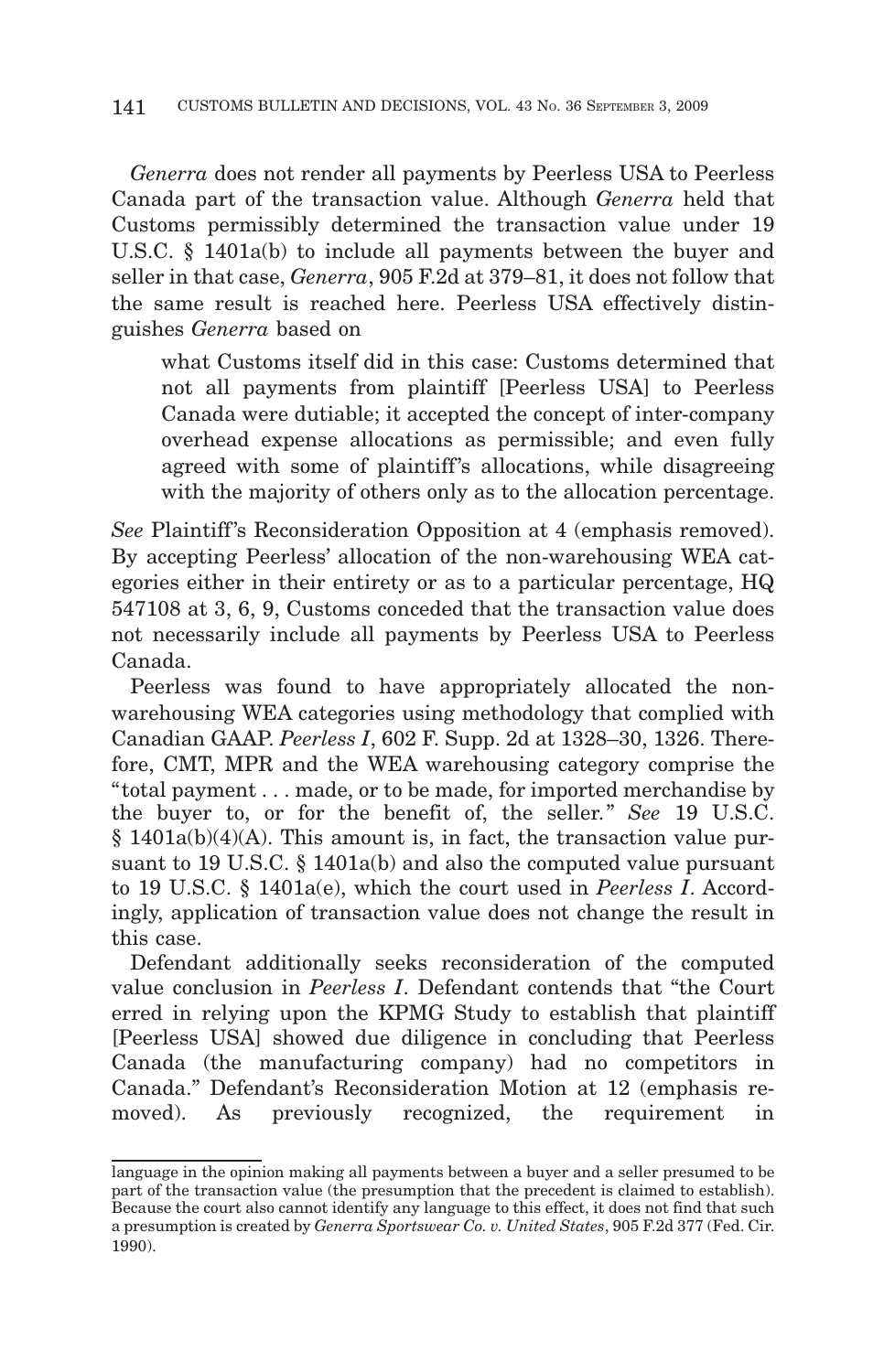19 U.S.C.§  $1401a(e)(1)(B)^4$  "that computed value be consistent with other producers in the country of export is not absolute. When an exporting manufacturer makes a diligent effort to find a comparable manufacturer in the country of export but cannot do so, it can use . . . actual profits in making its computed value determination. " *Peerless I*, 602 F. Supp. 2d at 1327 citing *Meadows Wye & Co., Inc. v. United States*, 58 Cust. Ct. 746, 750–51 (1967), and *Meadows Wye & Co., Inc. v. United States*, 64 Cust. Ct. 713, 717–18, 314 F. Supp. 54 (1970). *See also La Perla Fashions, Inc. v. United States*, 22 CIT 393, 401, 9 F. Supp. 2d 698 (1998), aff 'd, 185 F.3d 885 (Fed. Cir. 1999) ("Customs wishfully reads into the statute a condition for comparison to unrelated party sales from exporter to importer where there is none.").<sup>5</sup>

The computed value conclusion in *Peerless I* was reached without the KPMG Study. Peerless USA accurately explains that disregarding the KPMG Study "would not change the result of this case because it was permissible for the Court, under the language of the statute, to look only to Peerless Canada's ('the producer's') actual profits and general expenses, which were reasonable under the circumstances of the related party sale and consistent during the relevant period.... [T]he record otherwise supports the Court's conclusion that Peerless had no real competitors in Canada, and that plaintiff [Peerless USA] was otherwise diligent in setting a price that was reasonable and ensured recovery of all costs and expenses plus a profit. " *See* Plaintiff's Reconsideration Opposition at 8 citing Plaintiff's Motion for Summary Judgment Exhibit 3: Deposition of Carmen Lamonica at 76–77, Exhibit 8: Deposition of Robert L. Roy at 23, 25, 33, and *Coats & Clark, Inc. v. United States*, 74 Cust. Ct. 13, 16 (1975). Peerless USA provides ample record support for the computed value conclusion in Peerless I being reached without the KPMG Study, see Plaintiff's Reconsideration Opposition at 8–10, including testimony that

 $^4$  As set forth in 19 U.S.C.  $\S$  1401a(e)(1):

The computed value of imported merchandise is the sum of—

<sup>...</sup> (B) an amount for profit and general expenses equal to that usually reflected in sales of merchandise of the same class or kind as the imported merchandise that are made by the producers in the country of exportation for export to the United States;....

<sup>5</sup> " [T]he Court finds that there is no support in the statute for Customs' contention that computed . . . value calculations must be derived from an unrelated manufacturer or exporter. The Court can envisage scenarios where a manufacturer sells unique merchandise to a single related importer in the U.S. In this situation there would be no comparable unrelated third party transfer with which to compare cost information. " *La Perla Fashions, Inc. v. United States*, 22 CIT 393, 401, 9 F. Supp. 2d 698 (1998). Although this explanation of the statutory requirement for computed value is directly applicable here, the upholding of Customs having rejected the importer's computed value calculations is not because, unlike *La Perla*, the calculations at issue do not suffer from a "lack of reliability." See id.; *Peerless Clothing Int'l, Inc. v. United States*, 602 F. Supp. 2d 1309, 1329 (CIT 2009) (finding an absence of " fraud, falsehood, or inaccuracy " as to the subject intercompany allocation).